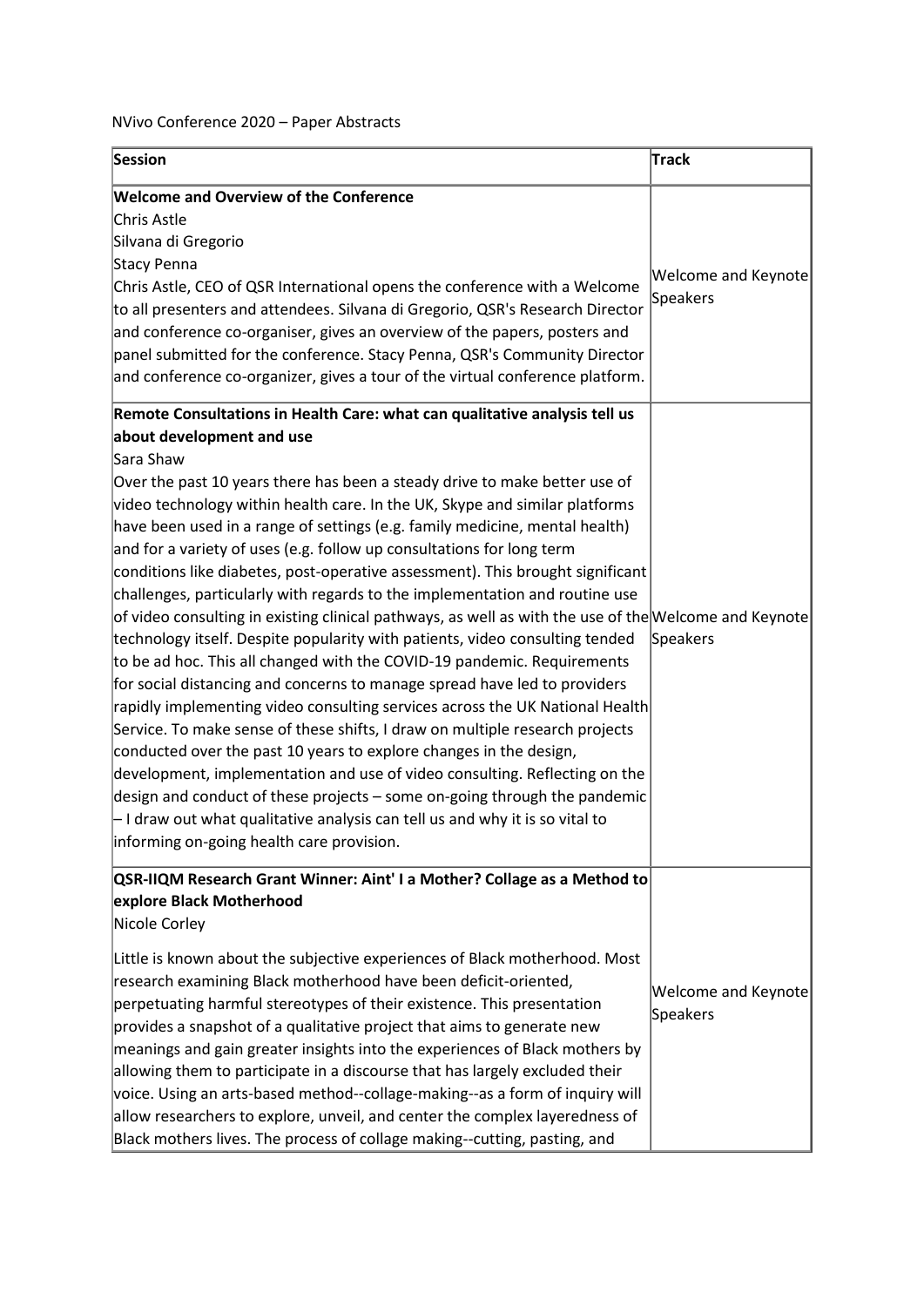| arranging--is a relatively simple way for Black mothers to explore their      |                            |
|-------------------------------------------------------------------------------|----------------------------|
| identity and (self) define who they are in their own unique and creative way. |                            |
| The Place of the Technology in Online Research                                |                            |
| Nancy Baym                                                                    |                            |
| Given the realities of physical distancing and working-from-home during a     |                            |
| pandemic, researchers used to doing their research in person may find         |                            |
| themselves turning to online forums and networks as new fields for their      |                            |
| scholarship. In doing so, it can be easy to overlook or, conversely,          |                            |
| overemphasize the roles of the digital technologies and platforms             | <b>Welcome and Keynote</b> |
| themselves in the phenomena of interest. This talk provides a framework       | Speakers                   |
| thinking about the place of technology. It explores three common              |                            |
| misperceptions that can limit your research, and offers a model for           |                            |
| understanding digital media platforms. Throughout, the talk draws on Dr.      |                            |
| Baym's three decades of research into online relationships and media.         |                            |
|                                                                               |                            |
| NVivo Demo: Autocoding using existing coding patterns                         | <b>Welcome and Keynote</b> |
| Silvana di Gregorio                                                           | Speakers                   |
| Demo on how to use Autocoding using existing coding patterns.                 |                            |
| <b>NVivo Demo: Autocoding to identify themes</b>                              | <b>Welcome and Keynote</b> |
| Silvana di Gregorio                                                           | Speakers                   |
| Demo showing how to do autocoding by themes                                   |                            |
| NVivo Demo: Autocoding to identify sentiment                                  | <b>Welcome and Keynote</b> |
| Silvana di Gregorio                                                           | Speakers                   |
| Demo showing how NVivo can be used to identify sentiment                      |                            |
| <b>Ethics of Internet Research</b>                                            |                            |
| Annette Markham                                                               |                            |
| Doing social research while being physically remote from one's field site or  |                            |
| participants presents many challenges for qualitative researchers. This talk  |                            |
| focuses on one aspect of this conversation: Ethics. In this talk, Professor   |                            |
| Markham offers a framework of thinking of ethics through the lens of          |                            |
| impact. She begins by tracing the history of ethics principles, as these have |                            |
| transformed from ideas to norms to regulations around social research. She    |                            |
| argues that while extant regulations and laws form important guidelines for   |                            |
| making ethical decisions in research design, they often fail to address the   | <b>Welcome and Keynote</b> |
| complexities of digital situations. While not the primary focus of the talk,  | Speakers                   |
| Annette sketches some of the ways that digital, versus face to face research, |                            |
| can raise different ethical conundrums. She emphasizes that it is important   |                            |
| for qualitative researchers to recognise the limitations of regulatory or top |                            |
| down guidelines and take steps to be proactive in development of research     |                            |
| designs and practices that go above and beyond standard norms. Taking an      |                            |
| impact approach, Professor Markham suggests, enables us to think              |                            |
| reflexively about how our everyday tools and techniques of qualitative        |                            |
| research have varying types of impact. While some actions might impact        |                            |
|                                                                               |                            |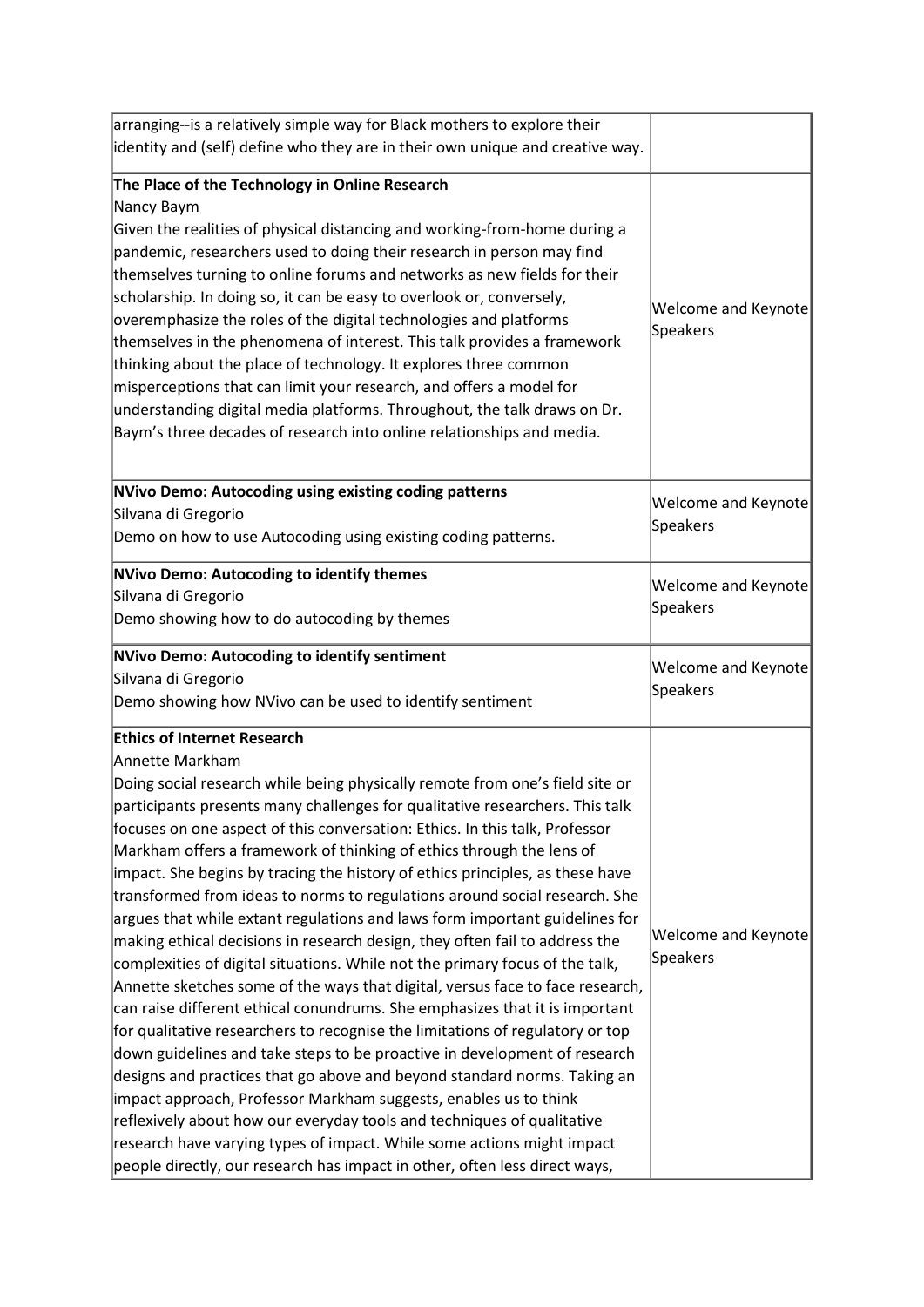| through unintended side effects, use of data for other purposes than<br>originally intended, downstream effects, and long-range future impact of our<br>research. Markham's talk emphasizes that these other 'impact arenas'<br>should also be a part of our ethical thinking.                                                                                                                                                                                                                                                                                                                                                                                                                                                                                                                                              |                                        |
|-----------------------------------------------------------------------------------------------------------------------------------------------------------------------------------------------------------------------------------------------------------------------------------------------------------------------------------------------------------------------------------------------------------------------------------------------------------------------------------------------------------------------------------------------------------------------------------------------------------------------------------------------------------------------------------------------------------------------------------------------------------------------------------------------------------------------------|----------------------------------------|
| <b>Close of Conference</b><br>Silvana di Gregorio<br>Stacy Penna<br>A thank you to everyone and some reminders about the conference survey,<br>the giveaway contest, the virtual bag and upcoming events in the NVivo<br>Community.                                                                                                                                                                                                                                                                                                                                                                                                                                                                                                                                                                                         | <b>Welcome and Keynote</b><br>Speakers |
| Sage Sponsored Paper: Doing rapid qualitative research<br>Cecilia Vindrola-Padros<br>The field of rapid qualitative research has a rich history and encompasses a<br>wide range of research approaches. In this session, I engage with some of<br>the definitions of rapid qualitative research and the situations when these<br>approaches should and should not be used. I also provide a brief overview of Vendor sponsored<br>the rapid research and rapid evaluation approaches that rely on qualitative<br>research designs. I present the main challenges of conducting research<br>rapidly and provide a brief description of a rapid qualitative appraisal we<br>carried out during the COVID-19 pandemic to capture the perceptions and<br>experiences of frontline healthcare workers.                           |                                        |
| <b>Alfasoft Vendor Presentation</b><br>Gustaf Dahlberg<br>Marret Bischewski<br>Alfasoft is partner to QSR and the distributor of NVivo and EndNote in<br>northern Europe. In this presentation Gustaf Dahlberg (Manager EndNote &<br>NVivo) and Marret Bischewski (NVivo certified trainer) will take you through<br>how Alfasoft can help you and your organization.<br>In the presentation Gustaf will talk about how local representatives can help<br>guiding you to the right NVivo product and license type. Marret will present<br>training options and talk about a few reference customers that Alfasoft<br>helped with NVivo licensing and training. You will also learn about the<br>resources like Q&A sessions, videos, webinars, and a raffle that has been<br>made available in Alfasoft's conference booth. | Vendor sponsored                       |
| Software Shop Vendor: Qualitative research and technological mediation in<br>a changing world<br>Clemencia Navarro<br>The current context has created challenges for qualitative researchers, who<br>had to adapt their methodologies to an environment where technological<br>mediation prevails in social interactions, as an alternative to confinement<br>measures. But, what about the opportunities?<br>Qualitative research is also the language for innovation and change, and in<br>that sense we are facing a unique opportunity to evolve methodologies and<br>contribute to the understanding of the current situation, and the possible                                                                                                                                                                        | Vendor sponsored                       |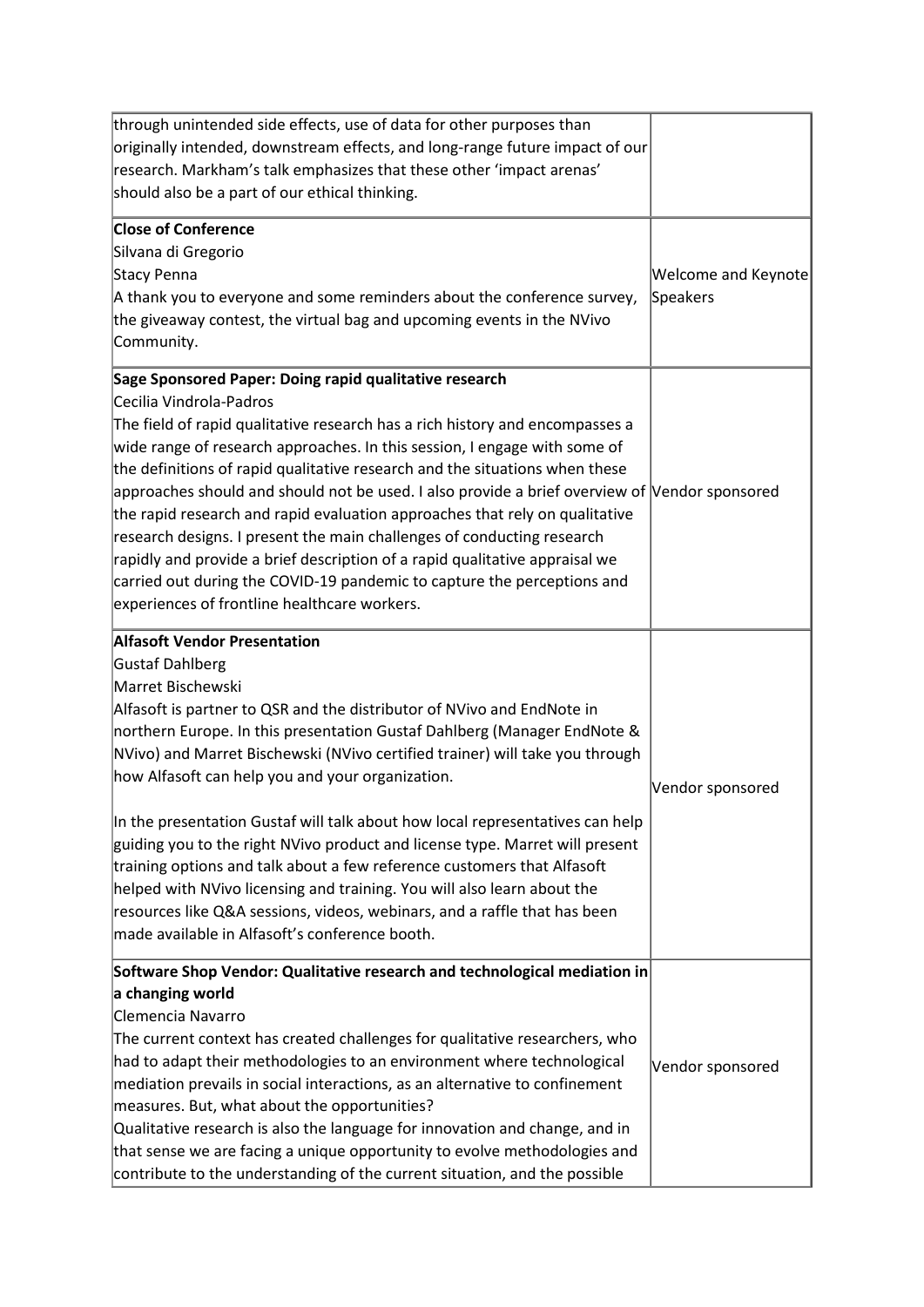| consequences that it will bring in the medium to long term. Aspects of this                                                                         |                        |
|-----------------------------------------------------------------------------------------------------------------------------------------------------|------------------------|
| debate are mentioned in this session, as well as elements that can work as a                                                                        |                        |
| starting point to ease innovation and adaptation processes in the face of                                                                           |                        |
| challenges that arise from specific social contexts, as is the case of Latin                                                                        |                        |
| American countries.                                                                                                                                 |                        |
| <b>Statworks Vendor Presentation: Literature Review using NVivo</b>                                                                                 |                        |
| Statworks Group                                                                                                                                     |                        |
| Vendor presentation by Statworks who are based in Malaysia.                                                                                         |                        |
| STATWORKS has extensive experience in implementing Data Science and                                                                                 |                        |
| Analytics Solutions in various organizations. By using our solution,                                                                                |                        |
| organizations in various industries can reduce costs, improve performance,                                                                          |                        |
| and gain the agility to respond to changing business needs. STATWORKS                                                                               |                        |
| expertise is in working with large volumes of data and running algorithms                                                                           |                        |
| where smarter data science computing with or without coding has become                                                                              |                        |
| the core of our customers' analytical journey.                                                                                                      |                        |
| Statworks is leading company concentrating on computational analytics. 2<br>decades in the evolving market for solutions on computational analytics | Vendor sponsored       |
| technology. this is our range of solutions and services which is analytical                                                                         |                        |
| solutions, education technology, data science platform and AI and machine                                                                           |                        |
| learning.                                                                                                                                           |                        |
| We providing variety of solution that concentrate on solving Big Data                                                                               |                        |
| Analytics, Data Science and education technology. Product that Statworks                                                                            |                        |
| provide solution: IBM Analytics Solutions, TIBCO Analytics Solutions,                                                                               |                        |
| DataWalk, ArcGIS. Meanwhile for education technology is Texas                                                                                       |                        |
| Instruments, IBM Data Science dan Machine Learning, NVivo, Eviews and                                                                               |                        |
| <b>TIBCO Statistica.</b>                                                                                                                            |                        |
| Hakkim Azlan demonstrates how NVivo can be used in a literature review.                                                                             |                        |
| Making the Case for Peer Research as a Participatory, Qualitative Method                                                                            |                        |
| to Remotely Engage Diverse<br>Zoe Dibb                                                                                                              |                        |
| In order to understand how communities have experienced the impact of                                                                               |                        |
| Covid-19 in the UK, in April 2020 The Young Foundation trained 18 peer                                                                              |                        |
| researchers to conduct qualitative research with other residents in their local                                                                     |                        |
| communities. Peer research offers a unique opportunity to include 'non-                                                                             |                        |
| professional' researchers in qualitative research. Peer researchers use their                                                                       | Track 9: Participatory |
| lived experience and contextual understanding of communities to reach                                                                               | <b>Action Research</b> |
| people across a wide spectrum of society, engage respondents who are less                                                                           |                        |
| likely to take part in 'traditional' research and uncover authentic insights into                                                                   |                        |
| their experiences. In response to the need for social distancing, our peer                                                                          |                        |
| researcher training was adapted to be delivered digitally via Zoom over six                                                                         |                        |
| weeks. The training was tailored for a diverse group with different levels of                                                                       |                        |
| digital literacy and professional experience. In June 2020, 16 trained peer                                                                         |                        |
| researchers commenced fieldwork to understand the impact of Covid-19 on                                                                             |                        |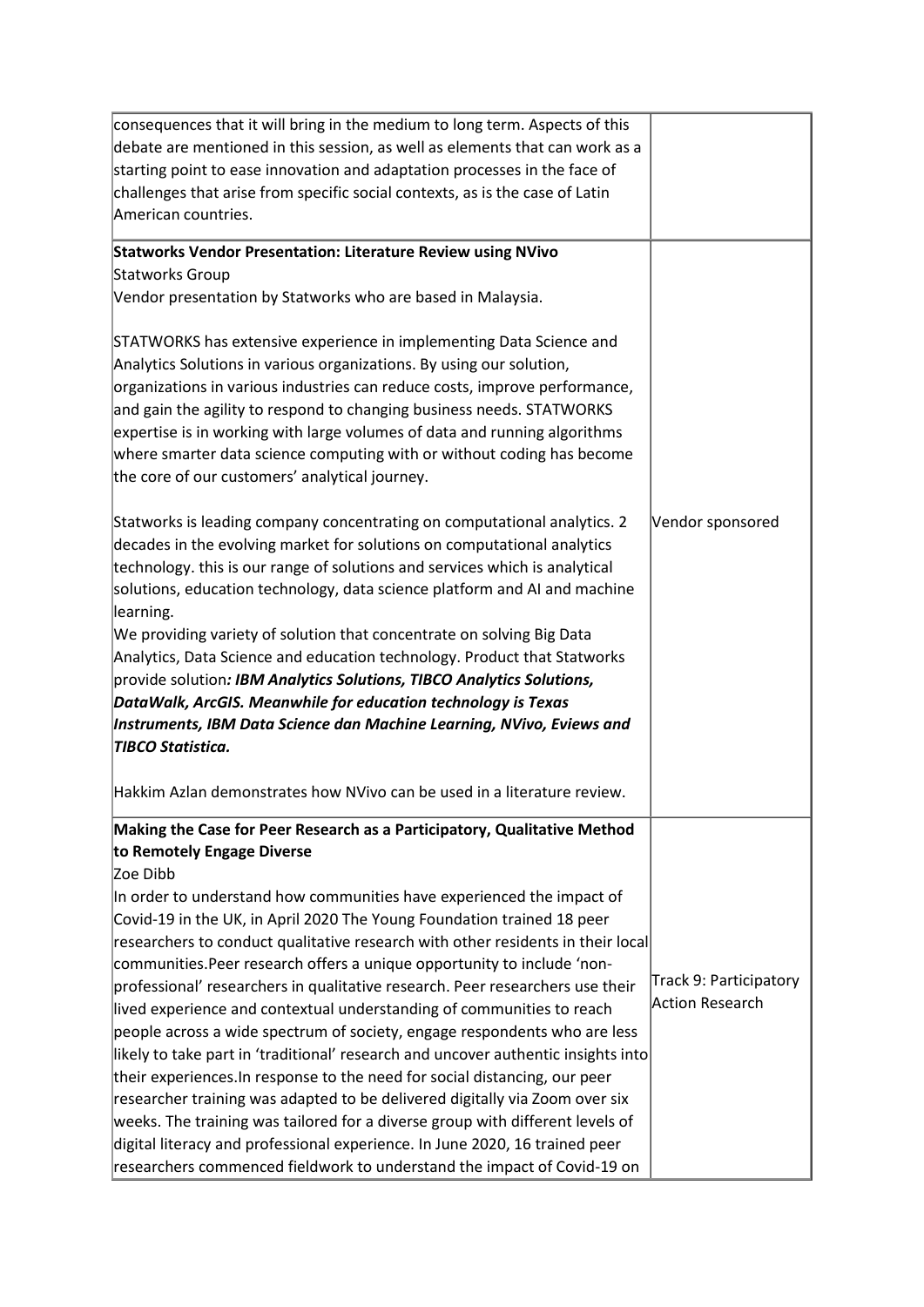| people's lives and their communities. Each peer researcher recruited five<br>respondents from their personal networks ( $N = 80$ ). They utilised Moto-G7<br>mobile phones and two apps (Cube ACR and Filemail) to securely record and<br>share audio files. The need to shift from in-person analogue training and<br>qualitative research methods to digital methods delivered remotely<br>presented some challenges but on the whole allowed us to cut costs,<br>continue research during the pandemic and interview respondents<br>safely. This presentation will evaluate the effectiveness of the digital peer<br>research training and data collection pilot with a focus on learning for the<br>future scale up to a national peer research network.                                                                                                                                                                                                                                                                                                                                                                                                                                                                                                                                                                                                                                                                                                                                                                                                                                                                                                                                                                                                                                                                                                                                                                                                                                                                                                        |                                                  |
|---------------------------------------------------------------------------------------------------------------------------------------------------------------------------------------------------------------------------------------------------------------------------------------------------------------------------------------------------------------------------------------------------------------------------------------------------------------------------------------------------------------------------------------------------------------------------------------------------------------------------------------------------------------------------------------------------------------------------------------------------------------------------------------------------------------------------------------------------------------------------------------------------------------------------------------------------------------------------------------------------------------------------------------------------------------------------------------------------------------------------------------------------------------------------------------------------------------------------------------------------------------------------------------------------------------------------------------------------------------------------------------------------------------------------------------------------------------------------------------------------------------------------------------------------------------------------------------------------------------------------------------------------------------------------------------------------------------------------------------------------------------------------------------------------------------------------------------------------------------------------------------------------------------------------------------------------------------------------------------------------------------------------------------------------------------------|--------------------------------------------------|
| Himalayan Youth Co-Research Collaboration with NVIVO during Changing<br><b>Research Geographical Settings</b><br>Adrian Khan<br>The Himalayan regions of Nepal contain some of the most remote villages in<br>the world. Yet with globalizing narratives pushing the agenda of all children<br>under the age of 18 having access to formal education extending to these<br>villages, there has been an increasing shift towards young people<br>(trans) migrating to pursue 'better' educational experiences in different<br>geographical settings across Nepal and around the world. However, with the<br>COVID-19 crisis closing schools across Nepal and restricting applications for<br>study and work abroad, youth have increasingly started to return to their<br>villages to engage with their communities of birth on important social issues<br>that affect people's survival and quality of life. Nevertheless, despite<br>increasing bodies of research on young people's migration decisions, there<br>remains little work on research, with, young people methodologically<br>engaging in (trans)migration research in Nepal. Drawing on ongoing<br>longitudinal research since 2010, this paper focused on the methodological<br>process of engaging in Participatory Action Research (PAR) with young<br>people in Nepal through collaborating with four Himalayan youth co-<br>researchers. Co-researchers assisted with tracing major school/work<br>transitions of over 150 Himalayan participant experiences within and outside<br>of Nepal during the COVID-19 pandemic. Overall, this paper focuses on the<br>intricate process of training and collaborating with Himalayan co-researchers<br>and navigates how NVIVO training workshops with co-researchers (with<br>emphasis on using NVIVO for qualitative collaborative coding) established a<br>participatory framework that engaged a reflexive and equitable framework<br>for PAR in Nepal, with young people, during changing geographical settings<br>due to the COVID-19 pandemic. | Track 9: Participatory<br><b>Action Research</b> |
| 'Explaining it to the scientists':Action research investigating what keeps<br>youth engaged in physica<br>Jennie A. Petersen<br>James Mandigo<br>Although numerous movements that aim to increase participation in physical Action Research<br>activity and sport have been initiated in recent years, youth physical activity<br>levels continue to decline from childhood into adolescence. It is important to<br>investigate pedagogical approaches that can support long-term youth                                                                                                                                                                                                                                                                                                                                                                                                                                                                                                                                                                                                                                                                                                                                                                                                                                                                                                                                                                                                                                                                                                                                                                                                                                                                                                                                                                                                                                                                                                                                                                             | Track 9: Participatory                           |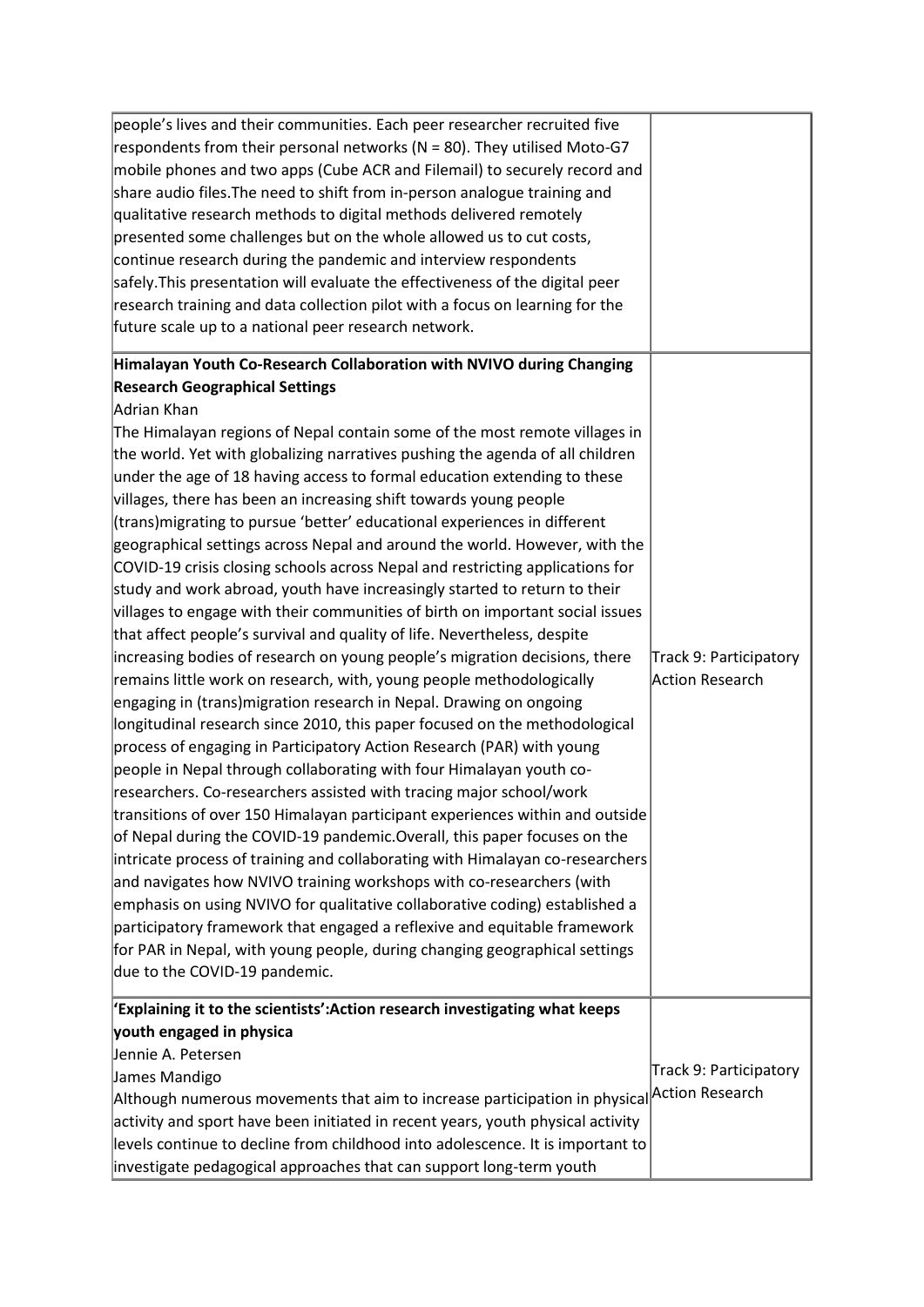| engagement in physical activity and sport. Working 'with' youth to design          |                                                  |
|------------------------------------------------------------------------------------|--------------------------------------------------|
| programming based on their interests and needs can facilitate youth                |                                                  |
| autonomy, competence and motivation in physical activity and sport                 |                                                  |
| settings. Using action research (AR), an approach where researchers and            |                                                  |
| practitioners work together, we (a PhD student and her supervisor) have            |                                                  |
| been working with youth 12-15 years, instructors and staff at a large urban        |                                                  |
| YMCA to explore what pedagogical approaches are effective in helping youth         |                                                  |
| stay engaged in physical activity and sport. This study was designed               |                                                  |
| collaboratively with YMCA management and conducted with over 60                    |                                                  |
| stakeholders, including youth and YMCA staff and volunteers. We are now in         |                                                  |
| the third and final phase of this three year study, which was recently             |                                                  |
| modified due to the COVID-19 pandemic. Action researchers are often                |                                                  |
| deeply committed to creating social change, however, as noted in the               |                                                  |
| literature, the challenges associated with navigating the power structures         |                                                  |
| that facilitate opportunities for real change cannot be underestimated. This       |                                                  |
| session will highlight the stakeholder engagement methods used throughout          |                                                  |
| the different research phases to support enhanced organizational awareness         |                                                  |
| of youth needs. We will reflect on the strengths and limitations of using AR,      |                                                  |
| including its potential to challenge organizational pedagogies related to          |                                                  |
| youth physical activity and sport programs.                                        |                                                  |
| Digital Storytelling in Rural India: A toolkit for developing 21st century         |                                                  |
| digital storytellers                                                               |                                                  |
| Harshada Desai                                                                     |                                                  |
| A continuous struggle for pre-pandemic India has been to deliver quality           |                                                  |
| school education across social strata. The pandemic has enhanced and               |                                                  |
| further complexed the problem of education accessibility. As many students         |                                                  |
| across the world make a shift to online education, we cannot ignore that           |                                                  |
| many children in rural India have been set back as they are again unable to        |                                                  |
| access education, due to lack of digital resources. In February 2020, before       |                                                  |
| the nationwide lockdown in India, I had the opportunity to conduct a digital       |                                                  |
| storytelling pilot in rural Bihar and Jharkhand. Two of India's most               |                                                  |
| disadvantaged geographies. The aim: to explore digital storytelling as a tool      |                                                  |
| for digital literacy, developing 21st century skills and building digital identity | Track 9: Participatory<br><b>Action Research</b> |
| for members of the Bal Sansad (Child Parliament).                                  |                                                  |
| The research was conducted in a workshop setting applying techniques of            |                                                  |
| participatory action research. Before visiting the field, telephonic interviews    |                                                  |
| and questionnaire surveys with teachers from the school and social work            |                                                  |
| associates helped us to understand the context and to design an                    |                                                  |
| implementable intervention.                                                        |                                                  |
| The paper will focus on the design of the research, and its implementation in      |                                                  |
| a workshop format. It will also evaluate the outcomes, i.e.: digital stories       |                                                  |
| created by students of the Bal Sansad and showcase the possibilities of using      |                                                  |
| this pilot as a model to bring rural students to connect and participate in the    |                                                  |
|                                                                                    |                                                  |
| wider world. The paper will further discuss the social impact of such a            |                                                  |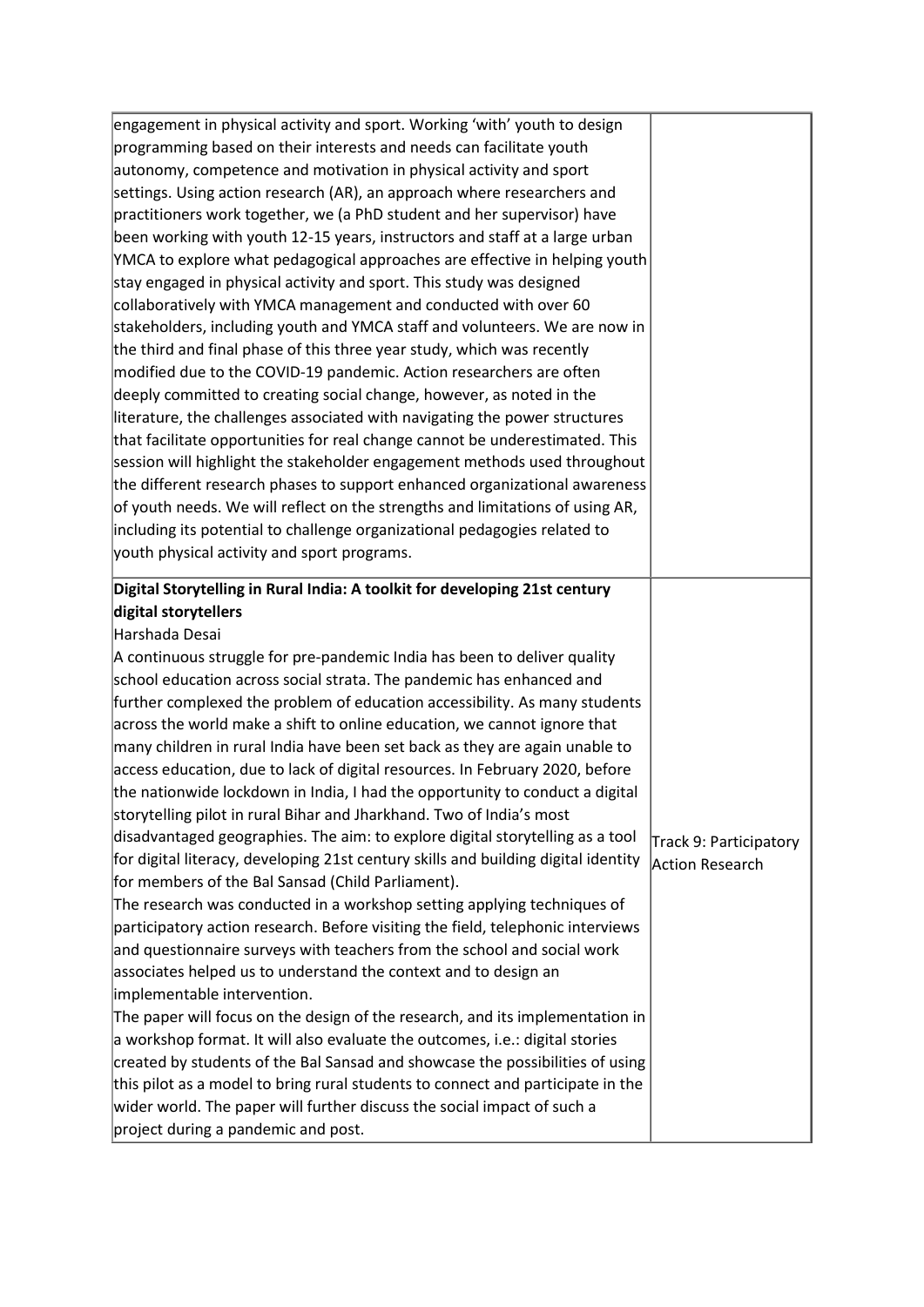| Keywords: digital literacy, digital identity, rural students, 21st century skills,                                                                                                                                                                                                                                                                                                                                                                                                                                                                                                                                                                                                                                                                                                                                                                                                                                                                                                                                                                                                                                                                                                                                                                                                                                                                                                                          |                                                     |
|-------------------------------------------------------------------------------------------------------------------------------------------------------------------------------------------------------------------------------------------------------------------------------------------------------------------------------------------------------------------------------------------------------------------------------------------------------------------------------------------------------------------------------------------------------------------------------------------------------------------------------------------------------------------------------------------------------------------------------------------------------------------------------------------------------------------------------------------------------------------------------------------------------------------------------------------------------------------------------------------------------------------------------------------------------------------------------------------------------------------------------------------------------------------------------------------------------------------------------------------------------------------------------------------------------------------------------------------------------------------------------------------------------------|-----------------------------------------------------|
| education, Participatory Research                                                                                                                                                                                                                                                                                                                                                                                                                                                                                                                                                                                                                                                                                                                                                                                                                                                                                                                                                                                                                                                                                                                                                                                                                                                                                                                                                                           |                                                     |
| <b>E-Satisfaction and Online Learning Experiences in a Public Sector Higher</b><br><b>Education Institutes (HEIs)</b><br>Sana Akhtar<br>With the escalation of pandemic latitude educational institutes around the<br>globe had to make a shift in their institutional ideology from regular to<br>online. Despite numerous challenges, Higher Education Institutes (HEIs) in                                                                                                                                                                                                                                                                                                                                                                                                                                                                                                                                                                                                                                                                                                                                                                                                                                                                                                                                                                                                                               |                                                     |
| Pakistan had to paved ways to adopt digital teaching and learning<br>approaches for their institutes. Though, knowing that confined budget do<br>not help much public sector HEIs were being directed to embrace same<br>online policies for the sake of their academic activities and reputation as<br>other private sectors' HEIs are smoothly following. Alongside of limited<br>funding resources it is not easy to maintain educational activities with all<br>quality elements, hence quality serves as one of the benchmark of<br>satisfaction.<br>So, the following study is used to explore satisfaction of students towards<br>their online learning programs. A qualitative case study was designed. For<br>methods, triangulation was made and In-depth interviews and observation<br>processes were selected. Interview questionnaire was based on factors<br>related to service quality and interviews were conducted by phone calls.<br>While for observations students' whatsapp groups were created as an<br>alternate for online bulletin boards. Through purposive sampling 15 students<br>were selected as sample from the Department of Special Education.<br>Feedback from students used to chalk out gaps in the system and make<br>necessary modification in the andragogical process.<br>Key words: e- satisfaction, public sector higher education institutes, online<br>learning | Track 8: Teaching<br>transitions during<br>COVID-19 |
| Online Mediums for Research and Learning: Experiences of Facilitators and<br><b>Participants in an Online</b>                                                                                                                                                                                                                                                                                                                                                                                                                                                                                                                                                                                                                                                                                                                                                                                                                                                                                                                                                                                                                                                                                                                                                                                                                                                                                               |                                                     |
| Maryanne Pais<br>In the present context, there is a need to deliver various forms of content<br>using online or virtual mediums. The present study aims to understand the<br>experiences of facilitators and participants who were a part of an online life<br>skills training program in a college in Bangalore, India. The study explores the<br>positive and negative aspects of conducting activity and experiential based<br>programs online, and highlights the various challenges experienced by both<br>the facilitators and participants. Semi-structured interviews were used to<br>collect data. Content analysis was carried out using NVivo software in order<br>to explore common perspectives and experiences. As a further analysis, the<br>participants' experience of being interviewed was also recorded and<br>analysed. In addition, a comparative analysis of the researchers' previous<br>experience of conducting face-to-face interviews and conducting online<br>interviews helped highlight differences between these two mediums. Based<br>on the analysis, the experiences and challenges of online life skills training<br>and interviewing have been emphasized. This includes the digital gap                                                                                                                                                                               | Track 8: Teaching<br>transitions during<br>COVID-19 |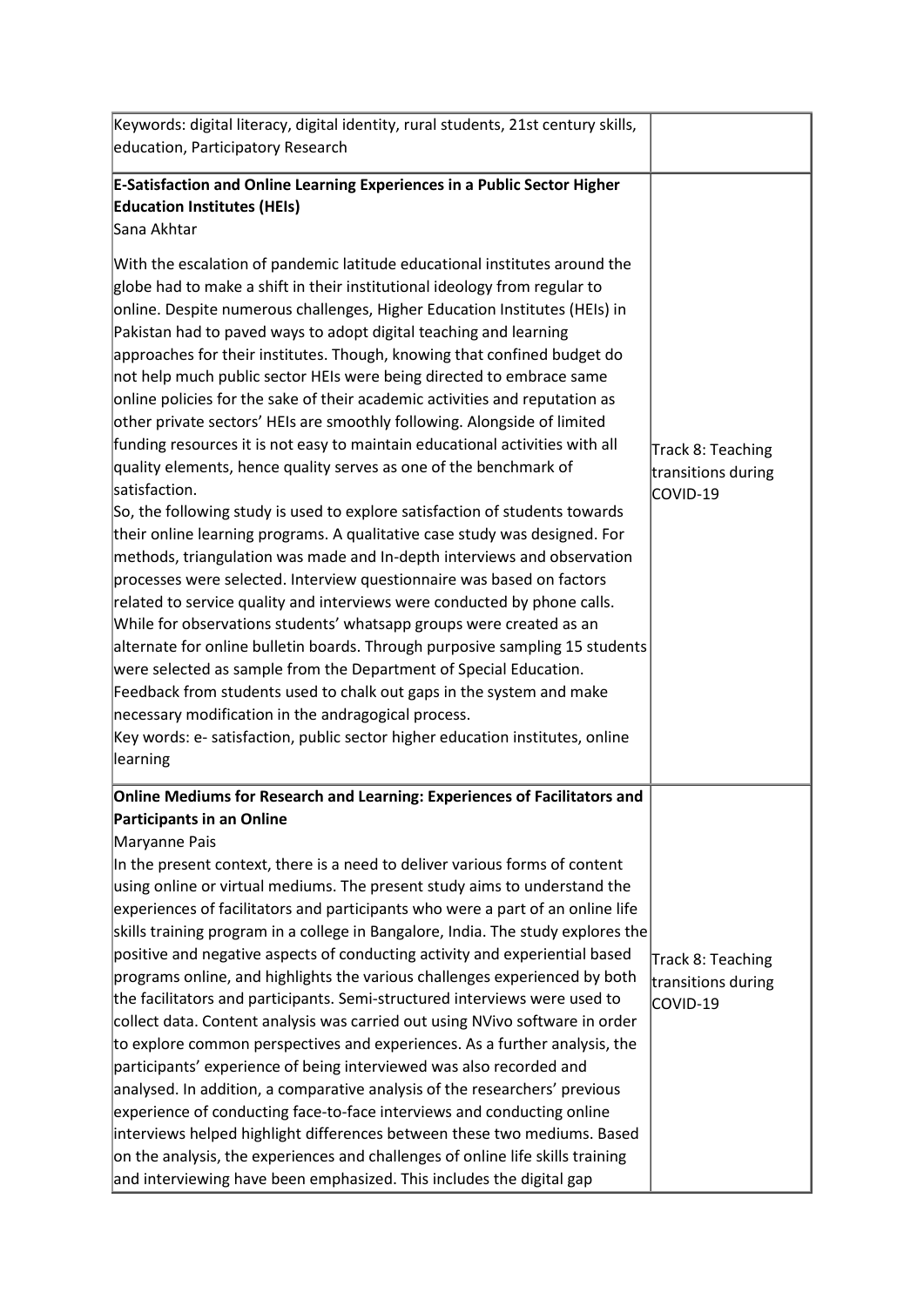| between urban and rural areas in India, and personal preferences for face-    |                     |
|-------------------------------------------------------------------------------|---------------------|
| to-face or virtual contact. Based on this analysis, recommendations that may  |                     |
| help improve the delivery of content, and the conducting of research via      |                     |
| online and virtual mediums have been made.                                    |                     |
| Adapting photovoice for online use during times of disruption: Addressing     |                     |
| issues of equity and inclu                                                    |                     |
| Anna CohenMiller                                                              |                     |
| Zhanna Izekenova                                                              |                     |
| Photovoice is a participatory action research method allowing for hands-on    |                     |
| interaction between lead researcher and participants. During "normal"         |                     |
| times, photovoice allows for community development and deep meaning-          | Track 7: Arts-based |
| making as individuals and a group. When normal times turn to those "of        | Approaches          |
| disruption," research likewise needs to change to address the needs of        |                     |
| participants. This paper explores the use of photovoice--adapted for online   |                     |
| use--to understand the experiences of mothers in higher education who also    |                     |
| have children at home learning online, during COVID-19. In particular, this   |                     |
| work addresses how the adaptation of photovoice for online use can speak      |                     |
| to issues of equity and inclusion in higher education.                        |                     |
| Identity Boxes: An Arts-Based Approach at Distance                            |                     |
| Nicole Brown                                                                  |                     |
| In my contribution I provide insight into the use of identity boxes as a data |                     |
| collection method to elicit experiences at distance. The project was created  |                     |
| to ensure that participants would not be subjected to lengthy travels as they |                     |
| experienced fluctuating health issues. Participants were given a question and |                     |
| were asked to respond to the question using objects to represent their        |                     |
| answers. They then took a photo of their box and shared that via email with   |                     |
| a very brief statement of what they were trying to say. Once I had received   |                     |
| the response to one question, I released the next question.                   |                     |
| The basis for the identity box approach is that a) human understanding is     |                     |
| embodied (Finlay, 2008, 2015), that b) language is insufficient to explain or | Track 7: Arts-based |
| describe certain experiences such as pain (e.g. Sontag, 2003; Scarry, 1985),  | Approaches          |
| and that c) human understanding and communication are metaphorical            |                     |
| (Lakoff and Johnson, 2003).                                                   |                     |
| In my reflection I show that the approach posed potential risks around the    |                     |
| emotional vulnerability of participants, with some participants experiencing  |                     |
| the project as cathartic and therapeutic, whilst others struggled with the    |                     |
| process of thinking through objects. Although using a less conventional       |                     |
| approach to research led to deeper, richer reflections and thus relevant,     |                     |
| interesting data, concerns were raised around relevance, generalisability,    |                     |
| and more generally the evaluation of the research. The paper concludes with   |                     |
| a reconsideration of the identity boxes as a method of data collection at     |                     |
| distance.                                                                     |                     |
| Challenges of conducting a research study in the time of COVID-19:            | Track 6: COVID 19   |
| adaption of qualitative research                                              | Impact on data      |
| Andrea McGrattan                                                              | collection          |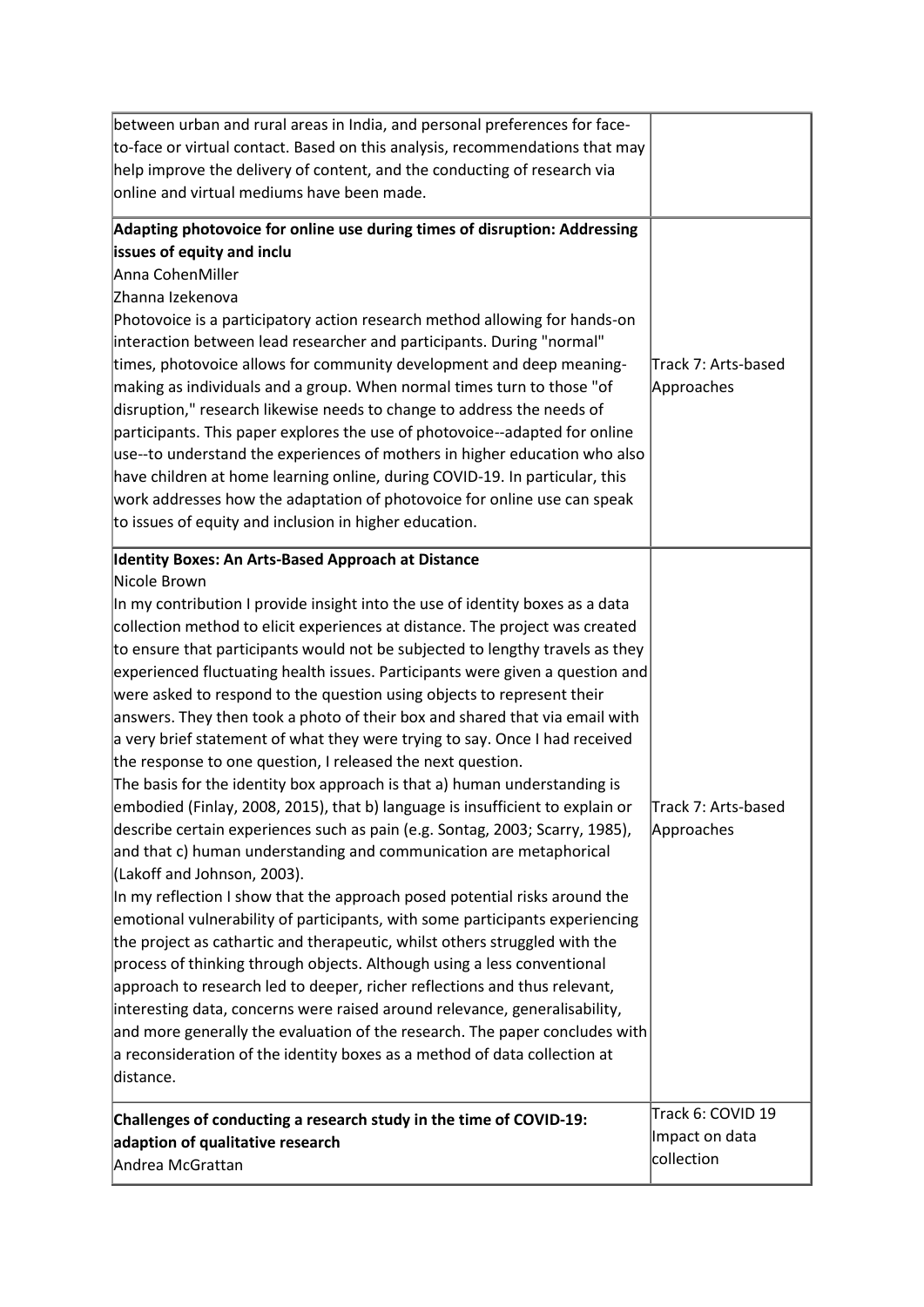| The COVID-19 global pandemic has presented many unprecedented                     |                   |
|-----------------------------------------------------------------------------------|-------------------|
| challenges. Conducting research in low and middle income countries (LMICs)        |                   |
| comes with its own challenges, but the outbreak of COVID-19 has greatly           |                   |
| impacted how studies are implemented in this setting, particularly with           |                   |
| regards to data collection procedures. The Global Health Research Group on        |                   |
| Dementia Prevention and Enhanced Care (DePEC) conducts mixed-method               |                   |
| research into prevention and diagnostic strategies, and post-diagnostic           |                   |
| dementia care in LMICs of Malaysia, India and Tanzania. Two of the five           |                   |
| DePEC workstreams include a mixed-method, feasibility trial of a dietary          |                   |
| intervention in Malaysia, and a qualitative interview study involving care        |                   |
| providers and facilitators in each of our three partner LMICs. These work         |                   |
| streams have made methodological adaptions to how data is collected as a          |                   |
| result of COVID-19. Since the impact of COVID-19 on partner LMICs and the         |                   |
| movement control measures taken by each has varied, tailored adaptations          |                   |
| were necessary. This paper will present the qualitative data collection           |                   |
| challenges experienced within one LMIC setting during the pandemic,               |                   |
| particularly during a country wide lock-down with movement restrictions,          |                   |
| and discuss the adaptions that have been implemented to overcome these            |                   |
| barriers. Adaptions include the use of virtual and online methods for             |                   |
| qualitative data collection and to deliver training to research staff, and        |                   |
| changes in study methodology, moving from quantitative questionnaires to          |                   |
| qualitative telephone interviews. Our experience will be useful for               |                   |
| researchers in a similar situation, and will provide important considerations     |                   |
| for the delivery and implementation of qualitative research studies going         |                   |
|                                                                                   |                   |
| forward.                                                                          |                   |
|                                                                                   |                   |
| Participatory Action Research in Developing English Language Teacher              |                   |
| <b>Identity in Lebanon</b>                                                        |                   |
| Reine Azzi                                                                        |                   |
| The ultimate goal of my doctoral work is to create a space for in-service         |                   |
| English teachers, in both schools and universities in Lebanon, to critically      |                   |
| discuss the impact of English as a medium of Instruction (EMI) and as a           |                   |
| foreign language, debating their attitudes, beliefs, and experience in the        |                   |
| field. With an emphasis on participatory action research, my study sought to      |                   |
| create a reflective practice model whereby a small group of in-service            |                   |
| language teachers form collaborative teams to discuss their 'lived' reality.      | Track 6: COVID 19 |
| This would allow them to critique their current assumptions about teaching        | Impact on data    |
| and learning English. Emphasis was on creating critical discussions that          | collection        |
| attempt to transform the status quo, especially on matters pertaining to          |                   |
| linguistic and cultural dominance and power structures. Once the Covid-19         |                   |
| lockdown was announced in Lebanon in early March, though, I had to find an        |                   |
| alternative means of working with my participants, who had still not met          |                   |
| physically. The challenge was to find a virtual platform that also allowed        |                   |
| opportunities for smaller group discussions during the session and to adapt       |                   |
| $ $ my strategy accordingly. Once this platform was identified and I received the |                   |
| necessary ethical approval, I was able to broaden the group of participants to    |                   |
| include teachers from different regions in the country, as their physical         |                   |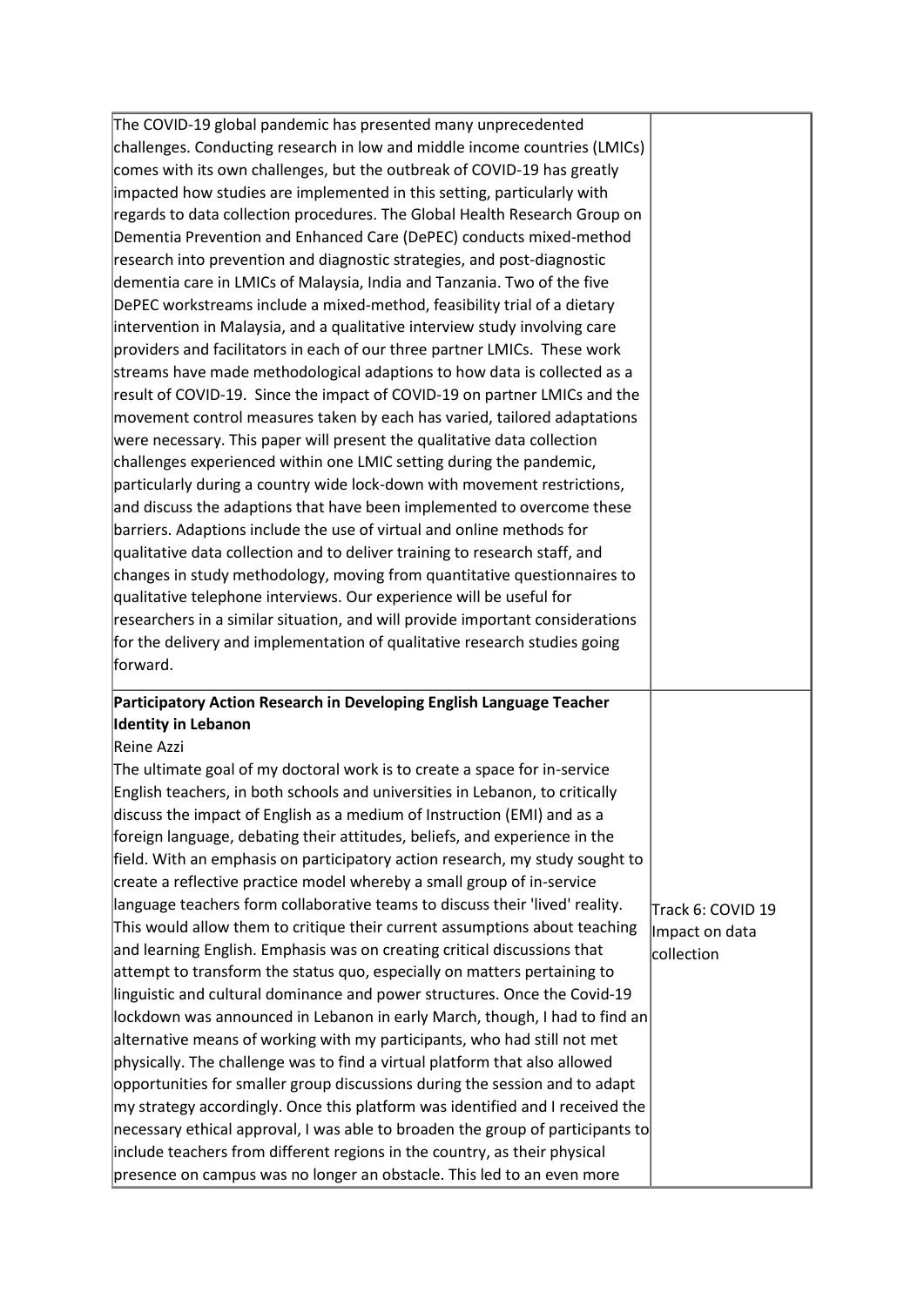| diverse group of participants who later expressed their interest in creating a                                                                                                                                                                                                                                                                                                                                                                                                                                                                                                                                                                                                                                                                                                                                       |                                                   |
|----------------------------------------------------------------------------------------------------------------------------------------------------------------------------------------------------------------------------------------------------------------------------------------------------------------------------------------------------------------------------------------------------------------------------------------------------------------------------------------------------------------------------------------------------------------------------------------------------------------------------------------------------------------------------------------------------------------------------------------------------------------------------------------------------------------------|---------------------------------------------------|
| small 'community of practice' – one they found lacking in their own context.                                                                                                                                                                                                                                                                                                                                                                                                                                                                                                                                                                                                                                                                                                                                         |                                                   |
| Co-Designing During COVID-19: Using a Custom-Built Website to Conduct<br>Participatory Design Research<br>Alice Spann<br>Mark Hawley<br>Luc de Witte<br>Marieke Spreeuwenberg<br>Our research uses a participatory design approach to investigate which and<br>how technologies can support caregivers of people with dementia to better<br>combine paid work and unpaid caregiving. The aim is to develop a self-help<br>tool working caregivers can use to find suitable technological solutions for<br>their individual challenges. Restricted access to research participants due to<br>COVID-19 has a massive impact on participatory research and co-design<br>studies which heavily rely on close interactions among and between<br>participants and researchers. This requires new and innovative approaches |                                                   |
| to conduct participatory research.<br>Wix.com is an online platform that allows users to create free, professional<br>websites tailored to their needs. We created a wix.com website to allow<br>registered participants to read short blog posts about technologies identified<br>in earlier studies. Participants were asked to rate from 1 to 5 how much they<br>liked the technology and to leave a comment about a) their views and<br>opinions regarding potential benefits or drawbacks of the technology, and/or<br>b) their personal experience with this technology. Participants were also<br>$ $ encouraged to engage with other participants' comments. Furthermore, they<br>were asked to comment on design aspects of the self-help tool for working<br>caregivers.                                   | Track 6: COVID 19<br>Impact on data<br>collection |
| Using a custom-built website to conduct participatory design research is a<br>useful alternative to traditional face-to-face methods. While preparation (i.e.<br>creating the website) is quite time and labour intensive, there are many<br>benefits to consider which can make this method attractive even beyond the<br>current COVID-19 pandemic.                                                                                                                                                                                                                                                                                                                                                                                                                                                                |                                                   |
| Stakeholders Development Workshop: Implications for a Virtual Workshop<br>Azwa Shamsuddin<br>Azwa Shamsuddin, University of Edinburgh, on behalf of the Avoiding Patient<br>Harm Through the Application of Prescribing Safety Indicators in English<br>General Practices (PRoTeCT) team<br>We have undertaken a qualitative, longitudinal study aiming to generate<br>recommendations for optimization and sustainable use of a pharmacist-led<br>IT-based intervention for medication errors (PINCER) and a commercially<br>available clinical decision support (CDS) software package in primary care                                                                                                                                                                                                             | Track 6: COVID 19<br>Impact on data<br>collection |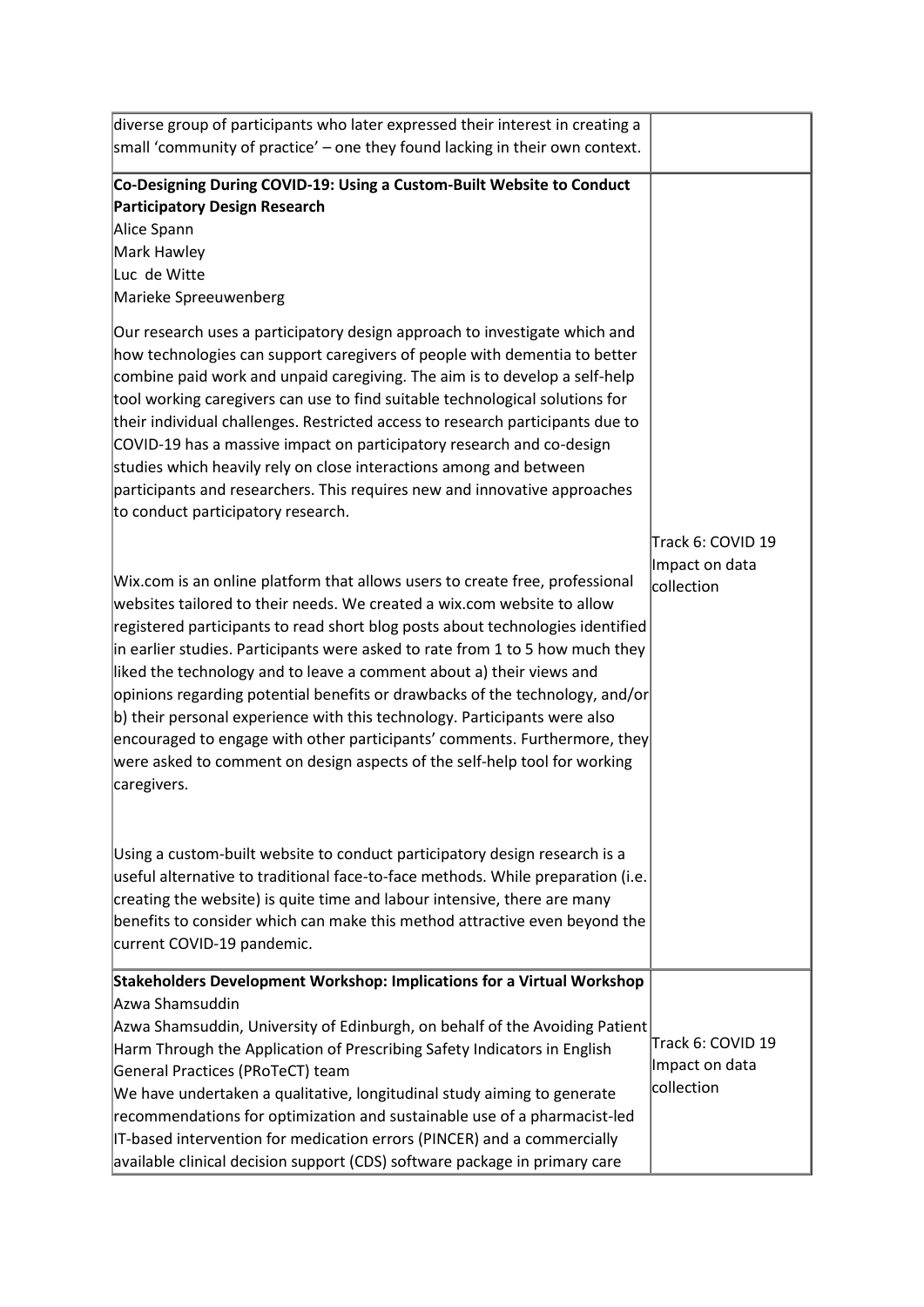| using a consolidated learning exercise. As part of this learning exercise, data                                                                                                                                                                                                                                                                                                                                                                                                                                                                                                                                                                                                                                                                                                                                                                                                                                                        |                   |
|----------------------------------------------------------------------------------------------------------------------------------------------------------------------------------------------------------------------------------------------------------------------------------------------------------------------------------------------------------------------------------------------------------------------------------------------------------------------------------------------------------------------------------------------------------------------------------------------------------------------------------------------------------------------------------------------------------------------------------------------------------------------------------------------------------------------------------------------------------------------------------------------------------------------------------------|-------------------|
| collection encompasses 3 stakeholder development workshops each                                                                                                                                                                                                                                                                                                                                                                                                                                                                                                                                                                                                                                                                                                                                                                                                                                                                        |                   |
| involving up to 30 stakeholders, alongside interviews and documentary                                                                                                                                                                                                                                                                                                                                                                                                                                                                                                                                                                                                                                                                                                                                                                                                                                                                  |                   |
| analysis. Our workshops are anticipated to take place towards the end of                                                                                                                                                                                                                                                                                                                                                                                                                                                                                                                                                                                                                                                                                                                                                                                                                                                               |                   |
| 2020 and our participants will include general practitioners, pharmacists,                                                                                                                                                                                                                                                                                                                                                                                                                                                                                                                                                                                                                                                                                                                                                                                                                                                             |                   |
| representatives from patient and pubic groups, leads of Clinical                                                                                                                                                                                                                                                                                                                                                                                                                                                                                                                                                                                                                                                                                                                                                                                                                                                                       |                   |
| Commissioning Groups, academic colleagues who developed the                                                                                                                                                                                                                                                                                                                                                                                                                                                                                                                                                                                                                                                                                                                                                                                                                                                                            |                   |
| intervention, commercial partners, clinical education and professional body                                                                                                                                                                                                                                                                                                                                                                                                                                                                                                                                                                                                                                                                                                                                                                                                                                                            |                   |
| representatives, and other key policy figures who may be influential in the                                                                                                                                                                                                                                                                                                                                                                                                                                                                                                                                                                                                                                                                                                                                                                                                                                                            |                   |
| longer-term sustainment of both interventions in England. Due to the                                                                                                                                                                                                                                                                                                                                                                                                                                                                                                                                                                                                                                                                                                                                                                                                                                                                   |                   |
| current COVID-19, it is anticipated that social distancing measures will need                                                                                                                                                                                                                                                                                                                                                                                                                                                                                                                                                                                                                                                                                                                                                                                                                                                          |                   |
| to be in place for the foreseeable future, raising challenges for researchers in                                                                                                                                                                                                                                                                                                                                                                                                                                                                                                                                                                                                                                                                                                                                                                                                                                                       |                   |
| the design and delivery of stakeholder workshops such as ours. This paper                                                                                                                                                                                                                                                                                                                                                                                                                                                                                                                                                                                                                                                                                                                                                                                                                                                              |                   |
| outlines the practicalities and implications of moving workshops online,                                                                                                                                                                                                                                                                                                                                                                                                                                                                                                                                                                                                                                                                                                                                                                                                                                                               |                   |
| considerations of online platforms for virtual workshops, ethical                                                                                                                                                                                                                                                                                                                                                                                                                                                                                                                                                                                                                                                                                                                                                                                                                                                                      |                   |
| considerations for online data collection, impact on recruitment and quality                                                                                                                                                                                                                                                                                                                                                                                                                                                                                                                                                                                                                                                                                                                                                                                                                                                           |                   |
| of data, as well as challenges faced by the researcher in preparing for the                                                                                                                                                                                                                                                                                                                                                                                                                                                                                                                                                                                                                                                                                                                                                                                                                                                            |                   |
| online workshops. By sharing our experiences and opinions, we hope to                                                                                                                                                                                                                                                                                                                                                                                                                                                                                                                                                                                                                                                                                                                                                                                                                                                                  |                   |
| generate discussion in this important area so that other researchers may                                                                                                                                                                                                                                                                                                                                                                                                                                                                                                                                                                                                                                                                                                                                                                                                                                                               |                   |
| benefit.                                                                                                                                                                                                                                                                                                                                                                                                                                                                                                                                                                                                                                                                                                                                                                                                                                                                                                                               |                   |
|                                                                                                                                                                                                                                                                                                                                                                                                                                                                                                                                                                                                                                                                                                                                                                                                                                                                                                                                        |                   |
| Opportunities and Challenges of Going Virtual: the PERSIST Science Camps                                                                                                                                                                                                                                                                                                                                                                                                                                                                                                                                                                                                                                                                                                                                                                                                                                                               |                   |
| Helena Vicente                                                                                                                                                                                                                                                                                                                                                                                                                                                                                                                                                                                                                                                                                                                                                                                                                                                                                                                         |                   |
| Ana Delicado                                                                                                                                                                                                                                                                                                                                                                                                                                                                                                                                                                                                                                                                                                                                                                                                                                                                                                                           |                   |
| João Estevens                                                                                                                                                                                                                                                                                                                                                                                                                                                                                                                                                                                                                                                                                                                                                                                                                                                                                                                          |                   |
| Jussara Rowland                                                                                                                                                                                                                                                                                                                                                                                                                                                                                                                                                                                                                                                                                                                                                                                                                                                                                                                        |                   |
| What are the knowledges, beliefs, and perceptions of European students                                                                                                                                                                                                                                                                                                                                                                                                                                                                                                                                                                                                                                                                                                                                                                                                                                                                 |                   |
| about science? The PERSIST_EU (Erasmus+) is an EU-funded project that                                                                                                                                                                                                                                                                                                                                                                                                                                                                                                                                                                                                                                                                                                                                                                                                                                                                  |                   |
| aims to understand what undergraduate students think regarding four                                                                                                                                                                                                                                                                                                                                                                                                                                                                                                                                                                                                                                                                                                                                                                                                                                                                    |                   |
| controversial scientific topics - climate change, complementary and                                                                                                                                                                                                                                                                                                                                                                                                                                                                                                                                                                                                                                                                                                                                                                                                                                                                    |                   |
| alternative medicines, GMOs, and vaccines - in five countries: Germany, Italy,                                                                                                                                                                                                                                                                                                                                                                                                                                                                                                                                                                                                                                                                                                                                                                                                                                                         |                   |
| Portugal, Slovakia, and Spain. The project was organising Science Camps that                                                                                                                                                                                                                                                                                                                                                                                                                                                                                                                                                                                                                                                                                                                                                                                                                                                           |                   |
| would bring face to face 100 students in each partner country to an open                                                                                                                                                                                                                                                                                                                                                                                                                                                                                                                                                                                                                                                                                                                                                                                                                                                               |                   |
|                                                                                                                                                                                                                                                                                                                                                                                                                                                                                                                                                                                                                                                                                                                                                                                                                                                                                                                                        | Track 6: COVID 19 |
|                                                                                                                                                                                                                                                                                                                                                                                                                                                                                                                                                                                                                                                                                                                                                                                                                                                                                                                                        | Impact on data    |
|                                                                                                                                                                                                                                                                                                                                                                                                                                                                                                                                                                                                                                                                                                                                                                                                                                                                                                                                        | collection        |
|                                                                                                                                                                                                                                                                                                                                                                                                                                                                                                                                                                                                                                                                                                                                                                                                                                                                                                                                        |                   |
|                                                                                                                                                                                                                                                                                                                                                                                                                                                                                                                                                                                                                                                                                                                                                                                                                                                                                                                                        |                   |
|                                                                                                                                                                                                                                                                                                                                                                                                                                                                                                                                                                                                                                                                                                                                                                                                                                                                                                                                        |                   |
|                                                                                                                                                                                                                                                                                                                                                                                                                                                                                                                                                                                                                                                                                                                                                                                                                                                                                                                                        |                   |
|                                                                                                                                                                                                                                                                                                                                                                                                                                                                                                                                                                                                                                                                                                                                                                                                                                                                                                                                        |                   |
|                                                                                                                                                                                                                                                                                                                                                                                                                                                                                                                                                                                                                                                                                                                                                                                                                                                                                                                                        |                   |
|                                                                                                                                                                                                                                                                                                                                                                                                                                                                                                                                                                                                                                                                                                                                                                                                                                                                                                                                        |                   |
|                                                                                                                                                                                                                                                                                                                                                                                                                                                                                                                                                                                                                                                                                                                                                                                                                                                                                                                                        |                   |
|                                                                                                                                                                                                                                                                                                                                                                                                                                                                                                                                                                                                                                                                                                                                                                                                                                                                                                                                        |                   |
| debate with experts on the four topics. They were scheduled to happen<br>between March and April 2020. However, due to the new coronavirus they<br>had to be canceled. This communication aims to present how the Persist_EU<br>team have redesigned their strategy to keep the project ongoing during the<br>lockdown and COVID-19 pandemic. Initially, the Lisbon Science Camp would<br>take place on March 21. By that time universities were already closed,<br>students were having online classes, and some even went back to their<br>homelands. How to adapt the Science Camps to virtual environments? How<br>to engage young people to participate in an online scientific event during a<br>pandemic? Would the experts be available to participate in a different<br>format? What new ethical considerations should be taken into account?<br>Could we reach new participants without having a direct interaction with the |                   |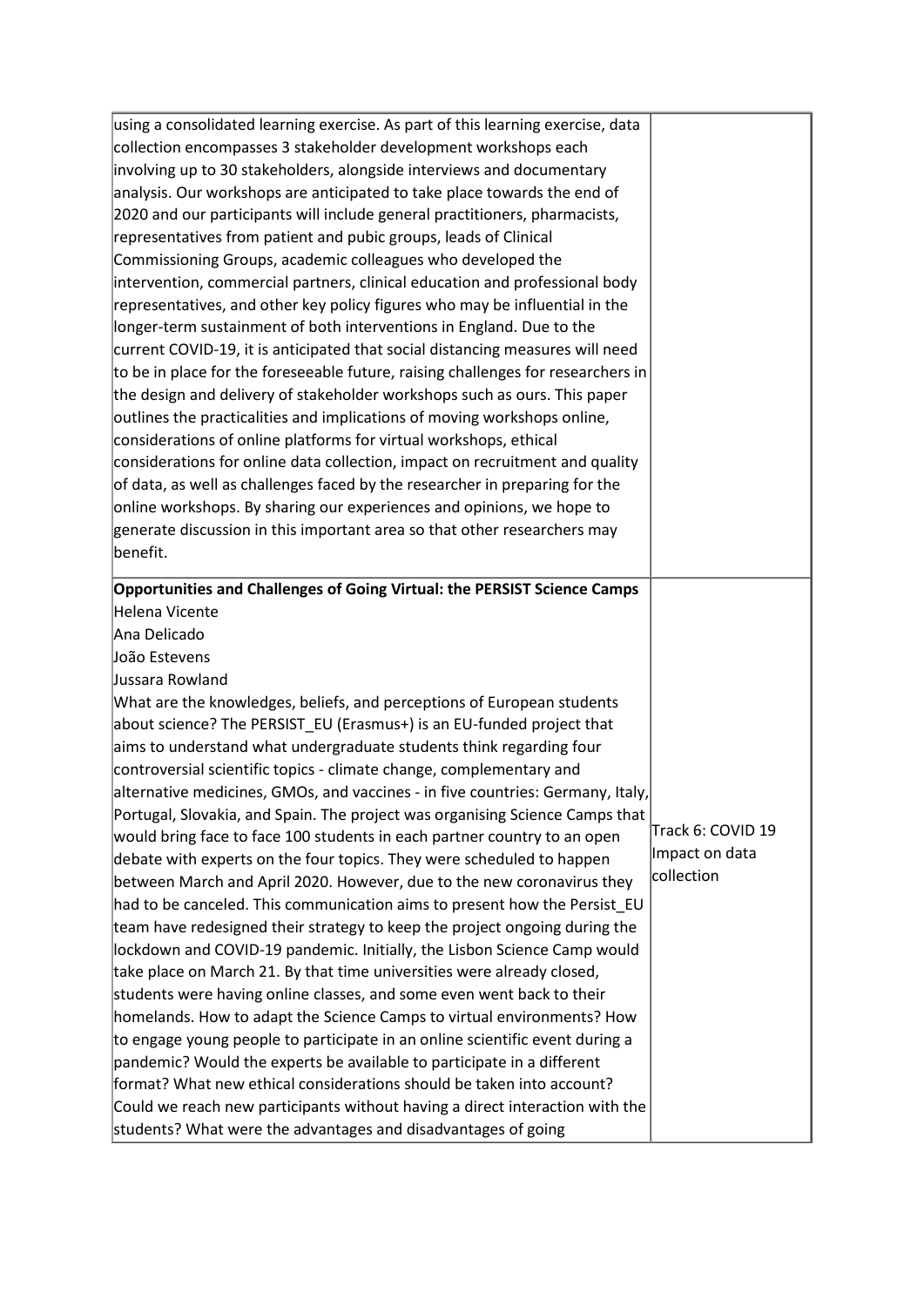| online?Those were the methodological challenges faced by the teams, to be<br>discussed in this communication.                                                                                                                                                                                                                                                                                                                                                                                                                                                                                                                                                                                                                                                                                                                                                                                                                                                                                                                                                                                                                                                                                                                                                                                                                                                                                                                                                                                                                                                                                                                                                                                                                                                                                                                                                                                                                                                                                                                                         |                                                   |
|-------------------------------------------------------------------------------------------------------------------------------------------------------------------------------------------------------------------------------------------------------------------------------------------------------------------------------------------------------------------------------------------------------------------------------------------------------------------------------------------------------------------------------------------------------------------------------------------------------------------------------------------------------------------------------------------------------------------------------------------------------------------------------------------------------------------------------------------------------------------------------------------------------------------------------------------------------------------------------------------------------------------------------------------------------------------------------------------------------------------------------------------------------------------------------------------------------------------------------------------------------------------------------------------------------------------------------------------------------------------------------------------------------------------------------------------------------------------------------------------------------------------------------------------------------------------------------------------------------------------------------------------------------------------------------------------------------------------------------------------------------------------------------------------------------------------------------------------------------------------------------------------------------------------------------------------------------------------------------------------------------------------------------------------------------|---------------------------------------------------|
| Alien Time Capsules: An Online Participatory Arts-based Approach for<br><b>COVID-19 Research with Adolescen</b><br>Lesley Gittings<br>Nabeel Petersen<br>Background: Social and health vulnerabilities experienced by adolescents in<br>South Africa are exacerbated by the COVID-19 pandemic. Little is known<br>about their unique experiences, challenges and coping strategies. Context-<br>specific, age-appropriate, and social justice-informed COVID-19 research is<br>needed.<br>Method: This research sought to determine how to conduct remote, art-<br>based, participatory research with adolescents during COVID-19. Teen<br>advisory group members co-developed a COVID-19 sub-study with<br>researchers from the UKRI GCRF Accelerate Hub. In a series of phone<br>conversations, participants (n=8, ages 15-23) advised on topics, methods and<br>platforms for remote research with their groups in two South African<br>provinces.<br>Findings:Advisors suggested: (1) Focusing on COVID-19-related experiences,<br>challenges and coping strategies using participatory and arts-based methods<br>including writing, pictures, audio and video; and (2) Facebook as a platform<br>which can be used data-free in South Africa and password-protected on<br>multiple devices for adolescents without personal phones. An 'Alien Time<br>Capsule' concept was designed: "Kind Aliens have come to Earth and want to<br>know what young people are experiencing with COVID-19 so they can help.<br>As Earth's ambassadors, let's fill up this time capsule and give it to these<br>Aliens!". This scenario aims to create conceptual distance and encourage<br>creativity and playfulness. Each advisory group has a virtual 'Time Capsule'<br>(closed Facebook group) with weekly activities.<br>Discussion: Engaging adolescents as knowledge-holders is a powerful way to<br>inform context-specific, social justice research during COVID-19. Adolescent<br>advisors are well-placed to co-develop research questions, tools and | Track 6: COVID 19<br>Impact on data<br>collection |
| methods that are responsive to their own contexts, interests and needs.<br>Virtual Focus Groups with Photo-elicitation Excercise: Insights and                                                                                                                                                                                                                                                                                                                                                                                                                                                                                                                                                                                                                                                                                                                                                                                                                                                                                                                                                                                                                                                                                                                                                                                                                                                                                                                                                                                                                                                                                                                                                                                                                                                                                                                                                                                                                                                                                                        |                                                   |
| <b>Recommendations for Qualitative</b><br>Samantha Brady<br>Julie Miller                                                                                                                                                                                                                                                                                                                                                                                                                                                                                                                                                                                                                                                                                                                                                                                                                                                                                                                                                                                                                                                                                                                                                                                                                                                                                                                                                                                                                                                                                                                                                                                                                                                                                                                                                                                                                                                                                                                                                                              |                                                   |
| The continued spread of COVID-19 and implementation of varying physical<br>distancing restrictions will likely impact in-person qualitative research for the<br>foreseeable future. As a result, researchers are pivoting to virtual methods of<br>qualitative data collection. In March 2020, the MIT AgeLab shifted a data<br>collection protocol for a study from in-person focus groups to virtual focus<br>groups. The aim of the study was to understand how members of two<br>generations, GenZ and GenX, view work and careers, and how economic and<br>world events, such as the Great Recession or the COVID-19 pandemic,<br>influence how generations view and make decisions regarding their career                                                                                                                                                                                                                                                                                                                                                                                                                                                                                                                                                                                                                                                                                                                                                                                                                                                                                                                                                                                                                                                                                                                                                                                                                                                                                                                                       | Track 6: COVID 19<br>Impact on data<br>collection |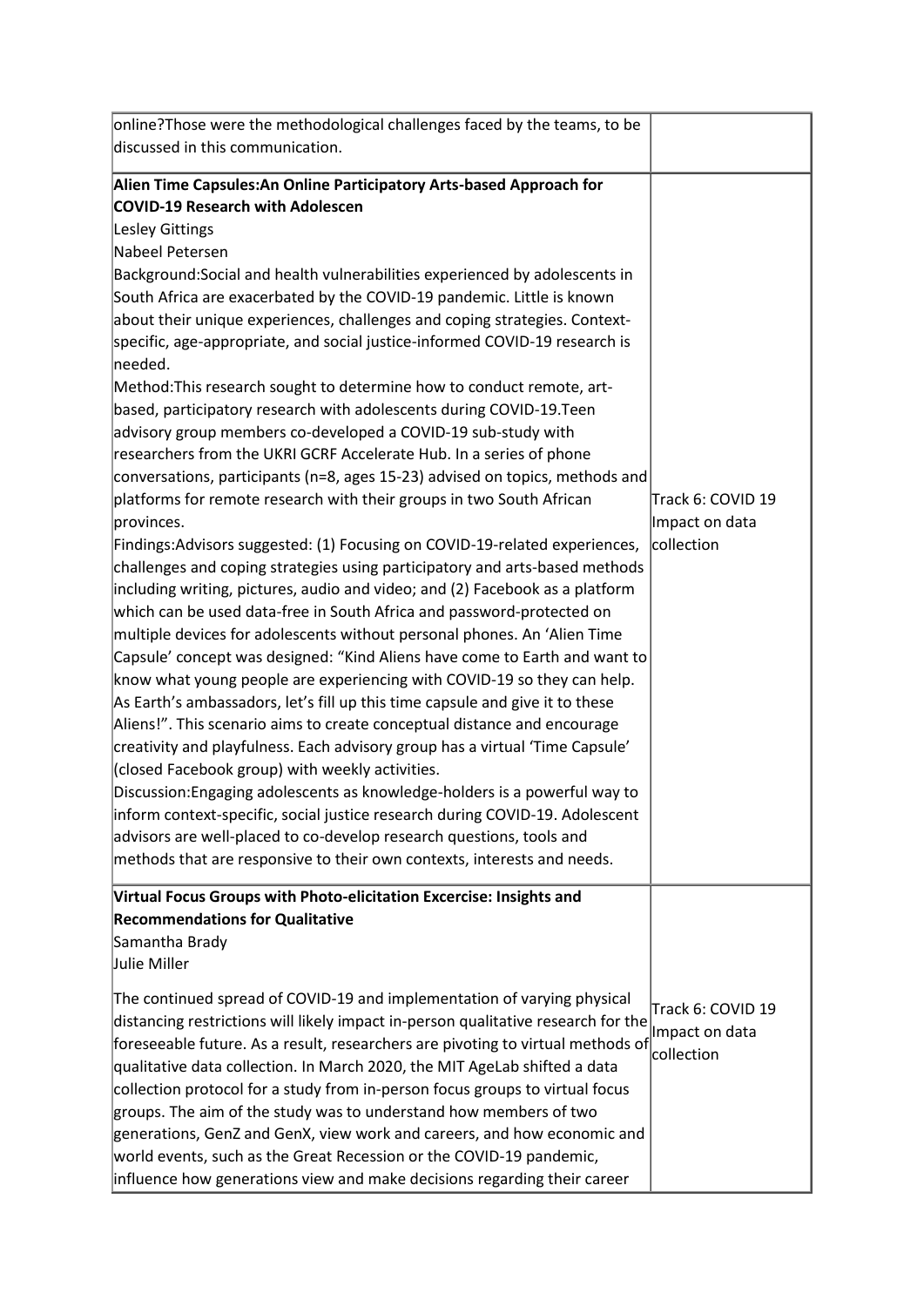| paths. The study included eight focus groups through the Zoom platform           |                   |
|----------------------------------------------------------------------------------|-------------------|
| with 41 participants between the ages of 18-23 and 40-55. Focus groups           |                   |
| included a virtual photo-elicitation exercise to more deeply explore the         |                   |
| emotions participants attach to work and careers. While preliminary results      |                   |
| of this study highlight the differential experiences and values of GenZ and      |                   |
| GenX regarding their careers, this study also demonstrates the promise of        |                   |
| virtual focus groups and virtual photo elicitation tasks as additional           |                   |
| methodological tools for qualitative researchers. The study demonstrated         |                   |
| several benefits of using a virtual platform for qualitative research, including |                   |
| the ability to reach participants across geographic areas, greater financial     |                   |
| feasibility and increased convenience for participants. This study also offers   |                   |
| insight into how to effectively engage virtual participants through the use of   |                   |
| interactive tools and facilitation techniques better suited for the virtual      |                   |
| group environment.                                                               |                   |
|                                                                                  |                   |
|                                                                                  |                   |
| Authors:                                                                         |                   |
| Samantha Brady, MPA; Massachusetts Institute of Technology AgeLab                |                   |
| Julie Miller, PhD                                                                |                   |
| Joseph F. Coughlin, PhD                                                          |                   |
| <b>Establishment Surveys and Forms</b><br>Temika Holland<br>Rebecca Keegan       |                   |
| The U.S. Census Bureau routinely undertakes qualitative research to inform       |                   |
| survey design decisions. With the COVID-19 pandemic's impact on our social       |                   |
| and work environments, qualitative researchers had to quickly adapt their        |                   |
| methodology, particularly for cognitive and usability evaluations of             |                   |
| establishment surveys and forms during a time when businesses were               |                   |
| severely impacted. With strict deadlines and objectives, solutions needed to     |                   |
| be effective and efficient, while meeting government legal and security          |                   |
| requirements. Remote testing that uses technology to allow both the              | Track 6: COVID 19 |
| researcher and the participant to be in separate locations, offered an           | Impact on data    |
| effective solution, but not without challenges. Unique characteristics of        | collection        |
| conducting research with establishments (typically requiring travel to           |                   |
| respondents' places of business to conduct testing) led to a number of           |                   |
| considerations associated with implementing such a method. These included        |                   |
| recruitment and training for using the platform for testing, outlining and       |                   |
| verifying the computing requirements for using remote testing software,          |                   |
| modifying testing protocols intended for in-person interviews, and               |                   |
| addressing security concerns for a remote testing environment both with          |                   |
| establishments and the Census Bureau. This presentation describes the            |                   |
| development and implementation of a remote testing environment for               |                   |
| qualitative research with establishment surveys that maintains the integrity     |                   |
| of the research methods and results, while meeting the challenges at the         |                   |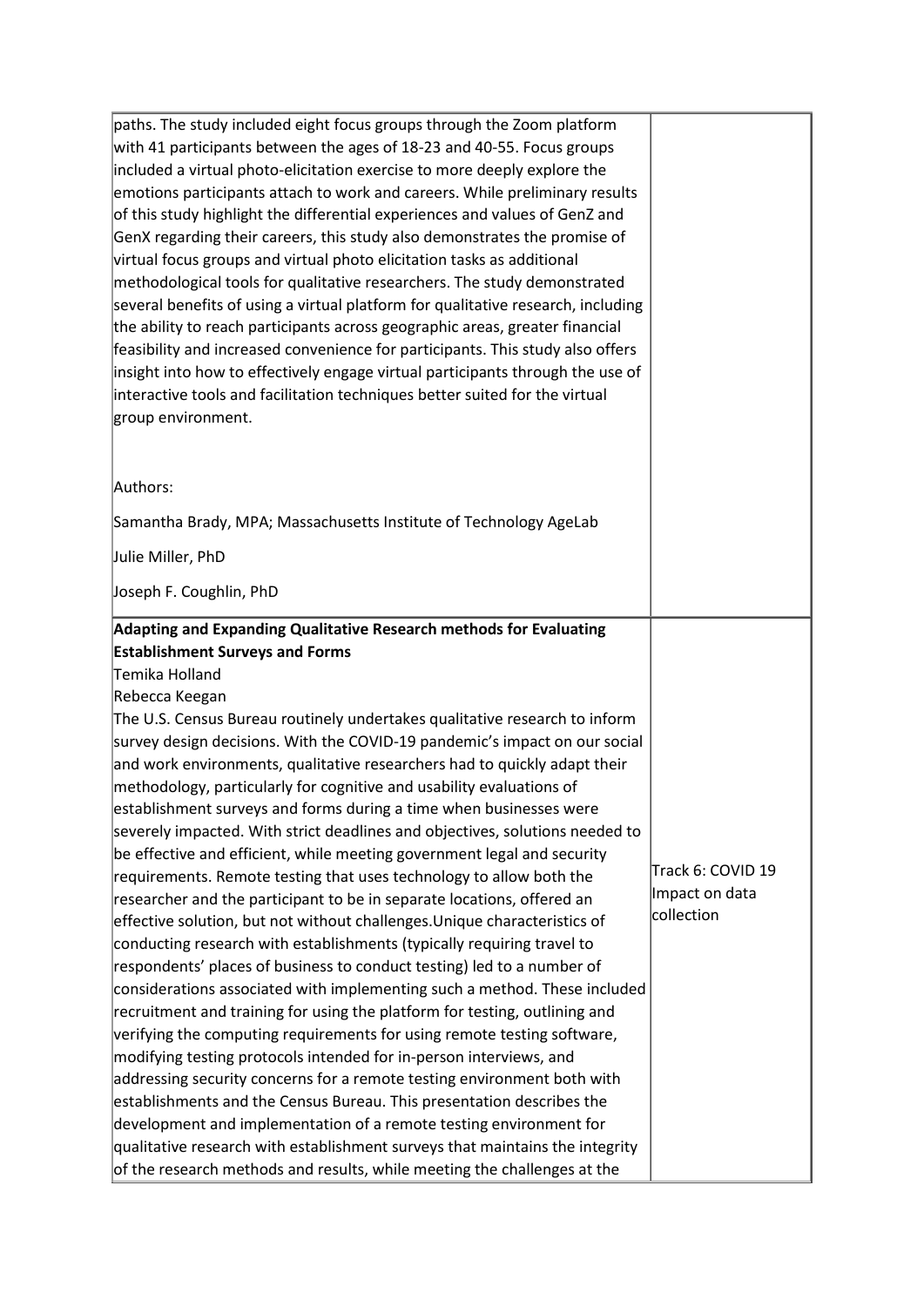| intersection of the pandemic's impact on businesses, the unique<br>characteristics of establishment surveys, and government legal and security<br>requirements. Additionally, we discuss differences between in-person and<br>remote testing and lessons learned as we continue to adapt and expand our<br>testing methods for establishment surveys.                                                                                                                                                                                                                                                                                                                                                                                                                                                                                                                                                                                                                                                                                                                                                                                                                                                                                                                                                                                                                                                                                                                                                                                                                                                                                                |                                                   |
|------------------------------------------------------------------------------------------------------------------------------------------------------------------------------------------------------------------------------------------------------------------------------------------------------------------------------------------------------------------------------------------------------------------------------------------------------------------------------------------------------------------------------------------------------------------------------------------------------------------------------------------------------------------------------------------------------------------------------------------------------------------------------------------------------------------------------------------------------------------------------------------------------------------------------------------------------------------------------------------------------------------------------------------------------------------------------------------------------------------------------------------------------------------------------------------------------------------------------------------------------------------------------------------------------------------------------------------------------------------------------------------------------------------------------------------------------------------------------------------------------------------------------------------------------------------------------------------------------------------------------------------------------|---------------------------------------------------|
| COVID-19 Interruptions: Transitioning focus groups from in-person to<br>online<br>Teresa Kline<br>This paper will provide a narrative discussion of how we transitioned<br>planned in-person focus groups to an online format, due to disruptions from<br>the COVID-19 pandemic. For a recent study, we had planned to conduct<br>three in-person focus groups onsite at the organization that was the focus of<br>our evaluation. When the pandemic made it clear in-person would not be an<br>option, the moderator guides had already been drafted and the focus groups<br>had been scheduled. This paper will discuss (1) our decision to shift to an<br>online format, (2) the changes we made to the methodology to ensure<br>online groups would run smoothly (i.e., asking respondents to identify<br>themselves by name when they begin speaking, in lieu of physical name<br>tags), and (3) the challenges we encountered in conducting groups online<br>$(i.e.,$ low bandwidth affecting ability to use video, how to keep track of which<br>respondents haven't participated much, loss of body language cues). Based<br>on this experience, we will identify best practices and lessons learned for<br>future online focus groups.                                                                                                                                                                                                                                                                                                                                                                                                      | Track 6: COVID 19<br>Impact on data<br>collection |
| Harnessing Youth and Family Voice Using Virtual Methods<br>Colleen Smith<br>Brittany Jean Taylor<br>To determine the impact of a substance use recovery program on youth and<br>their families, researchers at Georgia Health Policy Center's Center of<br>Excellence for Children's Behavioral Health at Georgia State University used<br>both virtual and in-person data collection methods. Three types of<br>participants were included: youth currently enrolled in the program;<br>caregivers of youth currently enrolled in the program; and youth who had<br>graduated from the program. Currently enrolled youth were being<br>interviewed individually via telephone while at the program site and<br>caregivers were being interviewed using an in-person focus group format.<br>When the covid-19 pandemic reached the United States, the program<br>transitioned to virtual service delivery. Likewise, data collection methods<br>were adjusted. Currently enrolled youth continued to be interviewed by<br>telephone; however, youth were contacted directly at their place of<br>residence rather than at the program site. The remaining caregiver focus<br>$ $ groups remained in group format but were conducted virtually rather than in<br>person. Telephone interviews with youth who graduated from the program<br>continued individually by telephone as planned. This paper explores the pros<br>and cons of conducting telephone interviews with youth and challenges<br>faced when implementing a trauma-informed lens using this approach.<br>Additionally, the paper will report the study team's experience conducting | Track 6: COVID 19<br>Impact on data<br>collection |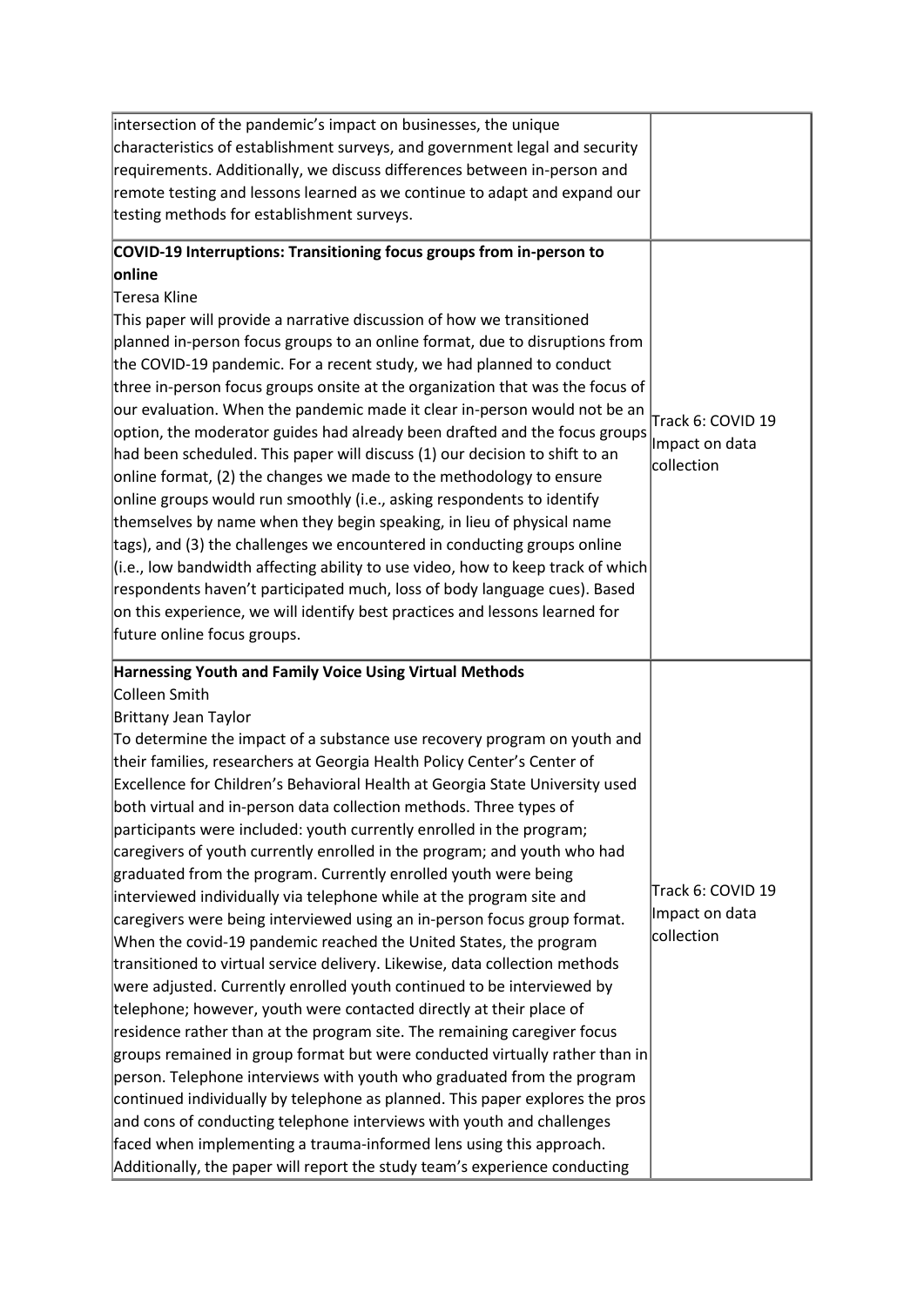| virtual focus groups with caregivers of varying levels of technological access<br>and comfort.                                                                                                                                                                                                                                                                                                                                                                                                                                                                                                                                                                                                                                                                                                                                                                                                                                                                                                                                                                                                                                                                                                                                                                                                                                                                                                                                                                                                                                                                                                                                                                                                                                                                                                                                                |                                                   |
|-----------------------------------------------------------------------------------------------------------------------------------------------------------------------------------------------------------------------------------------------------------------------------------------------------------------------------------------------------------------------------------------------------------------------------------------------------------------------------------------------------------------------------------------------------------------------------------------------------------------------------------------------------------------------------------------------------------------------------------------------------------------------------------------------------------------------------------------------------------------------------------------------------------------------------------------------------------------------------------------------------------------------------------------------------------------------------------------------------------------------------------------------------------------------------------------------------------------------------------------------------------------------------------------------------------------------------------------------------------------------------------------------------------------------------------------------------------------------------------------------------------------------------------------------------------------------------------------------------------------------------------------------------------------------------------------------------------------------------------------------------------------------------------------------------------------------------------------------|---------------------------------------------------|
| Addressing the Ethics of Conducting Virtual Qualitative Research in the<br>Global South<br>Purbita Sengupta<br>Megan Douglas<br>The COVID-19 pandemic has presented new and significant ethical<br>challenges to qualitative research methodologies. Without the possibility to<br>undertake onsite fieldwork many researchers are now resorting to virtual<br>research to accommodate physical distancing measures. This approach<br>brings up important ethical questions and issues that the research<br>community must address. Drawing from their own qualitative virtual<br>research conducted during the COVID pandemic, the authors will address<br>two ethical issues – power dynamics and privacy – and discuss mitigating<br>strategies employed. The issue of power dynamics is discussed in terms of<br>virtual interactions between Northern-based researchers and Southern-<br>based participants. Field-based qualitative research has long been<br>considered a way for researchers to reduce power differentials and promote<br>participatory knowledge generation. As researchers increasingly shift to<br>virtual methods, however, it is important to consider how researcher-<br>participant relations are changing and what measures should be taken to<br>limit power differentials while encouraging participatory methods. Next, the<br>paper will consider the issues of access and privacy within virtual research.<br>The challenges of global inequality of access to technology and Internet<br>bandwidth, coupled with the patchwork of regulations and risks around<br>cybersecurity, can pose significant risk to participant anonymity and<br>confidentiality. Discussion will apply a post-colonial lens, arguing that it is<br>important to consider the positionality of researchers vis-à-vis research | Track 6: COVID 19<br>Impact on data<br>collection |
| participants who are based in the Global South in the research design and<br>ensure participants' autonomy is safeguarded at all stages of the research.                                                                                                                                                                                                                                                                                                                                                                                                                                                                                                                                                                                                                                                                                                                                                                                                                                                                                                                                                                                                                                                                                                                                                                                                                                                                                                                                                                                                                                                                                                                                                                                                                                                                                      |                                                   |
| The Boom of Zoom During the COVID-19 Pandemic: Moving Qualitative<br><b>Research Interviewing Online</b><br>Lisa Gray                                                                                                                                                                                                                                                                                                                                                                                                                                                                                                                                                                                                                                                                                                                                                                                                                                                                                                                                                                                                                                                                                                                                                                                                                                                                                                                                                                                                                                                                                                                                                                                                                                                                                                                         |                                                   |
| The Boom of Zoom During the COVID-19 Pandemic: Moving Qualitative<br><b>Research Interviewing Online</b><br>Lisa M. Gray, Ph.D. student, University of Alberta, Faculty of Education Gwen<br>Rempel, Ph.D., Athabasca University, Faculty of Health Disciplines Gina<br>Wong, Ph.D., Athabasca University, Faculty of Health Disciplines Karen Cook,<br>Ph.D., Athabasca University, Faculty of Health Disciplines<br>During these unprecedented times in the COVID-19 era, individuals feel<br>tremendous pressure and stress to adapt and survive during a pandemic. On<br>a global scale, the way we access services, engage in entertainment,<br>socialize, and function at our employment has changed dramatically. As a<br>result, many taken-for-granted activities must be re-evaluated, in the<br>interest of public safety and wellbeing. This certainly is the case for<br>researchers who need to adapt the way they conduct research in this                                                                                                                                                                                                                                                                                                                                                                                                                                                                                                                                                                                                                                                                                                                                                                                                                                                                                     | Track 6: COVID 19<br>Impact on data<br>collection |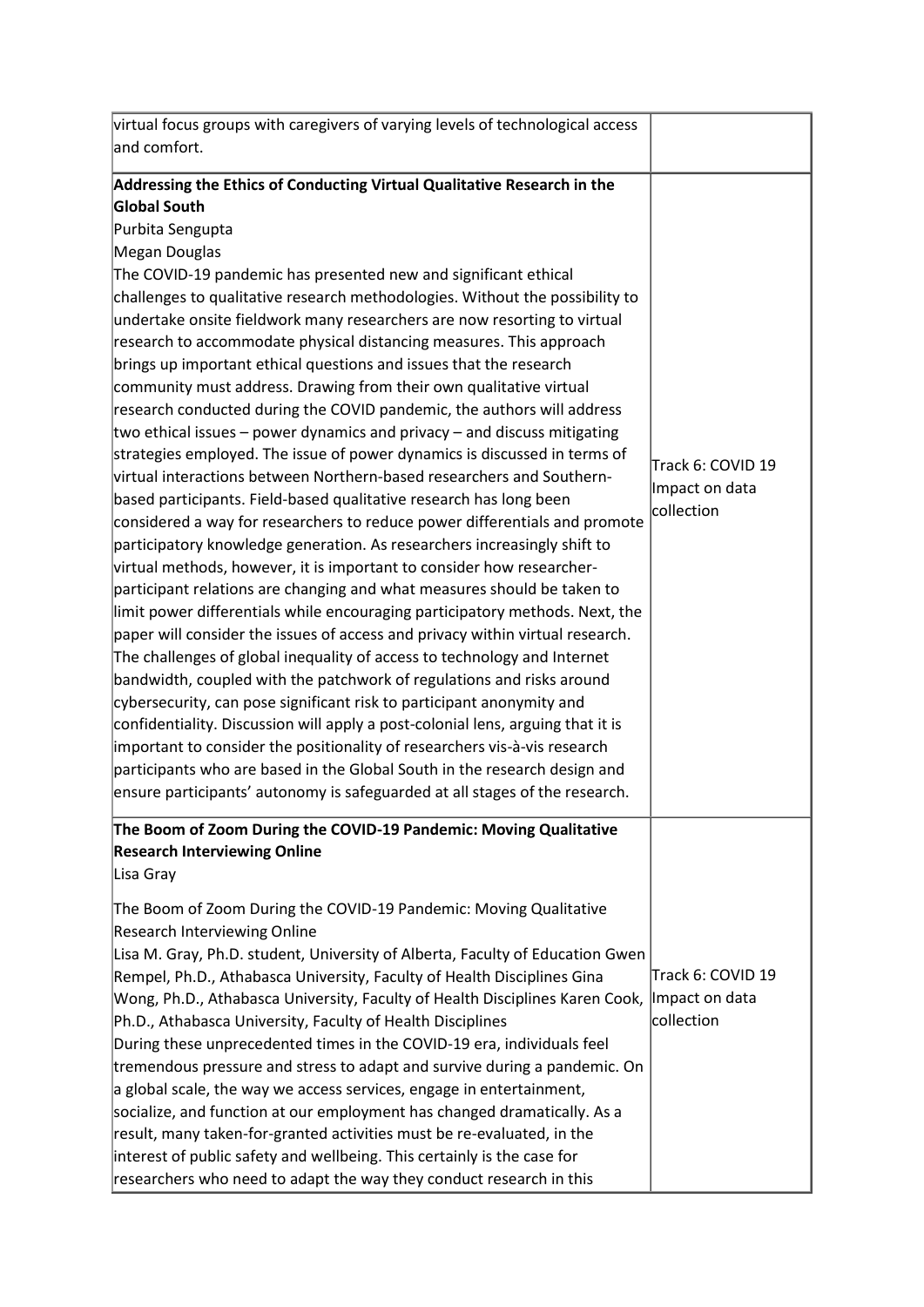| uncertain and ever-changing landscape. For qualitative researchers, whose<br>mainstay of data generation is in-person interviewing; being nimble and<br>thinking outside the box to virtual qualitative interviewing is crucial.<br>Qualitative researchers are searching for new ways of generating data and<br>may be at a choice point with a variety of new online platforms to consider.<br>Qualitative researchers find themselves pressured to navigate the digital<br>world.<br>To further expand the available resources, we present our experiences of<br>utilizing Zoom Inc. for data generation in our published study about<br>parenting. In this methodological focused presentation, we provide<br>recommendations for best practices and describe research participants'<br>reactions to participating in virtual ZOOM Inc. research interviews. We also<br>highlight the advantages and disadvantages of utilizing Zoom and describe<br>how Zoom has adapted, increasing security features to meet security<br>requirements for virtual qualitative data generation.<br>Keywords: Video Conferencing, Virtual Interviewing, Online Interviewing,<br>Data Generation, Qualitative Research Methodology, Zoom Video<br>Communications                                                                                                                                                                                                                                                                                                                                                                                                                                                                                                                                      |                                     |
|-------------------------------------------------------------------------------------------------------------------------------------------------------------------------------------------------------------------------------------------------------------------------------------------------------------------------------------------------------------------------------------------------------------------------------------------------------------------------------------------------------------------------------------------------------------------------------------------------------------------------------------------------------------------------------------------------------------------------------------------------------------------------------------------------------------------------------------------------------------------------------------------------------------------------------------------------------------------------------------------------------------------------------------------------------------------------------------------------------------------------------------------------------------------------------------------------------------------------------------------------------------------------------------------------------------------------------------------------------------------------------------------------------------------------------------------------------------------------------------------------------------------------------------------------------------------------------------------------------------------------------------------------------------------------------------------------------------------------------------------------------------------------------------------|-------------------------------------|
| Conducting Virtual Qualitative Research on Sensitive Topics: Challenges<br>and Opportunities<br>Megan Douglas                                                                                                                                                                                                                                                                                                                                                                                                                                                                                                                                                                                                                                                                                                                                                                                                                                                                                                                                                                                                                                                                                                                                                                                                                                                                                                                                                                                                                                                                                                                                                                                                                                                                             |                                     |
| Qualitative methods, such as interviews or focus group discussions, are<br>widely accepted to be a suitable approach for researching sensitive topics.<br>Traditionally these approaches have been done via face-to-face interaction,<br>as in-person exchanges of information enable a rapport-building process<br>crucial for establishing trust between researcher and participant. The COVID-<br>19 pandemic has required researchers to reconsider their qualitative data<br>collection methods. With in-person interviews no longer possible,<br>interactions must move to virtual platforms. Such a change brings with it<br>new challenges and opportunities. Interviews conducted over the phone or<br>through computer mediated communication (CMC), such as email, Skype, or<br>text, can challenge the rapport-building process. As well, there are important $ $ collection<br>ethical challenges associated with virtual methods, including issues of<br>informed consent and data security. However, there are also benefits; virtual<br>methods can be well suited for sensitive topics, with many participants<br>feeling more comfortable disclosing personal information virtually than if<br>they were face-to-face with a researcher. This paper examines the author's<br>virtual qualitative methodology (semi-structured interviews via Skype and<br>online surveys) for a research project that examines access for mental health<br>supports among social science researchers in the global South. It explores<br>the methodological and ethical challenges encountered, mitigation<br>strategies, and a discussion of how virtual qualitative research is creating<br>new opportunities for access and meaningful data surrounding sensitive<br>subject matter. | Track 6: COVID 19<br>Impact on data |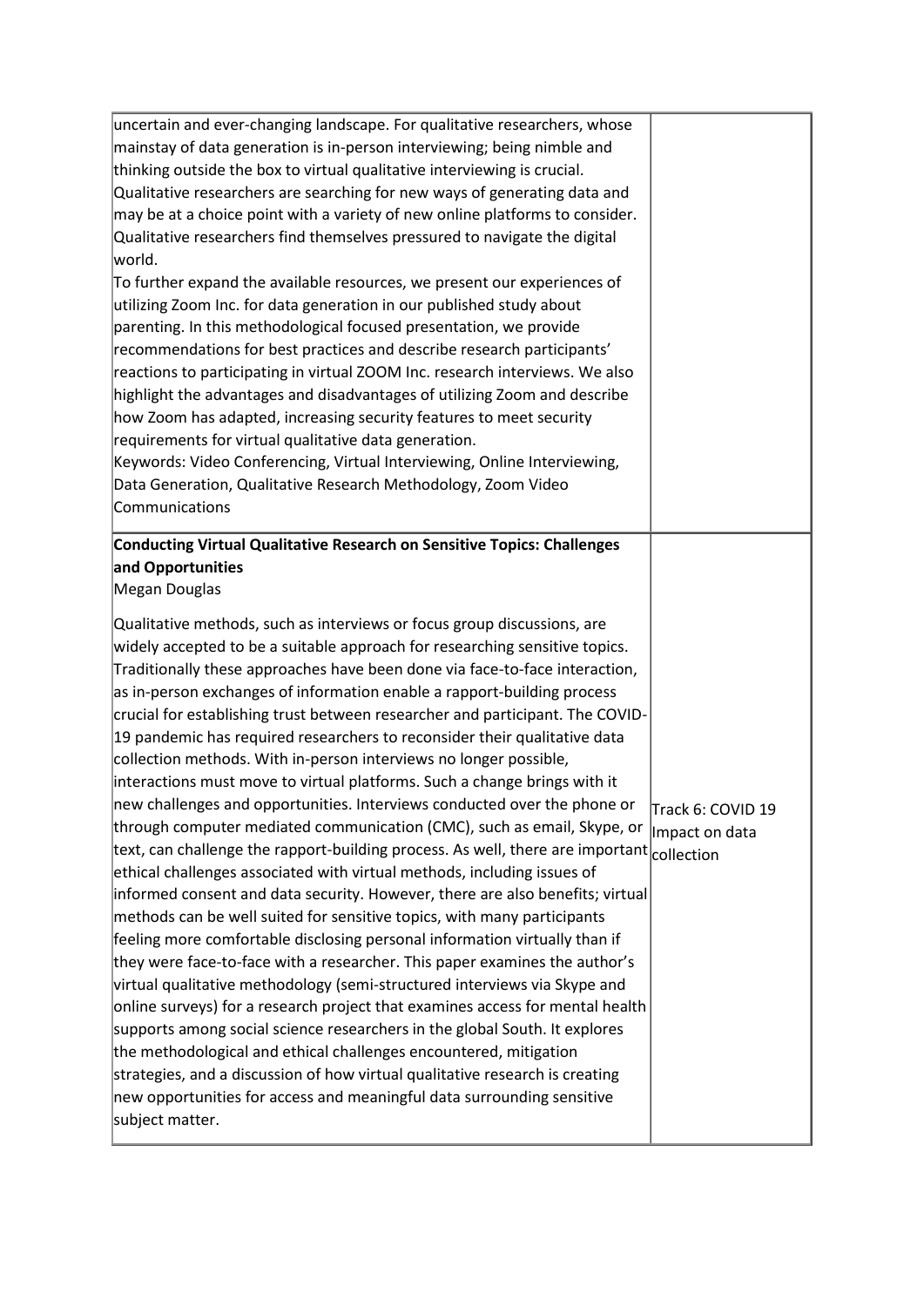| Supporting and Understanding Professional Development Needs Through<br>COVID-19 |                         |
|---------------------------------------------------------------------------------|-------------------------|
| Cindy Bogdan                                                                    |                         |
| Launched in 2019, the New Tech Network (NTN) quality assurance                  |                         |
| infrastructure was developed to provide a framework for evaluating and          |                         |
| understanding the professional learning experiences of NTN educators and        |                         |
| evaluate conditions for lasting change. New Tech Network provides               |                         |
| professional development and learning to teachers at over 200 schools in the    |                         |
| US. Surveys are used to gather participant experience data and feedback.        |                         |
| Analysis examines the alignment among design, implementation, and               |                         |
| experience with attention to gains over time. Essential in this analysis is the |                         |
| qualitative data participants provide around next steps, challenges, and        | Track 6: COVID 19       |
| essential drivers for change.                                                   | Impact on data          |
| During the closures and during the transitions between closures due to          | collection              |
| Covid-19, NTN shifted the administration of workshops to a virtual setting to   |                         |
| ensure a continuous flow of quality learning so that teachers and school        |                         |
| leaders are supported and prepared to appropriately respond to the              |                         |
| changing needs of their students and schools. The qualitative analysis of       |                         |
| open-ended responses is essential in understanding the needs of the             |                         |
| teachers and impact of the professional learning. The qualitative coding of     |                         |
| survey responses from participants of previous workshops has been               |                         |
| instrumental in ensuring that their feedback is utilized in the planning and    |                         |
| facilitation of virtual training to ensure productive and engaging adult        |                         |
| learning. The coding tools NVIVO offers enables a systematic procedure built    |                         |
| on open, axial, and selective coding informed by grounded theory research.      |                         |
| Using NVivo for Authentic Undergraduate Research Experiences                    |                         |
| Rachel Shanks                                                                   |                         |
| A five-day workshop called 'Applied Qualitative Research Training' was run      |                         |
| for undergraduates at the University of Aberdeen in May 2019. Twelve            |                         |
| students learnt the different tools and functions in NVivo for qualitative data |                         |
| analysis. During the training the students used NVivo to create a data set of   |                         |
| school uniform policies and dress codes in all publicly funded secondary        |                         |
| schools in Scotland (n=357). The research explored the reasons that schools     |                         |
| give for their uniform/dress code policies, how the policies are worded, who    |                         |
| is consulted about the policy and what information is given in relation to      |                         |
| disability, additional support needs, religious and philosophical belief.       | Track 5: Innovations in |
| Information was also collected in relation to the Scottish Index of Multiple    | using NVivo             |
| Deprivation. The students all voluntarily completed consent forms agreeing      |                         |
| for their work to be used by the presenter. There was funding to pay for out-   |                         |
| of-pocket expenses such as travel, childcare, drinks and meals. The students    |                         |
| discussed and agreed upon codes to use, attributes and attribute values, for    |                         |
| example a code for 'decency'. The students uploaded statistical information     |                         |
| on each school from Scottish Government sources, school uniform policies,       |                         |
| school handbooks and photographs. They assigned attributes to each school       |                         |
| case, coded documents, PDFs and photos. They created visual maps,               |                         |
| conducted queries and we checked for intercoder reliability (>90%). As a        |                         |
| result of the training five of the students were employed at the university to  |                         |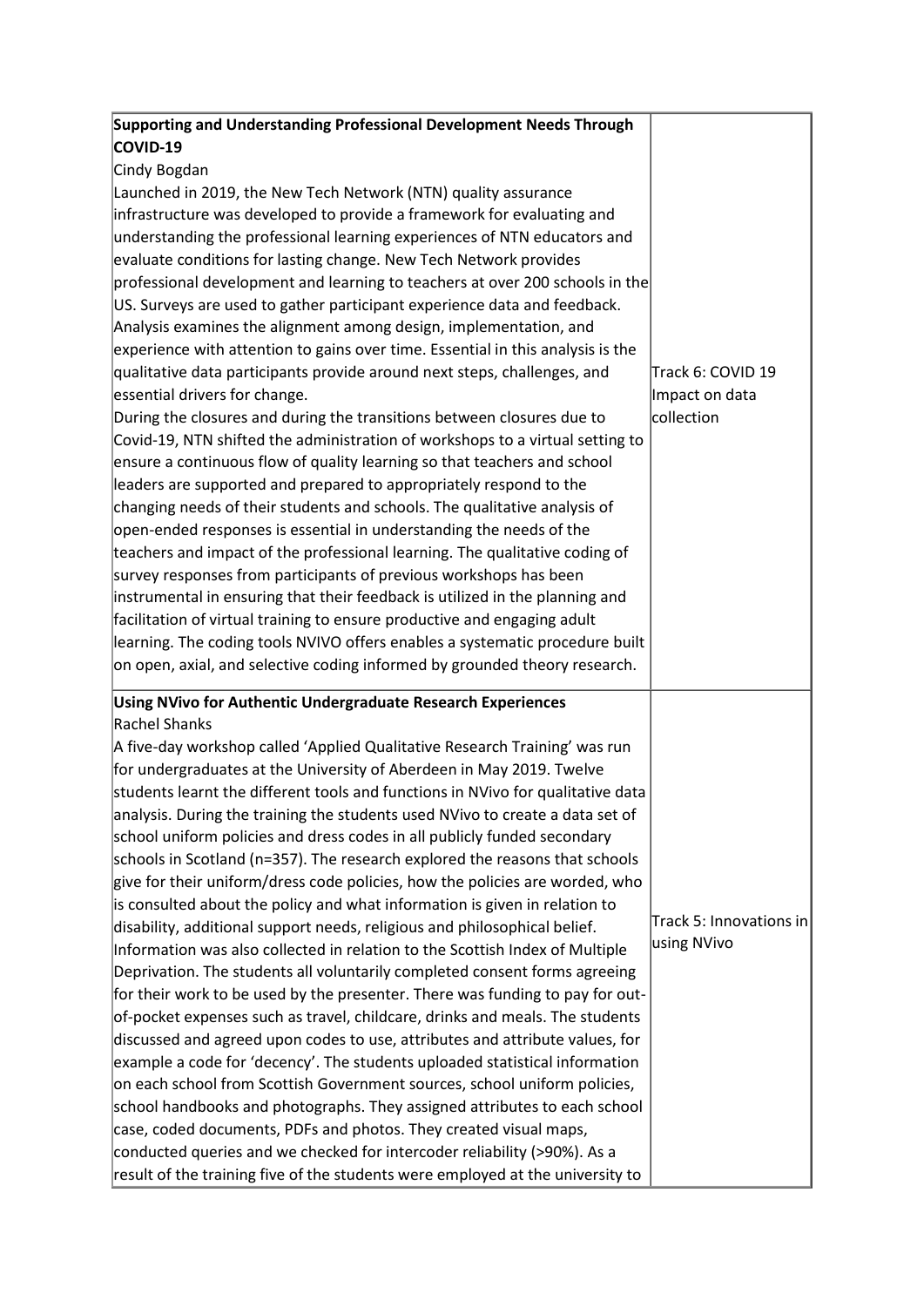| conduct further research and/or teaching and three of the students are                                |                         |
|-------------------------------------------------------------------------------------------------------|-------------------------|
| working on manuscripts for publication with the presenter based on the                                |                         |
| research findings.                                                                                    |                         |
|                                                                                                       |                         |
| Teaching NVivo using the Five-Level QDA Method: Adaptations for<br><b>Synchronous Online Learning</b> |                         |
| Christina Silver                                                                                      |                         |
|                                                                                                       |                         |
| Sarah L. Bulloch                                                                                      |                         |
| One aspect of our lives that has been affected by the COVID-19 pandemic is                            |                         |
| the way that we learn and teach. Using our week long MSc module                                       |                         |
| "Harnessing NVivo" as the context, we discuss how our approach to teaching                            |                         |
| and learning NVivo - the Five-Level QDA method - weathered the necessary                              |                         |
| adaptations in the online context. The Five-Level QDA method is a pedagogy                            |                         |
| for teaching and learning dedicated qualitative software like NVivo that is                           |                         |
| designed to transcend methodologies and teaching modes. Although                                      |                         |
| successfully used by others in online teaching, prior to the pandemic we                              | Track 5: Innovations in |
| ourselves had primarily used the Five-Level QDA method in face-to-face                                | using NVivo             |
| teaching and learning encounters. In this paper we describe the adaptations                           |                         |
| made in preparing and delivering the module as a synchronous online                                   |                         |
| workshop, reflecting on the changes that worked well, as well as those that                           |                         |
| did not. We discuss how we reassessed our instructional objectives in light of                        |                         |
| the general characteristics and challenges of the online context, and the                             |                         |
| specificities of the video conferencing platform we used: Zoom. We describe                           |                         |
| the subsequent changes we made to course materials, the sequencing and                                |                         |
| timing of content delivery, and how we sought to foster interaction amongst                           |                         |
| participants and between us and them. We conclude by reflecting on the                                |                         |
| pros and cons of synchronous teaching and learning of NVivo in face-to-face                           |                         |
| and online contexts.Dr Christina Silver & Dr Sarah L Bulloch                                          |                         |
| How using NVivo enhanced the thematic analysis of various data sources in                             |                         |
| research involving childre                                                                            |                         |
| Eleanor Hollywood                                                                                     |                         |
| Ben Meehan                                                                                            |                         |
| Case study research typically yields a large volume of data with evidence                             |                         |
| collated from various sources. This poses a challenge for the researcher since                        |                         |
| the organisation, management and analysis of such data is not straight                                |                         |
| forward. In order to explore the health and well-being related experiences of                         |                         |
| children from disadvantaged areas the author conducted research with                                  | Track 5: Innovations in |
| several families. This case study research consequently yielded a diverse data using NVivo            |                         |
| set including interview data, children's drawings, media reports, fieldnotes                          |                         |
| and online maps. Each data source collated contributed to the formation of                            |                         |
| 'the case' and thus it was imperative that the selected analytical framework                          |                         |
| facilitated the analysis of all data sources. Braun and Clarke's (2012) six-step                      |                         |
| approach to thematic analysis was chosen as the analytical strategy for the                           |                         |
| research. In order to enable the management and analysis of data via the                              |                         |
| selected strategy, the author made the decision to use NVivo (version 11).                            |                         |
| The adoption of NVivo enabled the use of a variety of coding strategies                               |                         |
| during the six-step thematic approach to data analysis. The use of NVivo also                         |                         |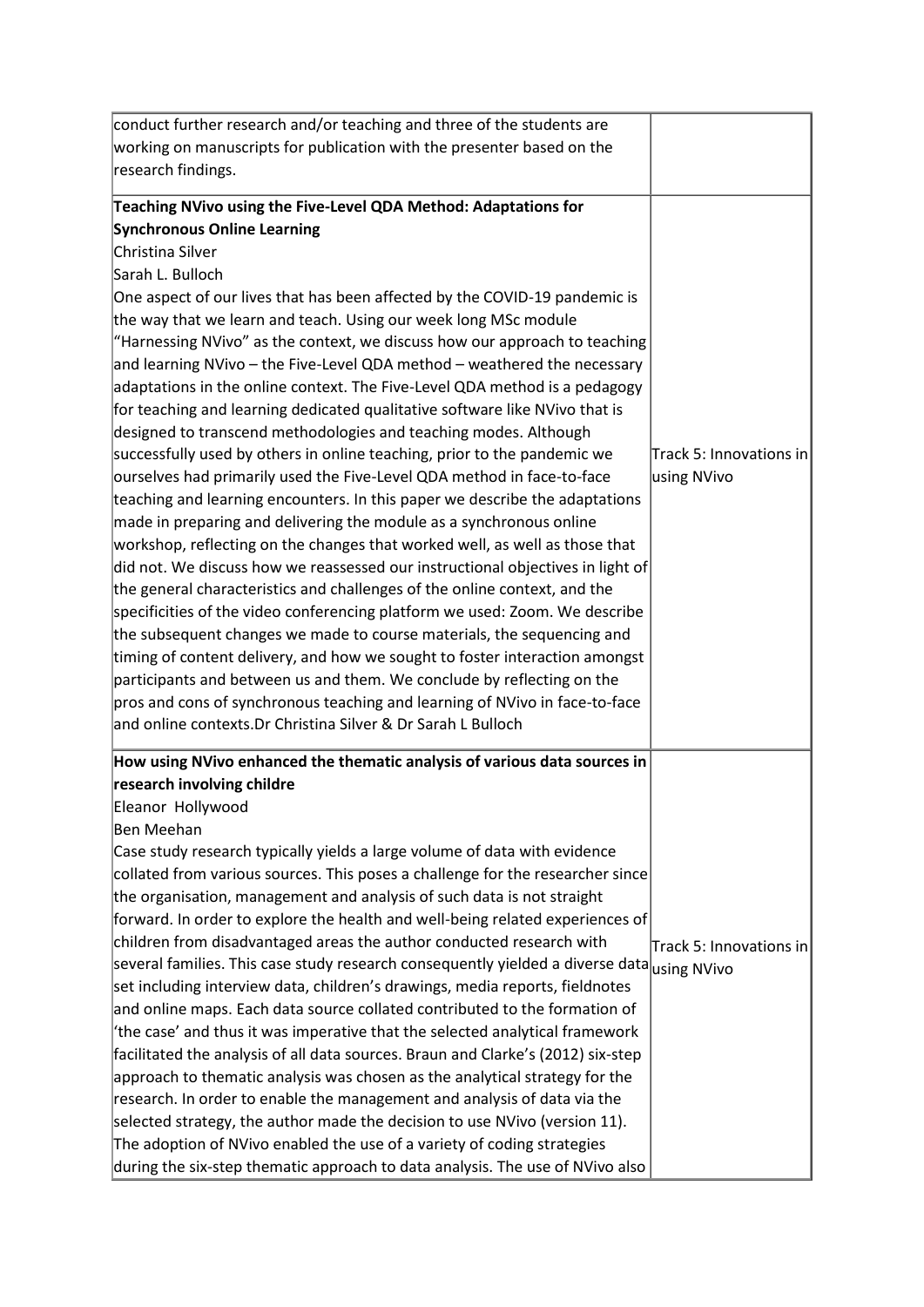| helped to ensure the clear representation of the voice of the child within the<br>research which was one of the primary objectives of the study. The aim of<br>this paper is to provide a detailed account of how NVivo can be used in an<br>innovative way to facilitate a stepped approach to qualitative thematic<br>analysis involving various data sources.                                                                                                                                                                                                                                                                                                                                                                                                                                                                                                                                                                                                                                                                                                                                                                                                                                                                                                                                                                                                                                                                                                                                                                                                                                                                                                                                                                                      |                                        |
|-------------------------------------------------------------------------------------------------------------------------------------------------------------------------------------------------------------------------------------------------------------------------------------------------------------------------------------------------------------------------------------------------------------------------------------------------------------------------------------------------------------------------------------------------------------------------------------------------------------------------------------------------------------------------------------------------------------------------------------------------------------------------------------------------------------------------------------------------------------------------------------------------------------------------------------------------------------------------------------------------------------------------------------------------------------------------------------------------------------------------------------------------------------------------------------------------------------------------------------------------------------------------------------------------------------------------------------------------------------------------------------------------------------------------------------------------------------------------------------------------------------------------------------------------------------------------------------------------------------------------------------------------------------------------------------------------------------------------------------------------------|----------------------------------------|
| Secondary data and NVivo: Conducting qualitative analysis of comment<br>sections from case files<br>Teresa Kline<br>This paper will discuss the creative use of NVivo to answer a research<br>question based on secondary data not originally intended for this purpose.<br>For this study, we are utilizing the comment sections from a purposive<br>sample of 240 case files. These case files are created during the application<br>process for a specific program (not identified in this paper), and the<br>comment sections vary greatly in the length and level of detail provided.<br>Additionally, the format of these case files is not optimized for NVivo upload<br>and analysis. In this paper we will describe the selection of the purposive<br>sample of 240 out of 4,000 case files, the general format and layout of the<br>case file, the process for preparing and uploading the case files into NVivo,<br>and a brief overview of our planned analytic approach. The focus of our<br>presentation will be on flexibility that NVivo provides in conducting<br>qualitative analysis of secondary data sources not originally intended for this<br>luse.                                                                                                                                                                                                                                                                                                                                                                                                                                                                                                                                                                           | Track 5: Innovations in<br>using NVivo |
| When Photographs Are Your Big Data: Visual Rhetorical Analysis With<br><b>NVivo</b><br>Marcela Ziede<br>While visual rhetorical analysis has been conducted on a limited number of<br>artefacts so far, the paper aims to describe how a large number of<br>photographs as artefacts can be used as big data through NVivo 12 Plus.<br>Drawing upon Roland Barthes' semiology theory of photography, a<br>methodological design is described through a first and second order analysis<br>followed by visual rhetoric. The preliminary elaboration of big data files<br>enables to create the NVivo project and then a three-phase process of<br>categorical, connotative, and rhetorical combining mixed methods of a priori<br>coding and free coding procedures of interpretation is conducted. The<br>project is integrated by units of analysis (photographs) and the codebook<br>containing the definition of codes, memos of decisions adopted which<br>enable the management of hierarchical code trees, a matrix of analysis, a<br>cross tab, queries, and the visualization of data, among other tools. The<br>researcher, using grounded theory, raises main themes as patterns of<br>rhetorical communication and then articulates them through interpretative<br>theoretical logics. This design is described for a single case study of a large<br>company using photographs included in its two decades of corporate<br>reports. Researchers interested in visuality embracing an interpretive<br>paradigm can benefit from this comprehensive methodological design to<br>explore research questions using new lenses and big visual data in fields that<br>are not restricted to the communicational genre of corporations' reports. | Track 5: Innovations in<br>using NVivo |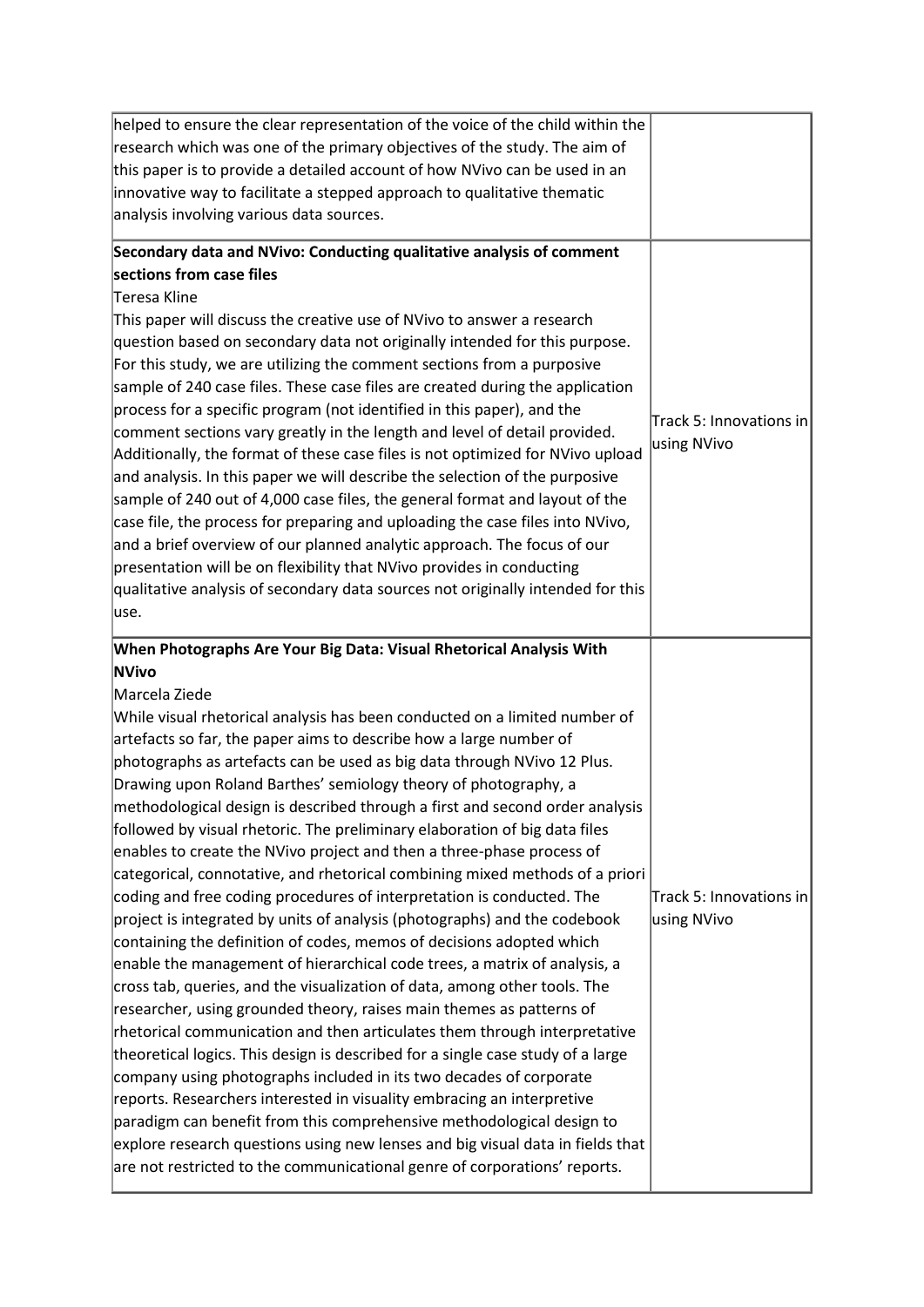| Textual Analyses using NVivo on Thousands of Literature Records to                                                                                                                                                                                                                                                                                                                                                                                                                                                                                                                                                                                                                                                                                                                                                                                                                                                                                                                                                                                                                                                                                                                                                                                                                                                                                                                                                                                                                                                                                                                                                                                                                                                                                                                                                                                                                                                                                                                                                             |                                        |
|--------------------------------------------------------------------------------------------------------------------------------------------------------------------------------------------------------------------------------------------------------------------------------------------------------------------------------------------------------------------------------------------------------------------------------------------------------------------------------------------------------------------------------------------------------------------------------------------------------------------------------------------------------------------------------------------------------------------------------------------------------------------------------------------------------------------------------------------------------------------------------------------------------------------------------------------------------------------------------------------------------------------------------------------------------------------------------------------------------------------------------------------------------------------------------------------------------------------------------------------------------------------------------------------------------------------------------------------------------------------------------------------------------------------------------------------------------------------------------------------------------------------------------------------------------------------------------------------------------------------------------------------------------------------------------------------------------------------------------------------------------------------------------------------------------------------------------------------------------------------------------------------------------------------------------------------------------------------------------------------------------------------------------|----------------------------------------|
| <b>Extrapolate Insight</b>                                                                                                                                                                                                                                                                                                                                                                                                                                                                                                                                                                                                                                                                                                                                                                                                                                                                                                                                                                                                                                                                                                                                                                                                                                                                                                                                                                                                                                                                                                                                                                                                                                                                                                                                                                                                                                                                                                                                                                                                     |                                        |
| K.M. Tahsin Hassan Rahit                                                                                                                                                                                                                                                                                                                                                                                                                                                                                                                                                                                                                                                                                                                                                                                                                                                                                                                                                                                                                                                                                                                                                                                                                                                                                                                                                                                                                                                                                                                                                                                                                                                                                                                                                                                                                                                                                                                                                                                                       |                                        |
| Maja Tarailo-Graovac                                                                                                                                                                                                                                                                                                                                                                                                                                                                                                                                                                                                                                                                                                                                                                                                                                                                                                                                                                                                                                                                                                                                                                                                                                                                                                                                                                                                                                                                                                                                                                                                                                                                                                                                                                                                                                                                                                                                                                                                           |                                        |
| Authors: K. M. Tahsin Hassan Rahit and Maja Tarailo-Graovac Affiliation:<br>Departments of Biochemistry, Molecular Biology and Medical Genetics; and<br>Alberta Children's Hospital Research Institute, University of Calgary, Calgary,<br>AB, Canada<br>Recently, we wanted to prepare and present a comprehensive view of the<br>field of "genetic modifiers of Mendelian disorders." The literature available<br>on the online databases was overwhelmingly high, thus posing a challenge to<br>extrapolate insights. Going through all these documents was impractical. On<br>the other hand, depending just on the query parameters of the online<br>database was not a reliable method to get the trend. Therefore, we<br>performed textual analyses on these documents and found NVivo to be the<br>most appropriate tool for our case. We started by defining our analysis<br>objectives and designed query patterns accordingly. We searched online<br>databases and exported all the different search results in .bib files. To<br>combine, remove duplicates, standardize .bib files and extract the<br>documents (pdf files) from online, we used JabRef. Next, we imported the<br>bibliography, including the documents in an NVivo project. Then we applied<br>multi-level cross-set textual queries on the documents. We utilized<br>annotation, restrictive, and proximity-based textual queries, level of word<br> modification, cross-code/set queries (Figure S1 of [1]). To increase reliability,<br>we used a threshold value of 3 for the coding references. Lastly, we exported<br>the lists of documents with different codes and prepared trend analyses and<br>graphs from the exported lists [1]. Here, we have presented our<br>comprehensive textual analysis of thousands of literature records to produce<br>a comprehensive view of a field. The utilization of such techniques in a<br>systematic review could potentially improve the quality of analyses. [1] doi:<br>10.3390/genes11030239 | Track 5: Innovations in<br>using NVivo |
| Employing Constructivist Grounded Theory Method to evaluate projects                                                                                                                                                                                                                                                                                                                                                                                                                                                                                                                                                                                                                                                                                                                                                                                                                                                                                                                                                                                                                                                                                                                                                                                                                                                                                                                                                                                                                                                                                                                                                                                                                                                                                                                                                                                                                                                                                                                                                           |                                        |
| real' success'<br>Johan Fahri<br>Organizations have been massively investing their resources to deliver their<br>strategic objectives. Projects are then used as building blocks to realize those<br>objectives. Project management literature acknowledges that project<br>success should be measured at three different stages: output, outcome, and<br>impact stages. Evaluation of projects at the outcome and impact stages<br>identify long term benefits and demonstrate a project's real success and<br>evaluation of outputs at project completion cannot. While many studies<br>have shown ways on how to measure the success of project, limited studies<br>have done it for the outcome and impact stages, especially when the success<br>are perceived differently by different stakeholders at different stages. Ex-<br>Post Project Evaluation (EPPE) has being proposed to evaluate project                                                                                                                                                                                                                                                                                                                                                                                                                                                                                                                                                                                                                                                                                                                                                                                                                                                                                                                                                                                                                                                                                                                    | Track 5: Innovations in<br>using NVivo |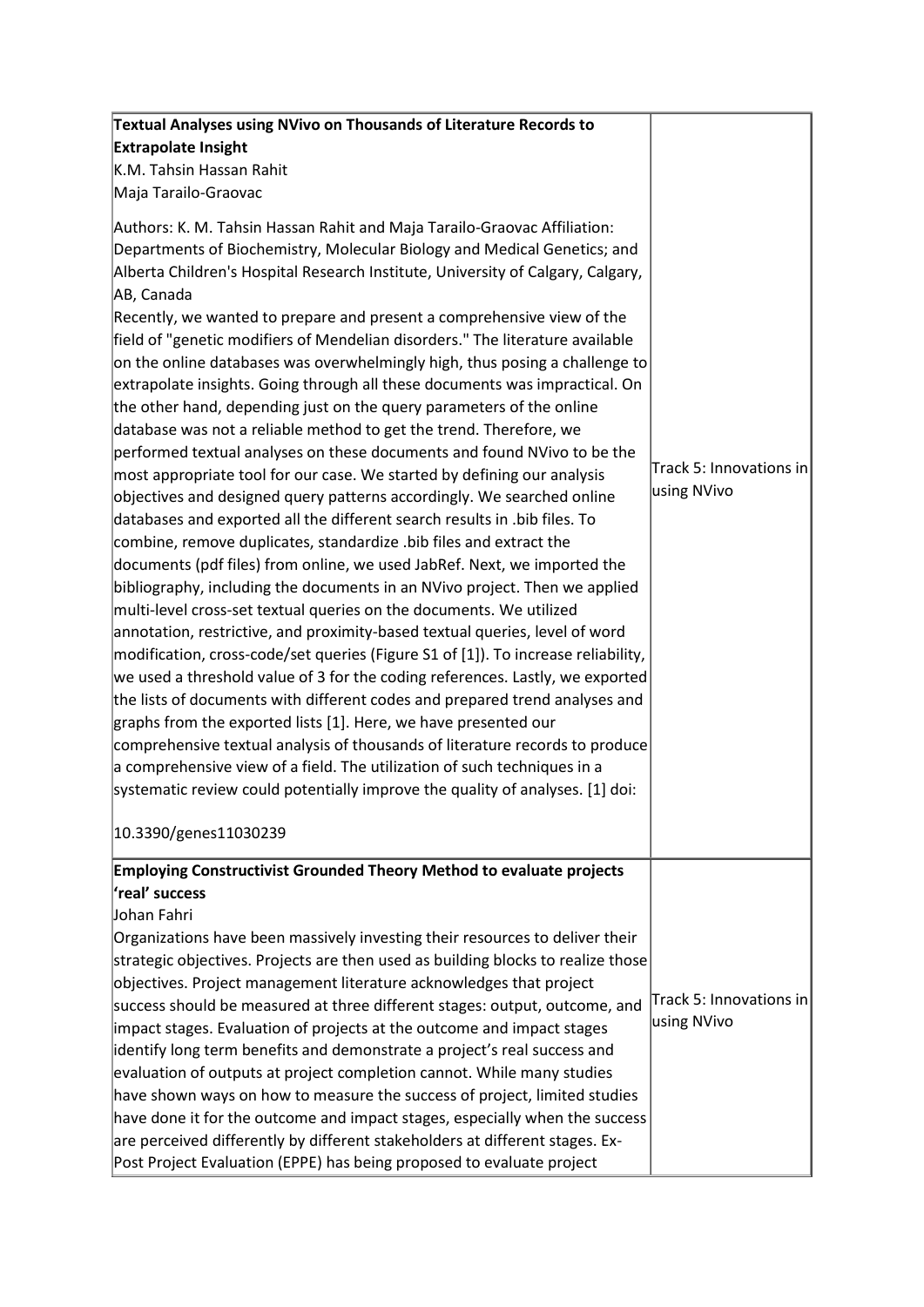| success at the post-handover stage. This paper emphasizes the of<br>constructivist grounded theory method (CGTM)—which has been presented<br>at the 9th ACSPRI Social Science Methodology Conference in 2016—under<br>the EPPE approach. Instead of discussing the results—where were able to<br>identify convenience, development, documentation, maintainability, new<br>capability, price of service or product, training, and usability as critical<br>success factors, — this paper highlights two important methodological<br>findings: 1) processing of translating during the code as a part of constant<br>comparative analysis and 2) the use CGTM in Ex-Project Post Evaluation<br>(EPPE).                                                                                                                                                                                                                                                                                                                                                                                                                                                                                                                                                                                                                                                                                                                                                                                                                                                                                                                                                                                                                                                                                                                                                                                                                                                                                                                                                                                                       |                                        |
|-------------------------------------------------------------------------------------------------------------------------------------------------------------------------------------------------------------------------------------------------------------------------------------------------------------------------------------------------------------------------------------------------------------------------------------------------------------------------------------------------------------------------------------------------------------------------------------------------------------------------------------------------------------------------------------------------------------------------------------------------------------------------------------------------------------------------------------------------------------------------------------------------------------------------------------------------------------------------------------------------------------------------------------------------------------------------------------------------------------------------------------------------------------------------------------------------------------------------------------------------------------------------------------------------------------------------------------------------------------------------------------------------------------------------------------------------------------------------------------------------------------------------------------------------------------------------------------------------------------------------------------------------------------------------------------------------------------------------------------------------------------------------------------------------------------------------------------------------------------------------------------------------------------------------------------------------------------------------------------------------------------------------------------------------------------------------------------------------------------|----------------------------------------|
| NVivo Bridging Grounded Theory and PLS-SEM: a Mixed-Methods Study of<br><b>Leadership Development</b><br>Mengye Yu<br>Fangting Yu<br>Mixed-methods research may involve various mixes of qualitative and<br>quantitative approaches, such as methodology, data collection, and analysis<br>techniques. The findings of mixed-methods studies can be reinforced<br>through combining exploration of meanings and explanation of variables'<br>relationship. Transforming qualitative information has been utilized in<br>mixed-methods studies to determine statistical validity, such as t-test and<br>ANOVA. Yet, PLS-SEM (Partial Least Squares Structural Equation Modelling)<br>has not been reported of utilizing transformed data.<br>This study demonstrates how to conduct a mixed-methods study by<br>following the author-designed 7-Step Mixed-Methods Framework of<br>Grounded-Theory& PLS-SEM approaches. This study integrates grounded<br>theory (GT) and PLS-SEM analysis by NVivo. GT analysis focuses on<br>understanding how and why vicarious learning impacts on leadership<br>development; whereas, PLS-SEM analysis is to test this grounded theoretical<br>framework emerged from GT. The software NVivo 12 facilitates the GT<br>analysis and transforms the qualitative result into quantitative data. PLS-SEM<br>analyzes the transformed data with SmartPLS software and finds there is a<br>significant relationship between challenging experience and leadership<br>development. Through bridging grounded theory and PLS-SEM analysis with<br>NVivo, this study broadens mixed-methods research methodologically. It<br>strengthens the statistical reliability of a qualitative study by employing PLS-<br>SEM and transformed data. The author-designed 7-Step Mixed-Methods<br>Framework of Grounded-Theory& PLS-SEM can practically assist other<br>mixed-methods studies. Furthermore, the novel blended mixed-methods<br>approach may encourage more methodological attention.<br>Keywords: NVivo, Grounded Theory, PLS-SEM, Mixed Methods, Leadership<br>Development | Track 5: Innovations in<br>using NVivo |
| Using NVivo to Identity Change in Social Representations Over Time in<br>Qualitative Analysis of Text M<br>Chelsea J. Mullens<br>Using NVivo to Identity Change in Social Representations Over Time in<br>Qualitative Analysis of Text Media                                                                                                                                                                                                                                                                                                                                                                                                                                                                                                                                                                                                                                                                                                                                                                                                                                                                                                                                                                                                                                                                                                                                                                                                                                                                                                                                                                                                                                                                                                                                                                                                                                                                                                                                                                                                                                                                | Track 5: Innovations in<br>using NVivo |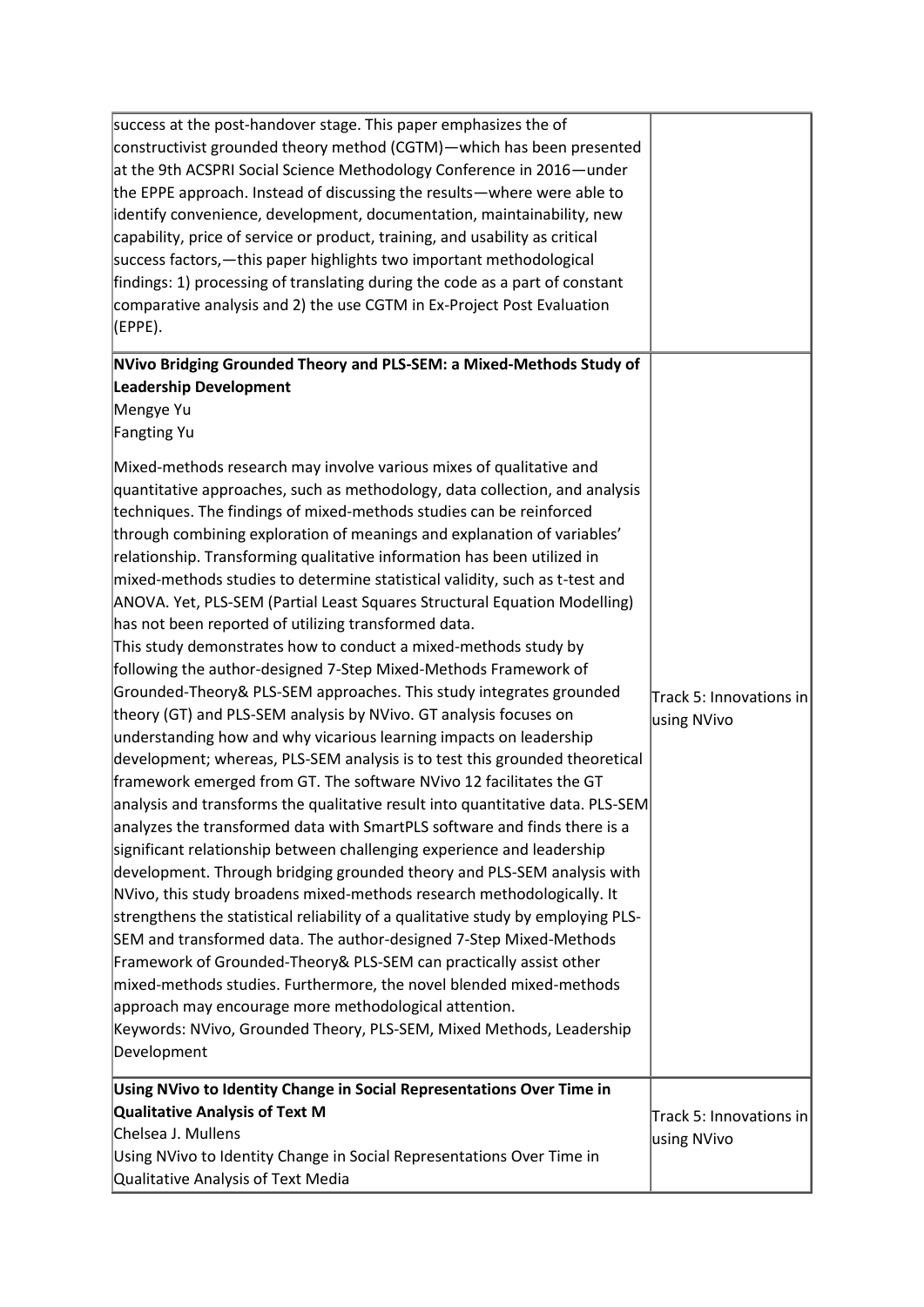| Social representations, which are the depictions used to communicate about                                                                                                                                                                                                                                                                                                                                                                                                |                         |
|---------------------------------------------------------------------------------------------------------------------------------------------------------------------------------------------------------------------------------------------------------------------------------------------------------------------------------------------------------------------------------------------------------------------------------------------------------------------------|-------------------------|
| an unfamiliar object in a familiar and relatable way, are typically explored                                                                                                                                                                                                                                                                                                                                                                                              |                         |
| using interviews and focus groups. Doing so captures the ideas of                                                                                                                                                                                                                                                                                                                                                                                                         |                         |
| participants at a single point in time with some scope for participants to                                                                                                                                                                                                                                                                                                                                                                                                |                         |
| reflect on the past, which can present limitations that are also shared by                                                                                                                                                                                                                                                                                                                                                                                                |                         |
| media analysis. However, coding mass media for social representations                                                                                                                                                                                                                                                                                                                                                                                                     |                         |
| through NVivo across an extended timeframe overs a longitudinal sample of                                                                                                                                                                                                                                                                                                                                                                                                 |                         |
| the same source that can identify depictions about a topic and changes in                                                                                                                                                                                                                                                                                                                                                                                                 |                         |
| those over time. A key challenge of coding extensive samples of text media                                                                                                                                                                                                                                                                                                                                                                                                |                         |
| to identify representations of particular objects through NVivo is being able                                                                                                                                                                                                                                                                                                                                                                                             |                         |
| to code in a way that enables easy organisation of codes into emerging                                                                                                                                                                                                                                                                                                                                                                                                    |                         |
| themes. Using a study of mass media discussion of solar energy in Australia                                                                                                                                                                                                                                                                                                                                                                                               |                         |
| during a fifteen year period as an example, this paper illustrates how to code                                                                                                                                                                                                                                                                                                                                                                                            |                         |
| for social representations in text sources over an extended timeframe using                                                                                                                                                                                                                                                                                                                                                                                               |                         |
| inductive coding.                                                                                                                                                                                                                                                                                                                                                                                                                                                         |                         |
| This paper shows one way that NVivo can be used to capture meaning over                                                                                                                                                                                                                                                                                                                                                                                                   |                         |
| time by enabling themes to emerge from inductive open coding. In doing so,                                                                                                                                                                                                                                                                                                                                                                                                |                         |
| this paper provides further insight into inductive coding approaches to use                                                                                                                                                                                                                                                                                                                                                                                               |                         |
| NVivo to code for social representations over time. It offers a flexible way to                                                                                                                                                                                                                                                                                                                                                                                           |                         |
| code for emerging themes, particularly in instances where themes are not                                                                                                                                                                                                                                                                                                                                                                                                  |                         |
| pre-determined and when the focus of analysis is the meaning within text.                                                                                                                                                                                                                                                                                                                                                                                                 |                         |
|                                                                                                                                                                                                                                                                                                                                                                                                                                                                           |                         |
| Perspectives on the UKs Chief Information Officer Role: A Comparison of                                                                                                                                                                                                                                                                                                                                                                                                   |                         |
| <b>Advertised UK CIO Job Role R</b>                                                                                                                                                                                                                                                                                                                                                                                                                                       |                         |
| David Harding                                                                                                                                                                                                                                                                                                                                                                                                                                                             |                         |
| Perspectives on the UKs Chief Information Officer Role: A Comparison of                                                                                                                                                                                                                                                                                                                                                                                                   |                         |
|                                                                                                                                                                                                                                                                                                                                                                                                                                                                           |                         |
|                                                                                                                                                                                                                                                                                                                                                                                                                                                                           |                         |
|                                                                                                                                                                                                                                                                                                                                                                                                                                                                           |                         |
|                                                                                                                                                                                                                                                                                                                                                                                                                                                                           |                         |
|                                                                                                                                                                                                                                                                                                                                                                                                                                                                           |                         |
| their IT Leaders to establish new dynamic capabilities. Organisations reliant                                                                                                                                                                                                                                                                                                                                                                                             |                         |
| on their Chief Information Officers to exploit digital technologies must                                                                                                                                                                                                                                                                                                                                                                                                  | Track 5: Innovations in |
| minimise conflicting CIO role perceptions, especially if they wish to reverse                                                                                                                                                                                                                                                                                                                                                                                             | using NVivo             |
|                                                                                                                                                                                                                                                                                                                                                                                                                                                                           |                         |
| Role Theory, we capture CIO role perspectives from UK CIO job adverts and                                                                                                                                                                                                                                                                                                                                                                                                 |                         |
|                                                                                                                                                                                                                                                                                                                                                                                                                                                                           |                         |
| cluster analysis and auto-coding we identify frequently occurring phrases in                                                                                                                                                                                                                                                                                                                                                                                              |                         |
| our sample of job adverts that describe the role recruitment context and                                                                                                                                                                                                                                                                                                                                                                                                  |                         |
| desired 'attributes' of prospect CIOs. On comparison to the body of                                                                                                                                                                                                                                                                                                                                                                                                       |                         |
|                                                                                                                                                                                                                                                                                                                                                                                                                                                                           |                         |
| emphasise previous status as a subjective indicator of knowledge and skill,                                                                                                                                                                                                                                                                                                                                                                                               |                         |
| Advertised<br>UK CIO Job Role Requirements with CIO Assessment Literature<br>Organisations avoiding disruption from digital technologies are turning to<br>high-turnover rates and improve CIO performance. Adopting Organisational<br>compare them to the body of knowledge. Through a process of word count,<br>knowledge, we find that UK recruiters, perceiving CIOs as IT Managers,<br>whilst CIO researchers perceive CIOs as strategic leaders who exert influence |                         |
| using measurable attributes. We conclude that UK companies appear to be                                                                                                                                                                                                                                                                                                                                                                                                   |                         |
| either avoiding digital technologies or have not turned to their CIOs to<br>embrace and exploit them                                                                                                                                                                                                                                                                                                                                                                      |                         |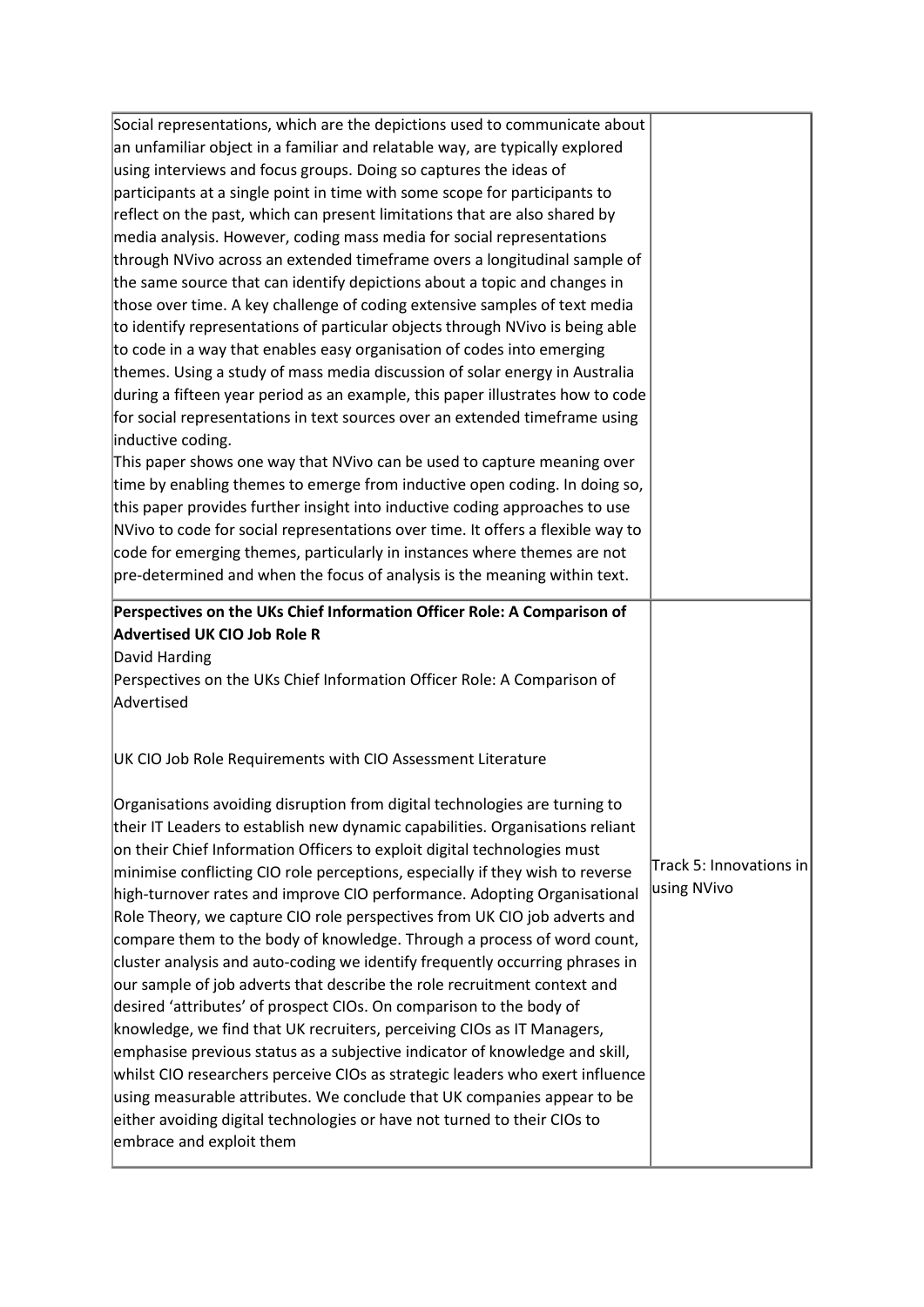| The study of the use of digital media in Vietnamese political dissent                                                                                                                                                                                                                                                                                                                                                                                                                                                                                                                                                                                                                                                                                                                                                                                                                                                                                                                                                                                                                                                                                                                                                                                                                                                                                                                                                                                                                                                                                                                                                                                                                                                                                                                                                                                                                             |                                        |
|---------------------------------------------------------------------------------------------------------------------------------------------------------------------------------------------------------------------------------------------------------------------------------------------------------------------------------------------------------------------------------------------------------------------------------------------------------------------------------------------------------------------------------------------------------------------------------------------------------------------------------------------------------------------------------------------------------------------------------------------------------------------------------------------------------------------------------------------------------------------------------------------------------------------------------------------------------------------------------------------------------------------------------------------------------------------------------------------------------------------------------------------------------------------------------------------------------------------------------------------------------------------------------------------------------------------------------------------------------------------------------------------------------------------------------------------------------------------------------------------------------------------------------------------------------------------------------------------------------------------------------------------------------------------------------------------------------------------------------------------------------------------------------------------------------------------------------------------------------------------------------------------------|----------------------------------------|
| Hien Nguyen                                                                                                                                                                                                                                                                                                                                                                                                                                                                                                                                                                                                                                                                                                                                                                                                                                                                                                                                                                                                                                                                                                                                                                                                                                                                                                                                                                                                                                                                                                                                                                                                                                                                                                                                                                                                                                                                                       |                                        |
| ?Introduction: Recently, the proliferation of digital media in Vietnam<br>promises the possibility of having a virtual public space. It enables people to<br>connect, communicate, and share their opinions on political issues with each<br>other despite geographical distance. News media could potentially give<br>Vietnamese citizens more opportunities to express their views in online<br>public discussions over political concerns. These engagements in cyberspace<br>could transfer into actions in physical space which is known as a collective<br>action and challenge the Vietnamese government. Whether this advantage<br>brought by new media could help to change the political discourse in<br>Vietnam or not remains to be explored. Whether the virtual public sphere<br>exists in Vietnam or not needs to be further studied.<br>Aims: 1) the nature of citizens' engagement in public discussions of<br>governance concerns on social networking sites in Vietnam;<br>2) the emerging likelihood of collective actions formed thanks to political<br>participation in digital space in Vietnam;<br>3) news reported on cyber-activism and government responses on cyber-<br>activism in mainstream media in Vietnam.<br>Methods Mixing quantitative and qualitative approaches with a combination<br>of content analysis and discourse analysis have been adopted for this<br>research I have analyzed 54,486 comments contributed by 33,470<br>participants on the chosen three cases, including Cutting Tree, Formosa, and<br>Special Economic Zones.<br>Source: Data exported from Exportcomments.com for this study News<br>articles captured by NCapture from the five established widely-read online<br>news sites, namely Vnexpress.net, Tuoitre.vn, Dantri.com.vn,<br>Tintuconline.com.vn, BBC.com.vn. I examined and analyzed 107 articles<br>during this study. | Track 5: Innovations in<br>using NVivo |
| How NVivo Can Help Supervisors of Postgraduate Students<br>Helen Marshall<br>This paper has a practical focus. It begins with the argument that those<br>responsible for helping postgraduates deal with their qualitative data find<br>the task easier when they understand the 'headnotes' in the project-<br>nuances of the research question and the student's approach to it. The<br>tradition of long discursive face-to-face meetings between student and<br>supervisor helped grow mutual comprehension, but the growth of<br>postgraduate numbers and increased time pressures made such meetings<br>more difficult (and current conditions have made them impossible). Time<br>pressures have also made it harder for supervisors to read and comment on<br>multiple drafts of material. The paper first outlines the concept of headnote<br>discusses ways in which it has been related to qualitative data. It comments<br>briefly on the changing nature of the postgraduate experience, focussing on<br>Australia. It then shows how NVivo offers ways to get at headnotes. The<br>tools that are of use at the analysis stage are fairly simple ones, mainly those<br>that display coding. These can be used even when the student is working                                                                                                                                                                                                                                                                                                                                                                                                                                                                                                                                                                                                                                      | Track 5: Innovations in<br>using NVivo |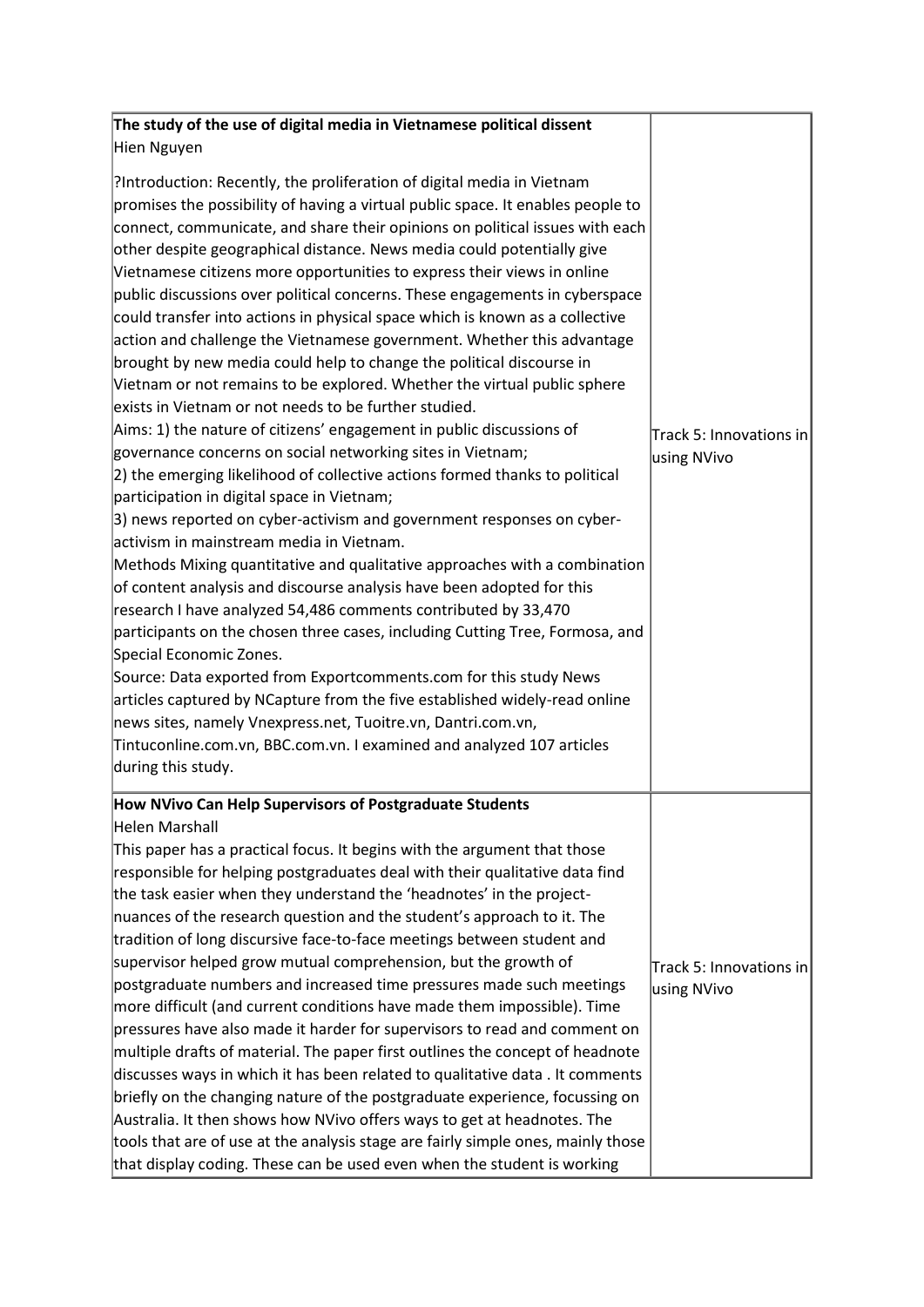| with NVivo but the supervisor does not use the program. The paper also                                                                                   |                         |
|----------------------------------------------------------------------------------------------------------------------------------------------------------|-------------------------|
| comments on the ways in which tools within NVivo may help supervisors to                                                                                 |                         |
| encourage reluctant writers to build the account of their research. While the                                                                            |                         |
| paper takes the supervisor's perspective, the suggestions made could easily                                                                              |                         |
| be used by students who feel that their supervisors do not quite grasp the                                                                               |                         |
| nuances of the PhD project.                                                                                                                              |                         |
| Auto-Coding COVID-19 Press Conference Narratives: tools, opportunities,                                                                                  |                         |
| insights and datasets                                                                                                                                    |                         |
| Steve Wright                                                                                                                                             |                         |
| This session explores the potential of recent developments in qualitative                                                                                |                         |
| analysis software for the rapid processing of emerging data - using data from                                                                            |                         |
| the current COVID-19 pandemic and US government press conference                                                                                         |                         |
| transcripts. The focus is on the potential of the methods and tools for                                                                                  |                         |
| analysing political discourse. Additionally input and interest is sought for any                                                                         |                         |
| potential research re-use from creating and sharing an open dataset either                                                                               |                         |
| as part of a contemporary and emerging situation, and/or in the future as an                                                                             |                         |
| archive if it.                                                                                                                                           |                         |
| The session will demonstrate and explain how software features in different                                                                              | Track 5: Innovations in |
| Computer Assisted Qualitative Data Analysis Software (CAQDAS) can be used                                                                                | using NVivo             |
| together to draw on different opportunities and tools in different packages                                                                              |                         |
| via the QDA-Exchange format. Initially this required automatic detection and                                                                             |                         |
| tagging of speakers in transcripts (available in ATLASti) and then exporting                                                                             |                         |
| that data through the recently developed QDA exchange format to NVivo in                                                                                 |                         |
| order to use tools from NVivo Plus to run automated coding for sentiment                                                                                 |                         |
| and key topics. Approaches to onward data exploration, visualisation and                                                                                 |                         |
| various potential approaches to in-depth analysis will then be interactively                                                                             |                         |
| explored. This is a work in progress so there will be a real focus on enabling                                                                           |                         |
| opportunities to contribute and shape the developing dataset, share it for                                                                               |                         |
| teaching and demonstration purposes as publicly available data and to input                                                                              |                         |
| into, use, reuse or propose next steps in a project that is currently a testbed                                                                          |                         |
| for methods development.                                                                                                                                 |                         |
| Marrying NVivo with NodeXL: The Nexus for Qualitative Social Media                                                                                       |                         |
| Research                                                                                                                                                 |                         |
| David Lomoywara                                                                                                                                          |                         |
| Robert Rukwaro Maina                                                                                                                                     |                         |
| Immaculate Tallam                                                                                                                                        |                         |
| Qualitative research has continued to revolutionize in recent years.                                                                                     |                         |
| Questions have been raised about the linkage between qualitative and                                                                                     | Track 5: Innovations in |
| quantitative research. In the present era, social media presents avenues                                                                                 | using NVivo             |
| where people can share sentiments, perceptions, stories, and engagements.                                                                                |                         |
| Suffice to say; social media is abuzz with a lot of qualitative data. Some                                                                               |                         |
| software like NodeXL has been used to mine social media data. Social media<br>researchers wonder what to do with such rich data extracted from social    |                         |
|                                                                                                                                                          |                         |
| media sites via NodeXL. NVivo can be creatively used to provide not only the<br>quantitative content analysis given by some social media data harvesting |                         |
| software but also qualitative aspects of the data.                                                                                                       |                         |
|                                                                                                                                                          |                         |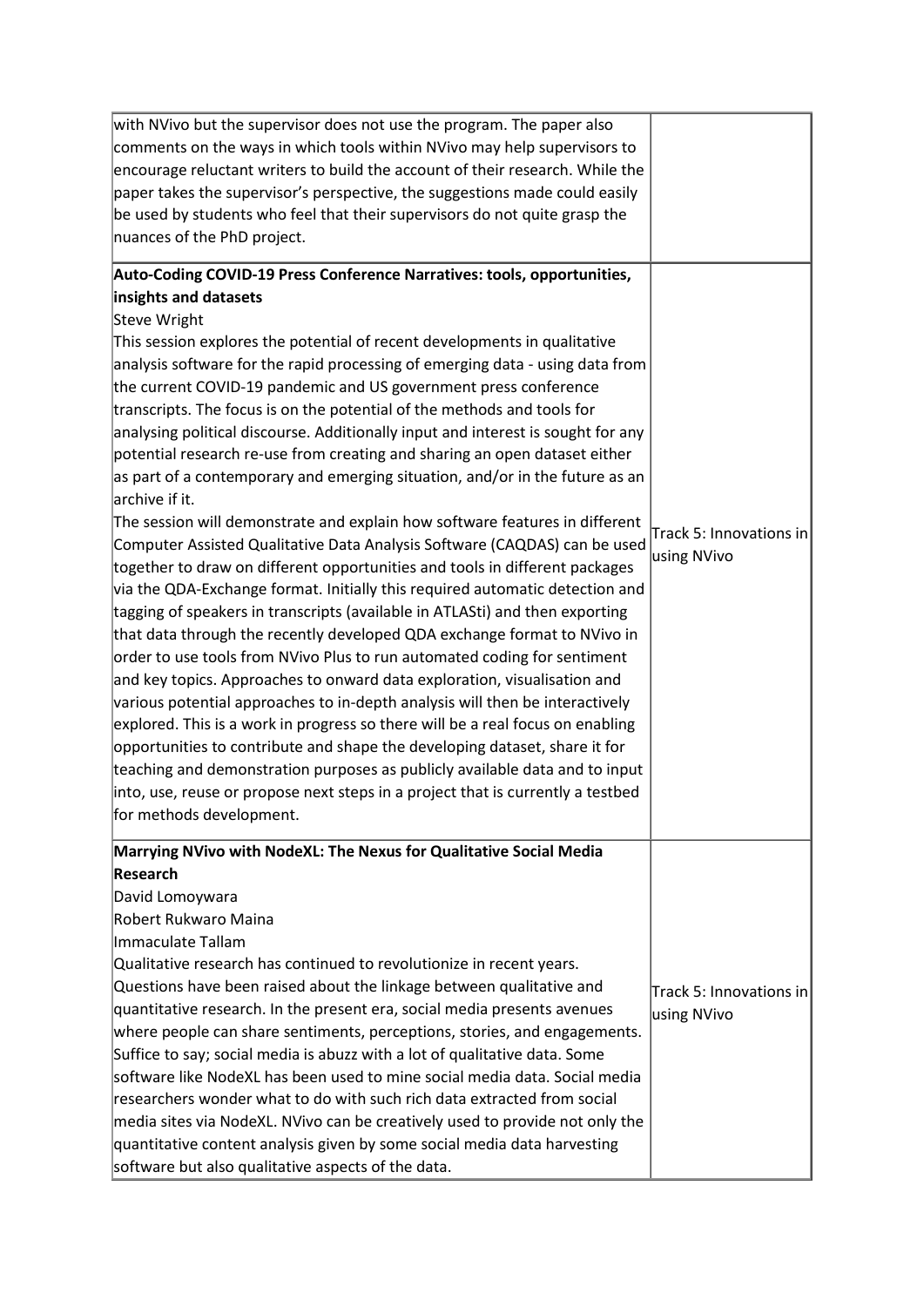| This paper focuses on creating a nexus for the rationale for the use of NVivo  |                      |
|--------------------------------------------------------------------------------|----------------------|
| in doing a quantitative and qualitative content analysis of social media data. |                      |
| The paper presents marriage between NodeXL spreadsheet data, a social          |                      |
| media data mining software, and NVivo to arrive at a hybrid social media       |                      |
| data analysis procedure. NodeXL software mines data on social media sites      |                      |
| such as Twitter using hashtags and keywords. Under the tweets section on       |                      |
| NodeXL, the conversations around the topic of discussions are lined up. The    |                      |
| information can be tapped and transferred and uploaded to NVivo software       |                      |
| for categorization and analysis. The nexus between this two software will      |                      |
| play a pivotal role in assisting researchers in continuing with their research |                      |
| work in unprecedented times like the one we are currently facing-COVID-19      |                      |
| pandemic.                                                                      |                      |
| Live Discursive Analysis of Minister of Health Daily COVID19 Reports: The      |                      |
| <b>Twitter Audience as Team</b>                                                |                      |
| Gonzalo Bacigalupe                                                             |                      |
| Daily reports by the Minister of Health in Chile have become a crisis          |                      |
| communication ritual packed with uncertainty about the data and its            |                      |
| definitions, the measures, and the political discourse that defines a failed   |                      |
| herd immunity strategy. For months, on a daily basis, I have analyzed the      |                      |
| strategy and in particular the discourse and discursive undertones by the      |                      |
| government, becoming a scholar activist, co-founding and co-leading a          |                      |
| multidisciplinary group of scientists and experts who have attempted to        |                      |
| uncover the political, ethical, methodological, and policy dimensions that     |                      |
| sustained a strategy to treat COVID_19 patients rather than to prevent,        | Track 4: Research in |
| mitigate, and/or stop the contagion. In the process of analyzing the data      | Teams                |
| l'live" through comments made through Twitter, many in the community of        |                      |
| followers have added to the analysis and feed a data analysis that it is       |                      |
| fundamentally a form of collaborative crowd-qualitative-analysis.              |                      |
| Triangulation and trustworthiness are in themselves an intrinsic part of the   |                      |
| process and the core of this action research. A process that it is both:       |                      |
| mobilizing and a form of knowledge creation. I believe the process may not     |                      |
| work under the usual policy creation that defines the relation between         |                      |
| science and politics but construe on an ongoing basis a form of discourse      |                      |
| that brings dignity to the conversation in the public arena. A conversation    |                      |
| that may educate and elicit non-binary and transdisciplinary forms of          |                      |
| reflection that are so needed during a crisis.                                 |                      |
| Amid a Global Pandemic: Scaling-Up an Education Program Evaluation with        |                      |
| NVivo11Pro & a Significantly                                                   |                      |
| Holly Bozeman                                                                  |                      |
| Valerie Orellana                                                               |                      |
| In fall 2014, a technology company awarded Westat with a grant to conduct      | Track 4: Research in |
| an evaluation of their new initiative to provide under-resourced schools with  | Teams                |
| digital technologies to enhance teaching and learning. The program,            |                      |
| conducted in eight middle schools across the United States, provided           |                      |
| assistance to the schools and access to the tablets, both in schools and at    |                      |
| home. The evaluation was conducted by four researchers and used in-person      |                      |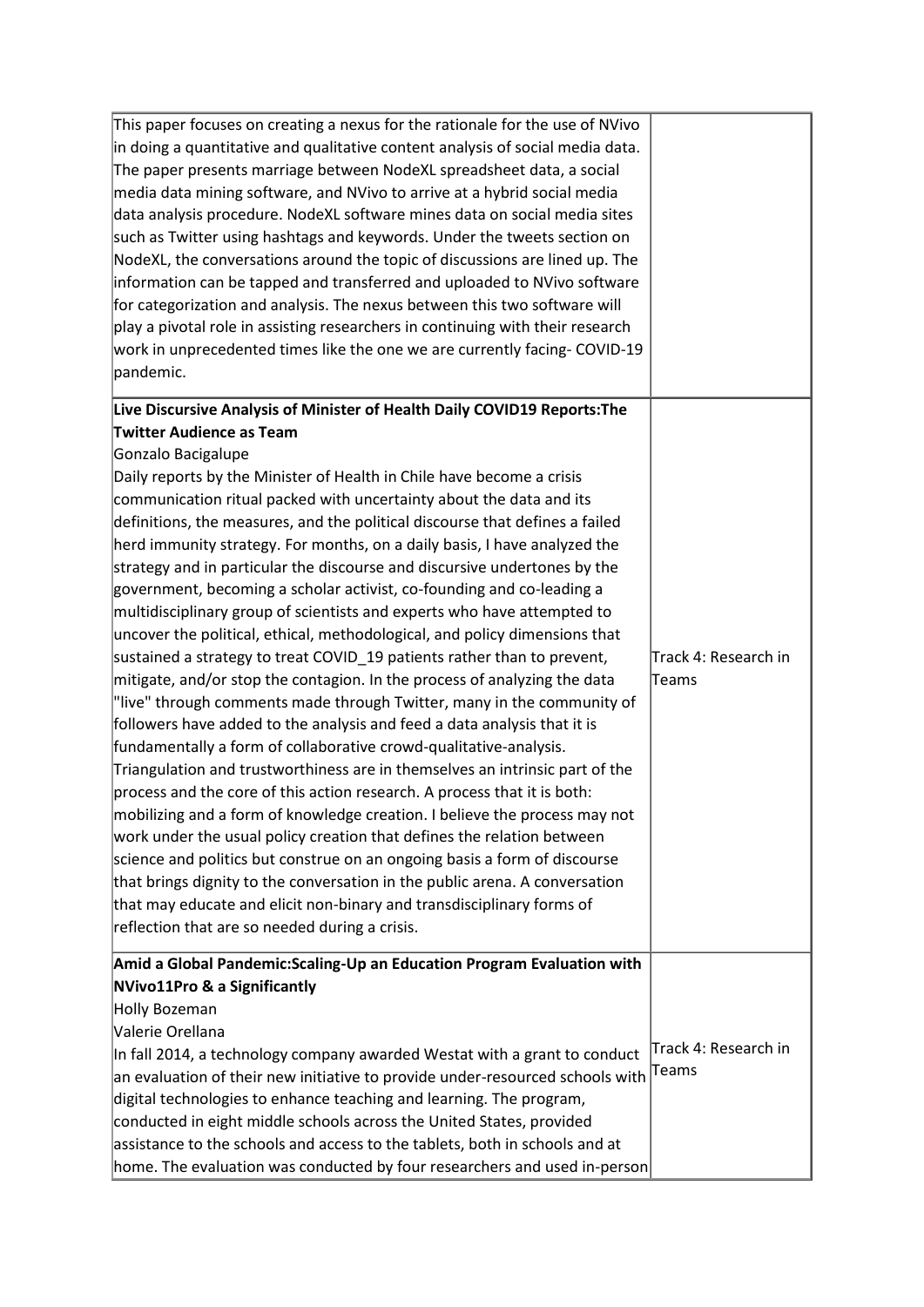| site visits to develop school-level case studies to document program<br>implementation and impact. By Spring 2020, the program had significantly<br>scaled-up. The evaluation team prepared to collect data from 42 schools,<br>within 17 school districts nationwide. Instead of site visits and case studies,<br>the team planned to conduct telephone interviews and surveys of<br>approximately 400 school principals, teachers, and instructional coaches<br>participating in the program. To do so, the evaluation team increased in size,<br>expertise, and employed NVivo 11 Pro as the centralized tool for organizing<br>and analyzing interview data. Through this work, the evaluation team faced<br>several challenges-some anticipated and one unforeseen. Anticipated<br>challenges included working with a team of 13 qualitative analysts (some                                                                                                                                                                                                                                                                                                                                                                                                                                                                                                                                                                                                                                                                                                                                                                                                                                                                                                                                        |                                |
|---------------------------------------------------------------------------------------------------------------------------------------------------------------------------------------------------------------------------------------------------------------------------------------------------------------------------------------------------------------------------------------------------------------------------------------------------------------------------------------------------------------------------------------------------------------------------------------------------------------------------------------------------------------------------------------------------------------------------------------------------------------------------------------------------------------------------------------------------------------------------------------------------------------------------------------------------------------------------------------------------------------------------------------------------------------------------------------------------------------------------------------------------------------------------------------------------------------------------------------------------------------------------------------------------------------------------------------------------------------------------------------------------------------------------------------------------------------------------------------------------------------------------------------------------------------------------------------------------------------------------------------------------------------------------------------------------------------------------------------------------------------------------------------------------------|--------------------------------|
| with NVivo and some without) to conduct descriptive coding of interview<br>data. Due to COVID19, the team was forced to redesign data collection and<br>analysis procedures to capture pandemic-related reflections and impacts.<br>However, through team collaboration and a well-organize NVivo database,<br>the evaluation activities remained on schedule to provide timely perspective<br>of program impact during unprecedented times.                                                                                                                                                                                                                                                                                                                                                                                                                                                                                                                                                                                                                                                                                                                                                                                                                                                                                                                                                                                                                                                                                                                                                                                                                                                                                                                                                            |                                |
| Building bridges for collaboration through virtual methods during the<br>pandemic<br>Francesca Pabale<br>Angelie Ignacio<br>Clara Rebello<br>With the impact of a global pandemic, COVID-19 has challenged the way<br>teams engage in research. Particularly, it posits the challenge of navigating<br>and developing solutions to delegate tasks effectively. As a result of limited<br>in-person interaction, the process of conducting research in teams has<br>resulted in adapting methods conducive to maintaining a collaborative<br>setting. By using several platforms, such as Zoom and GSuite, these<br>modalities provide a resource for team building and discourse. Our study,<br>which aims to examine the emerging self through means of creative writing,<br>utilizes qualitative analysis to extract themes from these stories. In<br>employing a mixed methods approach, qualitative data is crucial to<br>integrating depth and meaning to support quantitative measures. The share<br>screen feature in Zoom enables the team to examine the process of<br>qualitative data analysis using NVivo. After coding each object under a<br>specific category of meaning, a thematic analysis of object meaning<br>uncovered significant relationships among the objects participants used in<br>their stories. A narrative analysis was carried out to determine the extent to<br>which all four objects in a story are integrated together. The data from these<br>analyses led to the creation and implementation of an index for depth of<br>meaning for the narratives. Hence, in employing several strategies of virtual<br>communication, qualitative research in teams aims to creatively build<br>bridges which emphasizes on the value of collaboration in times of isolation. | Track 4: Research in<br>Teams  |
| Taking a Human-Centered Approach to Higher Education Research and<br><b>Analysis</b><br>Namita Mehta                                                                                                                                                                                                                                                                                                                                                                                                                                                                                                                                                                                                                                                                                                                                                                                                                                                                                                                                                                                                                                                                                                                                                                                                                                                                                                                                                                                                                                                                                                                                                                                                                                                                                                    | Track 4: Research in<br> Teams |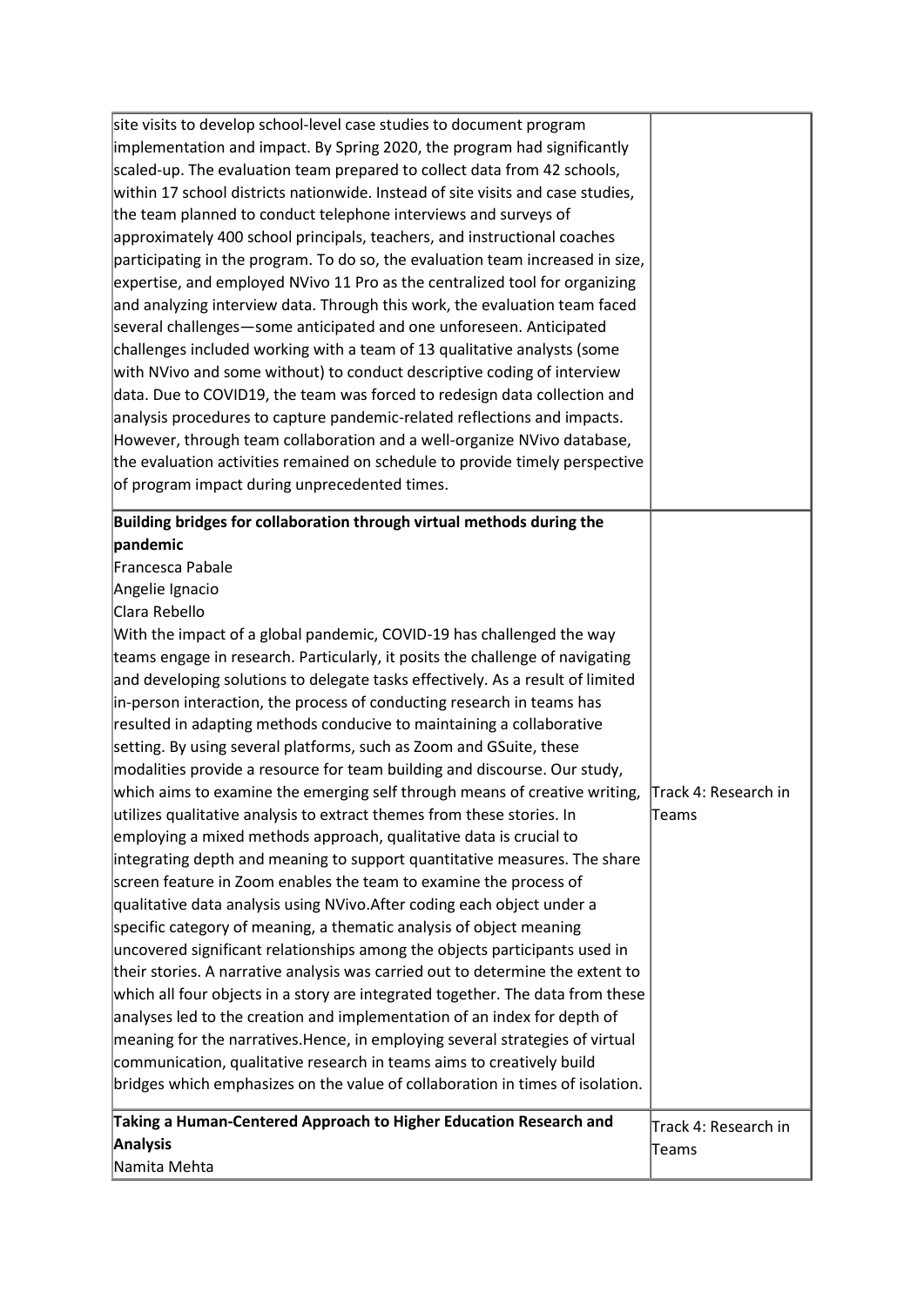| Lauren Barrett                                                                                                                                     |                       |
|----------------------------------------------------------------------------------------------------------------------------------------------------|-----------------------|
| Traditionally, teaching and learning in higher education has been designed to                                                                      |                       |
| allocate most, if not all, power and agency in the classroom to instructors,                                                                       |                       |
| with students being passive learners of their education. Through the years,                                                                        |                       |
| there has been a greater emphasis on student-centered approaches that                                                                              |                       |
| entail empowering students to be active learners who direct their own                                                                              |                       |
| educational experience. This student-centered ethos, along with an increase                                                                        |                       |
| of technologically mediated pedagogical approaches at the university level,                                                                        |                       |
| has prompted the Academic Technology Design Team to explore user                                                                                   |                       |
| experience (UX) research methods to better understand how they fit into our                                                                        |                       |
| approach of understanding and improving learning processes across the                                                                              |                       |
| University of Colorado Boulder campus. This approach entails using multiple                                                                        |                       |
| sources of data to understand both the faculty and student experience, the                                                                         |                       |
| campus community, and broader educational experience. NVivo allows us to                                                                           |                       |
| load student survey data, student concept drawings, faculty interviews,                                                                            |                       |
| observation notes, and any analytic memos to better understand a complex                                                                           |                       |
| educational problem. In this paper, we explore how the Academic                                                                                    |                       |
| Technology Design Team at CU Boulder uses NVivo to analyze multiple data                                                                           |                       |
| sources as a team to better understand and refine our research questions                                                                           |                       |
| through participatory methods. To do this, we draw on a current project                                                                            |                       |
| called Learning Spaces: Assessing Technology Needs in the Classroom. For                                                                           |                       |
| this exploratory project, the team took a triangulated data gathering                                                                              |                       |
| approach and used participatory methods to better understand technology                                                                            |                       |
|                                                                                                                                                    |                       |
|                                                                                                                                                    |                       |
| needs and roadblocks from a variety of perspectives: students, faculty, and<br>university support staff.                                           |                       |
|                                                                                                                                                    |                       |
| Togetherness and Fear: Rural and Urban Cultures During COVID-19                                                                                    |                       |
| Víctor Manuel Rubio Carrillo                                                                                                                       |                       |
| Natalie Lopez                                                                                                                                      |                       |
| Joshua Argueta                                                                                                                                     |                       |
| David Echeverría                                                                                                                                   |                       |
| Sebastián López                                                                                                                                    |                       |
| Cristina Duque                                                                                                                                     |                       |
| Víctor Manuel Rubio Carrillo, University of Miami; Natalie Vanessa Lopez,                                                                          |                       |
| Fulford Elementary School; Joshua Argueta, Sweetwater Elementary School;                                                                           |                       |
| David Fernando Echeverría Valencia, Universidad de los Hemisferios;                                                                                |                       |
| Sebastián López Prado, Colegio de Bachillerato en Artes Luis Humberto                                                                              | lTrack 4: Research in |
| Salgado Torres; & Cristina Duque, Vidarte Search in Movement                                                                                       | lTeams                |
| Background: Just as the COVID-19 pandemic began, five members of the                                                                               |                       |
| Action Research Network of the Americas established a foundation. The                                                                              |                       |
| Musical Learning Action Research Community was approved. A month later,                                                                            |                       |
| we had a fortunate encounter with another member working from Java,                                                                                |                       |
| Indonesia, and now this action research community is working on 16                                                                                 |                       |
| different projects to enrich and capture the cultural perspective of the                                                                           |                       |
| current situation across continents.                                                                                                               |                       |
| Methods: We have been documenting the personal testimonies of people                                                                               |                       |
| across continents through educational processes, video recordings,<br>interviews, public dialogue, artistic creations, observations, and collected |                       |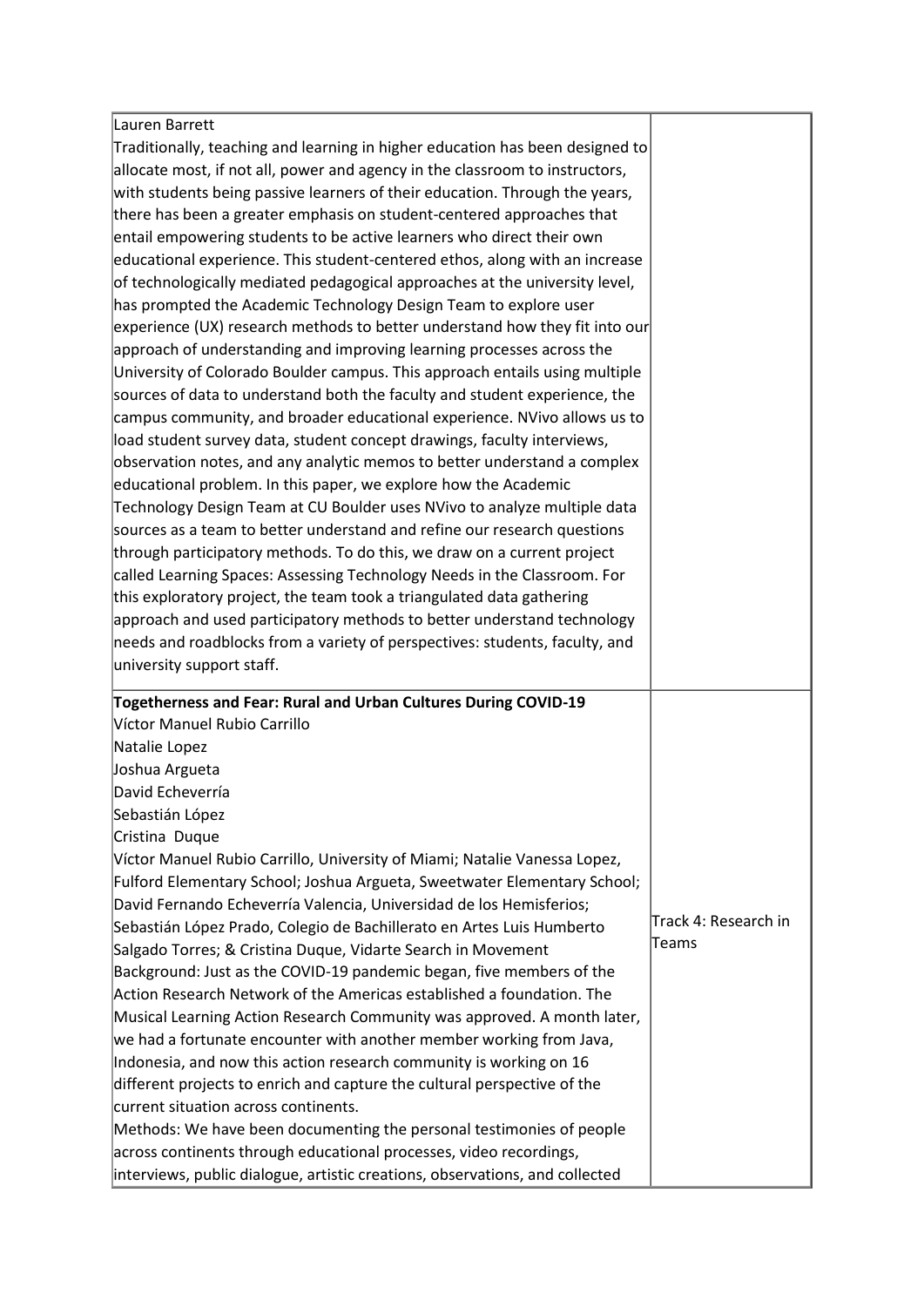| documents and artifacts. In so doing, we have analyzed the multiple ways in                                                                                                                                                                                                                              |                      |
|----------------------------------------------------------------------------------------------------------------------------------------------------------------------------------------------------------------------------------------------------------------------------------------------------------|----------------------|
| which people improvise and adapt to something so all-consuming and                                                                                                                                                                                                                                       |                      |
| unexpected. We are working on various projects in which NVivo is being                                                                                                                                                                                                                                   |                      |
| used as a mechanism to code and organize our data to aid us in generating                                                                                                                                                                                                                                |                      |
| narratives, video productions, and understandings of the cultural differences                                                                                                                                                                                                                            |                      |
| across the world.                                                                                                                                                                                                                                                                                        |                      |
| Findings: Around the world, we have observed the vast disparities prompted                                                                                                                                                                                                                               |                      |
| by current social systems. Among those, we have documented the<br>differences between public and private university responses in Ecuador. We<br>have also evidenced the difficulties faced by public-school music teachers in<br>Miami, and the pronounced contrast with others in similar situations in |                      |
|                                                                                                                                                                                                                                                                                                          |                      |
|                                                                                                                                                                                                                                                                                                          |                      |
|                                                                                                                                                                                                                                                                                                          |                      |
| Ecuador. Cultural differences between urban and rural responses to the                                                                                                                                                                                                                                   |                      |
| pandemic have prompted us to reflect. In urban centers, confinement,                                                                                                                                                                                                                                     |                      |
| curfews, and instilling fear in each other became the norm. In contrast, rural                                                                                                                                                                                                                           |                      |
| areas relied heavily on their community work and used togetherness as the                                                                                                                                                                                                                                |                      |
| drive to overcome hardship.                                                                                                                                                                                                                                                                              |                      |
| Applying the Socio-Ecological Model as a Framework for Qualitative Data                                                                                                                                                                                                                                  |                      |
| <b>Analysis in NVivo</b>                                                                                                                                                                                                                                                                                 |                      |
| Avantika Mathur-Balendra                                                                                                                                                                                                                                                                                 |                      |
| Shudipta Islam                                                                                                                                                                                                                                                                                           |                      |
| Nuzha Hafleen                                                                                                                                                                                                                                                                                            |                      |
| Objective: The socio-ecological model (SEM) examines the dynamic interplay                                                                                                                                                                                                                               |                      |
| between individual, interpersonal, community, organizational and policy                                                                                                                                                                                                                                  |                      |
| level factors impacting one's health. This paper shares how NVivo was used                                                                                                                                                                                                                               |                      |
| to organize, merge and thematically analyze focus group data based on the<br>SEM.                                                                                                                                                                                                                        |                      |
| Background: There is an increasing prevalence of diabetes among South                                                                                                                                                                                                                                    |                      |
| Asian (SA) adolescents reaching epidemic proportions. The dominant                                                                                                                                                                                                                                       |                      |
| discourse in this racialized population has focused more on the impact of                                                                                                                                                                                                                                |                      |
| biological and behavioural factors (e.g. diet and exercise) than structural                                                                                                                                                                                                                              | Track 4: Research in |
| factors (e.g. employment and built environment). Photovoice, a participatory $ _{\text{Teams}}$                                                                                                                                                                                                          |                      |
| action research method, was used to examine SA adolescents' reflections on                                                                                                                                                                                                                               |                      |
| diabetes risk, development and prevention in the SA community.                                                                                                                                                                                                                                           |                      |
| Methods: 15 SA adolescents attended 5 workshops focusing on the SEM and                                                                                                                                                                                                                                  |                      |
| photovoice methodology and were asked to take 10 photographs in their                                                                                                                                                                                                                                    |                      |
| communities to share their perspectives on diabetes. Participants discussed                                                                                                                                                                                                                              |                      |
| two photographs during focus group discussions. Transcripts were imported                                                                                                                                                                                                                                |                      |
| into NVivo, where thematic analysis was conducted based on individual,                                                                                                                                                                                                                                   |                      |
| interpersonal, organizational, community and policy level factors.                                                                                                                                                                                                                                       |                      |
| Conclusion: Three researchers remotely collaborated to perform data                                                                                                                                                                                                                                      |                      |
| analysis. To address challenges in the data analysis process, a customized                                                                                                                                                                                                                               |                      |
| protocol was created using NVivo and Google Spreadsheets to organize                                                                                                                                                                                                                                     |                      |
| codes into the SEM framework, independently perform line-by-line coding,                                                                                                                                                                                                                                 |                      |
| cross check each other's work to maintain consistency in coding, and discuss                                                                                                                                                                                                                             |                      |
| findings collectively. Utilizing NVivo and the SEM as the framework to guide                                                                                                                                                                                                                             |                      |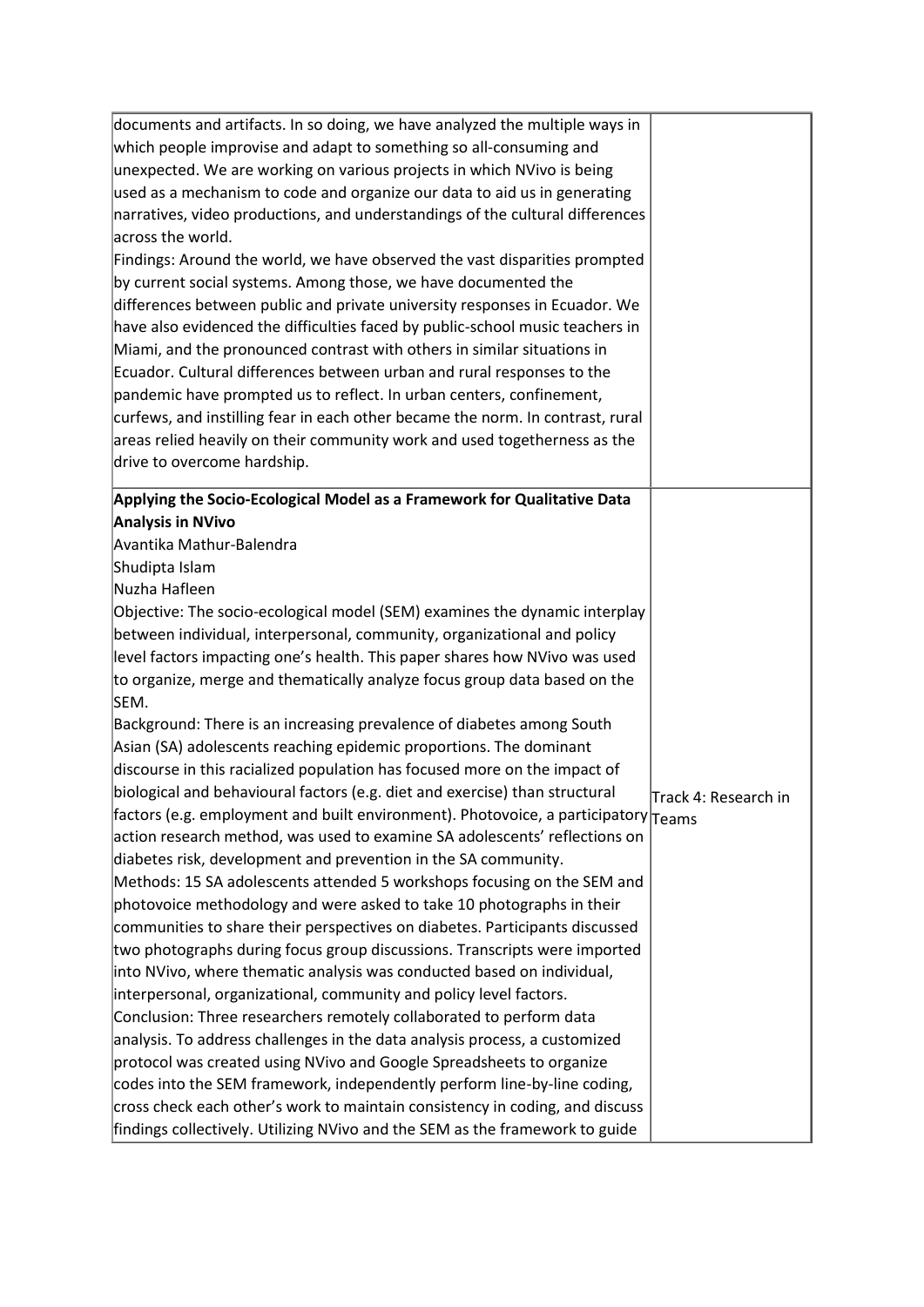| the analysis process proved to be extremely helpful in organizing, classifying |                      |
|--------------------------------------------------------------------------------|----------------------|
| and consolidating the codes and themes developed.                              |                      |
| Using Team NVivo in Collaborative Community-Academic Research                  |                      |
| Partnership                                                                    |                      |
| Shamiram Zendo                                                                 |                      |
| Amy Lewis                                                                      |                      |
| Naji Naeemzadah                                                                |                      |
| Katherine Salter                                                               |                      |
| Marlene Janzen Le Ber                                                          |                      |
| Mobilizing Narratives for Policy and Social Change is an ongoing research      |                      |
| project exploring how community-based organizations and research               |                      |
| initiatives use narrative methodologies to generate policy or social change.   |                      |
| The collaborative, community-academic partnership is structured into four      |                      |
| broad thematic groups: (a) poverty and inequality, (b) meaningful and          |                      |
| sustainable work, (c) discrimination, marginalization, & violence, and (d)     |                      |
| legacies of colonialism. Each subgroup has created a working group             |                      |
| comprising community and academic members that participate in all aspects      |                      |
| of study development and execution.                                            |                      |
| Our study selected Team NVivo to support the analysis of multiple cases        | Track 4: Research in |
| within and across ( $n=24$ ) case studies. Given the size and scope of the     | Teams                |
| current project and the demands for collective and partnered analysis and      |                      |
| interpretation, Team NVivo was considered ideal; however, there has been       |                      |
| multiple methodological challenges in implementation. The Mobilizing           |                      |
| Narratives partnership is using Team NVivo to analyze a large quantity of      |                      |
| data. The program has a number of benefits, such as remote access to the       |                      |
| data, which is particularly helpful during a pandemic such as COVID-19;        |                      |
| however, there are also challenges that have been exacerbated as a result of   |                      |
| the pandemic. Community partners, academics, and students reported on          |                      |
| challenges in using the program, such as frequent crashing issues with home    |                      |
| internet bandwidth connection and added cost to the project as a result of     |                      |
| purchasing server space.                                                       |                      |
| To conclude, Team NVivo has immense potential in supporting remote             |                      |
| research work that involves large partnerships. We hope that our               |                      |
| presentation on the benefits and challenges of using Team NVivo in a           |                      |
| community-university research collaborative will demonstrate its utility and   |                      |
| areas for refinement.                                                          |                      |
| Collaborative Autoethnography: Analysis of Text Messages as Method             |                      |
| Lauren Beasley                                                                 |                      |
| Sam Bernstein                                                                  |                      |
| Autoethnography, which grew out of traditional ethnographic methodology        | Track 4: Research in |
| studying culture through observation (Gobo & Molle, 2017), combines            | Teams                |
| traditional ethnographic methods with autobiographical methods to move         |                      |
| social science research away from the colonizing observation of others to the  |                      |
| empowering observation of self to understand culture (Ellis et al., 2011).     |                      |
| Dual autoethnography is a growing form of autoethnographic work that           |                      |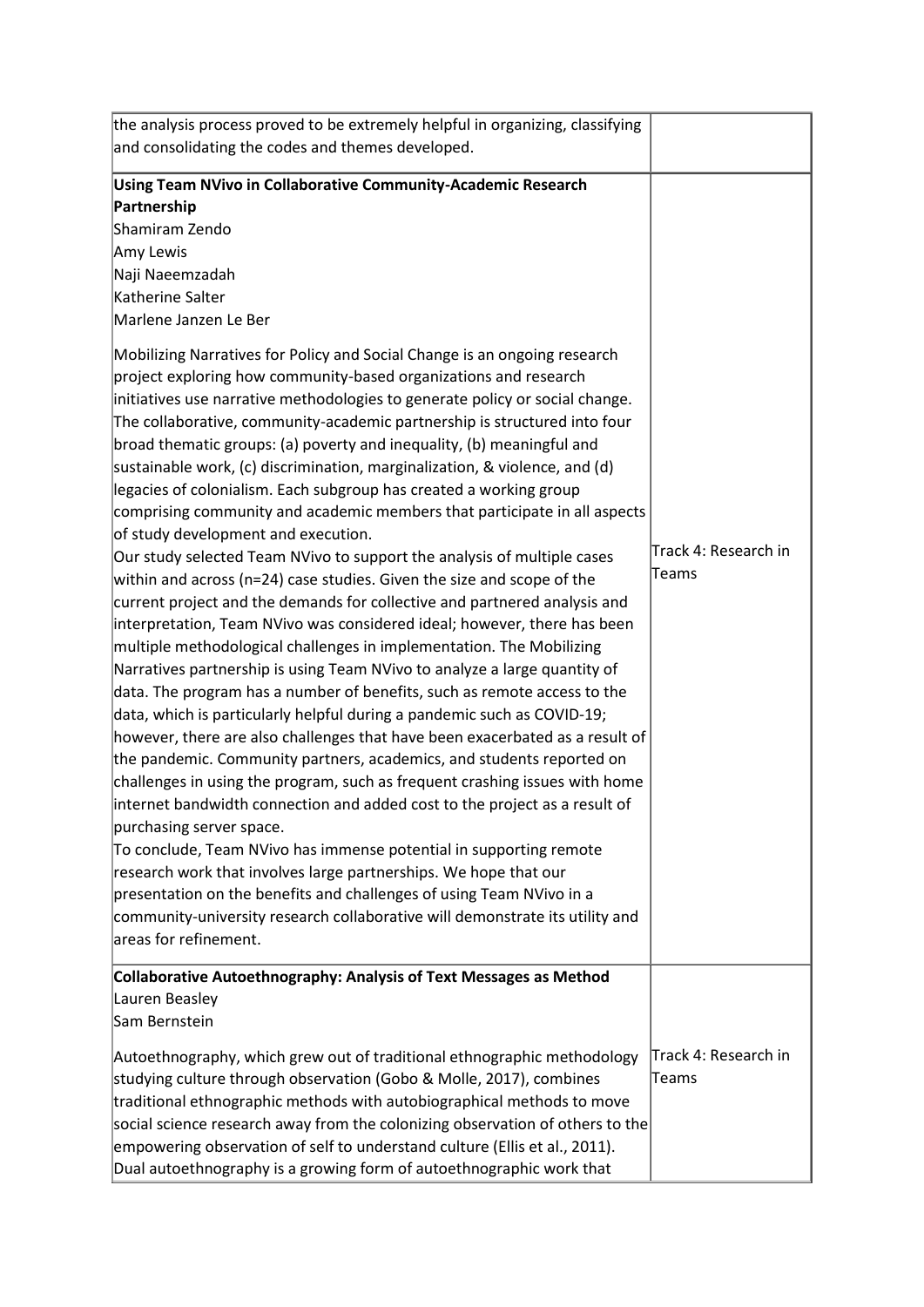| utilizes dual perspectives on the same experience to assemble a fuller<br>understanding of a shared experience (Chang et al., 2012). In examining the<br>experiences of being a graduate student with a serious mental illness (SMI)<br>diagnosis, we analyzed our own text messages exchanges—one from the<br>point of view of a friend and professional social worker (Lauren) and the<br>other from the point of view of a PhD student with an SMI diagnosis (Sam)-<br>utilizing thematic analysis and self-interviewing about our individual<br>thoughts in sending and receiving the text messages. In this presentation, we<br>will explore our experience utilizing this methodology and method. We will<br>start with an overview of the growing literature on the use of dual<br>autoethnography as a form of ethnographic research, and then will discuss<br>how text message conversations offer a rich source of data.                                                                                                                                                                                                                                                                                                                                                                                                                                                                                                                                                                                                                                                                                                                                                                                                                                                                                                                                                                                                                                   |                                |
|----------------------------------------------------------------------------------------------------------------------------------------------------------------------------------------------------------------------------------------------------------------------------------------------------------------------------------------------------------------------------------------------------------------------------------------------------------------------------------------------------------------------------------------------------------------------------------------------------------------------------------------------------------------------------------------------------------------------------------------------------------------------------------------------------------------------------------------------------------------------------------------------------------------------------------------------------------------------------------------------------------------------------------------------------------------------------------------------------------------------------------------------------------------------------------------------------------------------------------------------------------------------------------------------------------------------------------------------------------------------------------------------------------------------------------------------------------------------------------------------------------------------------------------------------------------------------------------------------------------------------------------------------------------------------------------------------------------------------------------------------------------------------------------------------------------------------------------------------------------------------------------------------------------------------------------------------------------------|--------------------------------|
| 'Student as Researchers' Pedagogy and Qualitative Research<br>Ananya Banerjee<br>This presentation will highlight a study employing a qualitative grounded<br>theory approach and an intersectionality framework funded by the Social<br>Science and Humanities Research Council (SSHRC). The purpose of the study<br>is to explore experiences of migration and developing diabetes among<br>immigrants from Sri Lanka living in the Greater Toronto Area of Ontario. We<br>will describe how this qualitative inquiry has a strong emphasis on a<br>'students as researchers' pedagogy involving graduate students from Sri<br>Lanka in framing research questions, generating or gathering data. Common<br>intellectual experiences have formed this group research project, within and<br>outside the curriculum, in mixed disciplinary groups. We demonstrate strong<br>student engagement and formed a research team involving professors,<br>junior staff, and graduate students working together. The project allows the<br>principal applicants and co-investigators to work with and mentor students<br>from Sri Lanka in a progressive way to support their academic and career<br>development in the area of migration and health. Given, qualitative studies<br>using a grounded theory approach generate rich and indispensable data with<br>various emerging theoretical implications, students frame their own research<br>$ question(s) $ and use the dataset to analyze, and write up and disseminate<br>their findings through their voices as leading authors. Overall, students for<br>this study, a strong emphasis has been placed on knowledge of the Tamil<br>community, and qualitative interview experience. Having team members<br>from the Tamil community with lived experiences of migration demonstrate<br>commitment for engagement, translation and interpretation of the study<br>materials, findings and knowledge mobilization. | Track 4: Research in<br>Teams  |
| Using NVivo to Manage and Analyze Complex Data for a Grounded Theory<br>Study<br>Avantika Mathur-Balendra<br>Natasha Kithulegoda<br>Nuzha Hafleen<br>Objective: Grounded theory is an iterative approach used to construct theory<br>using systematic qualitative analysis of a given research area. However, data<br>analysis for this method of inquiry can be complex and lengthy. This paper is                                                                                                                                                                                                                                                                                                                                                                                                                                                                                                                                                                                                                                                                                                                                                                                                                                                                                                                                                                                                                                                                                                                                                                                                                                                                                                                                                                                                                                                                                                                                                                  | Track 4: Research in<br>∣Teams |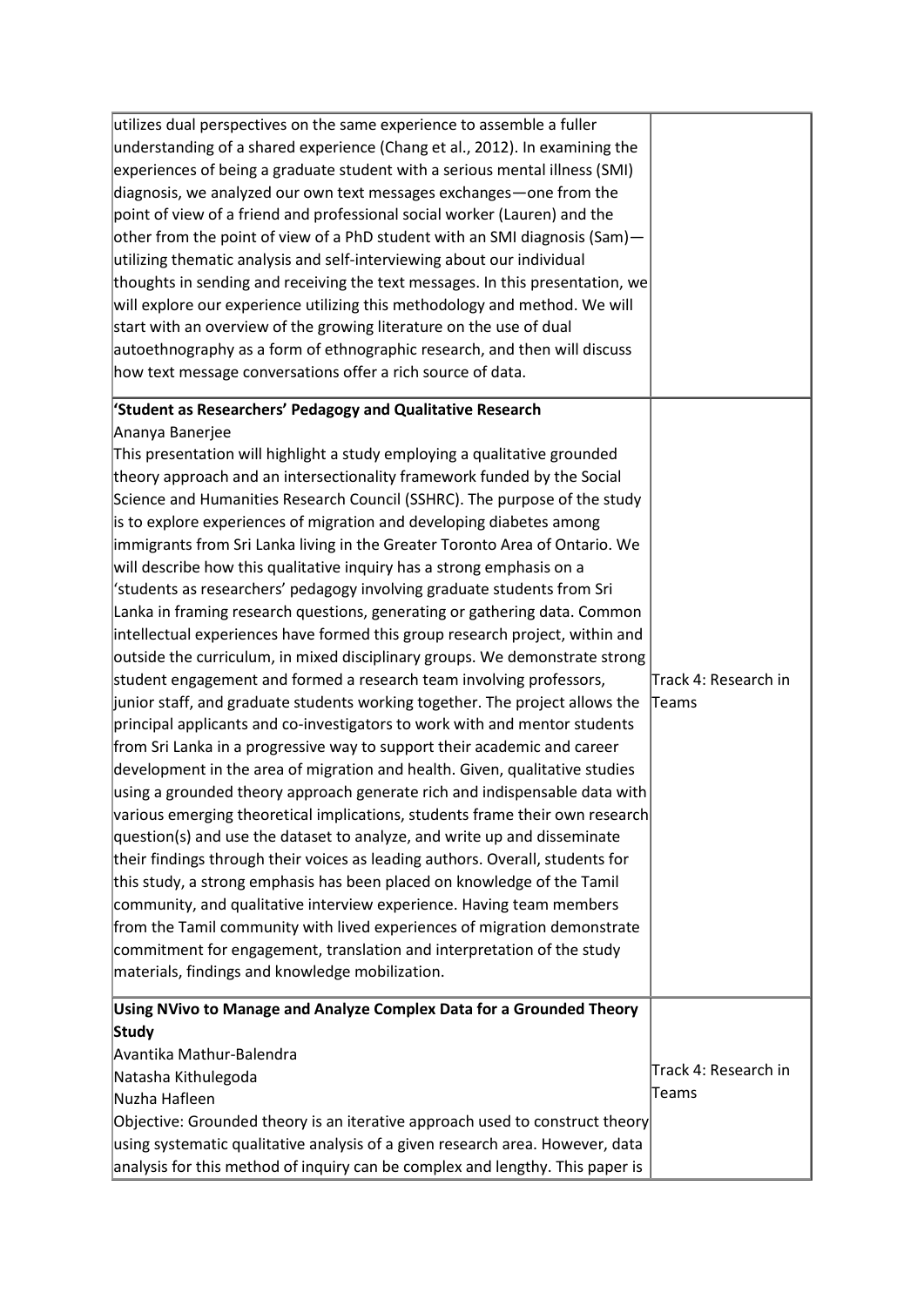| a reflection on the usefulness of NVivo in the collaboration between                                                                                                                                                                                                                                                                                                                                                                                                                                                                                                                                                  |                      |
|-----------------------------------------------------------------------------------------------------------------------------------------------------------------------------------------------------------------------------------------------------------------------------------------------------------------------------------------------------------------------------------------------------------------------------------------------------------------------------------------------------------------------------------------------------------------------------------------------------------------------|----------------------|
| members of a research team, and in organizing and analyzing complex                                                                                                                                                                                                                                                                                                                                                                                                                                                                                                                                                   |                      |
| qualitative data.                                                                                                                                                                                                                                                                                                                                                                                                                                                                                                                                                                                                     |                      |
| Background: Type 2 diabetes mellitus (T2DM) disproportionately affects                                                                                                                                                                                                                                                                                                                                                                                                                                                                                                                                                |                      |
| Tamil migrants from Sri Lanka. This population has a long history of civil and                                                                                                                                                                                                                                                                                                                                                                                                                                                                                                                                        |                      |
| political conflict that uniquely shapes their patterns of migration. Research                                                                                                                                                                                                                                                                                                                                                                                                                                                                                                                                         |                      |
| on how migration can contribute to one's experience of T2DM is limited,                                                                                                                                                                                                                                                                                                                                                                                                                                                                                                                                               |                      |
| thus this study explored experiences of migration and diabetes using a                                                                                                                                                                                                                                                                                                                                                                                                                                                                                                                                                |                      |
| grounded theory approach and intersectionality framework.                                                                                                                                                                                                                                                                                                                                                                                                                                                                                                                                                             |                      |
| Methods: Thirty semi-structured interviews were conducted, translated,                                                                                                                                                                                                                                                                                                                                                                                                                                                                                                                                                |                      |
| transcribed and imported into NVivo for analysis using open and axial coding.                                                                                                                                                                                                                                                                                                                                                                                                                                                                                                                                         |                      |
| Two researchers independently coded each transcript and then merged their                                                                                                                                                                                                                                                                                                                                                                                                                                                                                                                                             |                      |
| files. Team meetings were held after every 2-5 interviews to organize                                                                                                                                                                                                                                                                                                                                                                                                                                                                                                                                                 |                      |
| hundreds of codes that emerged into overarching themes. This process                                                                                                                                                                                                                                                                                                                                                                                                                                                                                                                                                  |                      |
| allowed the team to reflect on the data, and organize hundreds of data                                                                                                                                                                                                                                                                                                                                                                                                                                                                                                                                                |                      |
| points into concepts that enabled thematic analysis and theory                                                                                                                                                                                                                                                                                                                                                                                                                                                                                                                                                        |                      |
| development.                                                                                                                                                                                                                                                                                                                                                                                                                                                                                                                                                                                                          |                      |
| Conclusion: NVivo was successful in providing the research team a budget-                                                                                                                                                                                                                                                                                                                                                                                                                                                                                                                                             |                      |
| and user-friendly means to organize and analyze large amounts of complex                                                                                                                                                                                                                                                                                                                                                                                                                                                                                                                                              |                      |
| data. NVivo's features allowed for collaboration with respect to organizing,                                                                                                                                                                                                                                                                                                                                                                                                                                                                                                                                          |                      |
| merging and consolidating codes required for grounded theory construction.                                                                                                                                                                                                                                                                                                                                                                                                                                                                                                                                            |                      |
| Valuable lessons from the data analysis process are shared to assist others                                                                                                                                                                                                                                                                                                                                                                                                                                                                                                                                           |                      |
| considering using NVivo.                                                                                                                                                                                                                                                                                                                                                                                                                                                                                                                                                                                              |                      |
|                                                                                                                                                                                                                                                                                                                                                                                                                                                                                                                                                                                                                       |                      |
|                                                                                                                                                                                                                                                                                                                                                                                                                                                                                                                                                                                                                       |                      |
|                                                                                                                                                                                                                                                                                                                                                                                                                                                                                                                                                                                                                       |                      |
|                                                                                                                                                                                                                                                                                                                                                                                                                                                                                                                                                                                                                       |                      |
|                                                                                                                                                                                                                                                                                                                                                                                                                                                                                                                                                                                                                       |                      |
|                                                                                                                                                                                                                                                                                                                                                                                                                                                                                                                                                                                                                       |                      |
|                                                                                                                                                                                                                                                                                                                                                                                                                                                                                                                                                                                                                       |                      |
|                                                                                                                                                                                                                                                                                                                                                                                                                                                                                                                                                                                                                       |                      |
| <b>Collaborative Analysis</b><br>Kelsey Duebel<br>Our organization, PolicyWise for Children & Families, is a not-for-profit that<br>strives to inform, identify, and promote effective social policy and practice to<br>improve the well-being of children, families, and communities. One of the<br>ways we work towards this mission is by conducting qualitative research in<br>virtual multi-researcher teams. As with any qualitative research, ensuring<br>rigour and quality is essential. Our response to this has been to create a                                                                           |                      |
|                                                                                                                                                                                                                                                                                                                                                                                                                                                                                                                                                                                                                       |                      |
|                                                                                                                                                                                                                                                                                                                                                                                                                                                                                                                                                                                                                       |                      |
|                                                                                                                                                                                                                                                                                                                                                                                                                                                                                                                                                                                                                       |                      |
|                                                                                                                                                                                                                                                                                                                                                                                                                                                                                                                                                                                                                       | Track 4: Research in |
| stages of initial coding, identifying patterns, developing themes, and                                                                                                                                                                                                                                                                                                                                                                                                                                                                                                                                                | ∣Teams               |
|                                                                                                                                                                                                                                                                                                                                                                                                                                                                                                                                                                                                                       |                      |
| sponsors is woven throughout the framework to help contextualize our                                                                                                                                                                                                                                                                                                                                                                                                                                                                                                                                                  |                      |
|                                                                                                                                                                                                                                                                                                                                                                                                                                                                                                                                                                                                                       |                      |
|                                                                                                                                                                                                                                                                                                                                                                                                                                                                                                                                                                                                                       |                      |
| framework to guide collaborative analysis. We have applied this framework<br>consistently across many projects with numerous project managers and<br>research and evaluation associates. The framework outlines methods and<br>key focus areas for consideration as our teams move iteratively between<br>providing interpretation. Engagement with stakeholders and project<br>deliverables. Through this approach, we emphasize both practice-informed<br>evidence and evidence-informed practice. NVivo has been an indispensable<br>tool to facilitate these methods throughout the entire analysis process. This |                      |
| presentation will focus on the rigorous and collaborative methods applied by                                                                                                                                                                                                                                                                                                                                                                                                                                                                                                                                          |                      |
|                                                                                                                                                                                                                                                                                                                                                                                                                                                                                                                                                                                                                       |                      |
| our team using NVivo and this framework, resulting in high quality,<br>contextualized findings. Examples from various projects will be used                                                                                                                                                                                                                                                                                                                                                                                                                                                                           |                      |
| throughout the presentation to add concrete detail about the methods                                                                                                                                                                                                                                                                                                                                                                                                                                                                                                                                                  |                      |
| employed by our cross provincial teams.                                                                                                                                                                                                                                                                                                                                                                                                                                                                                                                                                                               |                      |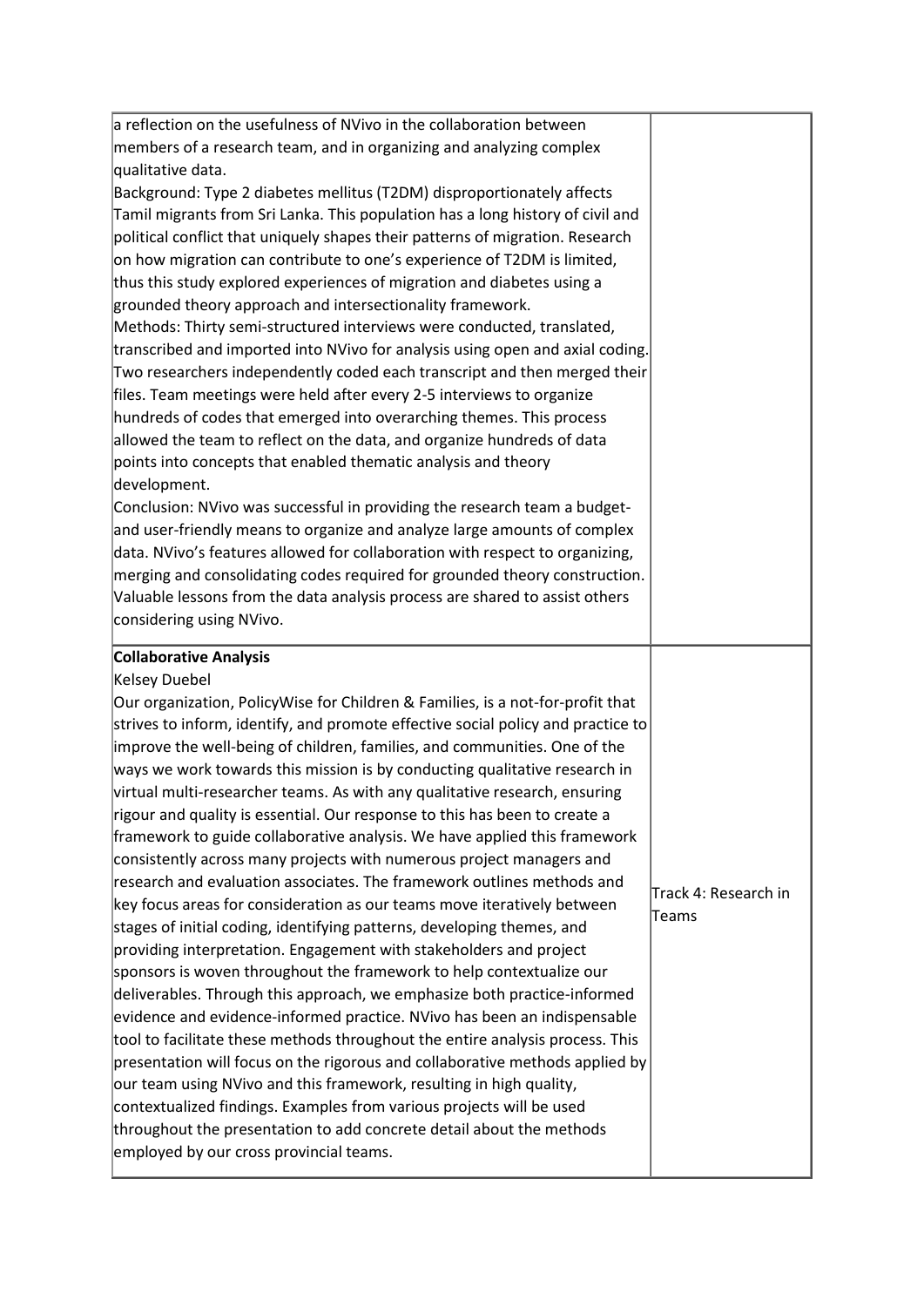| The Importance of Reflexivity in Remote Teams: Using NVivo to Bridge the                                                                                  |                                         |
|-----------------------------------------------------------------------------------------------------------------------------------------------------------|-----------------------------------------|
| <b>Physical Divide</b>                                                                                                                                    |                                         |
| Anuja Cabraal                                                                                                                                             |                                         |
| Christina Silver                                                                                                                                          |                                         |
| A fundamental activity in qualitative and mixed-methods analysis is                                                                                       |                                         |
| reflection. Throughout an analysis the plethora of thoughts we have about                                                                                 |                                         |
| the data, the participants, the analytic process, the growing interpretations                                                                             |                                         |
| and so on, must be captured so they can be accessed at a later point to be                                                                                |                                         |
| built upon and developed into a valid and trustworthy account. Working in                                                                                 |                                         |
| teams adds complexity to this process to ensure the reflections of all team-                                                                              |                                         |
| members are integrated. When face-to-face meetings are not possible, the                                                                                  | Track 4: Research in                    |
| task becomes more reliant on systematic processes to share, comment on                                                                                    | Teams                                   |
| and develop reflections. Capturing reflections can happen in a variety of                                                                                 |                                         |
| ways in NVivo, which is one of the main benefits of using such a dedicated                                                                                |                                         |
| CAQDAS-package.                                                                                                                                           |                                         |
| In this paper we discuss the ways NVivo can be used to capture and store                                                                                  |                                         |
| written reflections, as well incorporating different methods used for                                                                                     |                                         |
| reflections such as audio recordings, drawings/images and developing                                                                                      |                                         |
| models. We discuss how they can be used by teams to foster systematic                                                                                     |                                         |
| reflection whilst maintaining the flexibility for individual perspectives; and                                                                            |                                         |
| illustrate the value of using NVivo for capturing reflections when working                                                                                |                                         |
| remotely                                                                                                                                                  |                                         |
| Dr Anuja Cabraal & Dr Christina Silver                                                                                                                    |                                         |
| Parent-Child Illness Narratives: A Dyadic Grounded Theory Analysis                                                                                        |                                         |
| Jackie Williams-Reade                                                                                                                                     |                                         |
| In pediatric chronic illness, little is known about the relational interactions                                                                           |                                         |
| between adolescent patients, parents, and illnesses and how they influence                                                                                |                                         |
| management of the illness. To address this, we elicited illness narratives                                                                                |                                         |
| (Kleinman, 2988) through face-to-face interviews with 32 individuals (16                                                                                  |                                         |
| dyads) representing adolescents diagnosed with a chronic illness and their                                                                                |                                         |
| primary parent who had been referred to a psychosocial treatment program                                                                                  |                                         |
| for challenges with illness management. Interviews were conducted                                                                                         |                                         |
| individually and analyzed dyadically using grounded theory to better                                                                                      |                                         |
| understand the interconnected emotional processes that may be                                                                                             | Track 3: Qualitative<br>Health Research |
| contributing to illness management difficulties. Results include a theory of<br>patient-parent illness responses and how parental illness meanings play a |                                         |
| role in adolescent self-management. During our presentation, we will                                                                                      |                                         |
| highlight the use of a dyadic analysis of individual interviews and share how                                                                             |                                         |
| this analytic method resulted in a more in-depth and relational                                                                                           |                                         |
| understanding of how illness narratives of pediatric patients and family                                                                                  |                                         |
| members mutually influence the illness experience. Increased understanding                                                                                |                                         |
| of the interconnected illness narratives of parent/child will provide insight                                                                             |                                         |
| into treatment factors that can facilitate or impede emotional healing of                                                                                 |                                         |
| patients and family members as they grapple with the far-reaching effects of                                                                              |                                         |
| pediatric illness.                                                                                                                                        |                                         |
|                                                                                                                                                           |                                         |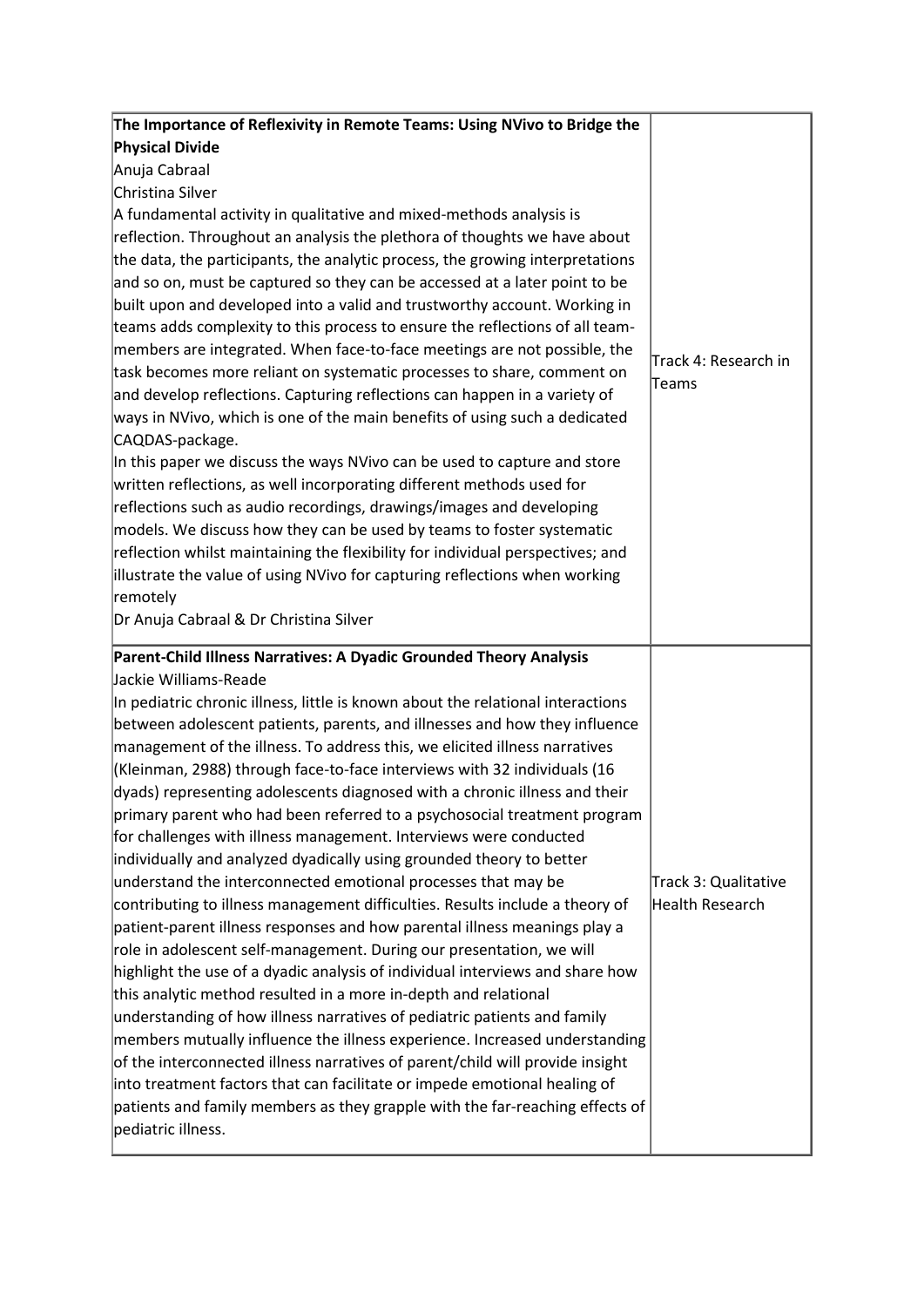| Doing it HER way: the Baby Boomer female transition from Middle-age to         |                      |
|--------------------------------------------------------------------------------|----------------------|
| Old-age                                                                        |                      |
| Sheila Gaasterland-Hebers                                                      |                      |
| Baby Boomer women continue to influence society as they have in the past       |                      |
| through the Feminist and Civil Rights Movements of the 1960s and 1970s.        |                      |
| Barrett and Toothman (2012) noted in their 20-year longitudinal study that     |                      |
| Baby Boomer women were elongating time spent as middle-aged women.             |                      |
| Also, the female participants were achieving greater acceptance of their       |                      |
| older self around the age of 70. The problem was not knowing what was          |                      |
| occurring during the elongation of middle-age nor what strategies women        |                      |
| adopt to cope or thrive during this phase of life.                             |                      |
| This study used the interpretative phenomenological analysis (IPA), a          |                      |
| qualitative research method to explore in-depth, the female, Baby Boomer       |                      |
| experiences' transitioning from middle-age to old-age. The recruitment of      |                      |
| the 11 Baby Boomer participants was by the use of the snow-ball effect until   |                      |
| data saturation. The results from the thematic analysis revealed a 3-phase     | Track 3: Qualitative |
| aging process occurring during middle-age for women as they develop both       | Health Research      |
| reactive and proactive strategies to maneuver through the aging transition.    |                      |
| Baby Boomer women move into aging status unaware until the woman's first       |                      |
| aging event and are reactive in her coping/thriving strategies. As time pass,  |                      |
| the middle-aged baby boomer is aware that she is aging by experiencing         |                      |
| numerous aging events, such as menopause, caring for elderly parents, and      |                      |
| retirement. The strategies include proactive as well as reactive approaches    |                      |
| to maintain homeostasis, such as becoming more cautious when physically        |                      |
| active so not to harm herself. When the Baby Boomer is in late middle-aged,    |                      |
| she begins to accept her aging status. She experiences an acceptance of her    |                      |
| physical body and prepares for personalized aging strategies.                  |                      |
| The data provided a diverse list of strategies clustered into three themes:    |                      |
| Support (health, financial resources, and social relationship), Bucket List    |                      |
| unfinished projects, goals, and dreams), and Wisdom. Future researchers        |                      |
| may look closely at the psychological impacts the aging influences, including  |                      |
| ageism and sexism. This study may be the foundation for therapeutic            |                      |
| assessment and treatment for middle-aged women.                                |                      |
| Attempting rigour and replicability in thematic analysis of qualitative        |                      |
| research data; a case study                                                    |                      |
| Kate Roberts                                                                   |                      |
| Tony Dowell                                                                    |                      |
| Background: Navigating the world of qualitative thematic analysis can be       |                      |
| challenging. This is compounded by the fact that detailed descriptions of      |                      |
| methods are often omitted from qualitative discussions. While qualitative      | Track 3: Qualitative |
| research methodologies are now mature, there often remains a lack of fine      | Health Research      |
| detail in their description both at submitted peer reviewed article level and  |                      |
| in textbooks. As one of research's aims is to determine the relationship       |                      |
| between knowledge and practice through the demonstration of rigour, more       |                      |
| detailed descriptions of methods could prove useful.                           |                      |
| This presentation will detail the codebook development, previously             |                      |
| published [1], which contributed to thematic analysis of qualitative data that |                      |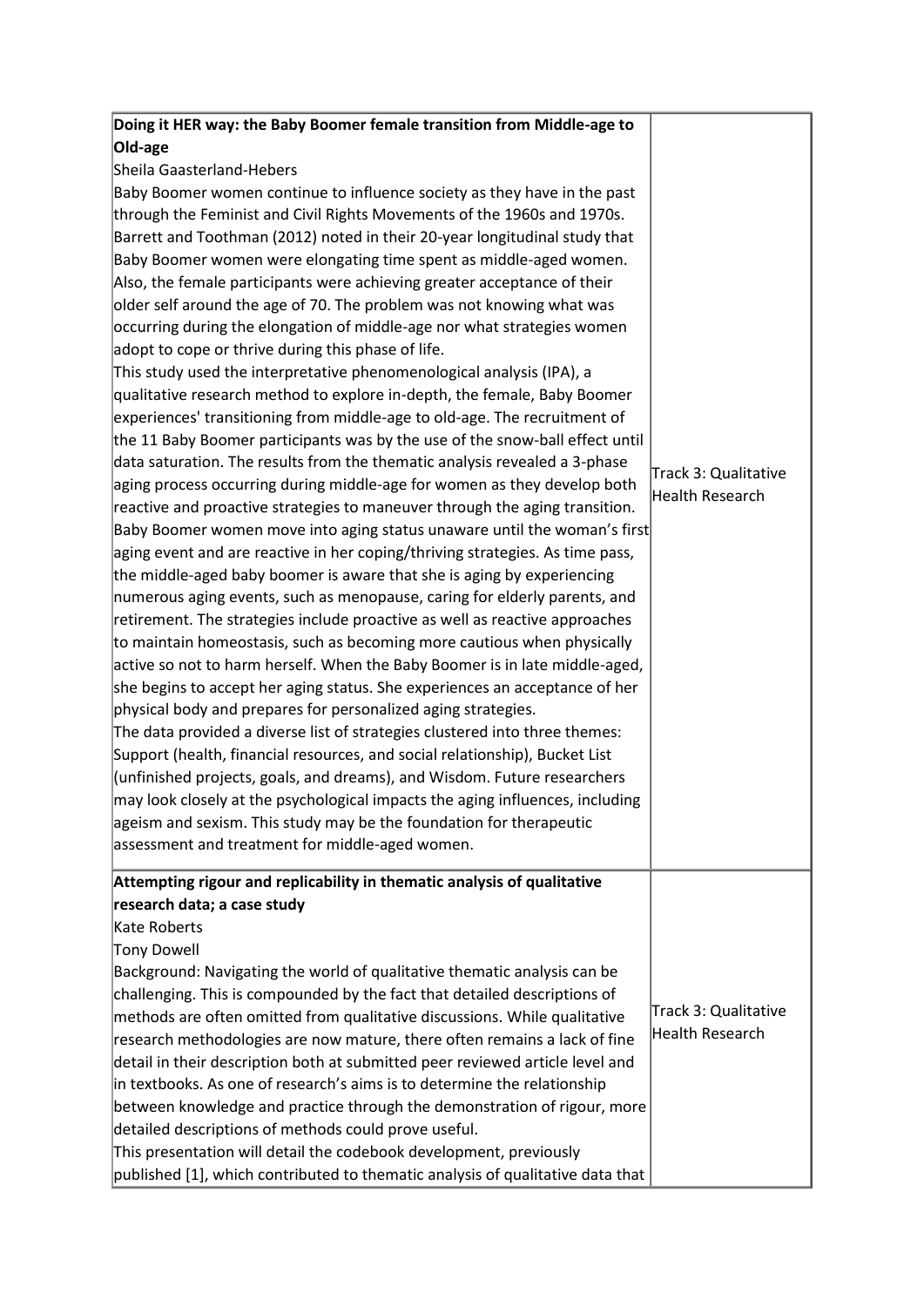| formed part of a mixed methods multiphase design research project. This          |                      |
|----------------------------------------------------------------------------------|----------------------|
| presentation is aimed at researchers and doctoral students new to thematic       |                      |
| analysis by describing a framework to assist their processes. The detailed       |                      |
| description of the methods used will support attempts to utilise the thematic    |                      |
| analysis process and to determine rigour to support the establishment of         |                      |
| credibility. This process will assist practitioners to be confident that the     |                      |
| knowledge and claims contained within research are transferable to their         |                      |
| practice. The approach described within this presentation will build on, and     |                      |
| enhance, current accepted models.                                                |                      |
| 1. Roberts K, Dowell A, Nie J-B. Attempting rigour and replicability in          |                      |
| thematic analysis of qualitative research data; a case study of codebook         |                      |
| development. BMC Med Res Methodol [Internet]. BMC Medical Research               |                      |
| Methodology; 2019 [cited 2019 Apr 26];19:1-8. Available from:                    |                      |
| 10.1186/s12874-019-0707-y                                                        |                      |
| Aged Care Residents' Prioritisation of Care: A Mixed-Methods Study               |                      |
| Kristiana Ludlow                                                                 |                      |
| While previous research has established aged care residents' preferences for     |                      |
| their care, i.e., what aspects of care are desirable to them, no study has       |                      |
| explored residents' views on care prioritisation, i.e., what aspects of care are |                      |
| most important to them. This study aimed to address this gap by                  |                      |
| investigating what aspects of care residents prioritise, how they prioritise     |                      |
| care and influences on their prioritisation decision-making. Participants were   |                      |
| 38 residents from five residential aged care facilities (RACFs). Participants    |                      |
| completed a card sorting activity using Q methodology where they rank            |                      |
| ordered 34 cards, each representing an aspect of care, from least to most        |                      |
| important on a pre-defined grid. Concurrently, they verbalised their decision-   |                      |
| making processes via a think-aloud task. They then completed post-sorting        | Track 3: Qualitative |
| interviews, and semi-structured interviews focused on their experiences of       | Health Research      |
| prioritisation. Participants' completed card sorts were analysed using           |                      |
| inverted factor analysis techniques using PQMethod, resulting in the             |                      |
| identification of four factors. Each factor represented a shared viewpoint.      |                      |
| NVivo was used to facilitate inductive content analysis of participant           |                      |
| transcripts to create rich narratives of each viewpoint. Each narrative          |                      |
| provided insights into what types of care were prioritised by represented        |                      |
| participants, and how they prioritise care, using supporting participant         |                      |
| quotes. Additional inductive content analysis of think think-aloud and           |                      |
| interview data was conducted using NVivo to identify themes depicting            |                      |
| influences on prioritisation decision-making. The study findings have            |                      |
| implications for staffing ratios in residential aged care, person-centred care,  |                      |
| the support of residents' independence, and the quality and appropriateness      |                      |
| of meals and food provided in RACFs.                                             |                      |
| Mental Health Nurses' Attitudes, Empathy and Caring Efficacy Towards             |                      |
| <b>Consumers With Dual Diagnosis:</b>                                            | Track 3: Qualitative |
| Roopalal Anandan                                                                 | Health Research      |
| Mental Health Nurses' Attitudes, Empathy and Caring Efficacy Towards             |                      |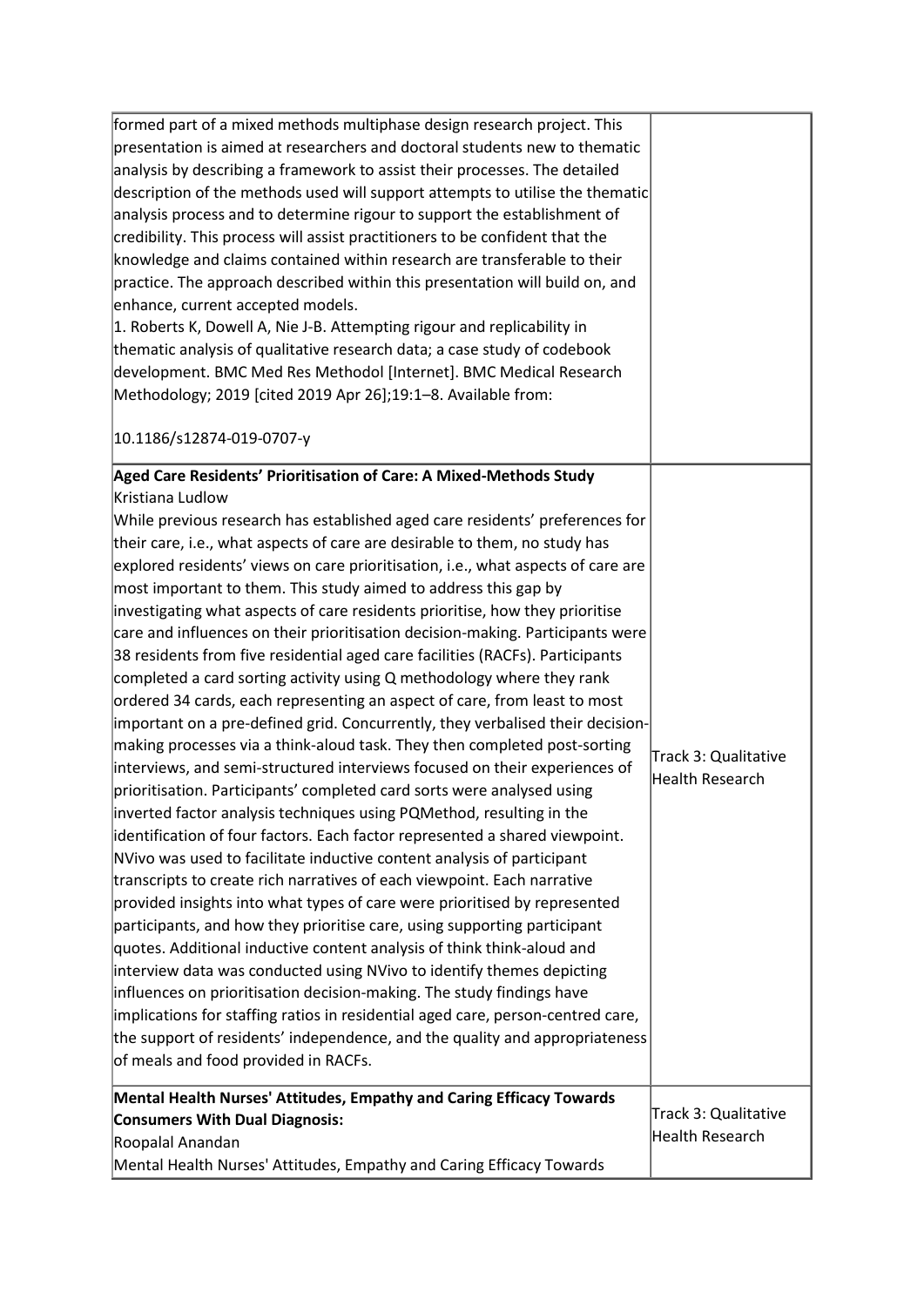| Consumers With Dual Diagnosis: A mixed-method study                              |                      |
|----------------------------------------------------------------------------------|----------------------|
| In psychiatric-mental health settings, dual diagnosis is a term used to explain  |                      |
| co-existing mental health and alcohol/drug problems (co-morbidities) that        |                      |
| can occur in the same person simultaneously (World Health Organisation,          |                      |
| WHO, 2010). Social discrimination, negative attitudes, and stigma of             |                      |
| consumers with dual diagnosis are widely held among mental health                |                      |
| clinicians, and these consumers are more stigmatised than those with any         |                      |
| other health problems (Livingston, Milne, Fang, & Amari, 2012). We               |                      |
| performed a scoping review to systematically map the available literature        |                      |
| regarding mental health nurses' attitudes, empathy, and caring efficacy          |                      |
| towards consumers with co-existing mental health and drug\alcohol                |                      |
| problems. This review yielded twenty articles. We used NVivo™ Version 12         |                      |
| Plus to analyse the extant literature. Auto coded themes were identified and     |                      |
| grouped into conceptually similar items. Twenty studies were reported            |                      |
| outcomes regarding nurse attitudes; however, none reported nurses'               |                      |
| empathy or caring efficacy towards consumers with dual diagnosis. This           |                      |
| presentation delivers a brief overview of the experiences of the author, and     |                      |
| a brief account of the challenges encountered while using NVivo™ Plus for        |                      |
| analysing scoping review.                                                        |                      |
| Psychologically-informed Physiotherapy: using Online Interviews and Arts-        |                      |
| <b>Based Methods in Healthcare</b>                                               |                      |
| Kate Crook                                                                       |                      |
| Psychologically-informed Physiotherapy: using Online Interviews and Arts-        |                      |
| Based Methods in Healthcare Research.                                            |                      |
| Author: Kate Crook, Leeds Institute of Medical Education, University of          |                      |
| Leeds.                                                                           |                      |
| Psychologically-informed physiotherapy practice is recommended by the            |                      |
| World Health Organisation and expected by the UK professional regulatory         |                      |
| body. The use of psychology is supported by the evidence base and is             |                      |
| encouraged in physiotherapy training, yet there is a lack of consistency and     |                      |
| standardisation at undergraduate and post-qualifying level. The research         |                      |
| project will explore newly qualified physiotherapists' use, and                  | Track 3: Qualitative |
| understanding, of psychology within physiotherapy practice in the National       | Health Research      |
| Health Service in the UK.                                                        |                      |
| Online interviews will be combined with an image produced by the                 |                      |
| physiotherapists representing their experience of psychology in                  |                      |
| physiotherapy. Undertaking fieldwork in a pandemic requires flexibility and      |                      |
| innovation. Online interviews ensure flexibility while maintaining the           |                      |
| benefits of face to face interviews, including engaging fully with participants, |                      |
| gathering rich data, and providing a platform for individual experiences to be   |                      |
| heard. Arts-based methods are innovative and were chosen to work as an aid       |                      |
| to the online interview. Creating an image will prompt reflection on the topic   |                      |
| prior to the interview and encourage individuals to engage in a wider            |                      |
| discussion of the topic. Such constructivist, qualitative methods are used       |                      |
| infrequently within the traditional, biomedical field of physiotherapy. As       |                      |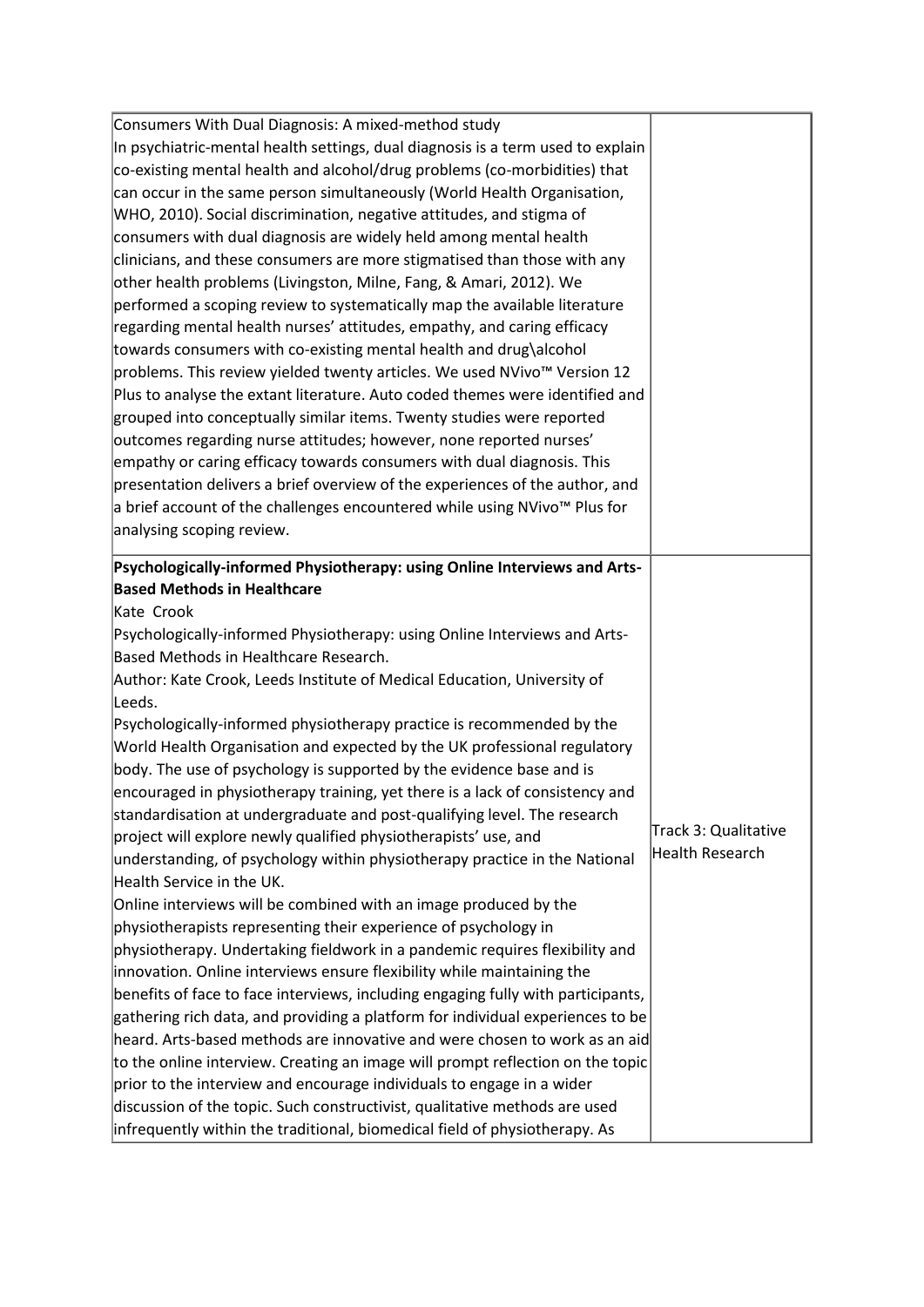| such, the research project will combine innovative yet relevant methods to                                                                                                                                                                                                                                                                                                                                                                                                                                                                                                                                                                                                                                                                                                                                                                                                                                                                                                                                                                                                                                                                                                                                                                                                                                                                                                                                                                                                                                                                                                                                                                                                                                                                                                                                                                                                                                                                                                                                             |                                        |
|------------------------------------------------------------------------------------------------------------------------------------------------------------------------------------------------------------------------------------------------------------------------------------------------------------------------------------------------------------------------------------------------------------------------------------------------------------------------------------------------------------------------------------------------------------------------------------------------------------------------------------------------------------------------------------------------------------------------------------------------------------------------------------------------------------------------------------------------------------------------------------------------------------------------------------------------------------------------------------------------------------------------------------------------------------------------------------------------------------------------------------------------------------------------------------------------------------------------------------------------------------------------------------------------------------------------------------------------------------------------------------------------------------------------------------------------------------------------------------------------------------------------------------------------------------------------------------------------------------------------------------------------------------------------------------------------------------------------------------------------------------------------------------------------------------------------------------------------------------------------------------------------------------------------------------------------------------------------------------------------------------------------|----------------------------------------|
| explore and give voice to a, hitherto, silent cohort of health professionals.                                                                                                                                                                                                                                                                                                                                                                                                                                                                                                                                                                                                                                                                                                                                                                                                                                                                                                                                                                                                                                                                                                                                                                                                                                                                                                                                                                                                                                                                                                                                                                                                                                                                                                                                                                                                                                                                                                                                          |                                        |
| Modern Approaches to Data Collection: Recruitment and Sampling<br>Amy Andrada<br>Online and virtual methods are continually evolving, and as such are similar<br>to technology. For this reason, both the strengths and weaknesses of these<br>approaches demand attention. Online social networking has a significant<br>influence on people's lives, making it increasingly effective as a method for<br>public engagement (Ryan 2013). As a tool for participant recruitment and<br>retainment, the strategy potentially increases the of number of participants<br>(especially with hard to reach groups and communities), the variation in<br>samples, and serves as a cost-effective option. Alternatively, as with any<br>method, the shortcomings of these approaches tend to result in smaller<br>sample sizes and selection bias. Upon further inspection, the latter issue may<br>$\beta$ be due, in part, to distrust of the researchers' outsider status, disassociation Track 2: Online and<br>with the target research group or community, and the innate passive feature Virtual Methods<br>of the strategy itself. Therefore, the researcher argues an established<br>presence within target communities (online and physical), represented by<br>continual engagement and outreach efforts, increase the likelihood of in-<br>group status and/or group and community acceptance of researchers,<br>resulting in improved recruitment efforts. In addition, efforts transitioning<br>from recruitment to sampling, within online social networking, may be<br>advantageous due to the increased use of online and virtual technologies<br>$[$ (e.g. video messengers, audio tools, and other virtual 'apps' or applications).<br>In turn, these evolve from recruitment tools to sample modes characterized<br>within data collections instruments. Collectively, improvement of these<br>focuses effectively benefit recruit efforts, sampling processes, and the<br>overall methodological design. |                                        |
| Outings Online: A Critique of Place in Digital Ethnography<br>Taylor Price<br>Participatory data collection is becoming increasingly valuable for<br>contemporary social theory. Yet, I suggest that the root image of digital<br>research sites – as spaces/places – among digital participant-observers and<br>internet ethnographers remains a stumbling block to sound digital<br>participatory research methodology. After providing a critical reflection of<br>space/place as the "root image" employed by social scientists to make sense<br>of their "online field sites", I argue that an alternative root image of digital<br>research sites – as (mediated or synthetic) "gatherings" – enables social<br>scientists to produce more sound theories of interpersonal processes and<br>meaning-making within digital platforms. Further, I suggest that explicit<br>discussions of metaphorical language among social scientists is necessary for<br>the development and refinement of (digital) social research programs. More<br>concretely, explicit debates over the core imagery of our digital research<br>sites can strengthen justifications for research designs that include "digital<br>field work" and can contribute to the development of robust and<br>transposable explanatory concepts. Throughout this paper presentation I will                                                                                                                                                                                                                                                                                                                                                                                                                                                                                                                                                                                                                                                          | Track 2: Online and<br>Virtual Methods |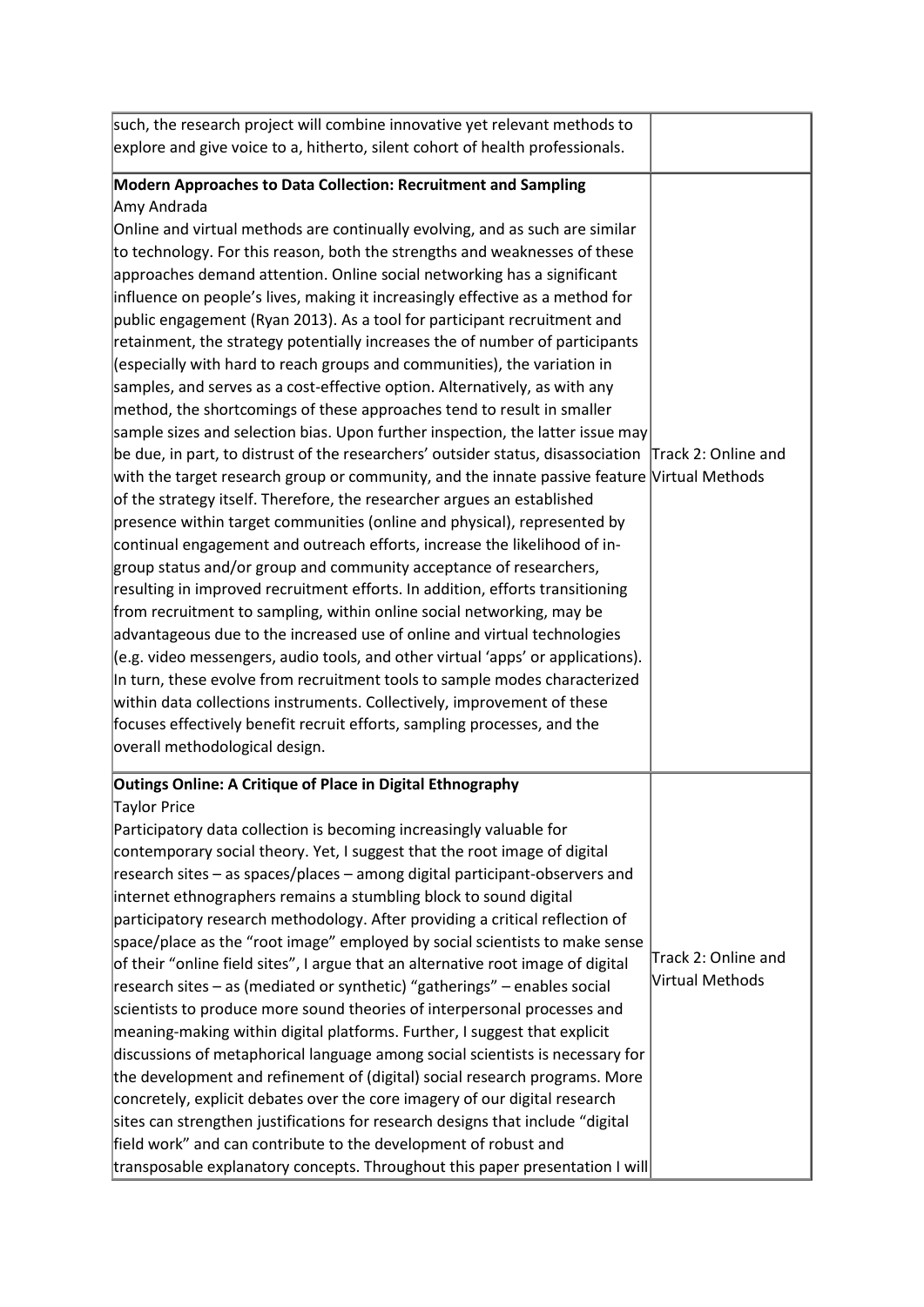| compare and contrast the value that these two root images impart to social<br>researchers throughout data collection and data analysis while drawing on<br>previous research in sociology, anthropology, and pragmatics, as well as my<br>ongoing participatory research at video conferenced open mic events.                                                                                                                                                                                                                                                                                                                                                                                                                                                                                                                                                                                                                                                                                                                                                                                                                                                                                                                                                                                                                                                                                                                                                                                                                                                                                                                                                                                                                                                                                                                                                                                                                                                                                                                                                                                                                                     |                                        |
|----------------------------------------------------------------------------------------------------------------------------------------------------------------------------------------------------------------------------------------------------------------------------------------------------------------------------------------------------------------------------------------------------------------------------------------------------------------------------------------------------------------------------------------------------------------------------------------------------------------------------------------------------------------------------------------------------------------------------------------------------------------------------------------------------------------------------------------------------------------------------------------------------------------------------------------------------------------------------------------------------------------------------------------------------------------------------------------------------------------------------------------------------------------------------------------------------------------------------------------------------------------------------------------------------------------------------------------------------------------------------------------------------------------------------------------------------------------------------------------------------------------------------------------------------------------------------------------------------------------------------------------------------------------------------------------------------------------------------------------------------------------------------------------------------------------------------------------------------------------------------------------------------------------------------------------------------------------------------------------------------------------------------------------------------------------------------------------------------------------------------------------------------|----------------------------------------|
| Ask Dr. Salmons: Live Q & A about Online Qualitative Research<br>Janet Salmons<br>Janet grew up with stories about the sad loss of the first Dr. Salmons to the<br>Spanish Flu, and lived with the family repercussions. What were the lived<br>experiences of people in that time? Alas, we must now ask, what are the<br>lived experiences in today's pandemic? Future generations will want to<br>know, so qualitative research is needed! Whether you are designing new<br>studies to explore these issues, or reframing and redesigning your study to<br>conduct it online, bring your questions to this interactive session. Whatever<br>questions Janet can't answer will be discussed in follow-up posts<br>on www.methodspace.com                                                                                                                                                                                                                                                                                                                                                                                                                                                                                                                                                                                                                                                                                                                                                                                                                                                                                                                                                                                                                                                                                                                                                                                                                                                                                                                                                                                                         | Track 2: Online and<br>Virtual Methods |
| How to Simultaneously Analyze Visual & Audio YouTube Data: It's Not Just<br><b>What They Say, but How They</b><br>Laura Knowles<br>Jorden Cummings<br>How to Simultaneously Analyze Visual & Audio YouTube Data: It's Not Just<br>What They Say, but How They Say it and Where They Say It Too<br>YouTube provides qualitative researchers with access to a wide range of<br>public data; it is the second most visited website in the world, with billions of<br>views per month. Moreover, this data is naturalistically occurring. Platforms<br>like YouTube are participatory spaces that allow users to manipulate their<br>online space, and the online space of others. Users create and view content,<br>and engage through likes, dislikes, and comments. One challenge with<br>analyzing YouTube data, however, is the simultaneous presentation of<br>multiple information sources like background visuals/setting, nonverbal body<br> language of the YouTuber, and content of their speech, Previous research on Track 2: Online and<br>YouTube has focused on content analysis, analysis of comments, still images<br>and verbal transcriptions, with a tendency to engage in only one source of<br>information per analysis.<br>In this presentation, we discuss a method for simultaneously analyzing these<br>multiple information inputs, using our study of YouTuber's presentation of<br>self-care practices as an example. Rather than focusing on only one<br>information source (e.g., spoken words), we explored what they say, but also<br>how they say it, and how they show it. This necessitated in-depth analysis of<br>video and audio simultaneously. Netnography was used to collect relevant,<br>active, and rich online data. We discussed how visuals and audio were<br>transcribed together using our four columns approach (i.e., timestamp,<br>setting, scene, and audio). We then combined this approach with Braun and<br>Clarke's (2013) recommendations for thematic analysis. This novel approach<br>can assist other researchers with analysis of YouTube's wealth of data on the<br>human experience. | <b>Nirtual Methods</b>                 |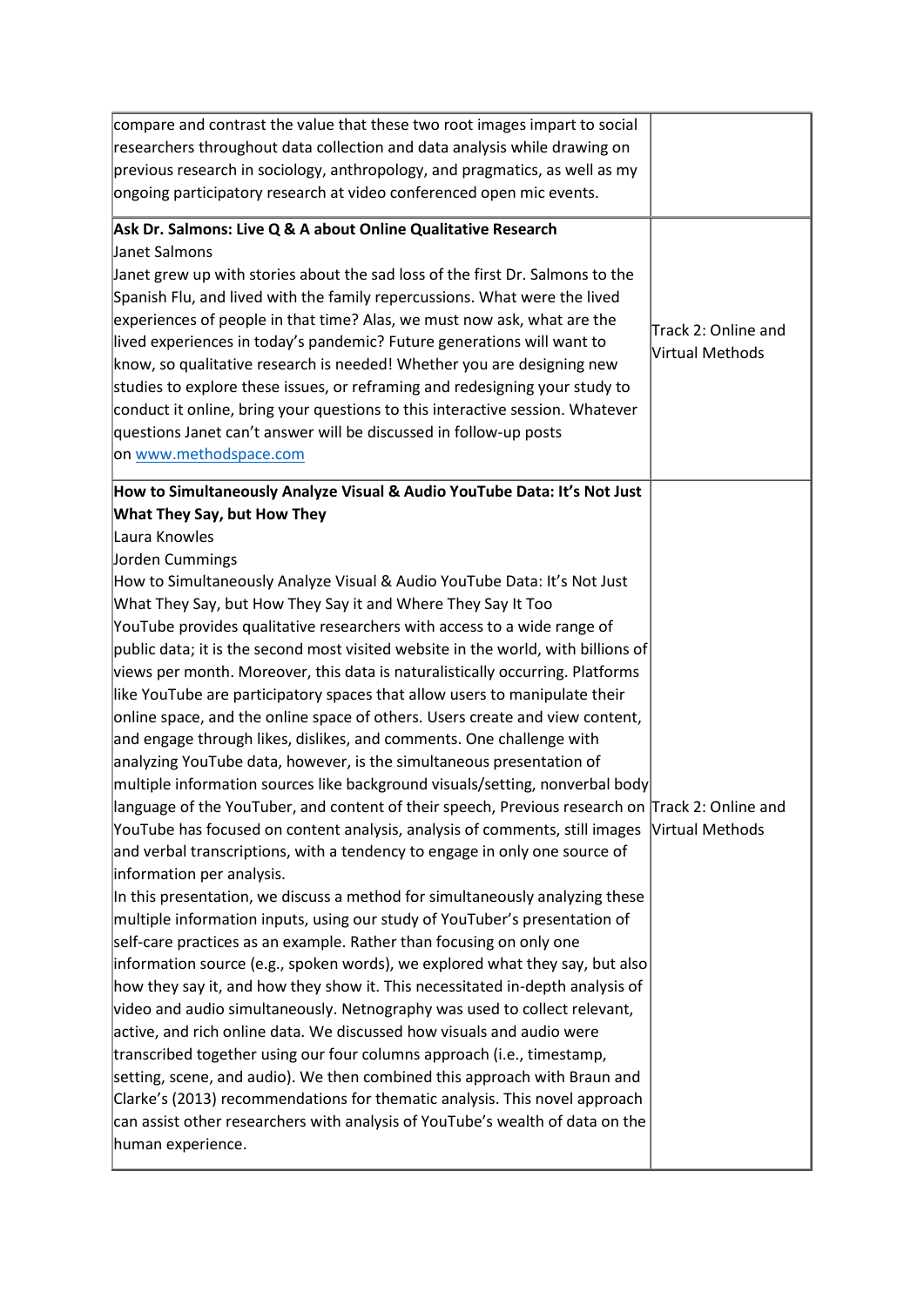| Audio-Recorded Diaries in Kenya: Using a Socially Distanced Approach to         |                     |
|---------------------------------------------------------------------------------|---------------------|
| Data Collection in a Low-Inc                                                    |                     |
| Lila Rabinovich                                                                 |                     |
| The COVID-19 pandemic has restricted opportunities for traditional              |                     |
| qualitative field research. In an ongoing study led by a team at USC's Center   |                     |
| for Economic and Social Research, we have been studying the personal            |                     |
| financial management practices and preferences of low-income women in           |                     |
| Kenya, through in-depth interviews and focus groups. Recognizing the            |                     |
| significant economic challenges now facing households with low and              |                     |
| uncertain incomes globally, we added a new module to our study to examine       |                     |
| how women are coping financially on a day-to-day basis with the health and      |                     |
| economic emergency unleashed by the pandemic. In order to comply with           |                     |
| social distancing guidelines, we decided to deploy a solicited diaries          | Track 2: Online and |
| approach to data collection. Solicited diaries aim to elicit every-day          | Virtual Methods     |
| experiences on particular themes, and allow the capture of in-depth             |                     |
| personal perspectives in the context of day to day activities, emotions and     |                     |
| interactions. Specifically, we will use "audio recorded diaries", an adapted    |                     |
| diary approach to account for literacy constraints and limited access to        |                     |
| personal computers. A sample of twenty of our existing sample of women          |                     |
| are asked to submit entries every day for a total of one week. The diaries will |                     |
| help us understand what financial services women still use or rely on during    |                     |
| this time, what barriers they may experience to accessing financial services    |                     |
| and products, and what supporting intervention they may benefit from. This      |                     |
| presentation will discuss the audio-recorded diary approach, challenges and     |                     |
| opportunities faced in its deployment in our study setting, adaptations, and    |                     |
| lessons for use in Kenya and elsewhere.                                         |                     |
| A Thematic Analysis of Between Session Activities of Counseling Clients         |                     |
| <b>Rachel Tambling</b>                                                          |                     |
| The contribution of between session tasks to psychotherapy outcome has          |                     |
| been well documented and many models of psychotherapy utilize homework          |                     |
| as an important component of treatment. Despite widespread use of               |                     |
| between session tasks as a therapeutic technique, there is limited              |                     |
| information about the completion of between session tasks. Through a            |                     |
| qualitative thematic analysis of daily diary responses, themes in between       |                     |
| session tasks, as reported by clients of two university-based counseling        |                     |
| centers in the United States, were discovered.                                  | Track 2: Online and |
| Data were collected through a daily diary format. Consenting individuals        | Virtual Methods     |
| were asked to complete a short (approximately 20 minutes) daily diary on a      |                     |
| daily basis for the first 28 days they were in engaged in therapy. The Daily    |                     |
| Diary of Events in Couple Therapy was developed based on the Daily              |                     |
| Inventory of Stressful Events (Almeida, Wethington, & Kessler, 2002) to         |                     |
| assess events that may impact individuals' daily life. One such question, "Did  |                     |
| you try something from therapy?" was used for the present analysis.             |                     |
| Responses were recorded as either a yes or no and a subsequent follow up        |                     |
| question prompted the respondent to indicate what was done. Thematic            |                     |
| analysis (Braun & Clarke, 2006) was conducted with data organized in NVivo.     |                     |
| This method emphasizes both organization and rich description of the data,      |                     |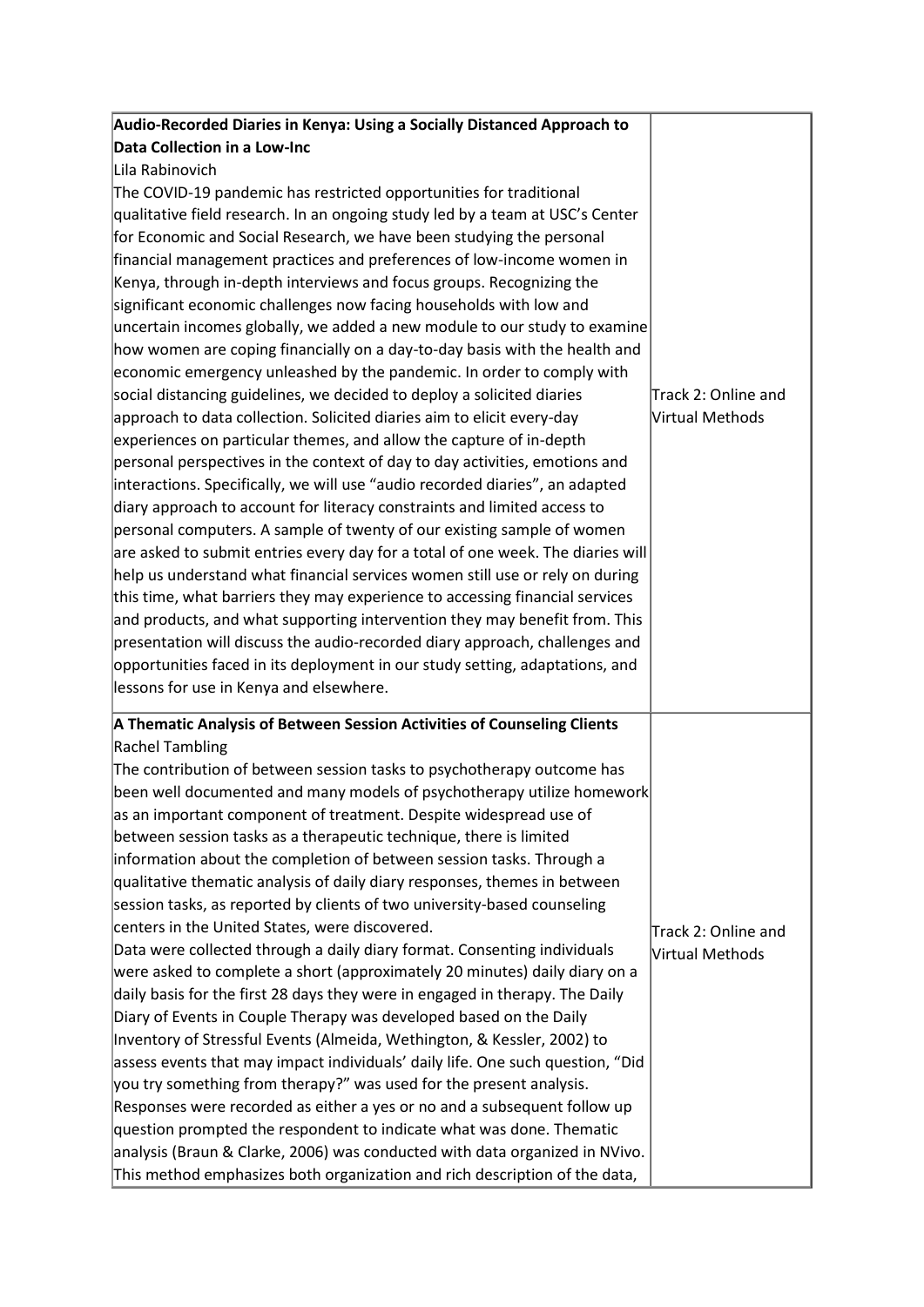| going beyond simple content analysis to explore explicit or implicit meaning                                                               |                     |
|--------------------------------------------------------------------------------------------------------------------------------------------|---------------------|
| within the text.                                                                                                                           |                     |
| Findings suggested that many clients completed between session tasks.                                                                      |                     |
| Themes in tasks reported were: Communication and related behaviors; love,                                                                  |                     |
| acceptance, and emotional work; and task-oriented behaviors.                                                                               |                     |
| Using NVivo to Review Comments on Organ Transplantation Rules                                                                              |                     |
| James Alcorn                                                                                                                               |                     |
| Joann White                                                                                                                                |                     |
| UNOS is a private organization that operates the Organ Procurement and                                                                     |                     |
| Transplantation Network (OPTN) under contract with the federal                                                                             |                     |
| government. The OPTN is a "unique public-private partnership that links all                                                                |                     |
| professionals involved in the U.S. donation and transplantation system." The                                                               |                     |
| OPTN issues national rules regarding organ transplantation. Each rule is                                                                   |                     |
| sponsored by an OPTN committee that is comprised of community members.                                                                     |                     |
| Similar to regulatory bodies, the OPTN collects public comment on these                                                                    |                     |
| rules before they are enacted. Comments are reviewed not only for                                                                          |                     |
| consistency in sentiment but also for diversity of thought. Minority                                                                       |                     |
| perspectives are highlighted for the sponsoring committees. This allows the                                                                |                     |
| OPTN to detect trends across community segments.                                                                                           | Track 2: Online and |
| Comments are collected via an online platform and facilitated in-person and                                                                | Virtual Methods     |
| virtual meetings around the country. A staff team uses NVivo to analyze the                                                                |                     |
| comments for the sponsoring committees.                                                                                                    |                     |
| $\bullet$ Prior to the start of public comment, staff add potential topics in NVivo as                                                     |                     |
| potential nodes. The NVivo team meets weekly during public comment to                                                                      |                     |
| discuss findings, approaches, and refine the list of nodes.<br>$\bullet$ We collect demographic information, sentiment scores, and written |                     |
| comments online.                                                                                                                           |                     |
| $\bullet$ The sponsoring committee receives interim and final staff reports that                                                           |                     |
| allow them to participate in and validate the findings of the staff team.                                                                  |                     |
| Among other items, these include hierarchy charts and coding summaries.                                                                    |                     |
| In conclusion, the use of NVivo has permitted the OPTN to review public                                                                    |                     |
| comments in a more systematic way that adds to the credibility, consistency,                                                               |                     |
| and trustworthiness of the analysis.                                                                                                       |                     |
| <b>Virtual Focus Groups and Collaborative Coding</b>                                                                                       |                     |
| Kristen Carlson                                                                                                                            |                     |
| Virtual, video conferencing software allowed for a pilot study of teacher                                                                  |                     |
| educators to further understand how these novice educators and partner                                                                     |                     |
| school principals define and measure teacher effectiveness. The qualitative                                                                |                     |
| portion of this pilot study, utilized phenomenology methodology to work on                                                                 | Track 2: Online and |
| developing focus group interview protocols for use with Teacher Preparation                                                                | Virtual Methods     |
| program completers and their supervisors at a midsized, midwestern public                                                                  |                     |
| university. Utilizing technology such as e-mail, video conferencing,                                                                       |                     |
| transcription, and qualitative analysis software, the pilot study was able to                                                              |                     |
| include first- and second-year teachers and their principals in an easily                                                                  |                     |
| accessible manner, that was both convenient for the researcher, research                                                                   |                     |
| assistant, and participants. After the focus group and interview sessions, the                                                             |                     |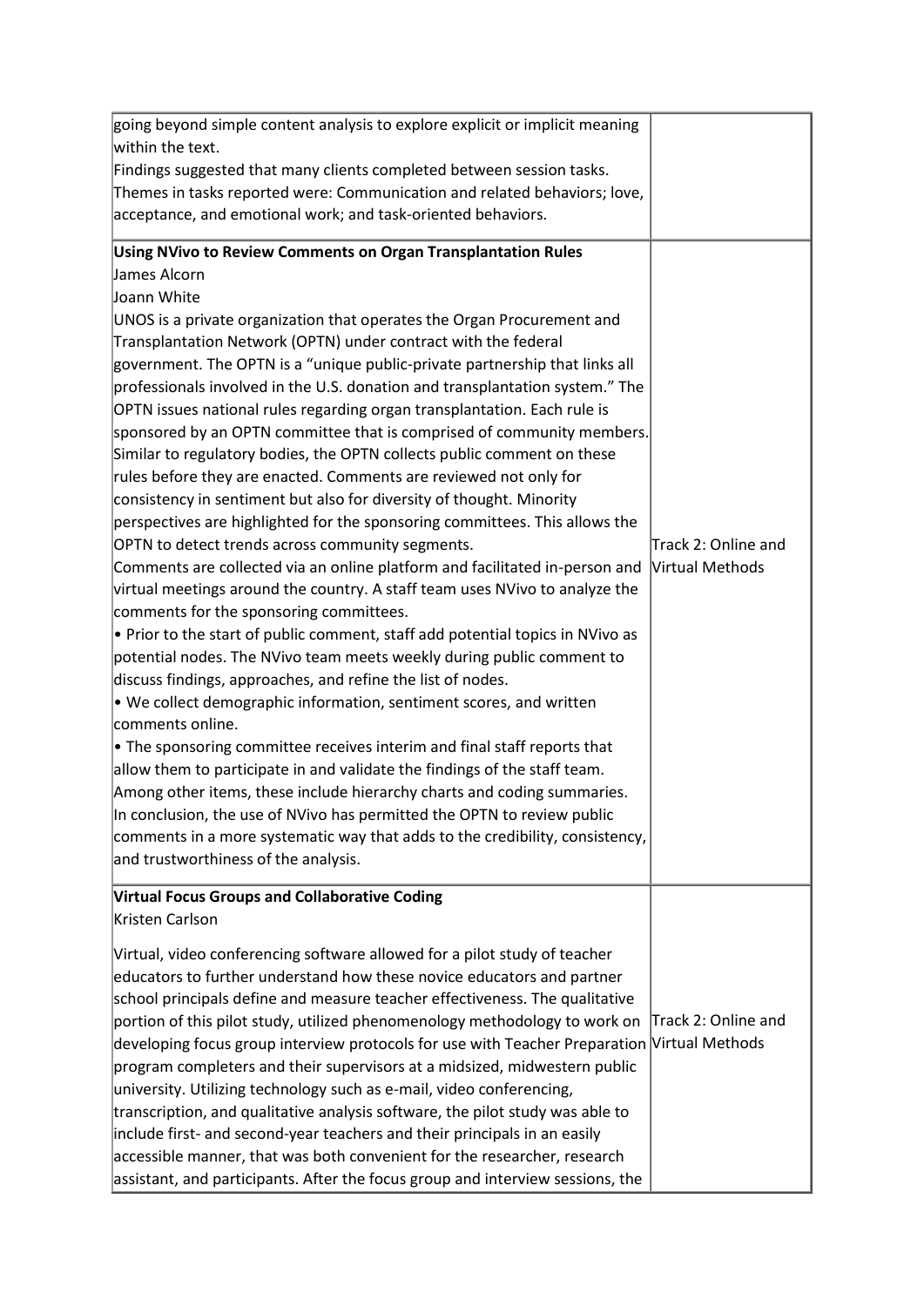| researcher assistant transcribed the material and both the researcher and<br>research assistant coded response themes and body language/facial<br>expression themes utilizing the video conferencing recordings. This paper<br>describes the methods utilized to select the sample of participants,<br>preparation of the interview protocol and focus group etiquette material,<br>and collaborative analysis utilizing the output from the technological<br>softwares. Additionally, it briefly addresses the perceptions to the<br>participants' experiences in a virtual focus group and their experience over<br>the course of a chaotic academic year: the participants' first- or second-year<br>of teaching and the COVID-19, distance learning experience.                                                                                                                                                                                                                                                                                                                                                                                                                                                                                                                                                                                                                                                                                                                                                                                                                                                                                                                                                                                                                                              |                                        |
|------------------------------------------------------------------------------------------------------------------------------------------------------------------------------------------------------------------------------------------------------------------------------------------------------------------------------------------------------------------------------------------------------------------------------------------------------------------------------------------------------------------------------------------------------------------------------------------------------------------------------------------------------------------------------------------------------------------------------------------------------------------------------------------------------------------------------------------------------------------------------------------------------------------------------------------------------------------------------------------------------------------------------------------------------------------------------------------------------------------------------------------------------------------------------------------------------------------------------------------------------------------------------------------------------------------------------------------------------------------------------------------------------------------------------------------------------------------------------------------------------------------------------------------------------------------------------------------------------------------------------------------------------------------------------------------------------------------------------------------------------------------------------------------------------------------|----------------------------------------|
| Discourse Analysis in Discussion Forums: Science Teachers in Online In-<br><b>Service Teacher Education Cou</b><br>Ricardo Henrique Pucinelli<br>Discourse Analysis in Discussion Forums: Science Teachers in Online In-<br>Service Teacher Education Course Discuss the History of Evolutionary<br>Thinking<br>This research analyzed the 2nd offering (2011-2012) of the online<br>postgraduate in Science Teaching, conducted by the Faculty of Education of<br>the University of São Paulo, in partnership with the Department of Education<br>of the State of São Paulo, entitled "Rede São Paulo de Formação Docente"<br>(REDEFOR).<br>In this research, it was verified how the participants of discussion forums<br>interact in a Virtual Learning Environment (VLE) through techniques of<br>qualitative and quantitative analysis. From the descriptive statistics studies, a Virtual Methods<br>group with eleven teacher-researchers for Social Network Analysis (ARS) was<br>defined. ARS made it possible to characterize the interaction networks of the<br>discussion forums by obtaining sociometric indicators to characterize the<br>participants in the studied group.<br>In turn, the qualitative approach promoted the analysis of discursive<br>interactions through NVivo in the debates held in the discussion forum<br>whose theme addressed the history of evolutionary thinking. An analytical<br>framework called "Rainbow" was adopted, which proved to be effective for<br>obtaining and exemplifying the dialogical relationships established between<br>the participants during the debates in the discussion forums. Finally, it was<br>possible to verify that a mixed approach was useful to categorize and<br>understand the discursive interactions of the analyzed group. | Track 2: Online and                    |
| Using NVivo to Analyze Tweets of Violence Events that came to Trending<br>Topics in Brazil<br>Luciano Fischborn<br>This paper presents the methodological procedures used on research about<br>violence events with great repercussions on Twitter in Brazil using NVivo 12<br>Pro. From a mixed-method approach, this work focuses on the dimensions of<br>opinions about punitivism and moral emotions, considering that studies that<br>employ sentiment analysis or opinion mining have mistakenly assumed<br>'stance' and 'feeling' as equivalent. Despite the native extension NCapture is<br>more practical, both in collect, import and analyze on NVivo, unfortunately,                                                                                                                                                                                                                                                                                                                                                                                                                                                                                                                                                                                                                                                                                                                                                                                                                                                                                                                                                                                                                                                                                                                                 | Track 2: Online and<br>Virtual Methods |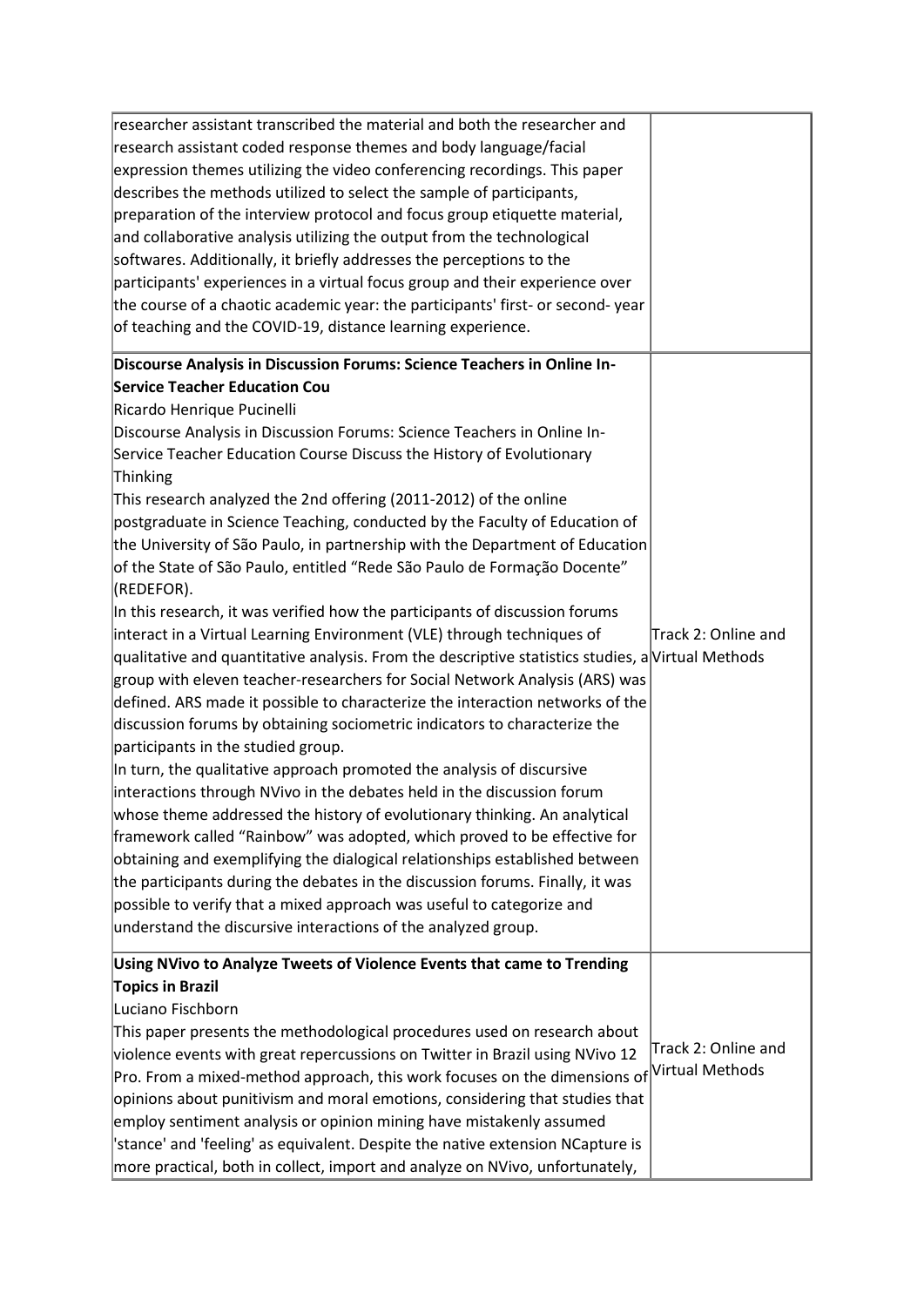| the relevant metric of likes is not captured, only the retweets. The data of an<br>event of kidnapping occurred in August 2019 on the Rio-Niterói Bridge was<br>collected with a script on RStudio, and the dataset needed to have a<br>treatment to be imported on NVivo, divided into two parts. The map of<br>codification on each part was formed by Opinion, Information, and Spam as<br>primarily coding nodes, mutually excluding. The secondary coding nodes<br>were the empirical categories under Opinion and one of these was<br>'Emotions', classified in each specific emotion in tertiary nodes. The 3907<br>tweets of the initial part were coded manually, probing sets of opinions,<br>emotions, and words associated with them. The second part of 4433 tweets<br>was coded based on the frequent words, that were less descriptive than<br>before, indicating positions, the terms previously founded, and the rest was<br>manually classified. In addition to these tools, Matrix Coding Query allowed<br>to find which moral emotions were associated with categories that express<br>punitivism (disgust), counter punitivism (indignation), and criticism towards<br>the traditional news media (indignation).                                                                                                                                                                                                                                                                                                                                                                                                                       |                     |
|-------------------------------------------------------------------------------------------------------------------------------------------------------------------------------------------------------------------------------------------------------------------------------------------------------------------------------------------------------------------------------------------------------------------------------------------------------------------------------------------------------------------------------------------------------------------------------------------------------------------------------------------------------------------------------------------------------------------------------------------------------------------------------------------------------------------------------------------------------------------------------------------------------------------------------------------------------------------------------------------------------------------------------------------------------------------------------------------------------------------------------------------------------------------------------------------------------------------------------------------------------------------------------------------------------------------------------------------------------------------------------------------------------------------------------------------------------------------------------------------------------------------------------------------------------------------------------------------------------------------------------------------------------------|---------------------|
| Electronic Portfolios: An Online Ethnographic Study<br>Rita Zuba Prokopetz                                                                                                                                                                                                                                                                                                                                                                                                                                                                                                                                                                                                                                                                                                                                                                                                                                                                                                                                                                                                                                                                                                                                                                                                                                                                                                                                                                                                                                                                                                                                                                                  |                     |
| In this article, the author presents her exploratory ethnographic study where<br>she examined peer- and self-reflection among master's students as they<br>completed their capstone ePortfolio projects in a fully online post-secondary<br>institution in western Canada. These projects, developed both individually<br>and in collaboration with peers, enabled students to engage in feedback-<br>giving and feedback-receiving interactions at various stages of their<br>ePortfolio development process. Through observations of interaction in the<br>field site (online course) and participation in the community (Discussion<br>Forum), this researcher engaged in a lengthy period of intimate study which<br>enabled her to describe aspects of student interaction mediated by<br>ePortfolios in an online learning community. Data were collected during<br>three iterations of the capstone ePortfolio course using a mixed-method<br>approach. Triangulation of data collection was established through surveying Virtual Methods<br>six students in a written questionnaire with closed- and open-ended<br>questions and interviewing the same six students in semi-structured<br>interviews of open-ended questions. Data were also collected from twenty-<br>one archived student eportfolio presentations. This multitude of data<br>sources necessitated the use of the software suite of NVivo tools to assist<br>with the analysis of the data. Results on the perceived experiences of the<br>students are contributing to the scholarship on online teaching and learning,<br>further research on ePortfolio, and course revision. | Track 2: Online and |
| Keywords: ePortfolios, online ethnography, feedback interaction, peer- and<br>self-reflection, NVivo tools                                                                                                                                                                                                                                                                                                                                                                                                                                                                                                                                                                                                                                                                                                                                                                                                                                                                                                                                                                                                                                                                                                                                                                                                                                                                                                                                                                                                                                                                                                                                                  |                     |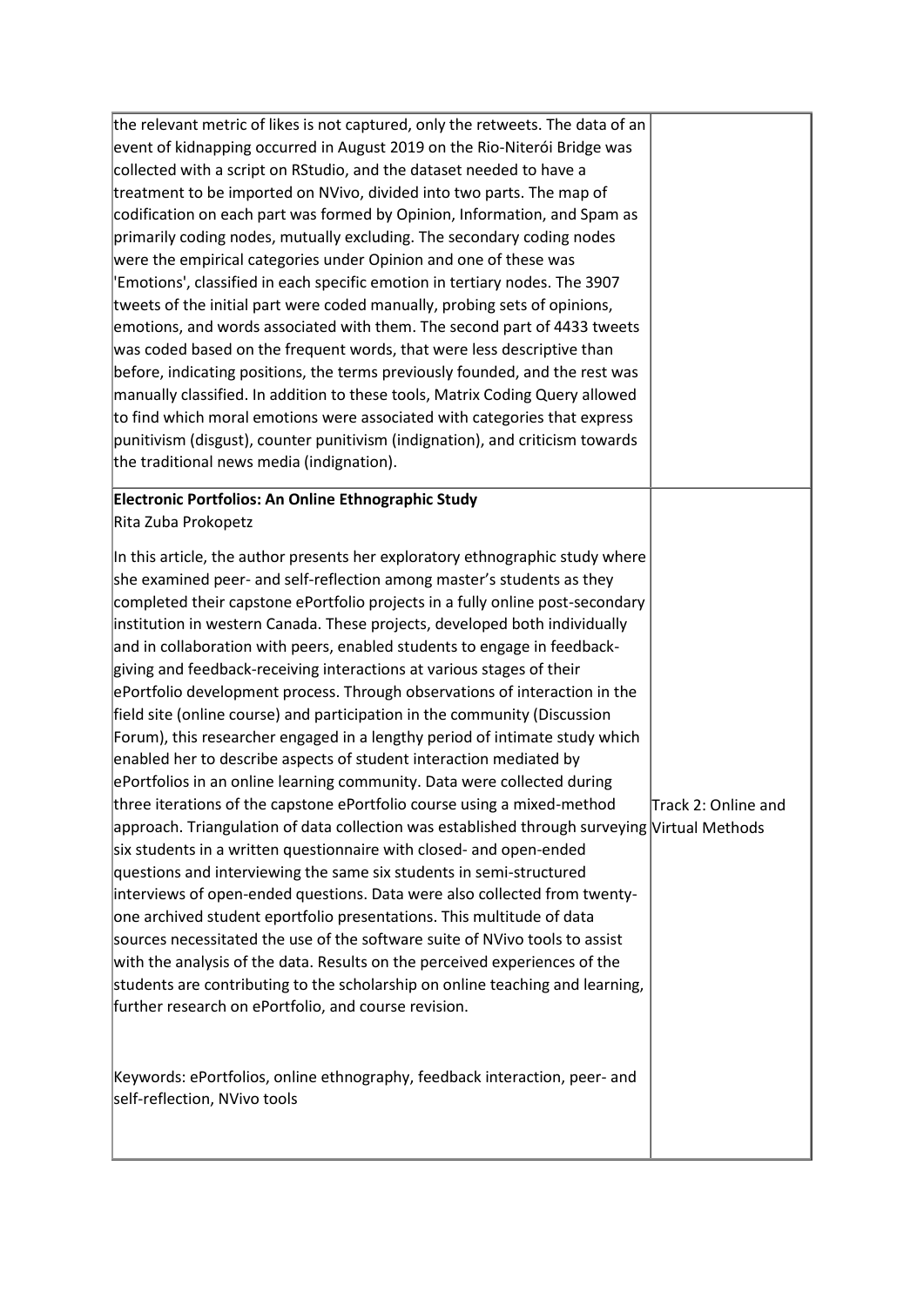| The constitution of the relevance of accounting services in the era of Covid-                                                                                                                                                                                                                                                                                                                                                                                                                                                                                                                                                                                                                                                                                                                                                                                                                                                                                                                                                                                                                                                                                                                                                                                                                                                                                            |                                        |
|--------------------------------------------------------------------------------------------------------------------------------------------------------------------------------------------------------------------------------------------------------------------------------------------------------------------------------------------------------------------------------------------------------------------------------------------------------------------------------------------------------------------------------------------------------------------------------------------------------------------------------------------------------------------------------------------------------------------------------------------------------------------------------------------------------------------------------------------------------------------------------------------------------------------------------------------------------------------------------------------------------------------------------------------------------------------------------------------------------------------------------------------------------------------------------------------------------------------------------------------------------------------------------------------------------------------------------------------------------------------------|----------------------------------------|
| 19                                                                                                                                                                                                                                                                                                                                                                                                                                                                                                                                                                                                                                                                                                                                                                                                                                                                                                                                                                                                                                                                                                                                                                                                                                                                                                                                                                       |                                        |
| Julia Wu                                                                                                                                                                                                                                                                                                                                                                                                                                                                                                                                                                                                                                                                                                                                                                                                                                                                                                                                                                                                                                                                                                                                                                                                                                                                                                                                                                 |                                        |
| An understanding of the external images of accounting firms and                                                                                                                                                                                                                                                                                                                                                                                                                                                                                                                                                                                                                                                                                                                                                                                                                                                                                                                                                                                                                                                                                                                                                                                                                                                                                                          |                                        |
| accountants is important to an appreciation of the roles of accounting                                                                                                                                                                                                                                                                                                                                                                                                                                                                                                                                                                                                                                                                                                                                                                                                                                                                                                                                                                                                                                                                                                                                                                                                                                                                                                   |                                        |
| services in a broader social context. The current study uses the virtual                                                                                                                                                                                                                                                                                                                                                                                                                                                                                                                                                                                                                                                                                                                                                                                                                                                                                                                                                                                                                                                                                                                                                                                                                                                                                                 |                                        |
| communications of top accounting firms in New Zealand to investigate how                                                                                                                                                                                                                                                                                                                                                                                                                                                                                                                                                                                                                                                                                                                                                                                                                                                                                                                                                                                                                                                                                                                                                                                                                                                                                                 |                                        |
| the relevance of accounting services are conveyed during the pandemic of                                                                                                                                                                                                                                                                                                                                                                                                                                                                                                                                                                                                                                                                                                                                                                                                                                                                                                                                                                                                                                                                                                                                                                                                                                                                                                 |                                        |
| Covid-19. As per the institutional theory, the legitimacy of the accounting                                                                                                                                                                                                                                                                                                                                                                                                                                                                                                                                                                                                                                                                                                                                                                                                                                                                                                                                                                                                                                                                                                                                                                                                                                                                                              |                                        |
| profession have been largely grounded in the verbal and visual images of                                                                                                                                                                                                                                                                                                                                                                                                                                                                                                                                                                                                                                                                                                                                                                                                                                                                                                                                                                                                                                                                                                                                                                                                                                                                                                 |                                        |
| accounting services that are projected by accounting firms.                                                                                                                                                                                                                                                                                                                                                                                                                                                                                                                                                                                                                                                                                                                                                                                                                                                                                                                                                                                                                                                                                                                                                                                                                                                                                                              |                                        |
| The research examines the communications of accounting firms on their                                                                                                                                                                                                                                                                                                                                                                                                                                                                                                                                                                                                                                                                                                                                                                                                                                                                                                                                                                                                                                                                                                                                                                                                                                                                                                    |                                        |
| official websites and various social media apps, namely Facebook, LinkedIn,                                                                                                                                                                                                                                                                                                                                                                                                                                                                                                                                                                                                                                                                                                                                                                                                                                                                                                                                                                                                                                                                                                                                                                                                                                                                                              | Track 2: Online and                    |
| Twitter and Youtube, as responses to Covid-19 to explore the utilisation of                                                                                                                                                                                                                                                                                                                                                                                                                                                                                                                                                                                                                                                                                                                                                                                                                                                                                                                                                                                                                                                                                                                                                                                                                                                                                              | Nirtual Methods                        |
| virtual communications as advocates for their firms and services. The                                                                                                                                                                                                                                                                                                                                                                                                                                                                                                                                                                                                                                                                                                                                                                                                                                                                                                                                                                                                                                                                                                                                                                                                                                                                                                    |                                        |
| research aims to reveal the patterns and tactics, if any, of firms' using social                                                                                                                                                                                                                                                                                                                                                                                                                                                                                                                                                                                                                                                                                                                                                                                                                                                                                                                                                                                                                                                                                                                                                                                                                                                                                         |                                        |
| media apps to constitute and maintain the relevance of accounting services                                                                                                                                                                                                                                                                                                                                                                                                                                                                                                                                                                                                                                                                                                                                                                                                                                                                                                                                                                                                                                                                                                                                                                                                                                                                                               |                                        |
| when both commercial activities and economic outlook are perceived to be                                                                                                                                                                                                                                                                                                                                                                                                                                                                                                                                                                                                                                                                                                                                                                                                                                                                                                                                                                                                                                                                                                                                                                                                                                                                                                 |                                        |
| low as a result of the pandemic.                                                                                                                                                                                                                                                                                                                                                                                                                                                                                                                                                                                                                                                                                                                                                                                                                                                                                                                                                                                                                                                                                                                                                                                                                                                                                                                                         |                                        |
| Data are collected from official communications of top 30 accounting firms in                                                                                                                                                                                                                                                                                                                                                                                                                                                                                                                                                                                                                                                                                                                                                                                                                                                                                                                                                                                                                                                                                                                                                                                                                                                                                            |                                        |
| New Zealand specifically referring to Covid-19 from January to July 2020.                                                                                                                                                                                                                                                                                                                                                                                                                                                                                                                                                                                                                                                                                                                                                                                                                                                                                                                                                                                                                                                                                                                                                                                                                                                                                                |                                        |
| Qualitative data encompasses of texts, pictures and videos in the initial web                                                                                                                                                                                                                                                                                                                                                                                                                                                                                                                                                                                                                                                                                                                                                                                                                                                                                                                                                                                                                                                                                                                                                                                                                                                                                            |                                        |
| articles, posts and twits and firms' subsequent interactions with viewers.                                                                                                                                                                                                                                                                                                                                                                                                                                                                                                                                                                                                                                                                                                                                                                                                                                                                                                                                                                                                                                                                                                                                                                                                                                                                                               |                                        |
| Quantitative data consisting of counts of views, followers, shares, reactions                                                                                                                                                                                                                                                                                                                                                                                                                                                                                                                                                                                                                                                                                                                                                                                                                                                                                                                                                                                                                                                                                                                                                                                                                                                                                            |                                        |
| and comments will be obtained as of 31 July. Contents, thematic and                                                                                                                                                                                                                                                                                                                                                                                                                                                                                                                                                                                                                                                                                                                                                                                                                                                                                                                                                                                                                                                                                                                                                                                                                                                                                                      |                                        |
| discourse analyses are carried out with the assistance of Nvivo.                                                                                                                                                                                                                                                                                                                                                                                                                                                                                                                                                                                                                                                                                                                                                                                                                                                                                                                                                                                                                                                                                                                                                                                                                                                                                                         |                                        |
|                                                                                                                                                                                                                                                                                                                                                                                                                                                                                                                                                                                                                                                                                                                                                                                                                                                                                                                                                                                                                                                                                                                                                                                                                                                                                                                                                                          |                                        |
|                                                                                                                                                                                                                                                                                                                                                                                                                                                                                                                                                                                                                                                                                                                                                                                                                                                                                                                                                                                                                                                                                                                                                                                                                                                                                                                                                                          |                                        |
|                                                                                                                                                                                                                                                                                                                                                                                                                                                                                                                                                                                                                                                                                                                                                                                                                                                                                                                                                                                                                                                                                                                                                                                                                                                                                                                                                                          |                                        |
|                                                                                                                                                                                                                                                                                                                                                                                                                                                                                                                                                                                                                                                                                                                                                                                                                                                                                                                                                                                                                                                                                                                                                                                                                                                                                                                                                                          |                                        |
|                                                                                                                                                                                                                                                                                                                                                                                                                                                                                                                                                                                                                                                                                                                                                                                                                                                                                                                                                                                                                                                                                                                                                                                                                                                                                                                                                                          |                                        |
|                                                                                                                                                                                                                                                                                                                                                                                                                                                                                                                                                                                                                                                                                                                                                                                                                                                                                                                                                                                                                                                                                                                                                                                                                                                                                                                                                                          |                                        |
|                                                                                                                                                                                                                                                                                                                                                                                                                                                                                                                                                                                                                                                                                                                                                                                                                                                                                                                                                                                                                                                                                                                                                                                                                                                                                                                                                                          |                                        |
|                                                                                                                                                                                                                                                                                                                                                                                                                                                                                                                                                                                                                                                                                                                                                                                                                                                                                                                                                                                                                                                                                                                                                                                                                                                                                                                                                                          |                                        |
|                                                                                                                                                                                                                                                                                                                                                                                                                                                                                                                                                                                                                                                                                                                                                                                                                                                                                                                                                                                                                                                                                                                                                                                                                                                                                                                                                                          |                                        |
|                                                                                                                                                                                                                                                                                                                                                                                                                                                                                                                                                                                                                                                                                                                                                                                                                                                                                                                                                                                                                                                                                                                                                                                                                                                                                                                                                                          |                                        |
|                                                                                                                                                                                                                                                                                                                                                                                                                                                                                                                                                                                                                                                                                                                                                                                                                                                                                                                                                                                                                                                                                                                                                                                                                                                                                                                                                                          |                                        |
|                                                                                                                                                                                                                                                                                                                                                                                                                                                                                                                                                                                                                                                                                                                                                                                                                                                                                                                                                                                                                                                                                                                                                                                                                                                                                                                                                                          |                                        |
|                                                                                                                                                                                                                                                                                                                                                                                                                                                                                                                                                                                                                                                                                                                                                                                                                                                                                                                                                                                                                                                                                                                                                                                                                                                                                                                                                                          |                                        |
|                                                                                                                                                                                                                                                                                                                                                                                                                                                                                                                                                                                                                                                                                                                                                                                                                                                                                                                                                                                                                                                                                                                                                                                                                                                                                                                                                                          |                                        |
|                                                                                                                                                                                                                                                                                                                                                                                                                                                                                                                                                                                                                                                                                                                                                                                                                                                                                                                                                                                                                                                                                                                                                                                                                                                                                                                                                                          |                                        |
|                                                                                                                                                                                                                                                                                                                                                                                                                                                                                                                                                                                                                                                                                                                                                                                                                                                                                                                                                                                                                                                                                                                                                                                                                                                                                                                                                                          |                                        |
|                                                                                                                                                                                                                                                                                                                                                                                                                                                                                                                                                                                                                                                                                                                                                                                                                                                                                                                                                                                                                                                                                                                                                                                                                                                                                                                                                                          |                                        |
|                                                                                                                                                                                                                                                                                                                                                                                                                                                                                                                                                                                                                                                                                                                                                                                                                                                                                                                                                                                                                                                                                                                                                                                                                                                                                                                                                                          |                                        |
|                                                                                                                                                                                                                                                                                                                                                                                                                                                                                                                                                                                                                                                                                                                                                                                                                                                                                                                                                                                                                                                                                                                                                                                                                                                                                                                                                                          |                                        |
|                                                                                                                                                                                                                                                                                                                                                                                                                                                                                                                                                                                                                                                                                                                                                                                                                                                                                                                                                                                                                                                                                                                                                                                                                                                                                                                                                                          |                                        |
| place and the focus group, an estimate of the duration. We offered the                                                                                                                                                                                                                                                                                                                                                                                                                                                                                                                                                                                                                                                                                                                                                                                                                                                                                                                                                                                                                                                                                                                                                                                                                                                                                                   |                                        |
| Take off the blindfold and Understand: Sexual Violence Prevention:<br><b>Providing Opportunities to Empowe</b><br>Martha Hernandez-Martinez<br>Take off the blindfold and Understand: Sexual Violence Prevention: Providing<br>Opportunities to Empower and Support Latina Girls and Women in the Twin<br>Cities<br>This proposal presents the method used in an outcome evaluation carried<br>out with members of the Latino community in the twin cities in May 2020<br>using focus groups and individual interviews (Krueger, & Casey, 2002).<br>Aiming to learn about the rules, policies and / or procedures and training<br>offered to small Latino businesses, and employees to prevent sexual<br>harassment in the workplace. Stakeholders included businesses owned by<br>Latinos, rights advocacy organizations, regulatory bodies, development and<br>training agencies, and Latino workers.<br>Method: We adapted an in-person facilitation process to a Zoom online<br>platform, steps were taken to guarantee the security, confidentiality, and<br>privacy of the participants (Forrestal, Valdovinos, & Vogel, 2015).<br>Convenience and snowball criteria were used to select from the sample<br>(Patton, 2002). An invitation was sent in an email that included a brief<br>description of the project and the days in which the interviews would take | Track 2: Online and<br>Virtual Methods |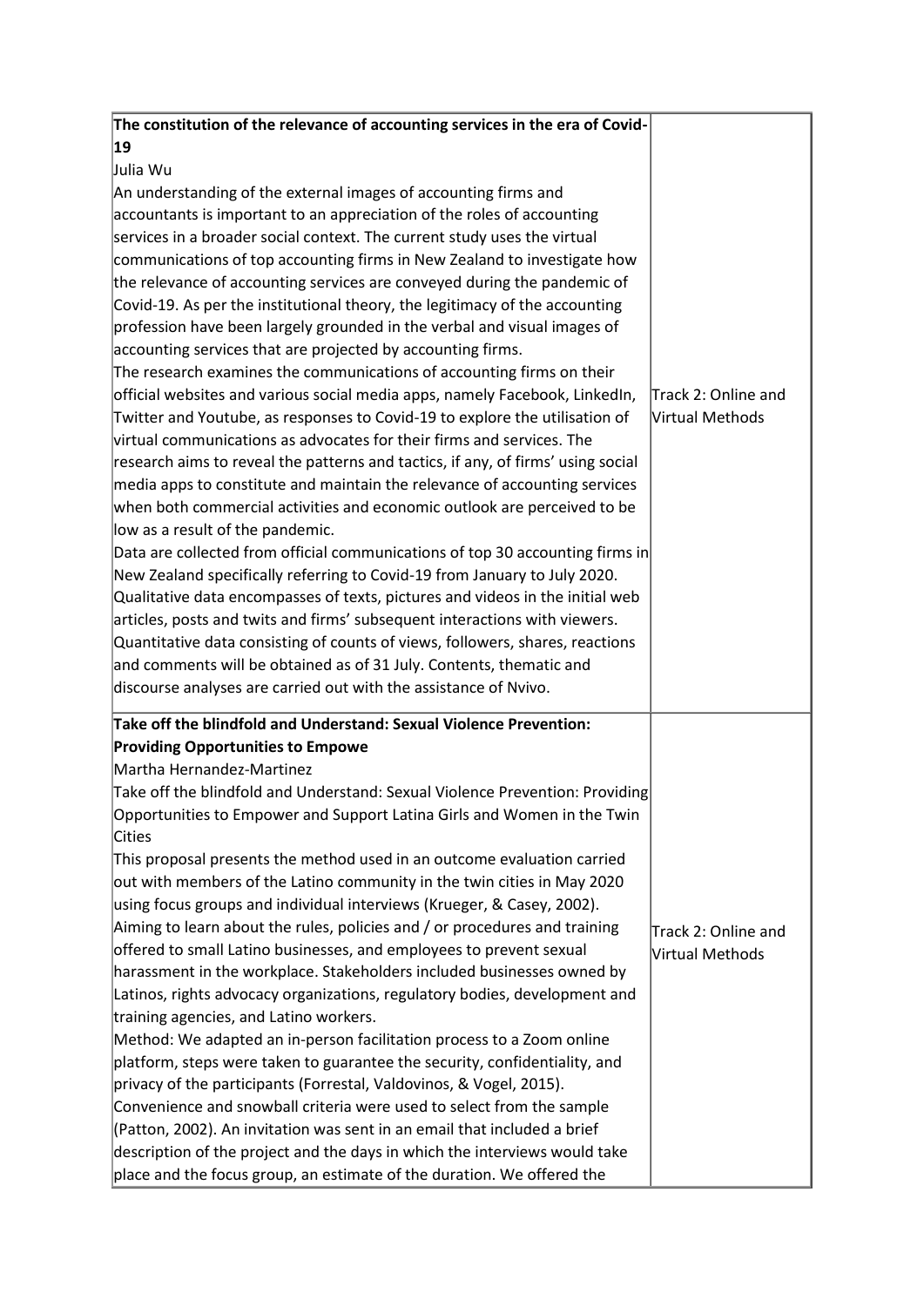| alternative of calling us by phone if the participants had questions or        |                     |
|--------------------------------------------------------------------------------|---------------------|
| concerns before accepting to participate.                                      |                     |
| Process: A question guide was used for each interest group. To obtain the      |                     |
| consent of the participants, we sent the consent sheet and the questions in    |                     |
| English and Spanish, for review and approval before the focus group and / or   |                     |
| interview (Salmons, 2015). Participants received a letter of thanks and a      |                     |
| sheet including a list of resources related to the topic.                      |                     |
|                                                                                |                     |
|                                                                                |                     |
| Mobiles and Mandatory Alerts: A Study of Amber Alerts and Canada's             |                     |
| <b>Emergency Alert System</b>                                                  |                     |
| Monique Lynn                                                                   |                     |
| A rising number of emergency events has led governments worldwide to           |                     |
| advance notification systems to better inform the public during crises. In     |                     |
| 2018, the Canadian Government incorporated wireless technology into their      |                     |
| emergency system, Alert Ready, allowing authorities to mass distribute         |                     |
| emergency notifications to mobile phones. Amber Alerts were included in        |                     |
| this system, making Canada the first nation to send non-optional Amber         |                     |
| Alerts to private devices. Amber Alerts are issued when a child has been       |                     |
| abducted or is believed to be in imminent danger, and seek to gain the         |                     |
| public's help in recovery efforts.                                             |                     |
| This project uses online and virtual methods to investigate the public's       | Track 2: Online and |
| response to Amber Alerts distributed via Alert Ready. This includes using      | Virtual Methods     |
| Google Trends data to align the distribution of an online survey and the       |                     |
| collection of Reddit data with Canadian Amber Alert events. Reddit posts are   |                     |
| used to explore the public's lived experience of Amber Alerts in Canada, as    |                     |
| they naturally occur, and in response to real events.                          |                     |
| Analysis combines traditional thematic analysis approaches with Leximancer     |                     |
| automated concept mapping. This helps to identify and interpret both           |                     |
| semantic and latent themes and patterns across a large and diverse social      |                     |
| media dataset, with content consisting of text, images, and hyperlinks to      |                     |
| external websites. Through exploring attitudes towards this system, this       |                     |
| project seeks to investigate whether the discourse that "everything" should    |                     |
| be done to save a child's life prevails in the face of resistance to intrusive |                     |
| systems and potentially ineffective crime control initiatives.                 |                     |
| The Development Of A Qualitative Data Collection App For Real Time Audio       |                     |
| <b>And Video Recordings</b>                                                    |                     |
| Hazel Keedle                                                                   |                     |
|                                                                                |                     |
| Purpose: The aim of the study was to explore the experiences of women          |                     |
| planning a VBAC in Australia. The method of data collection was not clearly    | Track 2: Online and |
| understood as standard methods such as interviews and focus groups did         | Virtual Methods     |
| not address the issues of how women were feeling after every antenatal         |                     |
| appointment. Through this dilemma the idea of a specific smartphone            |                     |
| application designed to obtain video or voice diary entries was developed.     |                     |
| Method: The design and development of 'myVBACapp' was achieved                 |                     |
| between the PhD candidate and an external app developer. The data once         |                     |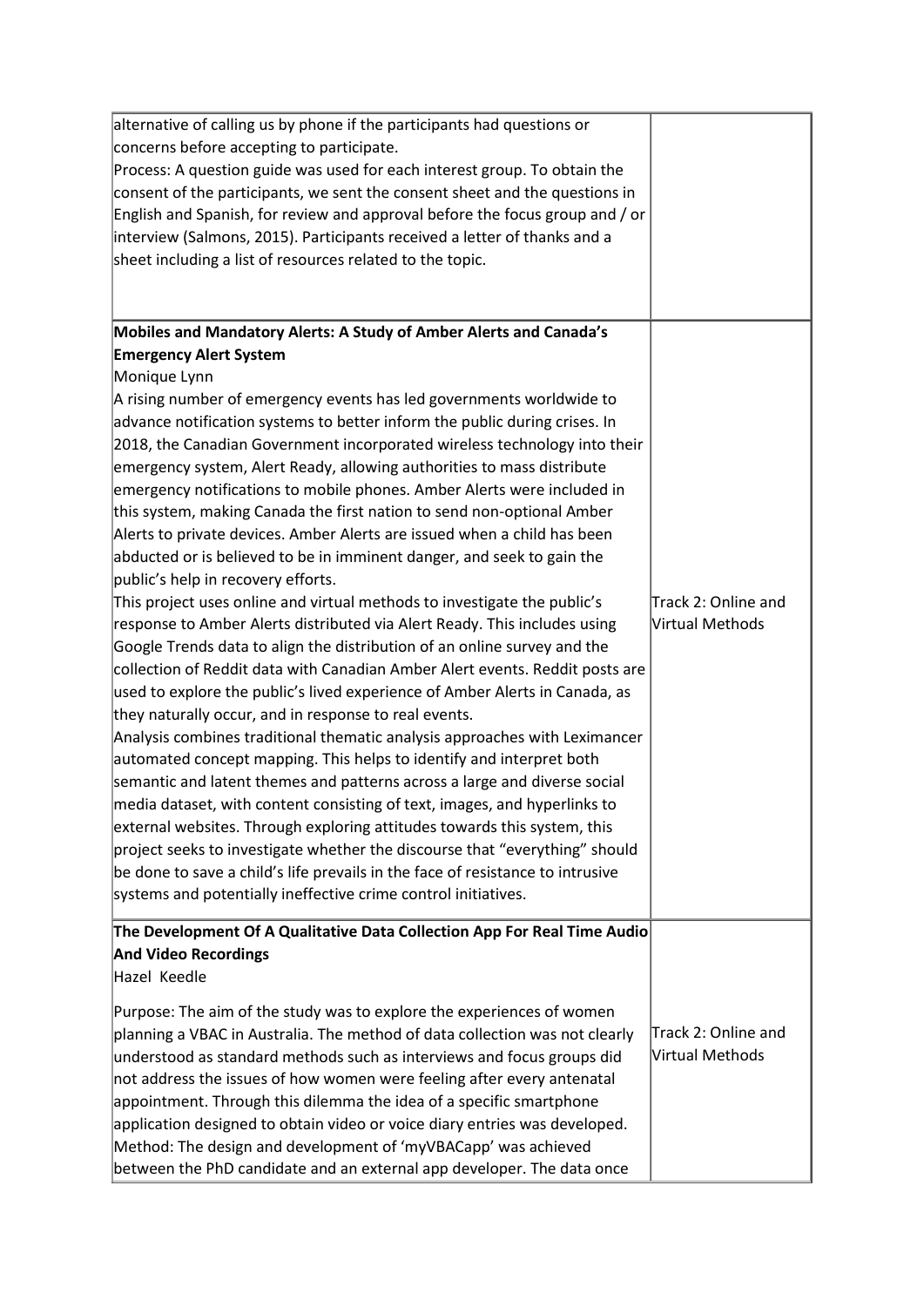| collected was transcribed and narrative analysis used. An evaluation survey    |                     |
|--------------------------------------------------------------------------------|---------------------|
| exploring ease of use of the 'myVBACapp' was undertaken by participants of     |                     |
| the study.                                                                     |                     |
| Results: MyVBACapp scored highly on all aspects of ease of use and the data    |                     |
| obtained from the app has been both rich and unique in content. The app        |                     |
| was improved and made available for qualitative researchers to use and is      |                     |
| now called 'Voqual'. A further three studies are now using Voqual for their    |                     |
| qualitative data analysis.                                                     |                     |
| Conclusion: The design and development of 'myVBACapp' was a challenging        |                     |
| but educational process for the phd candidate and research team. This novel    |                     |
| way of data collection added important knowledge in understanding the          |                     |
| experiences of women planning a VBAC in Australia. The app has now been        |                     |
| adapted to be used in other qualitative research projects.                     |                     |
| Developing a Qualitative Mapping Method: Gamers and Ex-gamers of               |                     |
| <b>Wizards Unite and Pokémon Go, Level</b>                                     |                     |
| James Smith                                                                    |                     |
| Kathleen Yin                                                                   |                     |
| Matthew Lee                                                                    |                     |
| Louise A. Ellis                                                                |                     |
| Kiran Ijaz                                                                     |                     |
| Developing a Qualitative Mapping Method: Gamers and Ex-gamers of               |                     |
| Wizards Unite and Pokémon Go, Levels of Specialisation, Constraint,            |                     |
| Involvement, and Loyalty                                                       |                     |
| James Smith, 1 Kathleen Yin, Matthew Lee, Louise A. Ellis, Kiran Ijaz          |                     |
| Correspondence to: James Smith: Research Fellow, Centre for Healthcare         |                     |
| Resilience and Implementation Science, Australian Institute of Health          |                     |
| Innovation, Macquarie University, Level 6, 75 Talavera Road, North Ryde,       |                     |
| Sydney, NSW, 2109, Australia.                                                  |                     |
| Email: jim.smith@mq.edu.au; Tel: +61 2 9850 2417.                              | Track 2: Online and |
| Background Augmented Reality (AR) for use on smartphones has the               | Virtual Methods     |
| potential promise to improve health outcomes thus transforming gaming as       |                     |
| a sedentary leisure pursuit to an active leisure pursuit having physical,      |                     |
| psychological and social implications. While the question of AR games on       |                     |
| long-term health outcomes is still under debate, one question has remained     |                     |
| largely ignored by marketers and producers of AR games, and that is what       |                     |
| sustains different gamer loyalty in the complexity of their leisure world, and |                     |
| why do some individuals choose to quit playing whereas others are able to      |                     |
| resolve constraints with minimal effort to continue their leisure pursuit? We  |                     |
| aim to develop a qualitative method to map gamers and ex-gamers of             |                     |
| Wizards Unite and Pokémon Go based on their level of specialisation,           |                     |
| constraint, involvement, and loyalty.                                          |                     |
| Method Data were collected through an online Qualtrics survey using            |                     |
| convenience sampling. The survey was posted on four subreddit forums           |                     |
| dedicated for Wizards Unite and Pokémon Go for two weeks and obtained          |                     |
| completed answers from 1052 participants. Our new qualitative mapping          |                     |
| method aligns with a deductive category application, coding all highlighted    |                     |
| excerpts in NVivo 12 Plus using a predetermined coding scheme based on         |                     |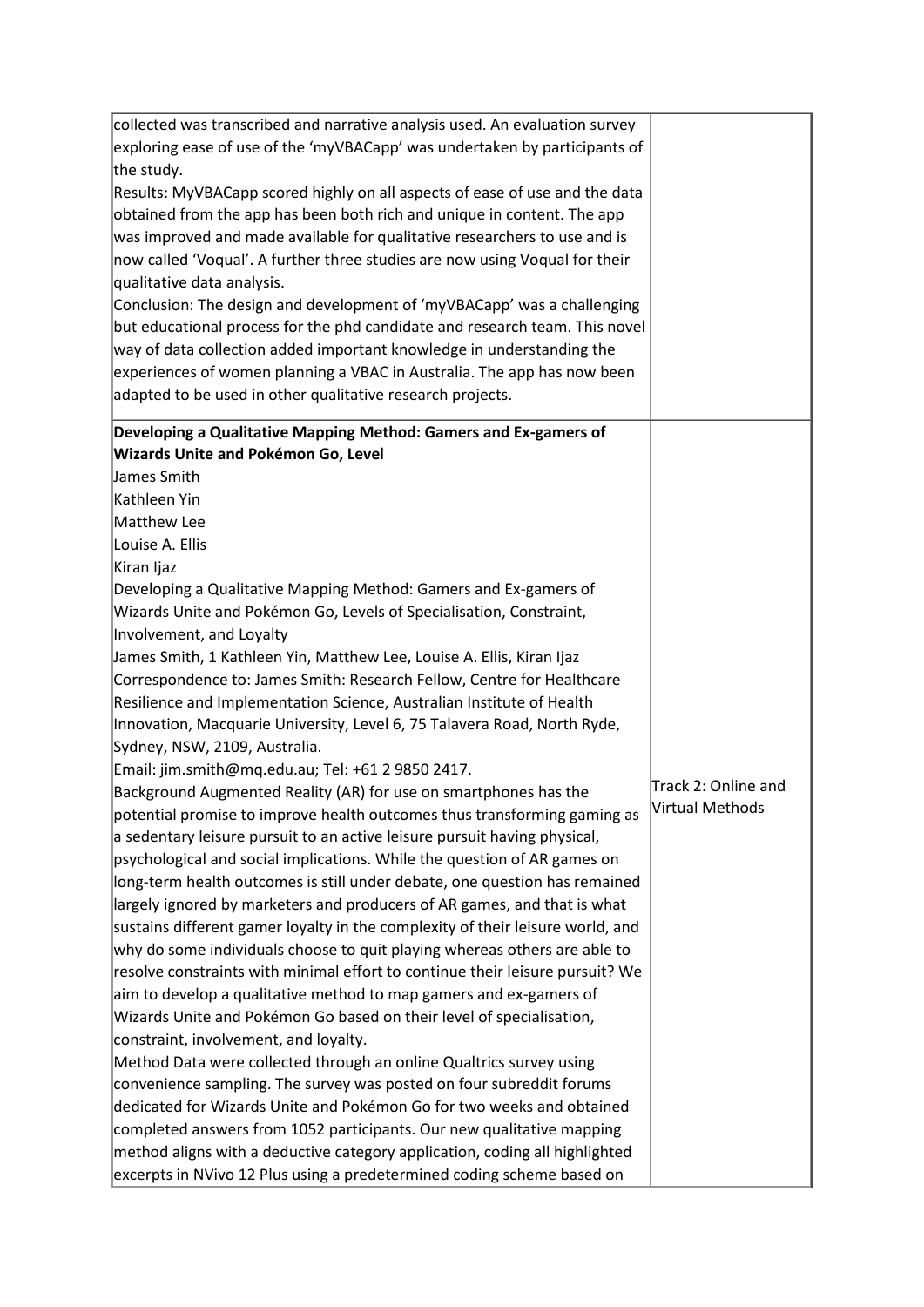| the combined leisure and consumer behaviour coding framework.                  |                     |
|--------------------------------------------------------------------------------|---------------------|
| Results and Conclusion Constraints can negatively influence loyalty whereas    |                     |
| activity involvement acts to sustain gaming across different gamer groups      |                     |
| and should not be underestimated as a powerful influence in decision-          |                     |
| making, choice behaviour, behaviour change and ultimately loyalty to the       |                     |
| brand.                                                                         |                     |
|                                                                                |                     |
| An Investigating Social and Economic Issues and Prospects of Managing The      |                     |
| Pandemic COVID-19 Using a                                                      |                     |
| Dyah Gandasari                                                                 |                     |
| New pneumonia, which started in Wuhan, has quickly spread to more than         |                     |
| 190 countries. It is known as Corona Virus Disease 2019 (COVID-19) and has     |                     |
| caused a global crisis in many countries, including Indonesia. It has not only |                     |
| resulted in health but also had a wide social and economic effects.            |                     |
| Furthermore, media articles about COVID-19 are considered as an important,     |                     |
| source of information for the knowledge process and the formation of public    |                     |
| opinion. Therefore, since the media provides and creates information on        |                     |
| related topics, the impact on social and economic activities are also          | Track 2: Online and |
| discussed. The study examines the roles of online news in analyzing social     | Nirtual Methods     |
| and economic problems using qualitative and quantitative content analysis.     |                     |
| Furthermore, NVivo 12 tool was used to determine the number of news by         |                     |
| dividing the problem types. Data were collected from 28 February 2020 to 8     |                     |
| April 2020, and the samples consisted of 6,376 from Antara news as an          |                     |
| online media platform. The results show that the interim news reported on      |                     |
| social and economic impacts, and out of 6,376 information items about 29%      |                     |
| and 42% were related to social and economic activities respectively. The       |                     |
| topics addressed to the community due to social issues include regulations     |                     |
| and policies, social funds and charity, educational information & humanities.  |                     |
| Furthermore, the stock exchange, as one of the news topics is related to       |                     |
| economic problems, transportation, and tourism industries.                     |                     |
| The Use of WhatsApp as a Qualitative Research Tool for Geographically          |                     |
| <b>Dispersed Samples</b>                                                       |                     |
| Rocio Bueno-Roldan                                                             |                     |
| According to the World Migration Report 2020, in the world, there are          |                     |
| around 272 million international migrants, representing about 3.5 percent of   |                     |
| the total globe population. Modern life and globalization have also prompt     |                     |
| an increase in international professional mobility (Gatti 2009; Bokyo 2004).   |                     |
| Research then, has to keep up in its necessity to reach the international      | Track 2: Online and |
| community while maintaining veracity. VoIP (Voice over Internet Protocols)     | Virtual Methods     |
| can contribute to it, offering the possibility of voice calling and sometimes  |                     |
| video-chat in a financially affordable manner anywhere in the world (Lo        |                     |
| Iacono, 2016). The big question is, can the research community adapt the       |                     |
| traditional methods of data collection to the use of internet and VoIPs while  |                     |
| keeping rapport?                                                               |                     |
| This paper discusses the advantages and disadvantages of using WhatsApp        |                     |
|                                                                                |                     |
| as a tool for conducting qualitative interviews, specifically with             |                     |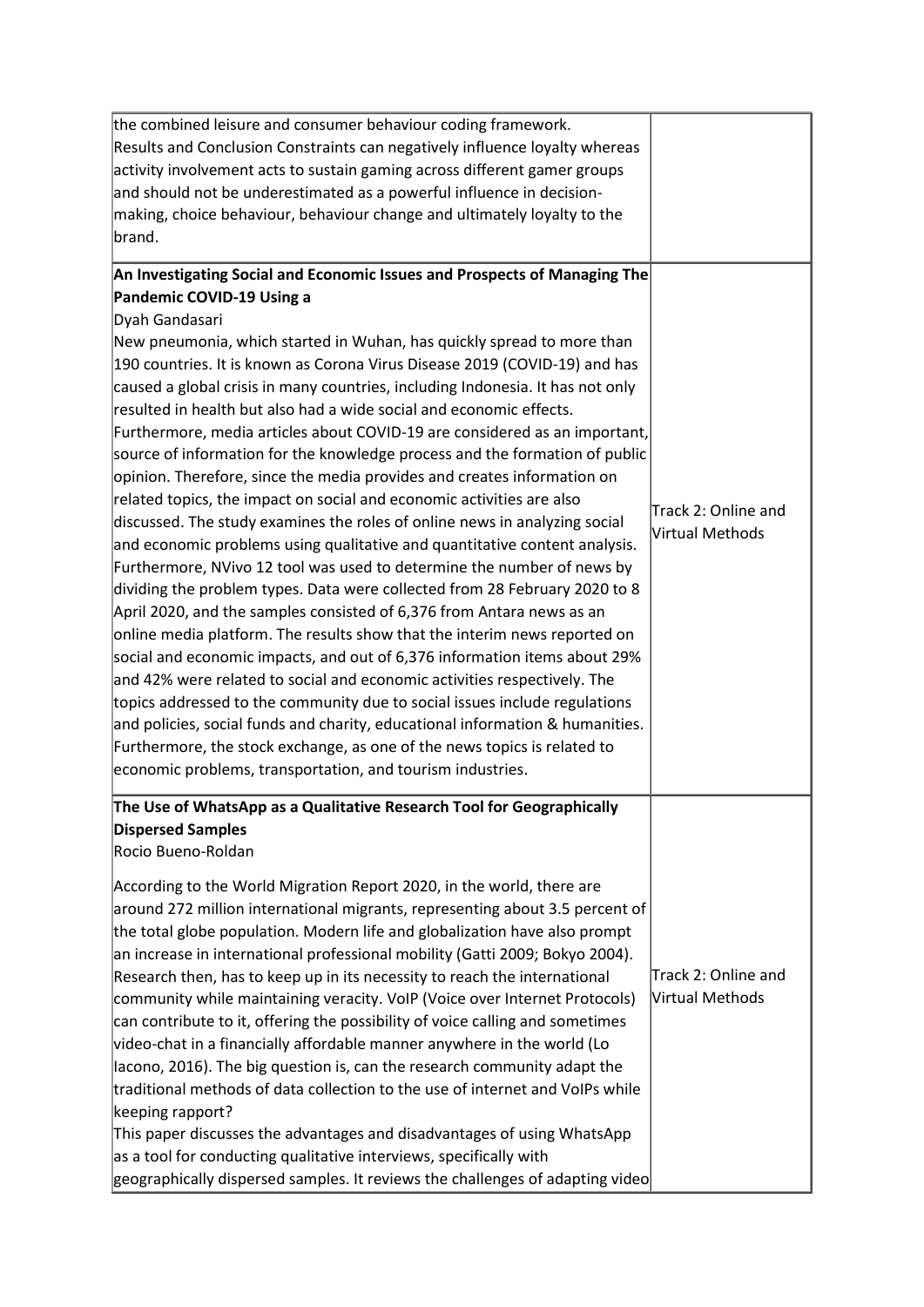| conference, audio phone call, audio message and written message<br>WhatsApp options to the classic qualitative research methods. I conclude<br>that WhatsApp, through its flexibility and informality, may be considered a<br>valuable tool for qualitative research. Specifically, among groups who used it<br>on a daily basis to communicate with friends and relatives worldwide (i.e.<br>Expats). As one of the interviewees commented when asked if she liked this<br>new kind of interview type. "Yes, the experience was very interesting and<br>different. In the end, life has already become remote, so it is a question of<br>adapting to the new."                                                                                                                                                                                                                                                                                                                                                                                                                                                                                                                                                                                                                                                                                                                                                                                                                                                                                                                                                                                                                                                                                                                |                                        |
|--------------------------------------------------------------------------------------------------------------------------------------------------------------------------------------------------------------------------------------------------------------------------------------------------------------------------------------------------------------------------------------------------------------------------------------------------------------------------------------------------------------------------------------------------------------------------------------------------------------------------------------------------------------------------------------------------------------------------------------------------------------------------------------------------------------------------------------------------------------------------------------------------------------------------------------------------------------------------------------------------------------------------------------------------------------------------------------------------------------------------------------------------------------------------------------------------------------------------------------------------------------------------------------------------------------------------------------------------------------------------------------------------------------------------------------------------------------------------------------------------------------------------------------------------------------------------------------------------------------------------------------------------------------------------------------------------------------------------------------------------------------------------------|----------------------------------------|
| Dealing with the Medium: Using Facebook Data in Qualitative Research<br>Cristine Dyhrberg Højgaard                                                                                                                                                                                                                                                                                                                                                                                                                                                                                                                                                                                                                                                                                                                                                                                                                                                                                                                                                                                                                                                                                                                                                                                                                                                                                                                                                                                                                                                                                                                                                                                                                                                                             |                                        |
| Through observational online ethnography and online interviews, I studied a<br>Facebook based network of 'makers' producing free-of-charge protection<br>equipment during COVID-19. This paper discusses how the affordances<br>(Gibson 1977) of the Facebook medium affect the research situation and<br>how researchers might harvest the advantages and take a critical stance to<br>the possible biases this creates. Some affordances are social in character,<br>e.g. whether a Facebook group is open or not, while others are determined<br>by the digital architecture, like the max. amount of keystrokes on twitter.<br>Social media is thus a setting that both displays the interrelating in the<br>network and possibly affect it. As such the paper takes the stance, that<br>online and offline activity mutually influence each other (Baym & Boyd<br>$ 2012$ ).<br>The paper consists of three parts. The first covers some advantages, e.g. the<br>use of Facebook for purposeful sampling of informants. The next section<br>debates possible risks. It discusses the need for insight to how affordances<br>$ $ might have shaped the online interaction, for instance through the possibility<br>of administrators to end a thread. Following this, the possible shaping of the<br>researchers own interpretation of the online interactions, as they played out,<br>is scrutinized. For instance the lack of structure in Facebook led me to use<br>the 'pinned' messages as a structuring element, thus giving the<br>administrators' perspective a stronger 'voice' in my research. The third part<br>regards the ethics of online ethnography, discussing the potential use of data<br>from observed online interactions in the interview situation. | Track 2: Online and<br>Virtual Methods |
| The Use of Projective Techniques to Enhance the Online Interview<br><b>Environment: Innovative Consumer Re</b>                                                                                                                                                                                                                                                                                                                                                                                                                                                                                                                                                                                                                                                                                                                                                                                                                                                                                                                                                                                                                                                                                                                                                                                                                                                                                                                                                                                                                                                                                                                                                                                                                                                                 |                                        |
| Samantha Read<br>The Use of Projective Techniques to Enhance the Online Interview<br>Environment: Innovative Consumer Research in a Digital Age<br>This study examines consumers' perceptions of their brand relationships in<br>relation to digital self-extension through an innovative online approach to<br>data collection. Semi-structured interviews from a sample of twenty<br>Generation Z iPhone users were enhanced through digital projective<br>techniques to access participants' unconscious desires or conscious deep-<br>seated beliefs, through the application of non-threatening stimuli. Following<br>in-depth questions concerning participants' branded Smartphone application                                                                                                                                                                                                                                                                                                                                                                                                                                                                                                                                                                                                                                                                                                                                                                                                                                                                                                                                                                                                                                                                          | Track 2: Online and<br>Virtual Methods |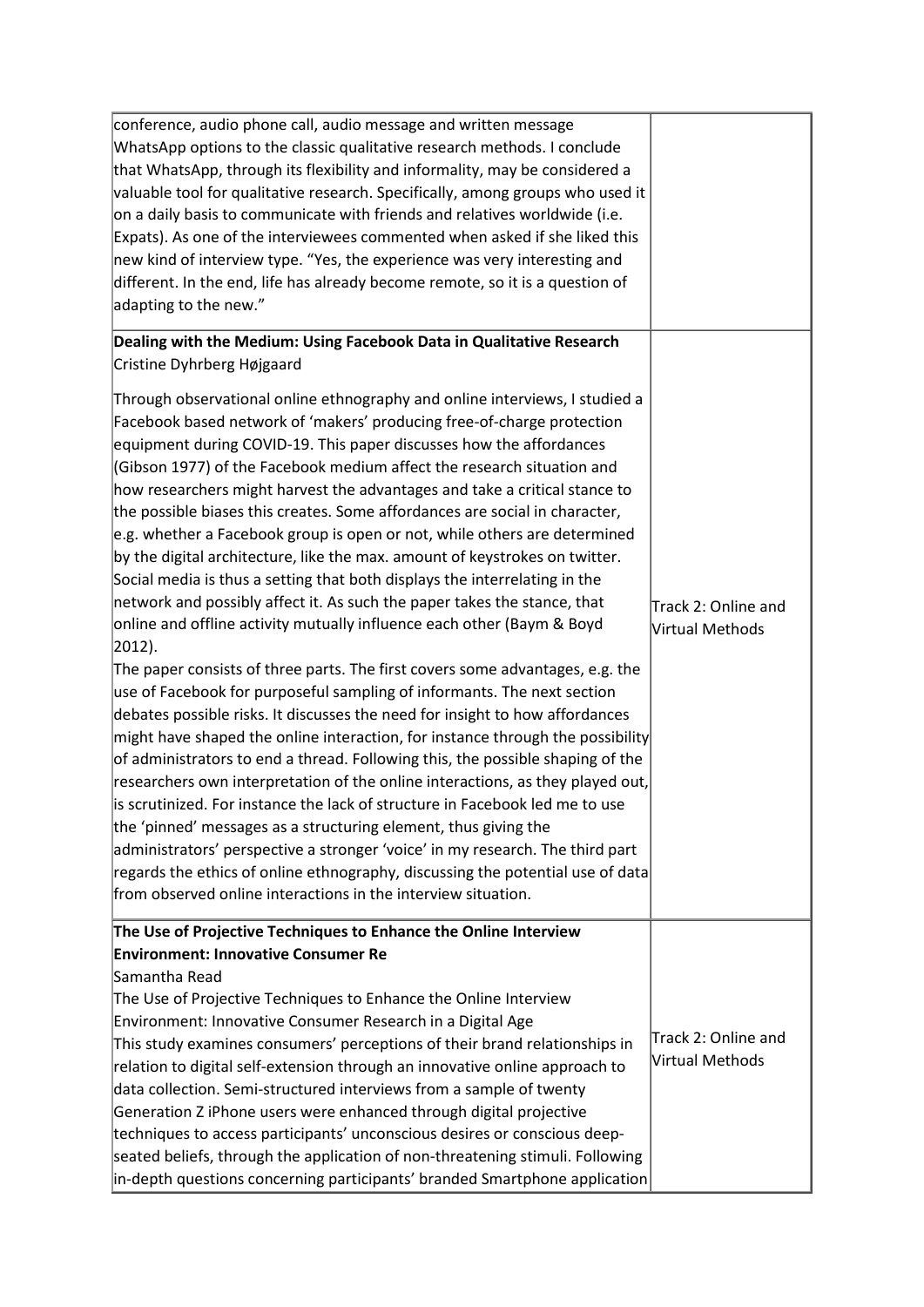| use across a three-month period, each participant was provided with a                                                                                                                                                                                                                                                                                                                                  |                     |
|--------------------------------------------------------------------------------------------------------------------------------------------------------------------------------------------------------------------------------------------------------------------------------------------------------------------------------------------------------------------------------------------------------|---------------------|
| scenario in which the three brands they previously identified as their                                                                                                                                                                                                                                                                                                                                 |                     |
| favourite branded apps are positioned in a fictitious room, drawn and shared                                                                                                                                                                                                                                                                                                                           |                     |
| with the participants on the online platform Blackboard Collaborate Ultra.                                                                                                                                                                                                                                                                                                                             |                     |
| Participants were to imagine themselves in the room and given a series of                                                                                                                                                                                                                                                                                                                              |                     |
| prompts to reflect on their interactions with the three personified brands. By                                                                                                                                                                                                                                                                                                                         |                     |
| involving each participant in this constructive progress, participants                                                                                                                                                                                                                                                                                                                                 |                     |
| expressed greater details concerning how they view their brand relationships                                                                                                                                                                                                                                                                                                                           |                     |
| than they did with standard questioning. This is further developed through                                                                                                                                                                                                                                                                                                                             |                     |
| expressive projective techniques to explore levels of Brand Engagement in                                                                                                                                                                                                                                                                                                                              |                     |
| Self-Concept (BESC) in a digital environment.                                                                                                                                                                                                                                                                                                                                                          |                     |
| The data was coded and analysed via NVivo to draw out key themes                                                                                                                                                                                                                                                                                                                                       |                     |
| emerging from the projections. This includes insights into perceived brand                                                                                                                                                                                                                                                                                                                             |                     |
| personalities, emotions expressed through the construction of the room                                                                                                                                                                                                                                                                                                                                 |                     |
| events and conflicting attitudes surrounding digital brand relationships. The                                                                                                                                                                                                                                                                                                                          |                     |
| unstructured nature of the projective tasks furthermore increased the                                                                                                                                                                                                                                                                                                                                  |                     |
| validity of the data collection by negating potential researcher bias, in                                                                                                                                                                                                                                                                                                                              |                     |
| addition to addressing interviewee fatigue by actively engaging the                                                                                                                                                                                                                                                                                                                                    |                     |
| participants in content creation.                                                                                                                                                                                                                                                                                                                                                                      |                     |
|                                                                                                                                                                                                                                                                                                                                                                                                        |                     |
| The Role of Aesthetics and Symbolism on Luxury Brand Image: a                                                                                                                                                                                                                                                                                                                                          |                     |
| Netnographic Study of an Online Brand                                                                                                                                                                                                                                                                                                                                                                  |                     |
| Saira Sultana                                                                                                                                                                                                                                                                                                                                                                                          |                     |
| Andrina Halder                                                                                                                                                                                                                                                                                                                                                                                         |                     |
|                                                                                                                                                                                                                                                                                                                                                                                                        |                     |
|                                                                                                                                                                                                                                                                                                                                                                                                        |                     |
|                                                                                                                                                                                                                                                                                                                                                                                                        |                     |
|                                                                                                                                                                                                                                                                                                                                                                                                        |                     |
|                                                                                                                                                                                                                                                                                                                                                                                                        |                     |
| The aim of this paper is to build new knowledge on the role that visual<br>aesthetic and symbolic components of luxury brands play in visual posts<br>shared in an online community. Adopting a netnographic approach, a brand<br>community interaction and life is observed. It allows full description of online<br>social life that fits well in any online interaction, thus provided a realistic, |                     |
|                                                                                                                                                                                                                                                                                                                                                                                                        |                     |
|                                                                                                                                                                                                                                                                                                                                                                                                        |                     |
| interactive and immersive experience to the researcher. The data collected<br>through online conversations and online Skype interviews of 'The Purse<br>Forum' (TPF) community members are processed through a thematic                                                                                                                                                                                |                     |
| analysis. A digital diary, separate node in Nvivo software, screenshots, and                                                                                                                                                                                                                                                                                                                           |                     |
|                                                                                                                                                                                                                                                                                                                                                                                                        | Track 2: Online and |
| web-log have been maintained. It is to capture field notes and have been                                                                                                                                                                                                                                                                                                                               | Virtual Methods     |
|                                                                                                                                                                                                                                                                                                                                                                                                        |                     |
| incorporated with non-participation observer data and interview data with<br>photo elicitation to support the online, virtual methods and qualitative                                                                                                                                                                                                                                                  |                     |
| nature of this research. In this research, NVivo was used for thematic                                                                                                                                                                                                                                                                                                                                 |                     |
| analysis that supported code-based inquiry, searching, and theorizing                                                                                                                                                                                                                                                                                                                                  |                     |
| combined with ability to annotate and edit documents. Non-numerical,                                                                                                                                                                                                                                                                                                                                   |                     |
| unstructured data and image content; these Nivivo features made it suitable                                                                                                                                                                                                                                                                                                                            |                     |
| for this research. The raw data coding and the sorted text were labelled                                                                                                                                                                                                                                                                                                                               |                     |
| through codes with the support of Nvivo. This research has provided an                                                                                                                                                                                                                                                                                                                                 |                     |
| outline of how to present NVivo data in a comprehensive systematic manner                                                                                                                                                                                                                                                                                                                              |                     |
| that might be useful for any future research. Therefore, the process of                                                                                                                                                                                                                                                                                                                                |                     |
| analysis using NVivo as an integrative medium is a contribution to                                                                                                                                                                                                                                                                                                                                     |                     |
| methodology that established an important gateway of online and virtual<br>method.                                                                                                                                                                                                                                                                                                                     |                     |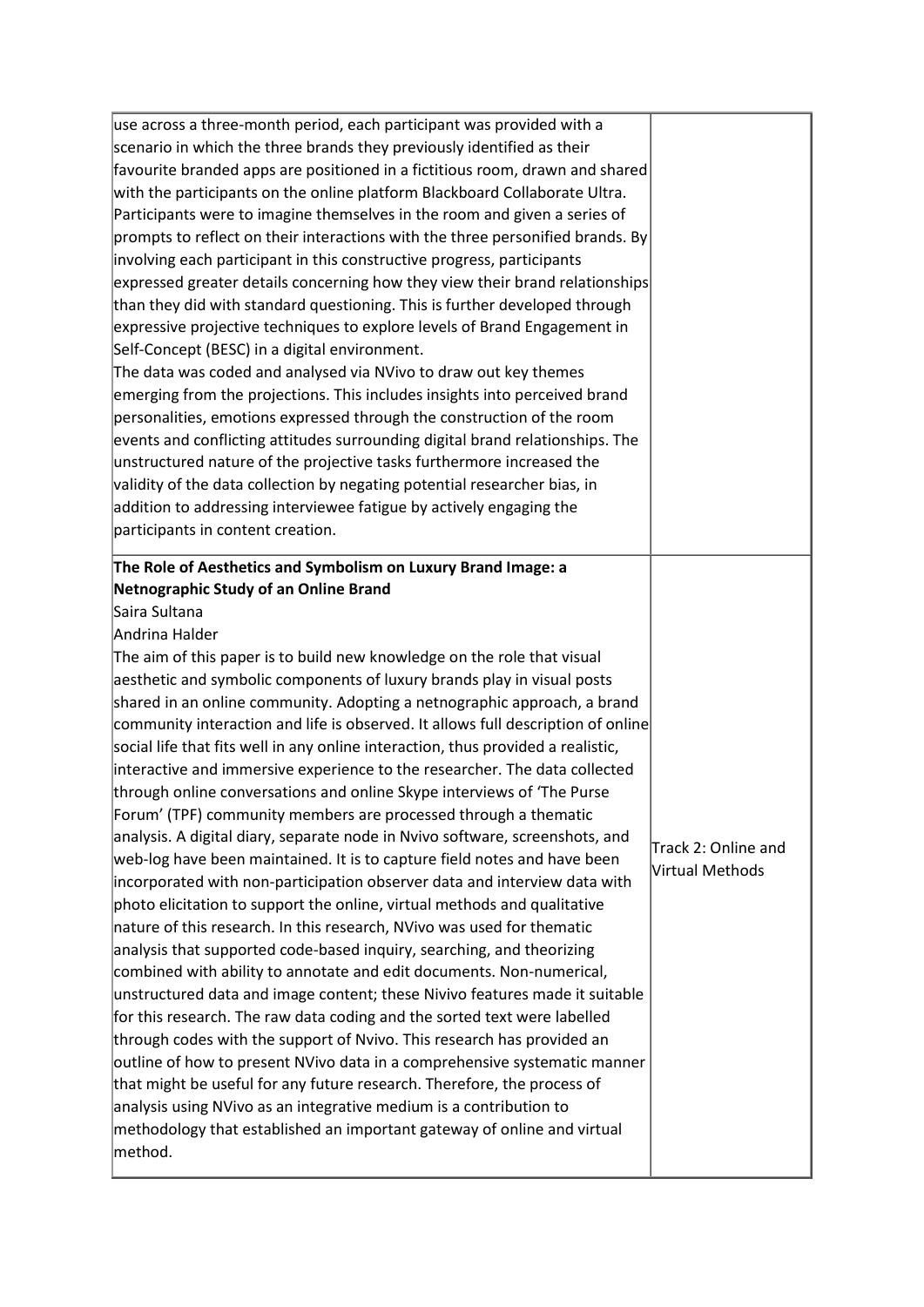| Apps4eSafety: Using mobile apps to promote online safety for children and       |                      |
|---------------------------------------------------------------------------------|----------------------|
| young people                                                                    |                      |
| Ana Francisca Monteiro                                                          |                      |
| In today's increasingly digital society, it is only natural that children and   |                      |
| young people are more and more driven to move online. While doing so in a       |                      |
| wide variety of devices, places and times, for a diversity of purposes and in a |                      |
| more autonomous fashion, their online safety faces renewed challenges.          |                      |
| Furthermore, and despite developments in the field, promoting online safety     |                      |
| continues to stand facing other significant barriers. Building on approaches    |                      |
| to innovation, such as user-centred design thinking, technology enhanced        |                      |
| learning and health technology, the project presented in this paper will        |                      |
| implement a design-based research (DBR) methodology with the following          | Track 2: Online and  |
| purposes: i) produce a child-centred understanding of online safety needs       | Virtual Methods      |
| and motivations for guidance; ii) evaluate the viability of using smartphone    |                      |
| apps to offer child-friendly support and guidance; iv) analyse the potential    |                      |
| for child-centred design to positively impact youngsters' online safety; iv)    |                      |
| deliver a framework that provides parents, teachers, health professionals,      |                      |
| researchers and developers, among other stakeholders, with                      |                      |
| recommendations that take into account child-centred perspectives. A            |                      |
| review of existing apps and a functional app prototype will be developed in     |                      |
| collaboration with children/young people (8-14). A research and practice        |                      |
| network will be created, involving other stakeholders. Data will be collected   |                      |
| through observation, interviews and focus groups and submitted for              |                      |
| thematic and discourse analysis.                                                |                      |
| <b>Break</b>                                                                    |                      |
| Silvana di Gregorio                                                             |                      |
| View Posters and Vendors in the Exhibition Hall                                 | Track 11: Inspire us |
| Network in SIGs in the Chat Lounge                                              |                      |
| Look out for Sponsors' and Vendors' presentation sessions                       |                      |
| <b>Break</b>                                                                    |                      |
| Silvana di Gregorio                                                             |                      |
| View Posters and Vendors in the Exhibition Hall                                 | Track 11: Inspire us |
| Network in SIGs in the Chat Lounge                                              |                      |
| Look out for Sponsors' and Vendors' presentation sessions                       |                      |
| Potentializing the Analysis of Qualitative Data with the Software's             |                      |
| <b>Assistance: A Study on the Train</b>                                         |                      |
| Vicente Sarubbi Jr                                                              |                      |
| As pointed out by CAPES, in 2015 there were eleven doctoral programs in         |                      |
| Public Health in Brazil with grades five, six and seven. In turn, doctoral      |                      |
| guidance is a space of fundamental importance for the introjection of values,   | Track 11: Inspire us |
| styles and academic culture. This paper checked consensus and diversity         |                      |
| found in the representations of the advisors in relation to their contributions |                      |
| to the training of future PhD (professors-researchers) in Public Health. For    |                      |
| this purpose, forty-five doctoral advisers were drawn for semi-structured       |                      |
| interviews. The transcripts of the interviews were submitted to content         |                      |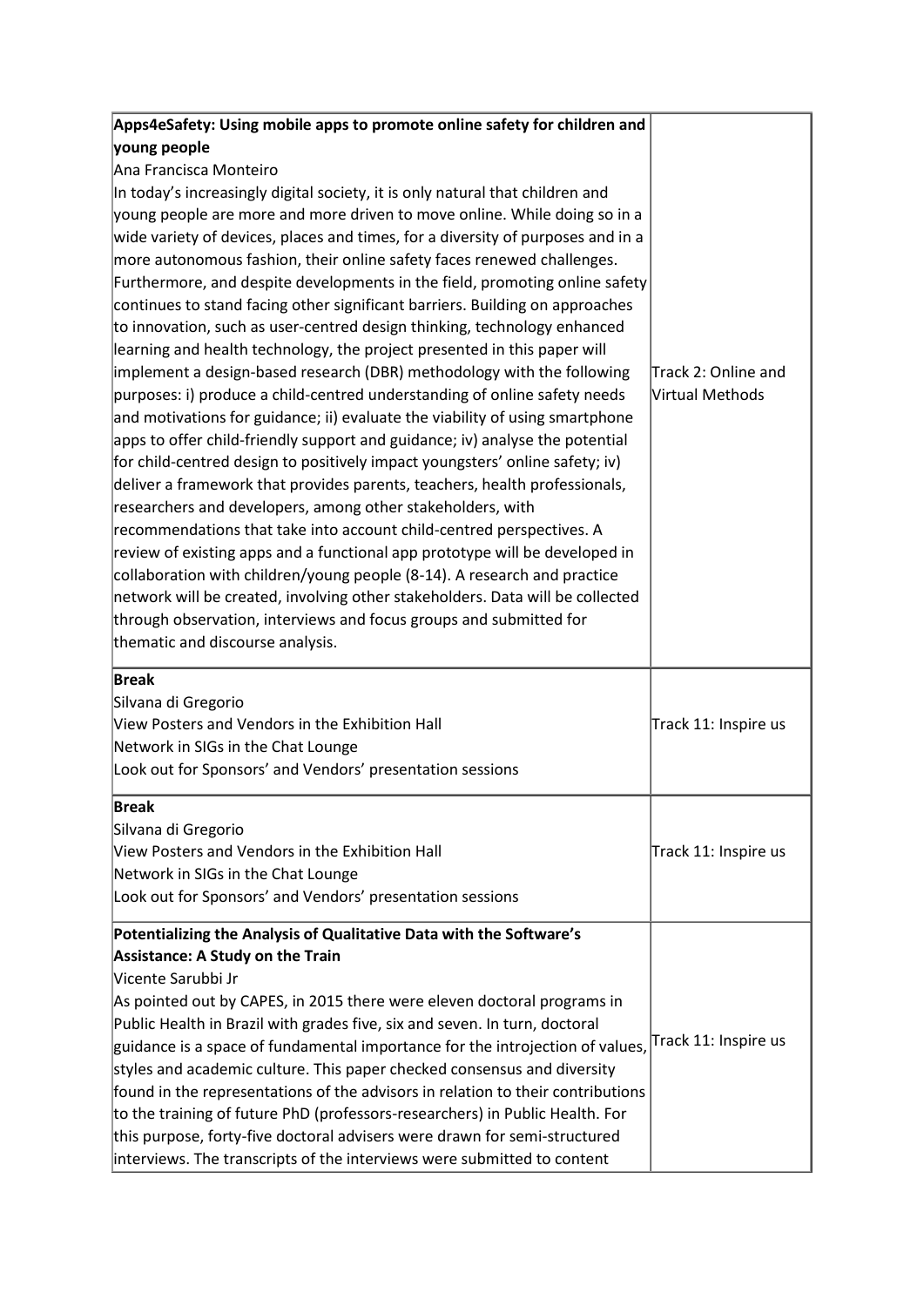| analysis with the aid of the NVivo software. The process of interpreting and<br>analyzing cross-reference tables made it possible to confront the demands of<br>Public Health programs with the concepts of advisors on the training of PhD.<br>The supervisors' conceptions were also compared according to the<br>orientation time and in relation to the five, six and seven grades programs in<br>the research sub-areas: health management and epidemiology, social<br>sciences, and human sciences. Subsequently, the generated codes were<br>submitted to a lexicometric analysis by the IRaMuTeQ software. This made it<br>possible to parameterize the analyzes and showed possible convergences<br>and divergences in relation to training expectations and contributions from<br>the guidance of future PhDs in Public Health in the different doctoral<br>programs in Brazil.                                                                                                                                                                                                                                                                                                                                                                      |                      |
|----------------------------------------------------------------------------------------------------------------------------------------------------------------------------------------------------------------------------------------------------------------------------------------------------------------------------------------------------------------------------------------------------------------------------------------------------------------------------------------------------------------------------------------------------------------------------------------------------------------------------------------------------------------------------------------------------------------------------------------------------------------------------------------------------------------------------------------------------------------------------------------------------------------------------------------------------------------------------------------------------------------------------------------------------------------------------------------------------------------------------------------------------------------------------------------------------------------------------------------------------------------|----------------------|
| Exploring the Support Networks of Those Caring for Loved Ones on Texas<br><b>Death Row</b><br>Nicole Kinbarovsky<br>In 2018, Texas executed 13 offenders, more than all other states' executions<br>combined for the year. Currently, 212 offenders await execution on Texas<br>death row. For every one person sentenced to die, estimated dozens more<br>are affected. Research is limited but consistent on the impact on family and<br>friends of those on death row; they suffer intense and complex grief with<br>minimal to no support. This qualitative research study explores the support<br>network(s) established by those who are actively caring for Texas death row<br>inmates. The main research questions are: How do those caring for loved<br>ones on Texas death row find the necessary support leading up to, during,<br>and after the process of execution? What support is needed? How is support<br>obtained, and what obstacles exist at different stages of the process? Data<br>collection methods include participant observations, semi-structured<br>interviews, and focus groups. The findings from the research are discussed in<br>relation to previous research and the implications for policy and practice<br>highlighted. | Track 11: Inspire us |
| An Oral Communication Approach to Media Literacy Analysis<br>Yupa Saisanan Na Ayudhya<br>My paper is an interdisciplinary study that develops an Oral Communication<br>approach as a new qualitative research approach to critically analyze digital<br>media communications and to understand how media affect patterns of<br>thought of people and culture. This methodology is based on 1) the oral<br>communication characteristics discussed in Ong's (1982) Orality and Literacy:<br>The Technologizing of the Word and 2) media literacy concepts discussed in<br>Silverblatt et al.'s (2014) Media Literacy: Keys to Interpreting Media<br>Messages. First, I built the coding frame by following the Process and<br>Procedures of Qualitative Content Analysis (Flick, 2014, pp. 429-430, as cited<br>in Schreier, 2014, p. 174; pp. 431-436, as cited in Mayring, 1983) to assign a<br>final definition of the six media literacy categories that forms the core<br>criteria of this approach based on theories discussed in Ong (1982) and<br>Silverblatt et al. (2014) (Steinke, 2004, pp. 184-190). I then applied this<br>methodology to a case study of ways in which President Donald J. Trump's                                               | Track 11: Inspire us |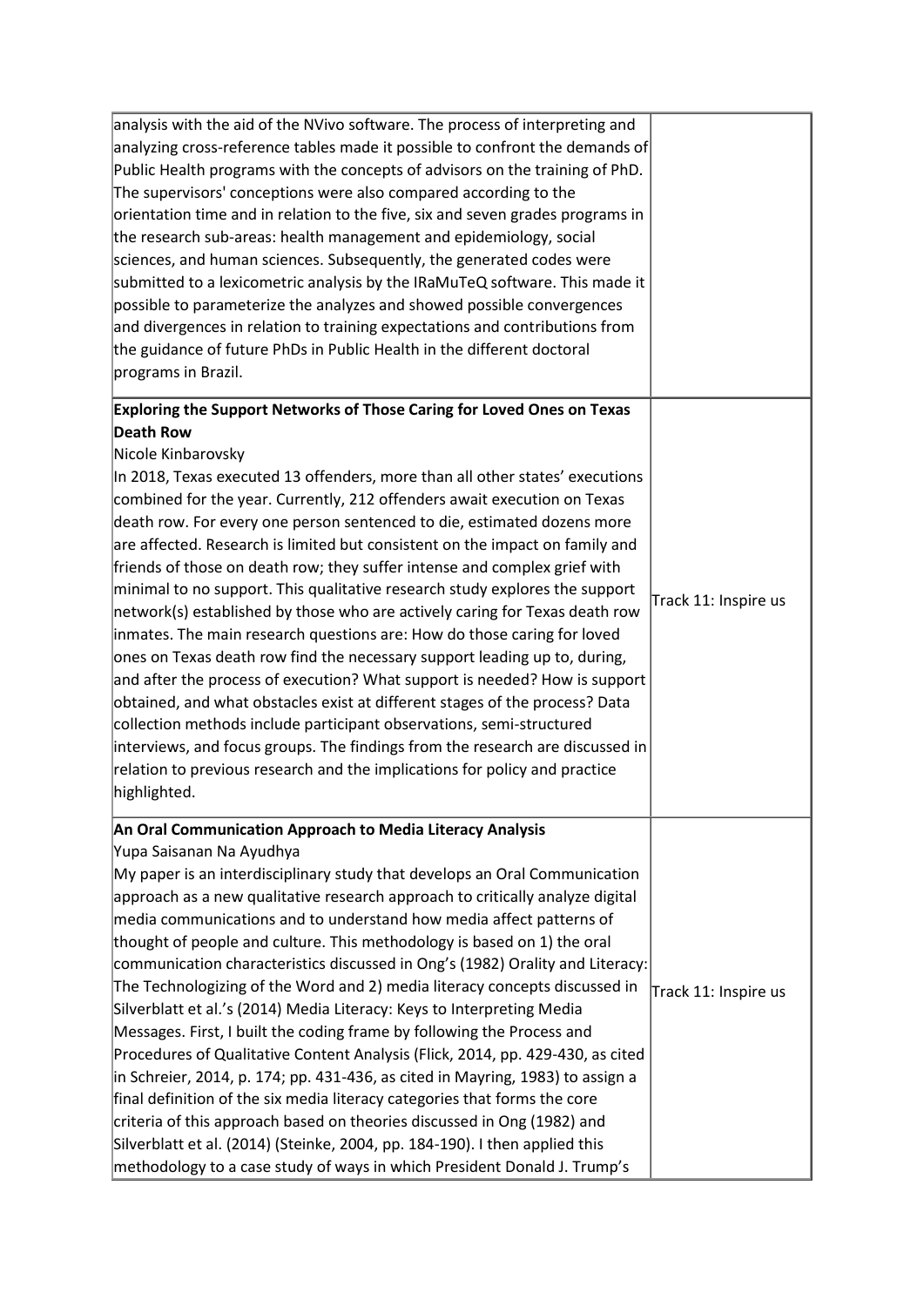| success can be attributed to his ability to exploit characteristics of Oral<br>Communication through his campaign speeches and his tweets in a digital<br>media environment.                                                                                                                                                                                                                                                                                                                                                                                                                                                                                                                                                                                                                                                                                                                                                                                                                                                                                                                                                                                                                                                                                                                                                                                                                                                                                                                                                                                                                                                                                                                                                                                                                                                                                                                                                                                                                                                 |                                                                |
|------------------------------------------------------------------------------------------------------------------------------------------------------------------------------------------------------------------------------------------------------------------------------------------------------------------------------------------------------------------------------------------------------------------------------------------------------------------------------------------------------------------------------------------------------------------------------------------------------------------------------------------------------------------------------------------------------------------------------------------------------------------------------------------------------------------------------------------------------------------------------------------------------------------------------------------------------------------------------------------------------------------------------------------------------------------------------------------------------------------------------------------------------------------------------------------------------------------------------------------------------------------------------------------------------------------------------------------------------------------------------------------------------------------------------------------------------------------------------------------------------------------------------------------------------------------------------------------------------------------------------------------------------------------------------------------------------------------------------------------------------------------------------------------------------------------------------------------------------------------------------------------------------------------------------------------------------------------------------------------------------------------------------|----------------------------------------------------------------|
| Break<br>Stacy Penna<br>View Posters and Vendors in the Exhibition Hall<br>Network in SIGs in the Chat Lounge<br>Look out for Sponsors' and Vendors' presentation sessions                                                                                                                                                                                                                                                                                                                                                                                                                                                                                                                                                                                                                                                                                                                                                                                                                                                                                                                                                                                                                                                                                                                                                                                                                                                                                                                                                                                                                                                                                                                                                                                                                                                                                                                                                                                                                                                   | Track 11: Inspire us                                           |
| <b>Break</b><br>Silvana di Gregorio<br>View Posters and Vendors in the Exhibition Hall<br>Network in SIGs in the Chat Lounge<br>Look out for Sponsors' and Vendors' presentation sessions                                                                                                                                                                                                                                                                                                                                                                                                                                                                                                                                                                                                                                                                                                                                                                                                                                                                                                                                                                                                                                                                                                                                                                                                                                                                                                                                                                                                                                                                                                                                                                                                                                                                                                                                                                                                                                    | Track 11: Inspire us                                           |
| Thematic Analysis, Ideology critique and Linguistic Analysis as a<br><b>Methodological Framework for Criti</b><br>Morag Munro<br>Critical Discourse Analysis (CDA) seeks to investigate how social inequalities<br>are constructed, legitimised and reproduced through discourse. CDA<br>encompasses a diverse range of approaches which differ in their theoretical<br>frameworks and methods (Wodak & Meyer, 2009). This presentation will<br>first provide a brief introduction to CDA.<br>Next, using a CDA of thirteen national higher education digital teaching and<br>learning strategies as an illustrative example (Munro, 2016), the<br>presentation will describe a methodological approach to CDA informed by<br>lldeology critique' (Held, 1980), and will demonstrate how Nvivo was<br>leveraged in support of this approach. Ideological claims may be employed in<br>order to implicitly or explicitly justify ideas or actions, by presenting them as<br>inherently neutral, certain, natural, or commonsensical, and exempt from<br>criticism; by implication other viewpoints may be marginalised (Held, 1980).<br>The research questions investigated were: 1. What ideologies underpin the<br>strategies? 2. Are the claims made valid? and 3. Are other ideologies<br>omitted?. Thematic Analysis (Braun and Clarke, 2006) was first employed in<br>order to identify, categorise, and refine recurring themes across the 138,<br>900-word corpus. Themes were next interrogated in order to uncover the<br>social, cultural, and political motivations underpinning any ideological claims.<br>Ideologies can be both enacted and obscured via language choices (Bloor<br>and Bloor, 2007); the analysis therefore also paid particular attention to the<br>impact of rhetorical techniques, lexical choices, as well as presentational,<br>structural, and narrative devices. Nvivo was ultilised throughout the research<br>process as a means to support organisation and analysis of the corpus. | Track 11: Inspire us                                           |
| Moving Research Online and Building Rapport with Participants as A PhD<br>Student<br>Anna Teitz<br>The Covid-19 related lockdowns in a number of countries has meant that<br>PhD students the world over have had to face starkly different realities in                                                                                                                                                                                                                                                                                                                                                                                                                                                                                                                                                                                                                                                                                                                                                                                                                                                                                                                                                                                                                                                                                                                                                                                                                                                                                                                                                                                                                                                                                                                                                                                                                                                                                                                                                                     | Track 10: Doctoral<br>Students' Transitions<br>during COVID 19 |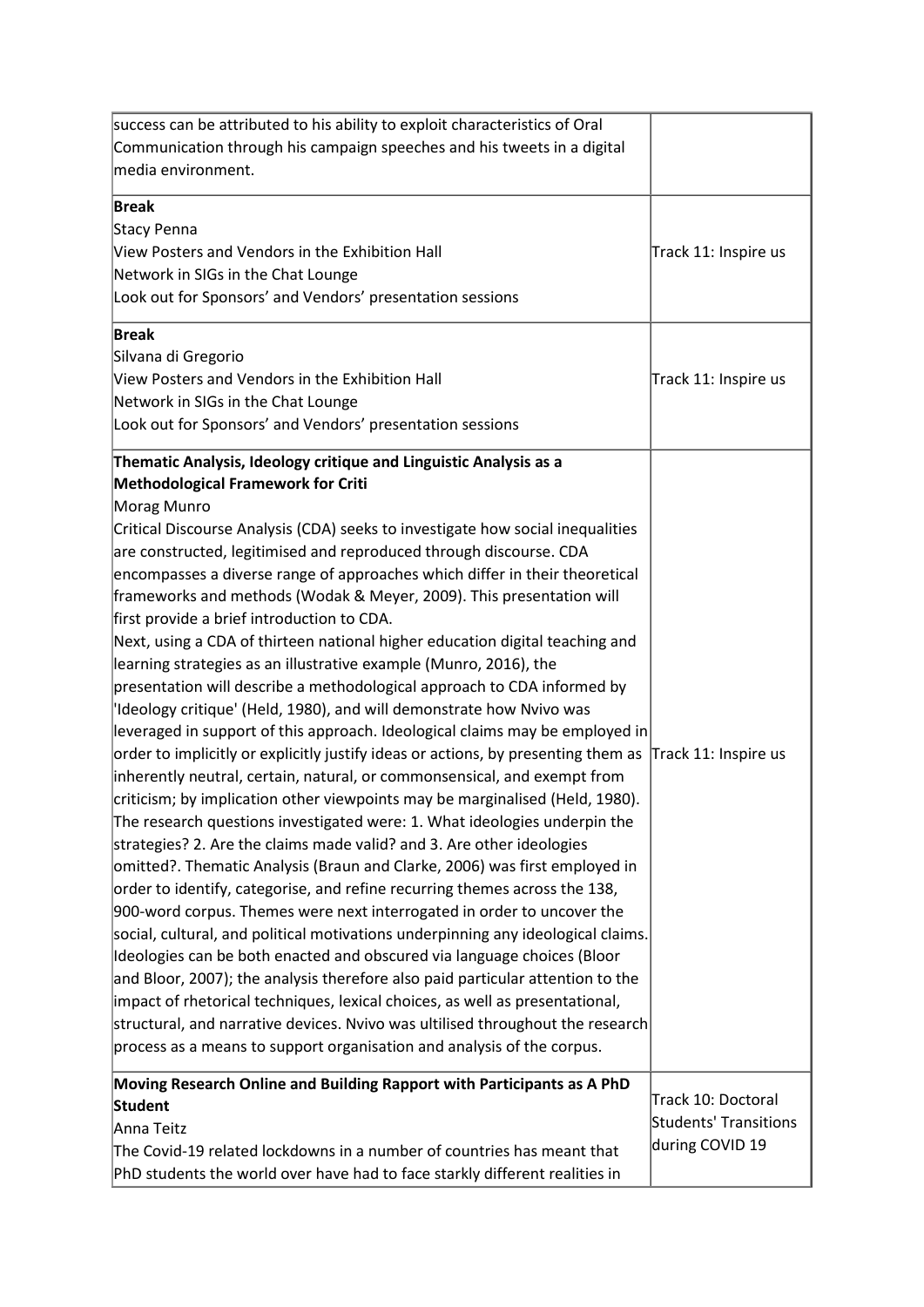| which to carry out research than ever imagined. In this paper presents the      |                       |
|---------------------------------------------------------------------------------|-----------------------|
| experiences of a PhD student, who was unable to meet participants in            |                       |
| person due to the local lockdown regulations, rapidly shifted her research      |                       |
| focus online. This move brought with it invaluable lessons about building and   |                       |
| sustaining rapport with the participants. Developing a rapport with             |                       |
| participants throughout the research process is an important consideration      |                       |
| for any qualitative researcher – however more so for researchers engaging in    |                       |
| online qualitative research. Much of the literature surrounding this topic      |                       |
| argues that rapport building in online research is considerable harder to       |                       |
| achieve than it is offline. Here it is argued that though there are challenges, |                       |
| the rapid shift from offline to online methods can also present                 |                       |
| unprecedented benefits to the way qualitative researcher work with their        |                       |
| participants. In the case of this researcher, the shift to online methods       |                       |
| allowed for more collaborative working, a higher level of rapport and           |                       |
| sustained engagement from the participants, which would otherwise have          |                       |
| been missing.                                                                   |                       |
| Doing e-fieldwork: pros and cons of moving your research online.                |                       |
| Daniela Mardones-Bravo                                                          |                       |
| Many qualitative researchers are facing the unprecedented challenge of not      |                       |
| being able to do their fieldwork to gather data. Without knowing when are       |                       |
| we going to be allowed to travel again we have been forced to change their      |                       |
| methodologies from classic paradigms of ethnography or interviews to            | Track 10: Doctoral    |
|                                                                                 | Students' Transitions |
| online and digital methods. What happens next? This paper addresses the         |                       |
| journey of moving research online and the hard decisions that researchers       | during COVID 19       |
| have to take to adapt their research but also all the benefits and unexpected   |                       |
| advantages of doing in-depth interviews online instead of in person. It will    |                       |
| cover the different stages from planning the e-fieldwork, ethical concerns,     |                       |
| data management and analysis including the benefits of coding an online         |                       |
| interview with NVivo.                                                           |                       |
| Understanding the Impact and Benefits of Using Regular Zoom Writing             |                       |
| <b>Sessions for PhD Students During</b>                                         |                       |
| Richard McGrath                                                                 |                       |
| Holly Bowen-Salter                                                              |                       |
| Emma Milanese                                                                   |                       |
| Phoebe Pearce                                                                   |                       |
| Understanding the Impact and Benefits of Using Regular Zoom Writing             |                       |
| Sessions for PhD Students During COVID-19: A Collaborative                      | Track 10: Doctoral    |
| Autonetographic Approach.                                                       | Students' Transitions |
| During their candidature, PhD students experience social isolation, which can   | during COVID 19       |
| have a direct impact on their academic performance leading to some failing      |                       |
| to complete their studies. Prior to the Covid-19 pandemic, the majority of      |                       |
| HDR peer support groups (often developed as 'writing groups') have been         |                       |
| established within individual universities and involve face-to-face sessions.   |                       |
| However due to the physical distancing restrictions required to manage the      |                       |
| spread of Covid-19, several online HDR writing support groups have been         |                       |
| established which dissolve institutional and discipline barriers.               |                       |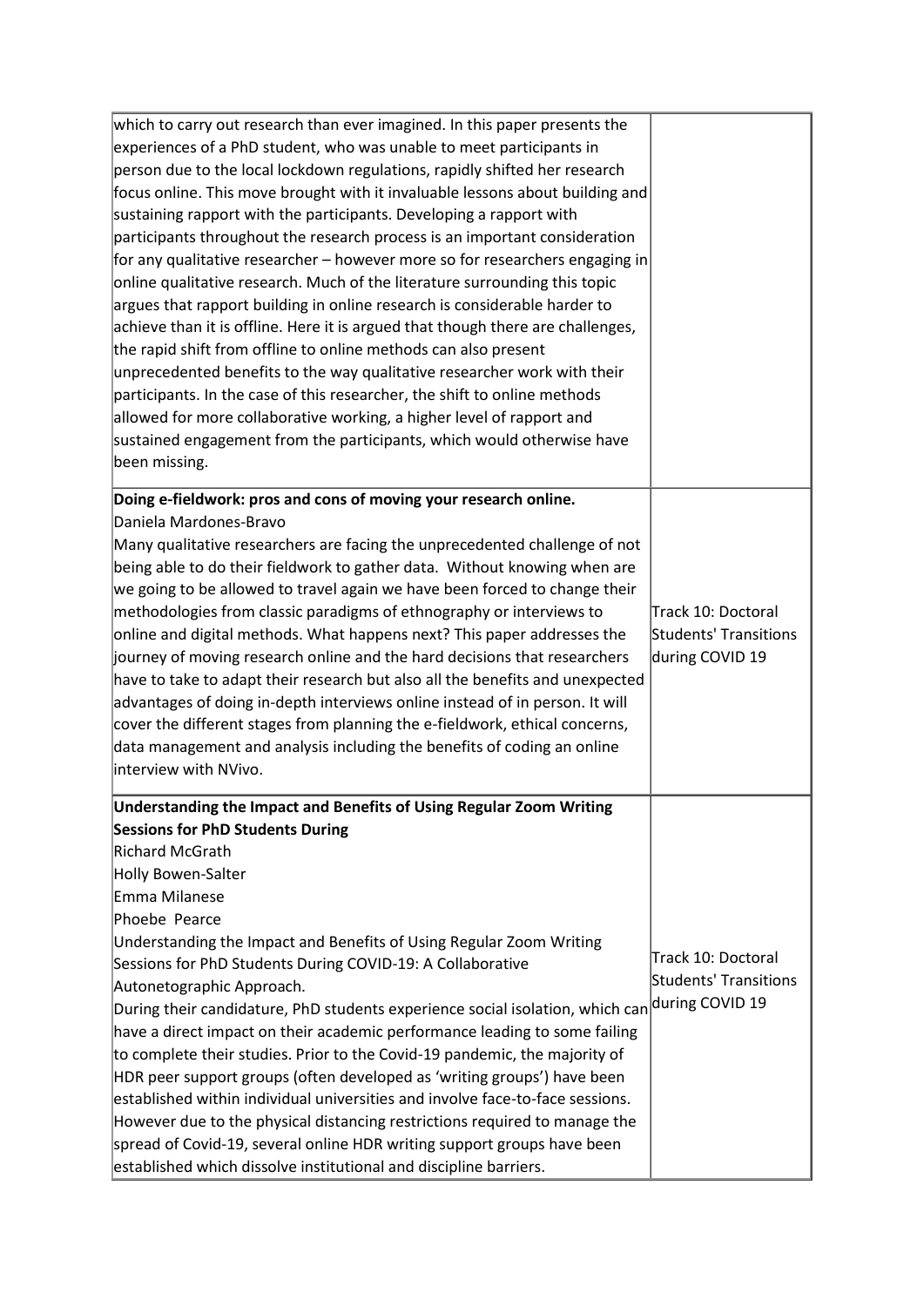| This study is exploring the impact and benefits of a regular, online writing                                                                               |                   |
|------------------------------------------------------------------------------------------------------------------------------------------------------------|-------------------|
| support group using Zoom as a result of Covid-19. This study has drawn from                                                                                |                   |
| two emergent qualitative methodologies: collaborative autoethnography                                                                                      |                   |
| and netnography. Due to the nature of the online writing sessions                                                                                          |                   |
| developing as a Community of Practice whereby members supported and                                                                                        |                   |
| encouraged each other with completing self-identified writing outcomes, the                                                                                |                   |
| adoption of an online collaborative research methodology was deemed the                                                                                    |                   |
| most appropriate approach. To our knowledge, this is the first time                                                                                        |                   |
| collaborative autoethnography and netography have been combined.                                                                                           |                   |
| Data collection involved participants writing personal reflections of the                                                                                  |                   |
| impact and benefits they perceive occurred in relation to their involvement                                                                                |                   |
| in the online writing sessions. Reflection stories were collated and                                                                                       |                   |
| distributed to all participants to review. Participants were then encouraged                                                                               |                   |
| to discuss the heuristic commonalities across the stories to identify themes                                                                               |                   |
| during a regular Zoom session. Participants comments in the Zoom 'chat'                                                                                    |                   |
| function were also collated and analysed to assist with triangulation of                                                                                   |                   |
| heuristic commonalities.                                                                                                                                   |                   |
| COVID-19 Information for People Living with Asthma: A Rapid Review                                                                                         |                   |
| Kirstie McClatchey                                                                                                                                         |                   |
|                                                                                                                                                            |                   |
| The COVID-19 pandemic poses a greater risk of more severe disease in some                                                                                  |                   |
| communities, such as people living with asthma. During this time, it is vital to                                                                           |                   |
| support asthma self-management e.g. having a written asthma action plan                                                                                    |                   |
| and adhering to prescribed medication, to reduce unscheduled consultations                                                                                 |                   |
| and hospitalisations when health services are stretched. The study aim was<br>to rapidly review currently available online COVID-19 information for people |                   |
| with asthma, to assess what information was being provided to minimise                                                                                     |                   |
| COVID-19 risk and encourage self-management.                                                                                                               |                   |
|                                                                                                                                                            |                   |
| Online information sources were identified at a global level, and from five                                                                                |                   |
| majority native English speaking countries (Australia; Canada; New Zealand;                                                                                |                   |
| United Kingdom [UK]; United States [US]). A total of 45 health information                                                                                 | Track 1: COVID-19 |
| sources were identified (Global (n=6), Australia (n=4), Canada (n=7), New                                                                                  | Research          |
| Zealand (n=9); UK (n=13), US (n=6)). Information for people defined as high-                                                                               |                   |
| risk/vulnerable or those with long-term conditions e.g. asthma or respiratory                                                                              |                   |
| conditions were downloaded on 20 April 2020 and on 18 May 2020.                                                                                            |                   |
| Downloaded webpages were uploaded into NVivo 11 and coded into                                                                                             |                   |
| multidisciplinary team developed nodes against the World Health                                                                                            |                   |
| Organization (WHO) guidelines for emergency risk communication (ERC) and                                                                                   |                   |
| the National Institute for Health and Care Excellence (NICE) asthma                                                                                        |                   |
| guidelines. The global team worked across time zones using NVivo for their                                                                                 |                   |
| allocated areas, and a master NVivo file was created by merging files across                                                                               |                   |
| the six areas.                                                                                                                                             |                   |
| Preliminary findings highlight that most information providers adhere to                                                                                   |                   |
| WHO ERC guidelines. However, there is variation in the provision of NICE                                                                                   |                   |
| guideline related asthma self-management information.                                                                                                      |                   |
|                                                                                                                                                            |                   |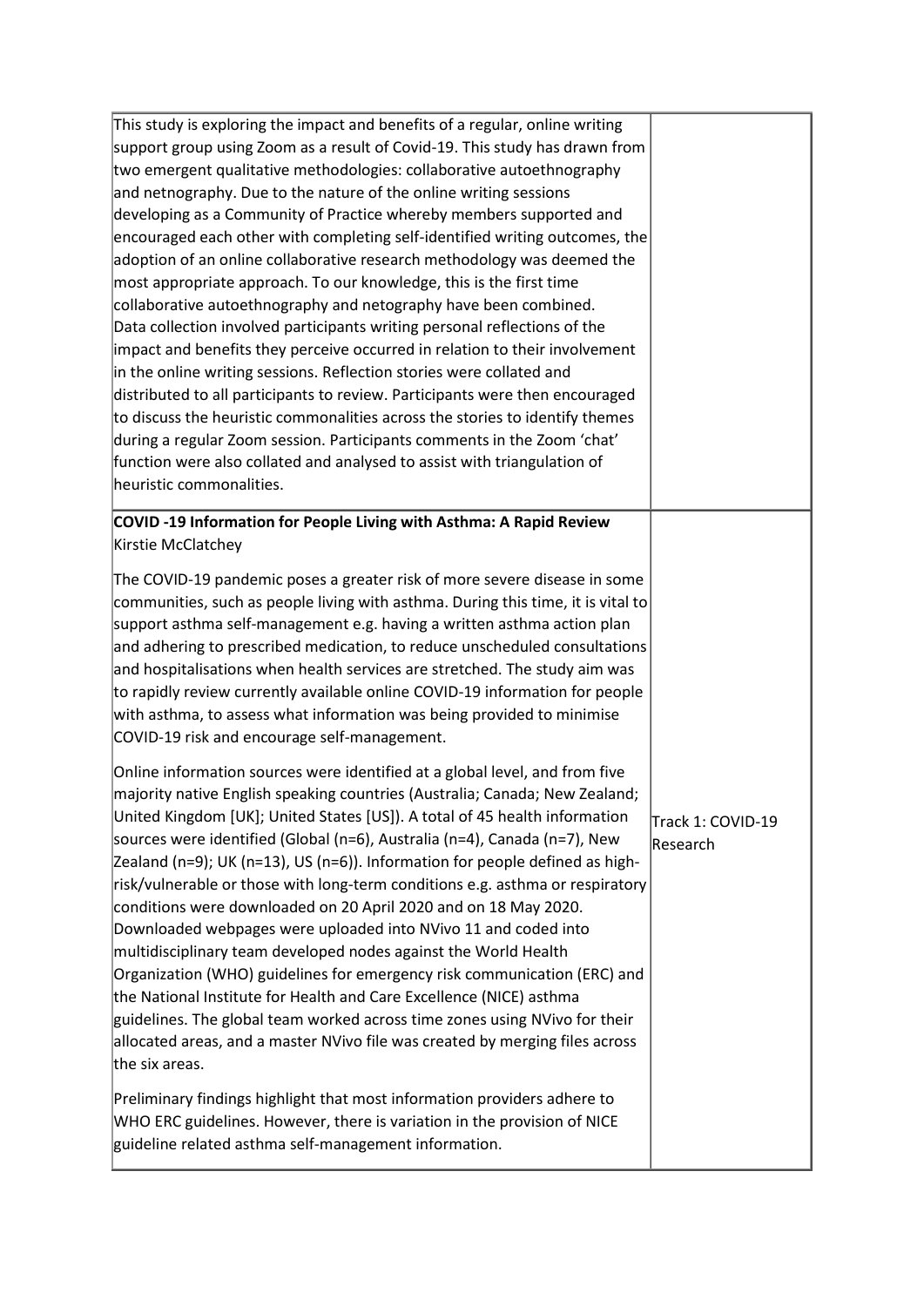| Opening up: a qualitative longitudinal study on the aftermaths of COVID-19<br>for children and young pe<br>Jon Eilenberg                                                                                                                                                                                                                                                                                                                                                                                                                                                                             |                                |
|------------------------------------------------------------------------------------------------------------------------------------------------------------------------------------------------------------------------------------------------------------------------------------------------------------------------------------------------------------------------------------------------------------------------------------------------------------------------------------------------------------------------------------------------------------------------------------------------------|--------------------------------|
| This project examines in real time how the COVID-19 lockdown aftermaths<br>affect British children and young people and those looking after them. The<br>nature of the pandemic and the responses to it are constantly changing,<br>which creates huge variations in experiences and perceptions over short<br>periods of time. Children and young people are among those impacted most<br>by the pandemic (UN, 2020), with significant disruption to education,<br>services and social lives. However, examining such rapidly changing<br>experiences requires innovative methodological solutions. |                                |
| This project employs a longitudinal qualitative design, which allows for real-<br>time comparisons between groups, following changes as and when they<br>happen. It involves around 12 children and young people, 10 parents and<br>carers, and 15 professionals working with children and young people. To<br>include as many perspectives as possible, participants are recruited from a<br>wide range of backgrounds, with particular attention given to people who<br>have experiences of racial inequality, poverty and disability.                                                             | lTrack 1: COVID-19<br>Research |
| Each participant gives a monthly semi-structured interview through 18<br>months, starting in August 2020, as schools and children's services are<br>expected to resume. The interviews across the three main groups will cover<br>similar topics to enable comparisons. The interviews will be transcribed and<br>subjected to thematic analysis in NVivo, which allows for tracking the<br>changes in the thematic structure over time.                                                                                                                                                             |                                |
| Examining such a rapidly changing subject, the study and its methods need<br>to be flexible and creative. As such, the methodology is continuously<br>developed to adequately represent the participants and their experiences.                                                                                                                                                                                                                                                                                                                                                                      |                                |
| The experiences of on-call physiotherapists in the Intensive Care Unit                                                                                                                                                                                                                                                                                                                                                                                                                                                                                                                               |                                |
| before & during the COVID-19<br>Angeliki Perdikari                                                                                                                                                                                                                                                                                                                                                                                                                                                                                                                                                   |                                |
| Mo Al-Haddid                                                                                                                                                                                                                                                                                                                                                                                                                                                                                                                                                                                         |                                |
| Background: Hospital based physiotherapists in the UK undertake emergency $\big _\text{Research}$<br>on-call duties covering hospital departments 24/7. Being called out to the<br>ICU can be complex and stressful, especially for those not specialising in<br>respiratory care. During the pandemic, on-call physiotherapists were on the<br>frontline of health care delivery. Despite this and the frequency with which<br>on-call physiotherapists care for patients in ICU, inquiries into the on-call                                                                                        | Track 1: COVID-19              |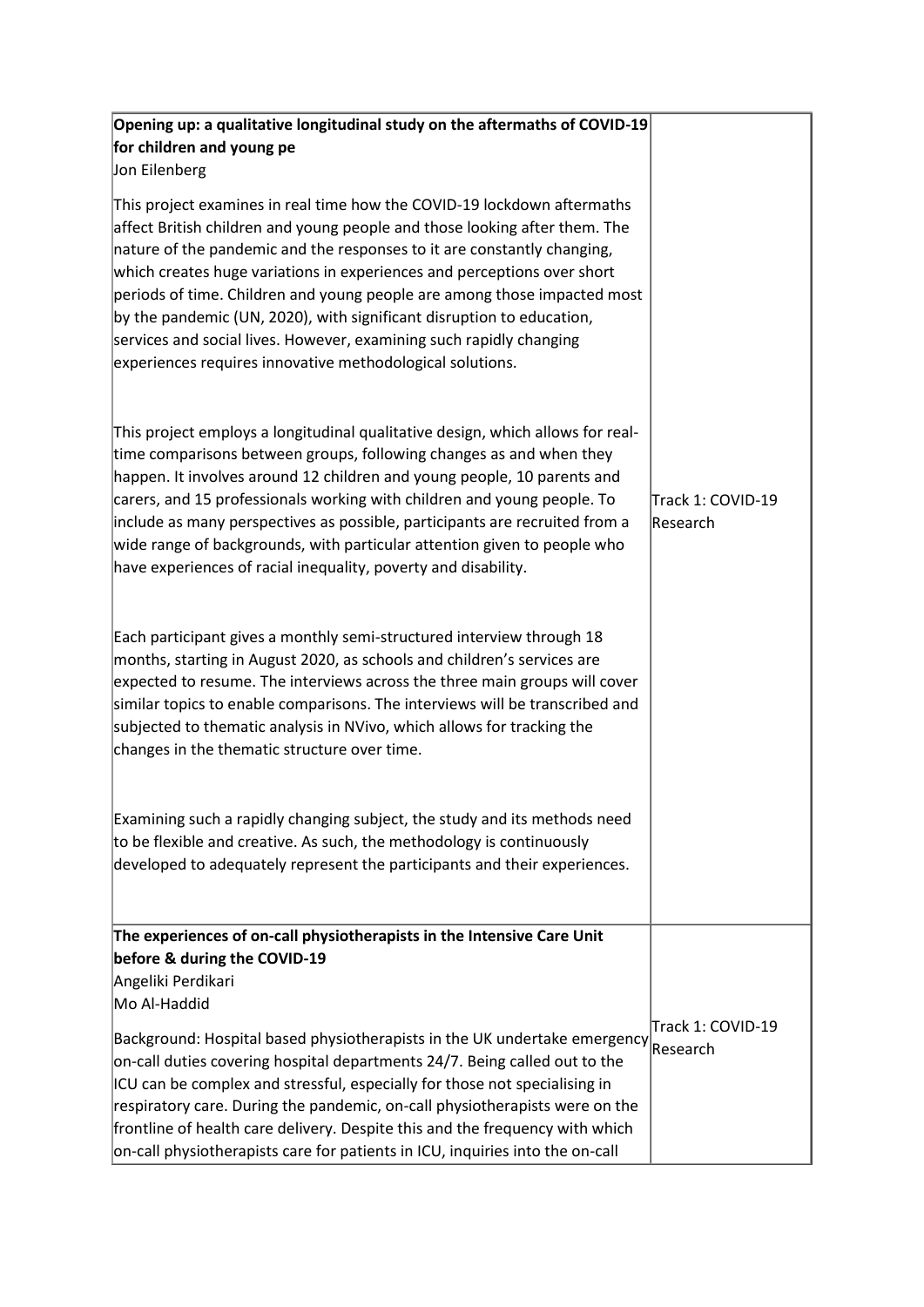| physiotherapists' experiences when called to the ICU are limited.                                                                                                                                                                                                                                                                                                                                                                                                                                                                                                                                                                                                                                                                                                                                                                                                                                                                                                                                                                                                                                                                                                                                                                                                                                                                                                                                                                                                                                                                                                                                                                            |                               |
|----------------------------------------------------------------------------------------------------------------------------------------------------------------------------------------------------------------------------------------------------------------------------------------------------------------------------------------------------------------------------------------------------------------------------------------------------------------------------------------------------------------------------------------------------------------------------------------------------------------------------------------------------------------------------------------------------------------------------------------------------------------------------------------------------------------------------------------------------------------------------------------------------------------------------------------------------------------------------------------------------------------------------------------------------------------------------------------------------------------------------------------------------------------------------------------------------------------------------------------------------------------------------------------------------------------------------------------------------------------------------------------------------------------------------------------------------------------------------------------------------------------------------------------------------------------------------------------------------------------------------------------------|-------------------------------|
| Aims: The purpose of this study is to understand: 1) How on-call<br>physiotherapists experience being called out to the ICU; 2) Whether it was<br>different during the pandemic and 3) If so, in what ways?                                                                                                                                                                                                                                                                                                                                                                                                                                                                                                                                                                                                                                                                                                                                                                                                                                                                                                                                                                                                                                                                                                                                                                                                                                                                                                                                                                                                                                  |                               |
| Setting: On-call physiotherapists working in three large University Hospitals<br>in the Glasgow area, Scotland, UK will be recruited until data saturation is<br>reached.                                                                                                                                                                                                                                                                                                                                                                                                                                                                                                                                                                                                                                                                                                                                                                                                                                                                                                                                                                                                                                                                                                                                                                                                                                                                                                                                                                                                                                                                    |                               |
| Methods: Data collection will involve one-to-one semi-structured interviews<br>using a videoconferencing platform. Interviews will be video recorded using<br>the platform's recording feature. Host control features and meeting security<br>settings will be enabled. Video files will be stored in the University<br>networked computers and will be accessed remotely. Once verbatim<br>transcribed and pseudonymised they will be imported into NVivo. Data<br>analysis will be conducted using the inductive Thematic Analysis method.<br>NVivo 12 Plus for Windows and Mac will be used to group the responses to<br>each question, run a word frequency query, generate codes independently<br>by two researchers, group related nodes together in a hierarchy and create<br>mind maps to visually explore potential concepts and communicate findings.                                                                                                                                                                                                                                                                                                                                                                                                                                                                                                                                                                                                                                                                                                                                                                              |                               |
| <b>Welcoming New Life Under Lockdown:A Qualitative Study Exploring the</b><br><b>Experiences of First Time Mother</b>                                                                                                                                                                                                                                                                                                                                                                                                                                                                                                                                                                                                                                                                                                                                                                                                                                                                                                                                                                                                                                                                                                                                                                                                                                                                                                                                                                                                                                                                                                                        |                               |
| Anna Gray<br>The physiological, psychological and social changes associated with having a<br>baby for the first time are commonly associated with adverse effects on<br>mental health. Risk factors include a lack of postpartum support (Milgrom et<br>al., 2008), loneliness (Lee et al., 2017), and challenging relationships with the<br>partner (Buist et al., 2003). First-time mothers are specifically at risk (Parfitt<br>& Ayers, 2014). The COVID-19 pandemic has seen significant disruption to the<br>daily lives of the global population. These changes are particularly pertinent<br>for new parents; midwife visits are reduced, NCT groups have been<br>cancelled, and social isolation has made practical support almost impossible.<br>These unexpected changes to the landscape of new parenthood are likely to<br>be impacting the wellbeing of first-time mothers trying to navigate this new<br>world. The aim of this research is to develop a greater understanding of the<br>needs and experiences of first-time mothers during the COVID-19 outbreak<br>in the UK. We are conducting a cross sectional semi-structured interview<br>study. Qualitative data will be analysed using thematic analysis. The<br>recruitment of up to 30 women via postnatal support Facebook groups will<br>allow us to develop a rich and complex understanding of the experiences and<br>opinions of our participants but also be small enough to conduct case-by-<br>case analysis from individuals we speak to. We hope the findings from this<br>research will highlight the needs of this population and inform public policy | Track 1: COVID-19<br>Research |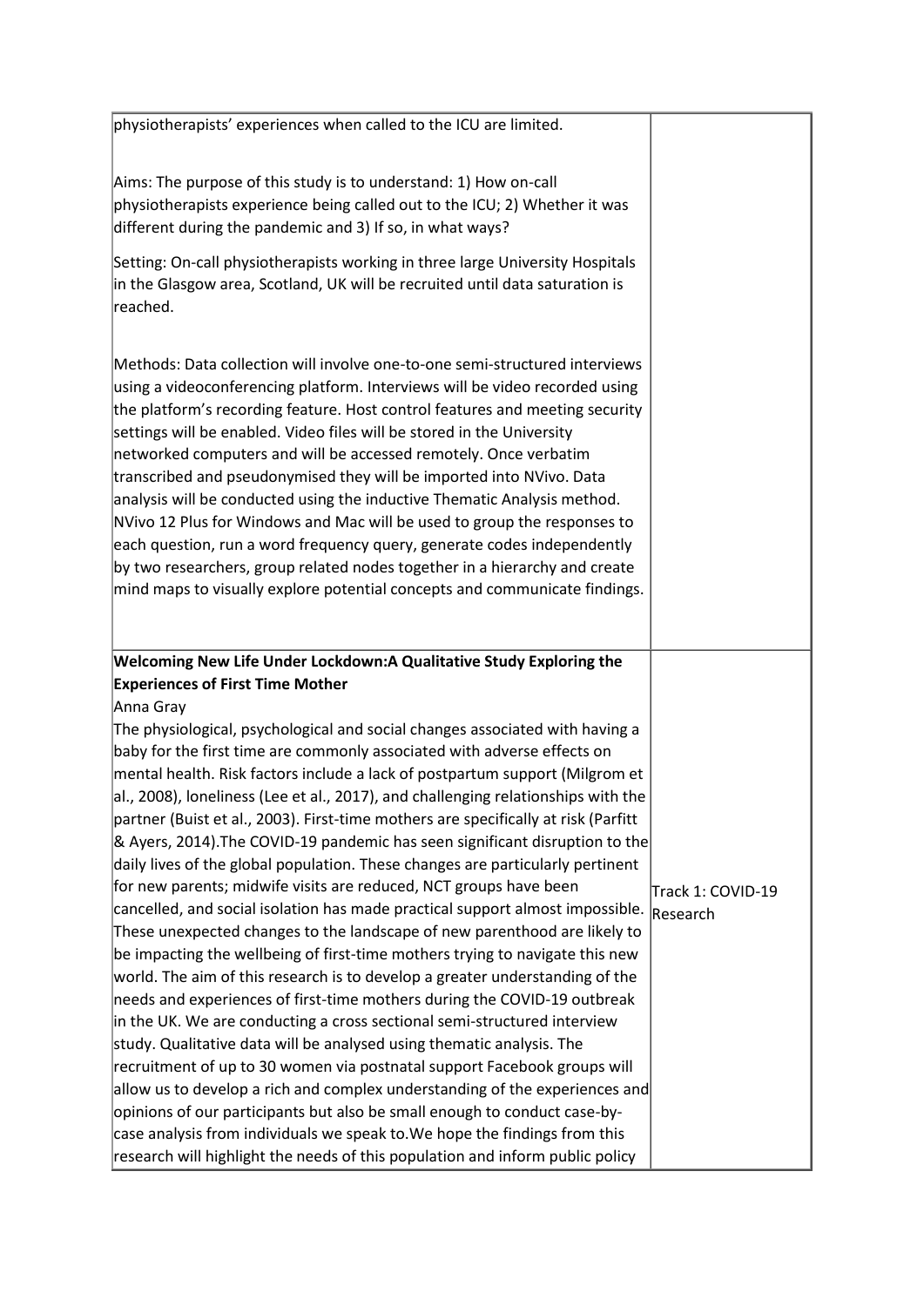| on how they can best be met for the remainder of the current pandemic and<br>any future pandemics.                                                                                                                                                                                                                                                                                                                                                                                                                                                                                                                                                                     |                               |
|------------------------------------------------------------------------------------------------------------------------------------------------------------------------------------------------------------------------------------------------------------------------------------------------------------------------------------------------------------------------------------------------------------------------------------------------------------------------------------------------------------------------------------------------------------------------------------------------------------------------------------------------------------------------|-------------------------------|
| Coping with COVID-19: Ways patients with rheumatoid arthritis alter their<br>behavior to reduce their r                                                                                                                                                                                                                                                                                                                                                                                                                                                                                                                                                                |                               |
| Melanie Cozad<br>Background and Purpose: The coronavirus pandemic poses a substantial<br>threat to people whose immune systems are compromised from rheumatoid<br>arthritis (RA). People with RA are at greater risk for developing infections<br>because their immune system attacks healthy cells within the body's joints.<br>The disease's main treatments also suppress parts of the immune system<br>elevating a patient's risk of developing coronavirus if exposed. This study's<br>purpose was to gather patients' perspectives on how they may have altered<br>their behavior in order to cope with the increased risk coronavirus poses to<br>their health. |                               |
| Methods: Qualitative, semi-structured, interviews were conducted with a<br>purposive sample of 16 participants. Participants were recruited from one<br>rheumatology clinic within a major health system within the southeastern<br>United States. As a result of the pandemic timing, 3 interviews were in<br>person and 13 were conducted virtually. A multi-disciplinary, multi-<br>institutional team also navigated using virtual sessions to apply grounded<br>theory toward analyzing changing themes emerging from patients in real-<br>time.                                                                                                                  | Track 1: COVID-19<br>Research |
| Preliminary Results: Participants were mostly female and represented a<br>diversity of races with an average age of 54 years. Over 70% had another<br>chronic condition in addition to RA. A major theme among participants was<br>initially downplaying the effects of COVID-19 on their behavior but then<br>coming to the realization that they were making significant lifestyle changes.<br>These changes included staying home, not getting together in person with<br>friends and family, and trying to limit other activities such as going out to eat<br>and exercising.                                                                                      |                               |
| GAMBIA case study on controlling trachoma transmission by improved<br>environmental practices and its I<br>James Tchokogoue<br>GAMBIA case study on controlling trachoma transmission by improved                                                                                                                                                                                                                                                                                                                                                                                                                                                                      |                               |
| environmental<br>practices and its lessons on how it can help the fight against covid-19 in the<br>USA                                                                                                                                                                                                                                                                                                                                                                                                                                                                                                                                                                 | Track 1: COVID-19<br>Research |
| This research paper will explore the environmental aspects of trachoma<br>transmission and prevention. The research will draw from many examples                                                                                                                                                                                                                                                                                                                                                                                                                                                                                                                       |                               |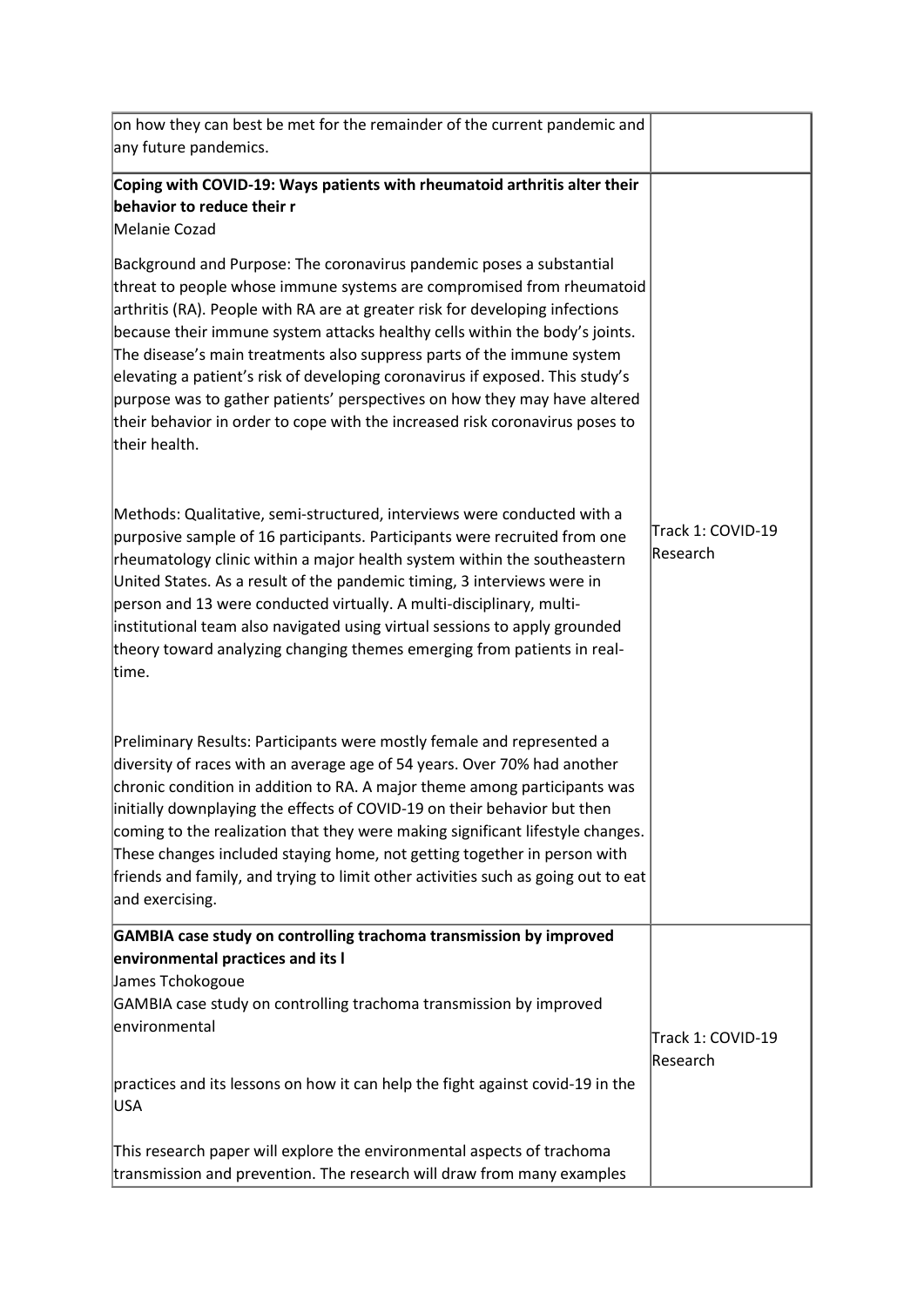| and studies conducted around the world that has or had trachoma. Most of                                                                              |                   |
|-------------------------------------------------------------------------------------------------------------------------------------------------------|-------------------|
|                                                                                                                                                       |                   |
| the research however will focus on the Gambia. The author was in the                                                                                  |                   |
| Gambia from December 2019 to February 2020. The focus of the prevention                                                                               |                   |
| strategy will be drawn from the SAFE program funded by the UN to help                                                                                 |                   |
| eliminate trachoma. Trachoma is a deadly bacterial disease that affects the                                                                           |                   |
| eyes and spreads rapidly in communities that have lack of healthcare and                                                                              |                   |
| access to basic sanitation. After field observations in conjunction with a                                                                            |                   |
| thorough review of the supporting articles, the author suggests that access                                                                           |                   |
| to clean water, hand washing and proper toilet construction reduces the                                                                               |                   |
| burden of trachoma. These three things are adequate in the fight against                                                                              |                   |
| trachoma transmission supported with antibiotics. This coincidentally can                                                                             |                   |
| help prevent covid-19. Covid-19 is a disease that spreads similarly to                                                                                |                   |
| trachoma. Close contact and poor hygiene practices increase the                                                                                       |                   |
| transmission in both cases. The Gambia and other countries used manual                                                                                |                   |
| type intervention strategies to sustain the reduction of trachoma. The United                                                                         |                   |
| States can take these lessons and implement them to slow down                                                                                         |                   |
| transmission while scientists make a vaccine for covid-19. Through a                                                                                  |                   |
| thorough literature review and field observations by the author through an                                                                            |                   |
| ethnographic approach, this project shows results that supported hand                                                                                 |                   |
| washing and access to clean water as essential to prevention of trachoma or                                                                           |                   |
| covid-19. Barrier practices such as social distancing does not hold as much                                                                           |                   |
| importance as hand hygiene due to human behavior.                                                                                                     |                   |
|                                                                                                                                                       |                   |
| Continuing to Care in the Time of COVID-19: Evaluation of a                                                                                           |                   |
|                                                                                                                                                       |                   |
| <b>Communication and Service Delivery Progr</b>                                                                                                       |                   |
| Libby Massey                                                                                                                                          |                   |
| Desireé LaGrappe                                                                                                                                      |                   |
| Aboriginal Australians from the remote Northern Territory who live with                                                                               |                   |
| disabilities caused by Machado-Joseph Disease (a rare neurodegenerative                                                                               |                   |
| disorder) and hearing loss were uniquely affected by the COVID-19                                                                                     |                   |
| pandemic. Biosecurity area restrictions banned travel to minimise the risk of                                                                         |                   |
| transmission in the initial response. Disability services typically operate a 'fly-                                                                   |                   |
| in fly-out' model in these communities. Restrictions effectively cut the                                                                              |                   |
| communities off from providers. This project aims to assess the impact of the                                                                         |                   |
| restrictions and to improve access to timely, accurate and culturally                                                                                 |                   |
| informed information and services for this cohort to:                                                                                                 | Track 1: COVID-19 |
|                                                                                                                                                       | Research          |
| ? Minimise deterioration in physical and mental health related to changed<br>service delivery models;                                                 |                   |
| ? Maximise service delivery and research capacity that is accessible,                                                                                 |                   |
|                                                                                                                                                       |                   |
| prevention focused and addresses Aboriginal workforce needs;                                                                                          |                   |
| ? Inform future health care policy and service provision in post-acute COVID-                                                                         |                   |
| 19 phases.                                                                                                                                            |                   |
| The project, a telecommunication strategy for Aboriginal people, is based on                                                                          |                   |
| diffusion of innovation and social network theories. The tailored strategy                                                                            |                   |
| integrates results from the analysis of qualitative data from interviews and                                                                          |                   |
| online focus groups with Aboriginal Disability Workers (ADW). The purpose is<br>to discuss general and video communication preferences, a hallmark of |                   |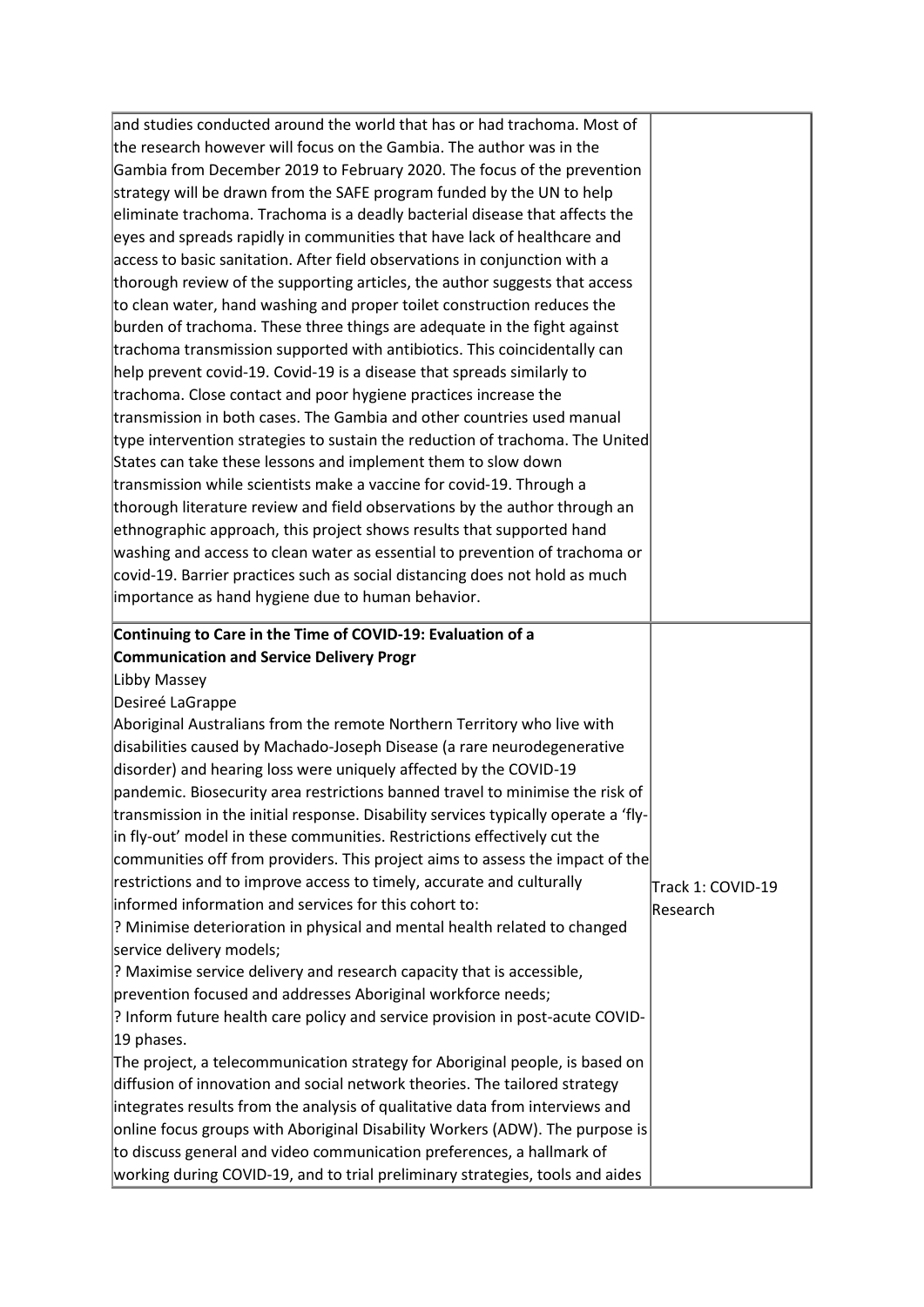| with ADWs prior to roll-out within the communities. The study includes an<br>evaluation to compare pre-COVID-19, pre-project and post-project data.<br>Additional data sources include: program data of the MJD Foundation, and<br>the Kessler-5 survey to measure psycho-social distress. This paper will                                                                                                                                                                                                                                                                                                                                                                                                                                                                                                                                                                                                                                                                                                                                                                                              |                               |
|---------------------------------------------------------------------------------------------------------------------------------------------------------------------------------------------------------------------------------------------------------------------------------------------------------------------------------------------------------------------------------------------------------------------------------------------------------------------------------------------------------------------------------------------------------------------------------------------------------------------------------------------------------------------------------------------------------------------------------------------------------------------------------------------------------------------------------------------------------------------------------------------------------------------------------------------------------------------------------------------------------------------------------------------------------------------------------------------------------|-------------------------------|
| discuss in more detail the qualitative methods of the research study.                                                                                                                                                                                                                                                                                                                                                                                                                                                                                                                                                                                                                                                                                                                                                                                                                                                                                                                                                                                                                                   |                               |
| Midwives providing woman-centred care during the COVID-19 pandemic<br>Virginia Stulz<br>Aim: The aim of this national research is to explore midwives' views and<br>perceptions about their experiences about how COVID-19 has impacted on<br>their ability to provide woman-centred care.                                                                                                                                                                                                                                                                                                                                                                                                                                                                                                                                                                                                                                                                                                                                                                                                              |                               |
| Method: Each research member distributed a flyer and an expression of<br>interest was also sent out via the Australian College of Midwives to members<br>and also via their Facebook page which captures non-members. All<br>investigators also administered via their own administrated Facebook pages<br>to midwives that work within their state. The expression of interest was a<br>link that took the midwife to a survey on the Qualtrics platform that asked<br>them about their demographics. This Qualtrics response was sent to the<br>Chief Investigator's Qualtrics site so that the researcher can evaluate who to<br>invite to an in-depth interview to ensure representativeness from each of<br>these cohorts across diverse groups. The midwife after expressing an interest<br>in participation is provided an information and consent form by the<br>researcher by email. If consent is provided, he or she is contacted by phone<br>or email to organize an in-depth interview that is being audiotaped and<br>transcribed verbatim and is being analysed using thematic analysis. | Track 1: COVID-19<br>Research |
| This is a qualitative, descriptive, exploratory study. Purposive sampling has<br>been used to recruit midwives involved in different models of care and at<br>different stages of career will be included, for example, new graduates,<br>senior midwives, hospital shift midwives, midwives working in caseload and<br>midwifery group practice models across all areas of maternity that include<br>antenatal, birthing and postnatal areas.                                                                                                                                                                                                                                                                                                                                                                                                                                                                                                                                                                                                                                                          |                               |
| <b>COVID-19 Impact on Research</b><br>Silvana di Gregorio<br>Report on survey of qualitative researchers on the impact the pandemic has<br>had on their research The survey was conducted at the end of April and<br>beginning of May when the crisis was at its peak in Europe and North<br>America. Follow-up in--depth interviews were conducted in June-July as the<br>pandemic receded in that part of the world.                                                                                                                                                                                                                                                                                                                                                                                                                                                                                                                                                                                                                                                                                  | Track 1: COVID-19<br>Research |
| Session                                                                                                                                                                                                                                                                                                                                                                                                                                                                                                                                                                                                                                                                                                                                                                                                                                                                                                                                                                                                                                                                                                 | Track                         |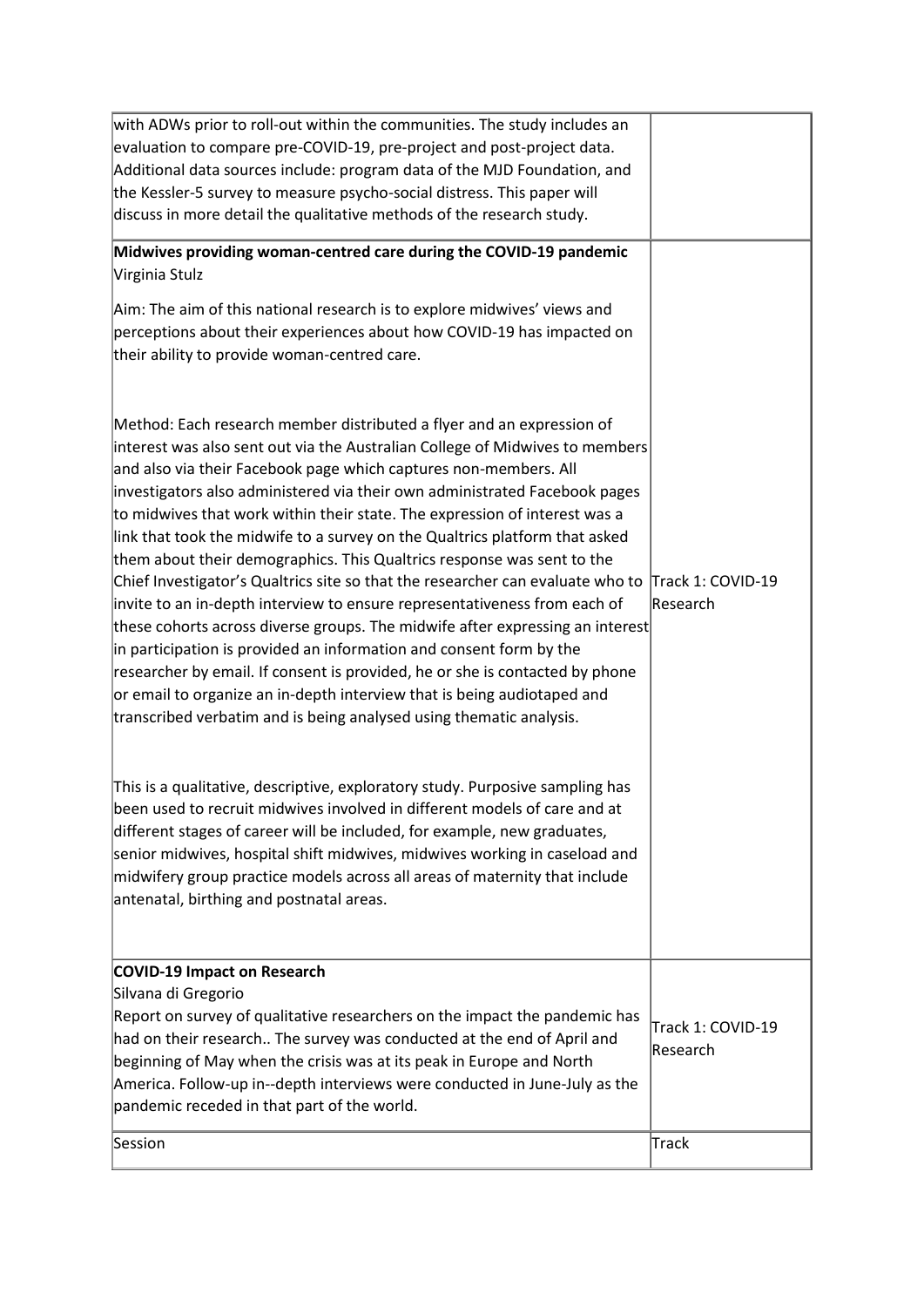| Panel Intro: Remote research and programming with children and                                                                                                                                                                                                                                                                                                                                                                                                                                                                                                                                                                                                                                                                                                                                                                                                                                          |                                                                                                                                                       |
|---------------------------------------------------------------------------------------------------------------------------------------------------------------------------------------------------------------------------------------------------------------------------------------------------------------------------------------------------------------------------------------------------------------------------------------------------------------------------------------------------------------------------------------------------------------------------------------------------------------------------------------------------------------------------------------------------------------------------------------------------------------------------------------------------------------------------------------------------------------------------------------------------------|-------------------------------------------------------------------------------------------------------------------------------------------------------|
| adolescents in low- and middle-income                                                                                                                                                                                                                                                                                                                                                                                                                                                                                                                                                                                                                                                                                                                                                                                                                                                                   |                                                                                                                                                       |
| Elona Toska<br>Remote research and programming with children and adolescents in low-<br>and middle-income countries during COVID-19: barriers and facilitators<br>Elona Toska from the University of Cape Town introduces the panel topic and adolescents in low-<br>the presentations and their speakers.<br>Theme: Children and adolescents are bearing the brunt of the indirect<br>effects of COVID-19 in LMIC, necessitating remote research and<br>programming. Presenters from three research studies and an international<br>NGO will discuss methodological challenges and innovations.                                                                                                                                                                                                                                                                                                        | PANEL: Remote<br>research and<br>programming with<br>children and<br>and middle-income<br>countries during<br>COVID-19                                |
| Panel #1: Embracing the change: MERL practice in an INGO during COVID-                                                                                                                                                                                                                                                                                                                                                                                                                                                                                                                                                                                                                                                                                                                                                                                                                                  |                                                                                                                                                       |
| 19<br>Jacqui Gallinetti<br>As a child-rights organisation, Plan International believes that involving<br>children and young people in Monitoring, Evaluation and Research is<br>important. Through listening to their views on issues that affect them we can<br>better understand their lived realities and design stronger programmes and<br>interventions. COVID-19 has meant we have had to change our ways of<br>working so as not to put programme participants at risk. We have adapted<br>data collection and ethics processes; engaged new tools and involved young<br>people in more participatory ways of setting up data collection. Careful<br>consideration of - and establishing measures to address - safeguarding and<br>safety issues will be discussed.                                                                                                                              | <b>PANEL: Remote</b><br>lresearch and<br>programming with<br>children and<br>adolescents in low-<br>and middle-income<br>countries during<br>COVID-19 |
| Panel #2: Parenting for Lifelong Health (PLH): remote data collection with                                                                                                                                                                                                                                                                                                                                                                                                                                                                                                                                                                                                                                                                                                                                                                                                                              |                                                                                                                                                       |
| parenting programme<br>Hlengiwe Sacolo Gwebu<br>Parenting for Lifelong Health (PLH): remote data collection with parenting<br>programme implementers and stakeholders<br>PLH is a collaboration of researchers and practitioners founded to develop,<br>test, and disseminate affordable and evidence-based parenting programs to<br>reduce violence against children and improve child wellbeing. PLH programs<br>have been used in over 25 countries. This mixed-methods study of PLH scale-<br>up will generate evidence on program dissemination, implementation, family<br>outcomes, and adaptations to COVID-19 in South Africa. We have designed<br>remote recruitment, informed consent, and interview processes as part of<br>this pilot. Methods include online and telephonic key informant interviews<br>with stakeholders such as program facilitators and implementation<br>coordinators. | PANEL: Remote<br>research and<br>programming with<br>children and<br>ladolescents in low-<br>and middle-income<br>countries during<br>COVID-19        |
| Panel #3: Lessons learned from (unplanned) remote training of researchers PANEL: Remote<br>on qual research methods<br>Charnè Glinski<br>HEY BABY conducts mixed-methods research with adolescent parents and<br>their health workers in South Africa. Current research aims to understand<br>the impact of COVID-19 on the delivery of health services to adolescent                                                                                                                                                                                                                                                                                                                                                                                                                                                                                                                                   | research and<br>programming with<br>children and<br>adolescents in low-<br>and middle-income                                                          |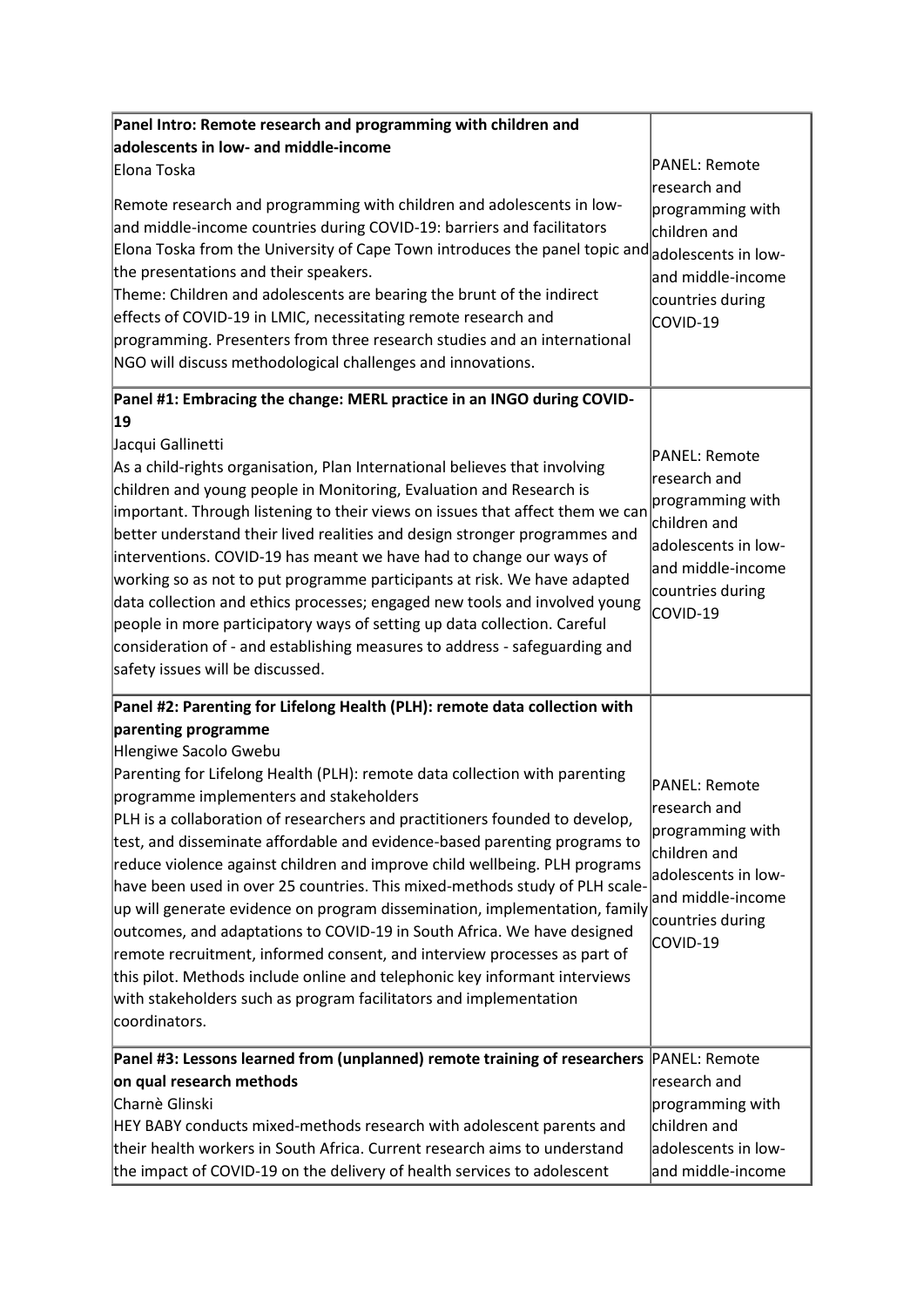| parents. Methodological challenges have included delays in requisite ethical                                                                    | countries during                 |
|-------------------------------------------------------------------------------------------------------------------------------------------------|----------------------------------|
| approvals to conduct responsive longitudinal COVID-19 work and adapting                                                                         | COVID-19                         |
| research methods for over-the-phone data collection with busy health                                                                            |                                  |
| workers and adolescents on sensitive issues. Lessons learned from remote                                                                        |                                  |
| training of researchers on qualitative research methods include a focus on                                                                      |                                  |
| self-care, creating structured-yet-flexible schedules, and providing                                                                            |                                  |
| workstations for researchers and their children.                                                                                                |                                  |
| Panel #4: Remote participatory- and art-based research with teen advisory                                                                       |                                  |
| groups at the UKRI GCRF                                                                                                                         |                                  |
| Lesley Gittings                                                                                                                                 |                                  |
| Nokubonga Ralayo                                                                                                                                |                                  |
| Remote participatory- and art-based research with teen advisory groups at                                                                       | PANEL: Remote                    |
| the UKRI GCRF Accelerate Hub                                                                                                                    | lresearch and                    |
| TAG is an art-based, participatory study conducting research on the COVID-                                                                      | programming with                 |
| 19 experiences, challenges and coping strategies of adolescents in South                                                                        | children and                     |
| Africa and Kenya. Methodological challenges have included: remotely                                                                             | adolescents in low-              |
| contacting a highly mobile group; responding to requests for food and                                                                           | and middle-income                |
| psychosocial support; and access to technology, time and space for                                                                              | countries during                 |
| participation. Strategies include: engaging long-standing relationships with                                                                    | COVID-19                         |
| participants and social service providers; use of social media and designing                                                                    |                                  |
| research questions and methods in response to participant's preferences.                                                                        |                                  |
| Approaches for flexibility and responsiveness to participant technology                                                                         |                                  |
| access, time, and preferred research platforms will be discussed.                                                                               |                                  |
|                                                                                                                                                 |                                  |
|                                                                                                                                                 | PANEL: Remote                    |
| Panel Discussion: Remote research and programming with children and<br>adolescents in low- and middle                                           | research and                     |
| Elona Toska                                                                                                                                     | programming with<br>children and |
| Panel discussion on the presentations about - Remote research and                                                                               | adolescents in low-              |
|                                                                                                                                                 | and middle-income                |
| programming with children and adolescents in low- and middle-income                                                                             |                                  |
| countries during COVID-19: barriers and facilitators                                                                                            | countries during                 |
|                                                                                                                                                 |                                  |
|                                                                                                                                                 | COVID-19                         |
| Improving Research Team Collaboration with NVivo                                                                                                |                                  |
| Stacy Penna                                                                                                                                     |                                  |
| The presentation will share tools for how to manage NVivo projects among                                                                        | <b>NVivo Presentations</b>       |
| team members, track decisions, as well as compare and view coding across                                                                        |                                  |
| team members. See how NVivo can support your team to collaborate                                                                                |                                  |
| effectively together on a research project.                                                                                                     |                                  |
| <b>What's new in NVivo</b>                                                                                                                      |                                  |
| Stacy Penna                                                                                                                                     |                                  |
| Watch this presentation showing the new features of NVivo, released in                                                                          |                                  |
| March 2020. The five main feature streams relating to the changes for NVivo NVivo Presentations                                                 |                                  |
| include: improved NVivo user experience, getting started tools for new                                                                          |                                  |
| users, enhanced coding experience and visualizations, introduction of Office<br>365 integration and new project sharing collaboration features. |                                  |